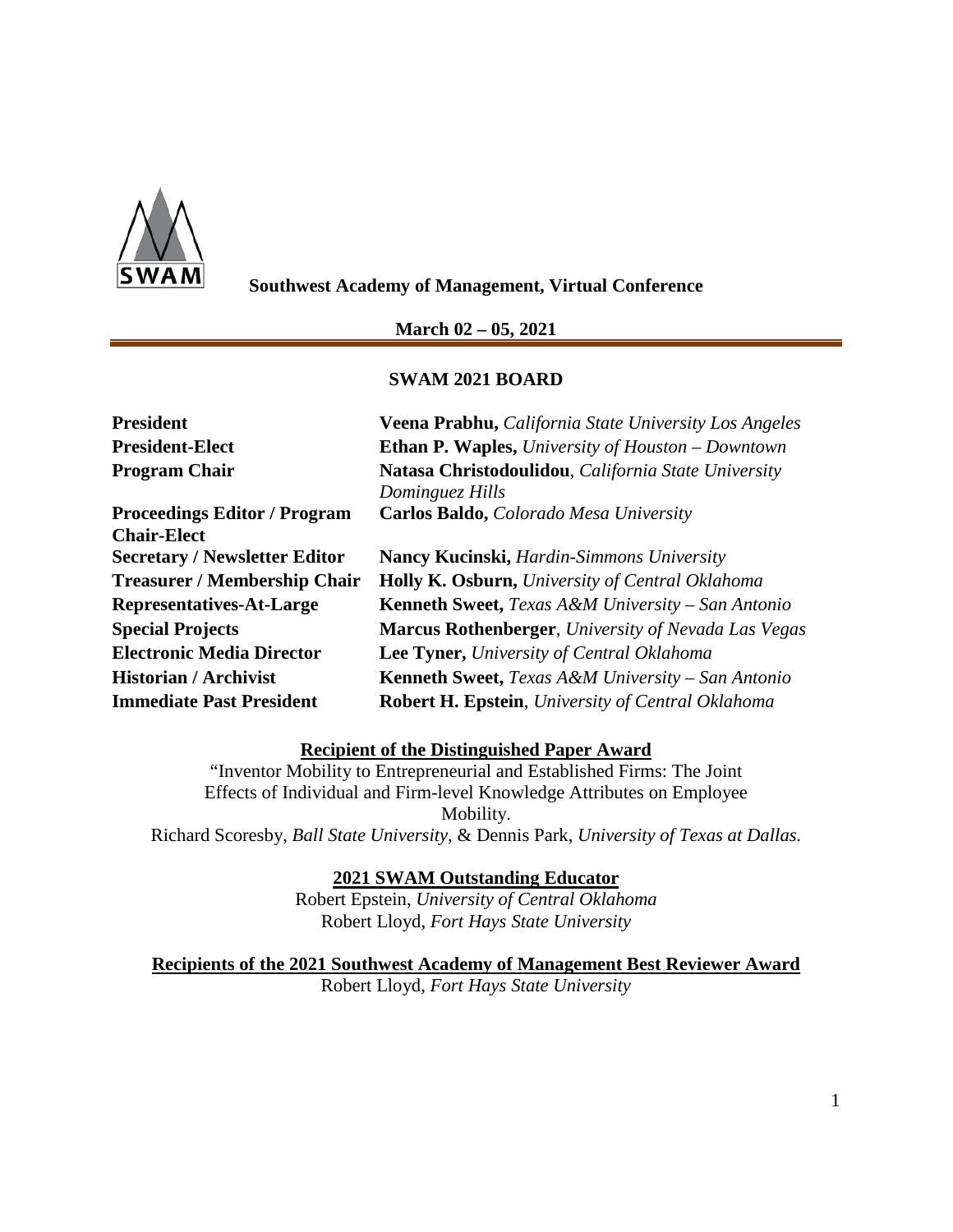#### **2020-2021 Track Chairs**

Human Resources / Careers / Diversity **Ioanna Karanicola,** Emirates Academy of Hospitality Management

> Organizational Behavior / Leadership **Cody Cox,** St. Mary's University **Jestine Philip**, University of New Haven

Organizational Theory / Strategic Management / International Management **Cihan Cobanogly**, University of South Florida Sarasota – Manatee **Katerina Berezina**, University of Mississippi

> Professional Development **Lee Tyner**, University of Central Oklahoma **Suzanne Clinton**, University of Central Oklahoma

Entrepreneurship / Small Business / Family Business **Manjula Salimath,** University of North Texas **Sanjay Nadkarni,** Emirates Academy of Hospitality Management

Pedagogical Innovations / Pedagogical Research **Salem Boumediene,** University of Illinois Springfield **Jim Katzenstein**, California State University Dominguez Hills Sports, Tourism, and Recreation Management **Douglas Manning**, California State University Dominguez Hills

**Ethics Vallari Chandna**, University of Wisconsin, Green Bay

> Latin American Context **Carlos Baldo,** Colorado Mesa University

All submissions that were accepted and presented during the conference were invited to include an extended abstract in these proceedings. Some authors did not prefer to have their extended abstract included on the proceedings. Special thanks to Ana Holguin, Colorado Mesa University for serving as Proceedings Ad hoc Assistant.

SWAM formatted the proceedings, but correspondent authors are responsible for the contents and claims.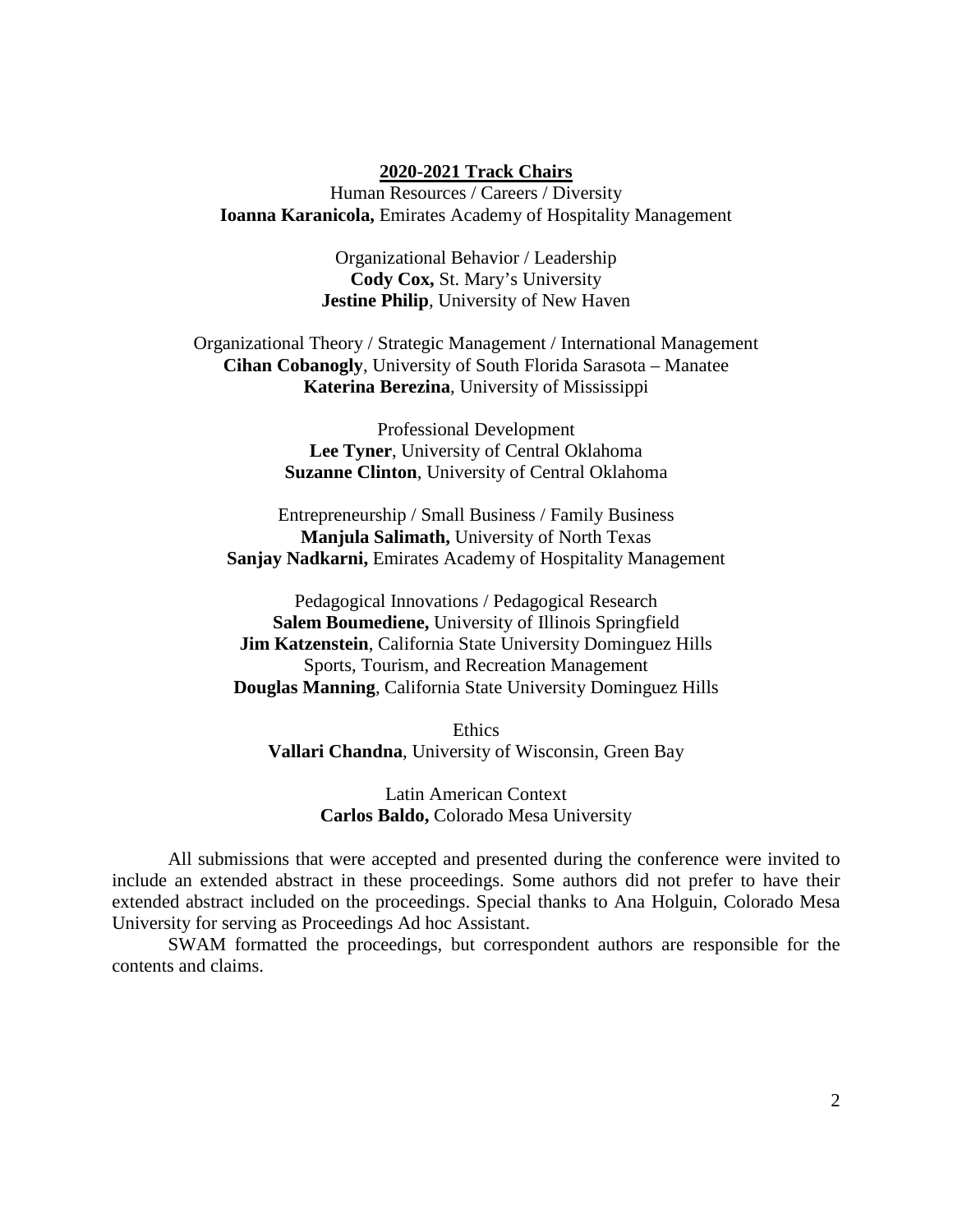# **CONTENTS**

| CONFLICTING MENTAL WORLDVIEWS: PATHS OF ENGAGEMENT 11                                                                                        |
|----------------------------------------------------------------------------------------------------------------------------------------------|
| <b>INFORMATION TECHNOLOGY ARCHITECTURE FOR SMALL BUSINESSES  18</b>                                                                          |
|                                                                                                                                              |
| COPING WITH ECONOMIC JOLTS THROUGH ENTREPRENEURIAL RESILIENCY 30                                                                             |
| AN EMPIRICAL INVESTIGATION OF THE RELATIONSHIP BETWEEN VOICE, TRUST AND                                                                      |
| MIXED SIGNALS: A SHARED LEADERSHIP PERSPECTIVE ON THE CONSEQUENCES OF                                                                        |
| CHANGE CONCEPTS DURING THE LEADERSHIP TRANSITION IN A BLACK CHURCH: A                                                                        |
| EVALUATION STUDY OF THE EFFECTS OF A MANAGERIAL COACHING AND SKILLS-<br><b>ORIENTED PERFORMANCE MANAGEMENT PROGRAM ON EMPLOYEE ATTITUDES</b> |
| INDUSTRY 4.0 APPLICATIONS FOR I0T-DRIVEN SUSTAINABILITY USE CASES: FIRST                                                                     |
| <b>FAMILY BUSINESS SURVIVAL: HOW BUSINESS OWNER COMMITMENT TYPES PREDICT</b>                                                                 |
| THE NEW NORMAL IN THE COVID-19 PANDEMIC FOR REMOTE WORKERS  64                                                                               |
| <b>IMPACT OF FIRM TRANSPARENCY AND TRUST ON TURNOVER INTENT AND JOB</b>                                                                      |
| REFLECTIONS OF FACULTY TEACHING ONLINE DURING COVID-19 PANDEMIC 71                                                                           |
| STAYING COMPETITIVE IN THE NEW NORMAL: A MULTI-LEVEL CONCEPTUAL<br><b>EXPLORATION OF STRUCTURE AND CARING IN PREDICTING EMPLOYEE VOICE</b>   |
| WHAT ASPECTS OF THE PERFORMANCE REVIEW PROCESS ARE RELATED TO                                                                                |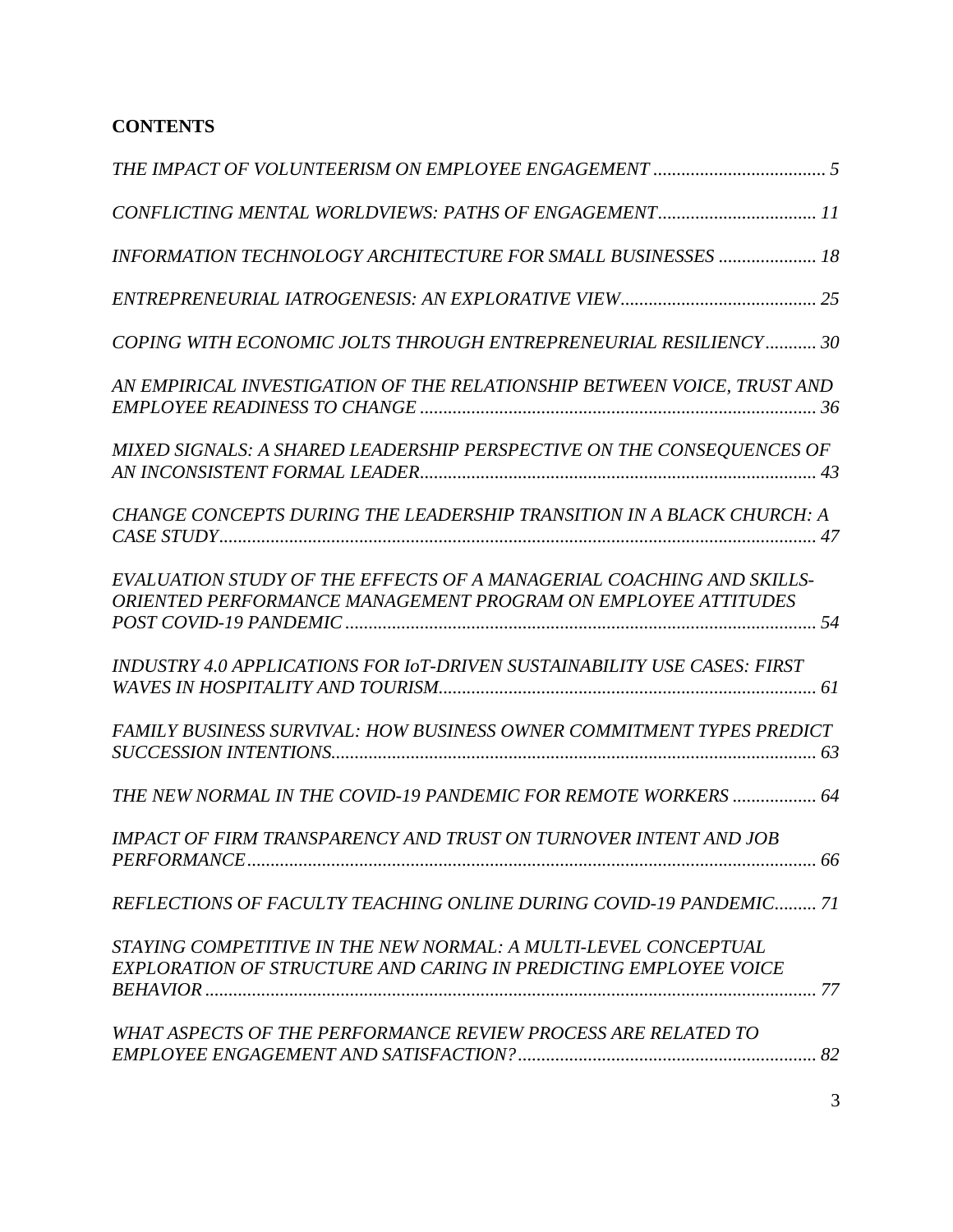| APPLICATION OF DATA SCIENCE ACROSS DIFFERENT CONTEXTS: A COMPARISON OF   |  |
|--------------------------------------------------------------------------|--|
| MULTIPLE USE-CASES IN ORGANIZATIONS ACROSS INDUSTRIES INVOLVING BIG DATA |  |
|                                                                          |  |
|                                                                          |  |
| SPECIES, ORGANIZATIONS, AND HOPEFUL MONSTERS: INTEGRATING                |  |
| ORGANIZATIONAL AND PALEONTOLOGICAL PUNCTUATED EQUILIBRIUM                |  |
|                                                                          |  |
| FOR PROFIT, PROGRESS, PEOPLE, OR PASSION? FIRM SUCCESS AND MOTIVATION IN |  |
|                                                                          |  |
| THROUGH THE LOOKING GLASS: A GLIMPSE OF HOW RESILIENCE IS BUILT  107     |  |
| TOWARDS A FRAMEWORK FOR INTERNAL AND EXTERNAL TURMOIL IN                 |  |
|                                                                          |  |
| THE PROSOCIAL LEADERSHIP DEVELOPMENT PROCESS AND ITS APPLICATIONS TO     |  |
|                                                                          |  |
| DRIVING PROJECT SUCCESS THROUGH DYNAMIC PROJECT LEADERSHIP 125           |  |
| DOES GENDER MATTER IN ENTREPRENUERSHIP? A MULTI-LEVEL STUDY 134          |  |
| HOW CAN WE HELP YOU? TOP MANAGEMETN TEAM COMPOSITION AND WOMEN IN        |  |
|                                                                          |  |
| WORK-NONWORK SEGMENTATION AND PSYCHOLOGICAL OUTCOMES AMONG               |  |
|                                                                          |  |
| THE INSTRUMENTALITY OF ARTIFICIAL INTELLIGENCE IN CULTIVATING PUBLIC     |  |
|                                                                          |  |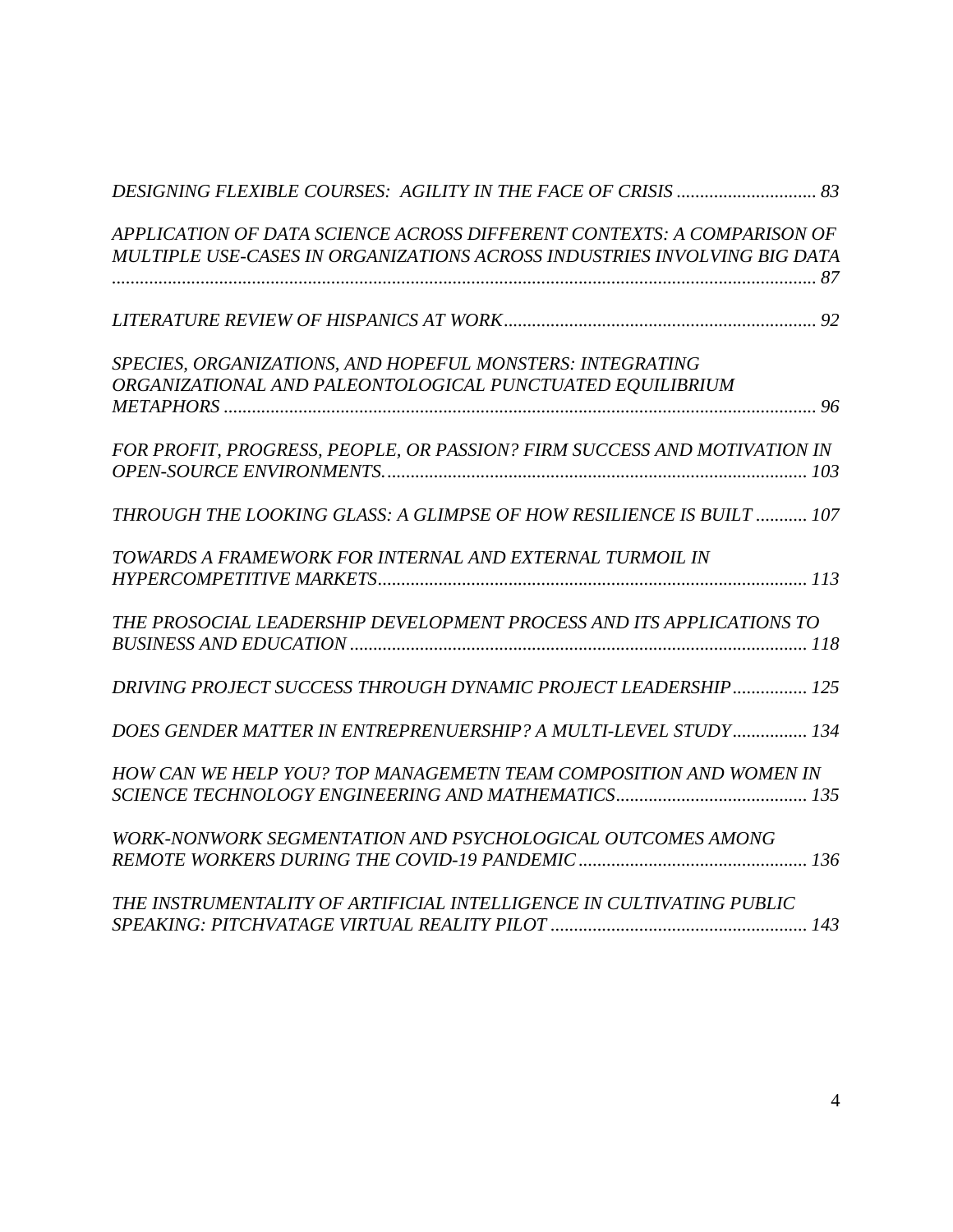## <span id="page-4-0"></span>**THE IMPACT OF VOLUNTEERISM ON EMPLOYEE ENGAGEMENT**

JEFF BARLAND College of Business University of Dallas Irving, Texas 75062

#### **INTRODUCTION**

 Like many people working in organizations today, I have personally sought out meaningfulness in the workplace. I seek out and pursue opportunities to support my community in the ways that most fit my personal value system. When the organization I work for supports those efforts, and the community charities, I feel much more connected to the business. Employee volunteerism is encouraged at 9 out of 10 US firms with 70% of US firms offering "Matching gifts" to charities that their employees support (Peloza, 2006). Corporate donations hit \$9B in 2001 alone (Peloza, 2006). Volunteerism has been linked to increased employee engagement in many studies showing that the corporate investment in volunteerism through programs, such as paid time off for volunteering, pays off in many different ways for the business (Caligiuri, 2013) (Brockner, 2014) (Slack, 2015). Employee engagement is defined as the "positive, fulfilling, work-related state of mind that is characterized by vigor, dedication, and absorption". This desired state of engagement is higher in employees that perceive they are working for a company that is a good corporate citizen. (Caligiuri, Menchin & Jiang, 2013)

#### **LITERATURE REVIEW**

As we investigate the relationship between corporate volunteerism and employee engagement, it behooves us to understand the motivation behind employees' interest in volunteering. Whenever we try to understand what drives behavior it becomes evident that human motivation is complex and difficult to understand with clarity. Peloza & Hassay (2016) found that employees have a mix of altruistic motives, as well as egoistic motives, that drives their interest in volunteering. Their exploratory research noted that some employees were motivated by having the opportunity of an audience to showcase their leadership. Another study by Hoeffler, (2010) found that volunteerism in the workplace helps employees satisfy their altruistic needs. An interesting finding of the research was that 53% of the employees surveyed claimed that they chose to work for their organization primarily because of the corporate social responsibility (CSR) programs.

Many studies have focused solely on the impact volunteerism has on the organization without consideration of the impact these programs have on the individual employees. As a matter of fact, 90% of all research done on corporate social responsibility (CSR's) are done at the organizational level (Caligiuri et al., 2013). Caligiuri found that there were significant positive outcomes at the individual level that should also warrant consideration. These positive outcomes include innovation, healthier well-being, employer attractiveness, and better financial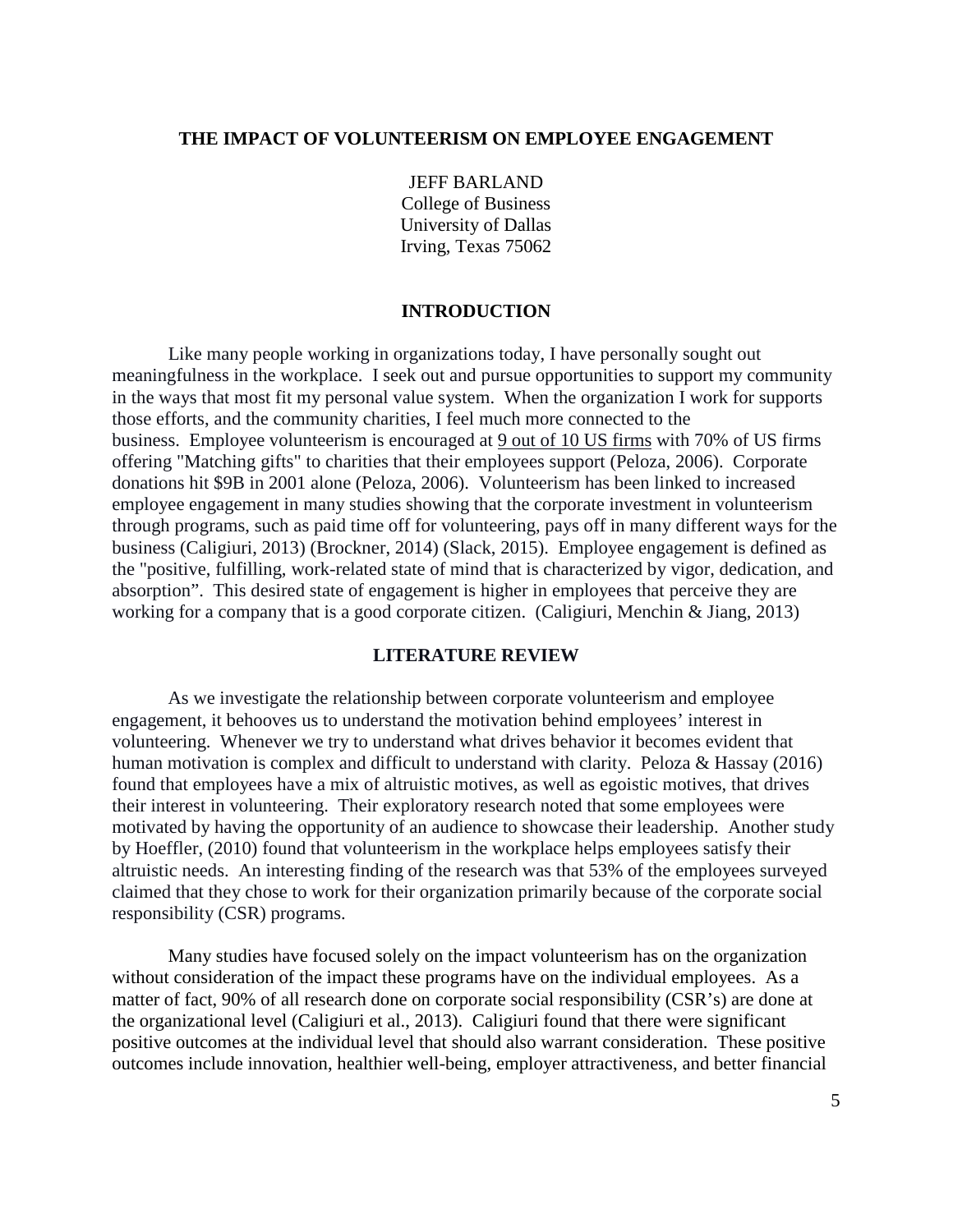outcomes. This is in addition to the meaningfulness that many employees find when they participate in volunteerism programs supported by their organization.

Other studies have shown that employee meaningfulness is positively related to organizational commitment (Brockner et al., 2014). I personally enjoy meaningfulness when I am able to be altruistic with the support of my company. It really does build loyalty and helps me connect with the business on a personal level. Brockner, (2014) also found that workers tend to appreciate the organization for allowing them to have a rewarding charitable experience and it helps them establish a stronger commitment to the organization. Rupp, (2018) did a recent study on the sustainability of the engagement achieved through volunteer programs. They captured data from 1000 companies in 17 different countries before, during and after the employees participated in a company-sponsored volunteer program. They found that employee engagement was still improved six months after the volunteer activity concluded. As a matter of fact, the employees were found to be happier and healthier, in addition to being more productive.

One of the clear benefits is the expected employee engagement improvement, but there are several others worth noting (Hoeffler, 2010). The organization will also benefit from the positive goodwill generated from the charitable efforts as the people running the charities will think well of the organization. In one report, 72% of executives said that their firm's CCI efforts improved employee retention (Unknown, 2019). Another study found that 60% of all companies offer paid time off for volunteerism and that it was a key to retention and recruitment (Unknown, 2016). The study did note that there is a risk to the firm if the perception is that leadership does not actually support the CCI, or they are not authentically involved, that it could lead to a negative impact on employee engagement.

## **RESEARCH QUESTION**

One of the areas that I am extremely passionate about is giving back through volunteerism. I have had the opportunity to participate and lead volunteerism efforts at several different organizations. In my experience organizations that are very supportive of volunteerism among their employees enjoy more fulfilled and engaged workers. I am proposing to research how organizational support of volunteerism affects employee engagement in US retail companies. I am also interested in seeing if age range plays a role in whether or not volunteerism drives employee engagement.

#### **Proposed Research Question(s):**

*RQ1: How does the volunteerism impact employee engagement?*

*H1: Level of volunteerism is related to employee engagement*

*RQ2: How does the level of organizational support of volunteerism impact employee engagement?*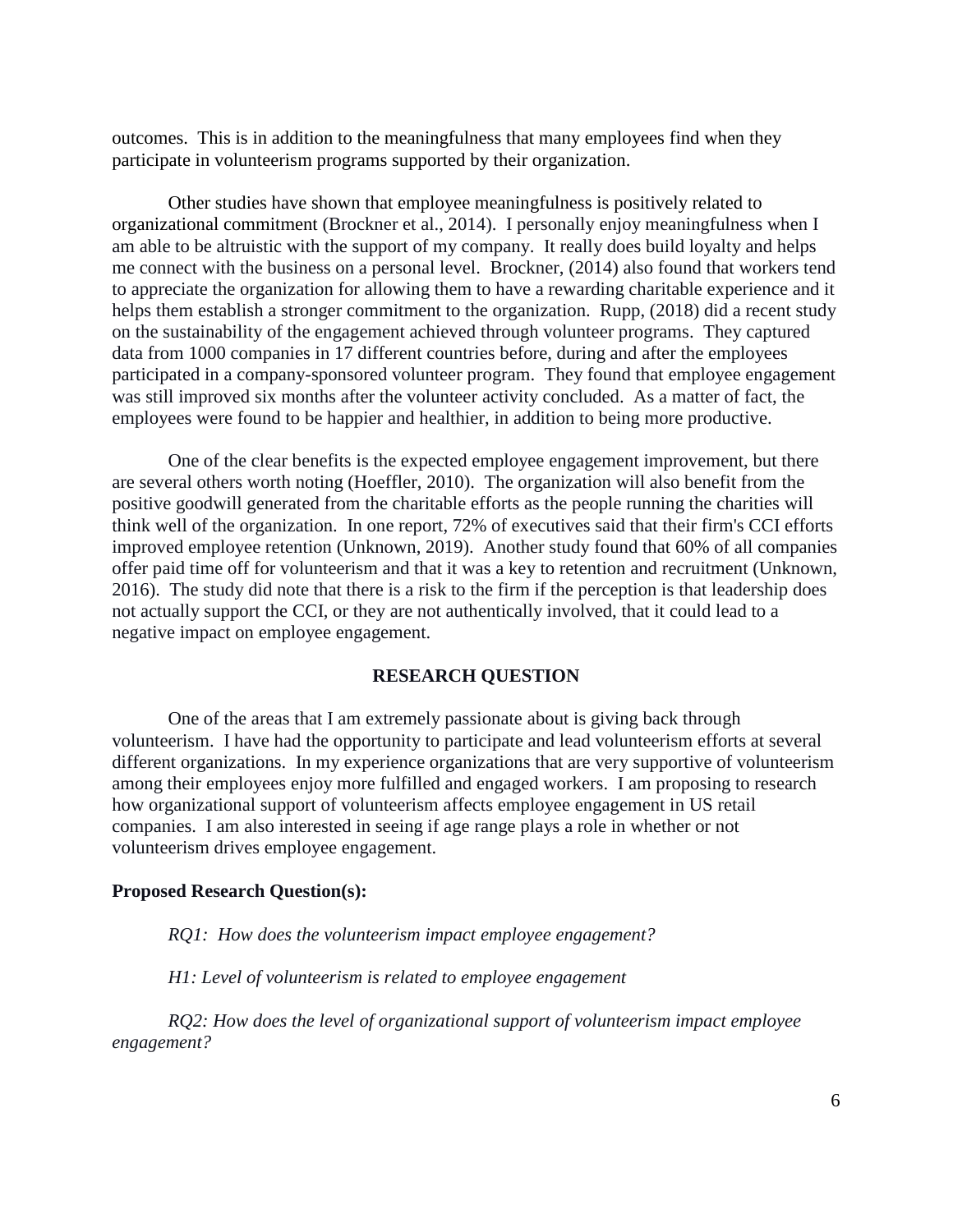*H2: There is a positive relationship between organizational support of volunteerism and employee engagement*

*RQ3: Does employee age range affect the impact volunteerism has on employee engagement?*

*H3: There is an inverse relationship between volunteerism and employee engagement as employee age ranges get older*

## **Variables**

| Independent variable $=$ | Volunteerism                |
|--------------------------|-----------------------------|
| Mediating variable $=$   | <b>Organization Support</b> |
| Moderating variable $=$  | Employee Age Range          |
| Dependent variable $=$   | <b>Employee Engagement</b>  |

## **METHODS**

This study will utilize a quantitative study design as data will be collected using surveys to best develop findings that can be effectively applied in an organization. The quantitative study will leverage data to develop empirical measures and statistics to test our hypothesis. Using a quantitative analysis method will allow us to make better conclusions regarding our variables and how they relate to each other. The study will also be confirmatory and will utilize statistical analysis of the data to provide evidence either supporting the hypothesized correlated relationships, or not. One of the weaknesses of choosing the quantitative method is it will only allow us to measure the modeled constructs and doesn't allow for additional innovation on the theory.

This research will also take a deductive approach since it is furthering a functionalist approach called "Functionalist Theory". This theory is highly adopted by researchers evaluating why people volunteer and the motivation driving that behavior. The theory considers the reasoning behind why people volunteer from a positive and negative aspect, such as self-esteem and social relationships (Clary et al., 1998; Omoto & Snyder, 1995). There have been a substantial number of studies done to better understand how employees are motivated to volunteer. This study will help further the understanding of volunteerism triggers and drivers, as well as their influence on employee engagement.

## **Sampling**

Sampling Plan: The population of the study is all major US grocery companies with a workforce of more than a thousand associates. No inducements were used to incentivize associates to participate in the survey. We used a Census sample because it is a common method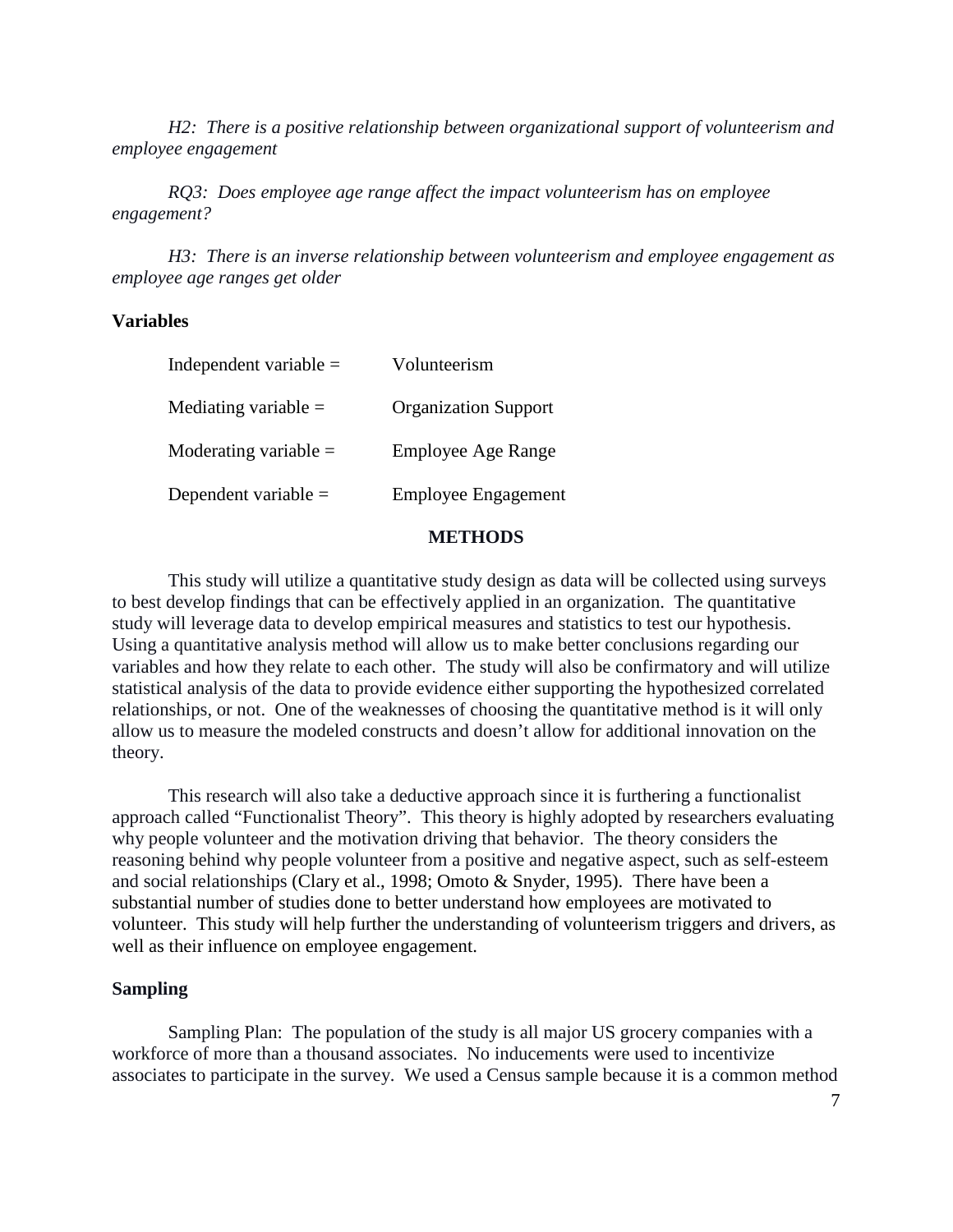for associates to use. Walmart does this type of survey frequently and associates are comfortable with the format. The study surveyed 5,000 employees across the top five US grocery chains by sales volume from a randomly selected list of potential employees. The employee list consisted of only salaried employees to establish a consistent basis across all companies. We received a response rate of 47%, or 2,350 respondents. The respondents were 54% male and 46% female. 22% were younger than 30 (Age tier 1), 34% were between 30 and 50 (Age tier 2), and 44% were older than 50 years old (Age tier 3). We used the same randomly selected list at each stage of the analysis. HR in each of these companies was contacted and aligned with the studies objectives, goals and methods. The surveys were developed and transmitted online to reduce costs. The survey data can be used as a regional stratified random sample which provided greater precision then a regular non stratified sample. This also allows for the use a smaller sample to further reduce cost (Table 1).

#### **DATA COLLECTION**

We used an online survey through Qualtrics, which is an effective way to gather data from US Retail Grocery store employees. Survey Monkey and Qualtrics are both inexpensive effective tools that can be leveraged for this study, but we chose Qualtrics for its superior functionality. We chose a large sample size of the top US Retail Grocery stores to increase and address generalizability. A cover letter was included in the survey to help explain the purpose of the research so they participants could be properly informed. Along with the cover letter and the survey was detailed instructions and assurances of anonymity for all chosen participants. This research utilized existing instruments that have been developed and tested from prior studies which should help ensure instrument validity.

#### **Measurements**

Volunteerism was measured using a list of volunteer activities within the organizations surveyed. Several related questions were asked like "In the past year, how much have you volunteered for activities sponsored by your employer?" (Brockner et al., 2014). A five-point scale was used to determine level of volunteerism among participants. We also utilized an instrument from Clarey et al. (1998) that measured participant motivation, Volunteer Functions Inventory (VFI). The instrument will use 10 descriptive phrases helping evaluate how the employee's feel about the volunteer opportunity in their organizations. The scale was found to have a Cronbach's  $\alpha$  of .82.

Organization Support will be measured by using a five-point likerd instrument asking questions like "How well does your organization support volunteerism?" The survey will use a five-point scale to evaluate how the participants feel about their organizational support of volunteerism. The Cronbach's  $\alpha$  for this scale was .79.

Employee Age Range will be measured using a simple one-item 3-point scale asking the participants to describe their age range as younger than 30 (Age tier 1), between 30 and 50 (Age tier 2), and older than 50 years old (Age tier 3).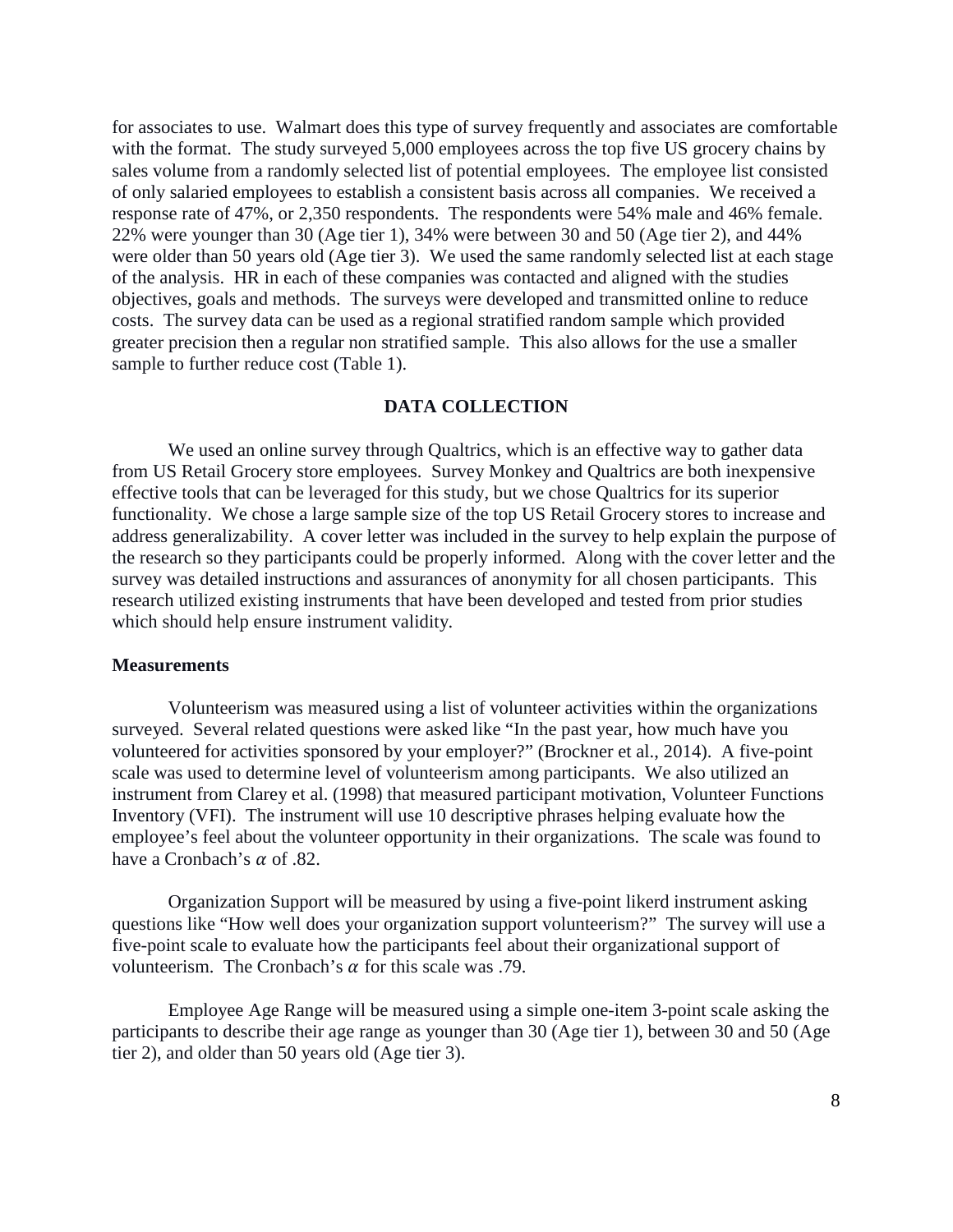Employee Engagement will be measured using three items based on questions from a scale created by Mowday et al. (1982). This is a three-item scale which has been used in several different studies. The instrument was found to be highly correlated  $(r = .93)$  to employee engagement. These items used a five-point scale and included questions like "I will put in extra effort to help my company be successful."

## **Analysis**

The research measured how volunteerism impacts employee engagement in the top US Grocery organizations. We used regression analysis to evaluate and test our hypothesis. The study also measures the influence organizational support and age range has on relationship between volunteerism and employee engagement using online surveys that have Likert scales capturing the data. The online surveys were done using Qualtrics and were not incentivized. The study also used statistical software (R) to calculate the different construct measures alpha and their statistical correlation to each other. Overall, the analysis was both inexpensive and effective using online surveys and we utilized existing instruments whenever they were available to further improve the studies reliability.

## **Limitations**

There are limitations of using the proposed quantitative methods, as we are in this study. One limitation is we will not gain the deep level of information that could be acquired by using a qualitative approach such as how people "feel" about volunteering and their perceptions on organizational support. An example of a limitation of this approach would be the lack of detailed interviews of employees who have volunteered in US Grocery companies that would help us comprehend in greater detail how volunteering, and organizational support of volunteering, impacts their employee engagement. This type of approach could help us take the theory in new and potentially different directions. We recognize this limitation and still feel that a quantitative analysis makes sense for this study as it is easier and more cost effective to conduct.

## **Ethics Statement**

We take the anonymity and confidentiality of our survey participants very seriously. It is important that all respondents feel comfortable that there will be no negative ramifications of their participation in this survey. The research methods will respect these concerns and address them in the following manner:

- Restricting access of all surveys to only the researchers
- Removing all personal identifying information from the surveys
- We will independently code all responses to further ensure the confidentiality of all participants
- We ensured that the survey could be completed by participants outside of the workplace to further reduce any concerns over retaliation.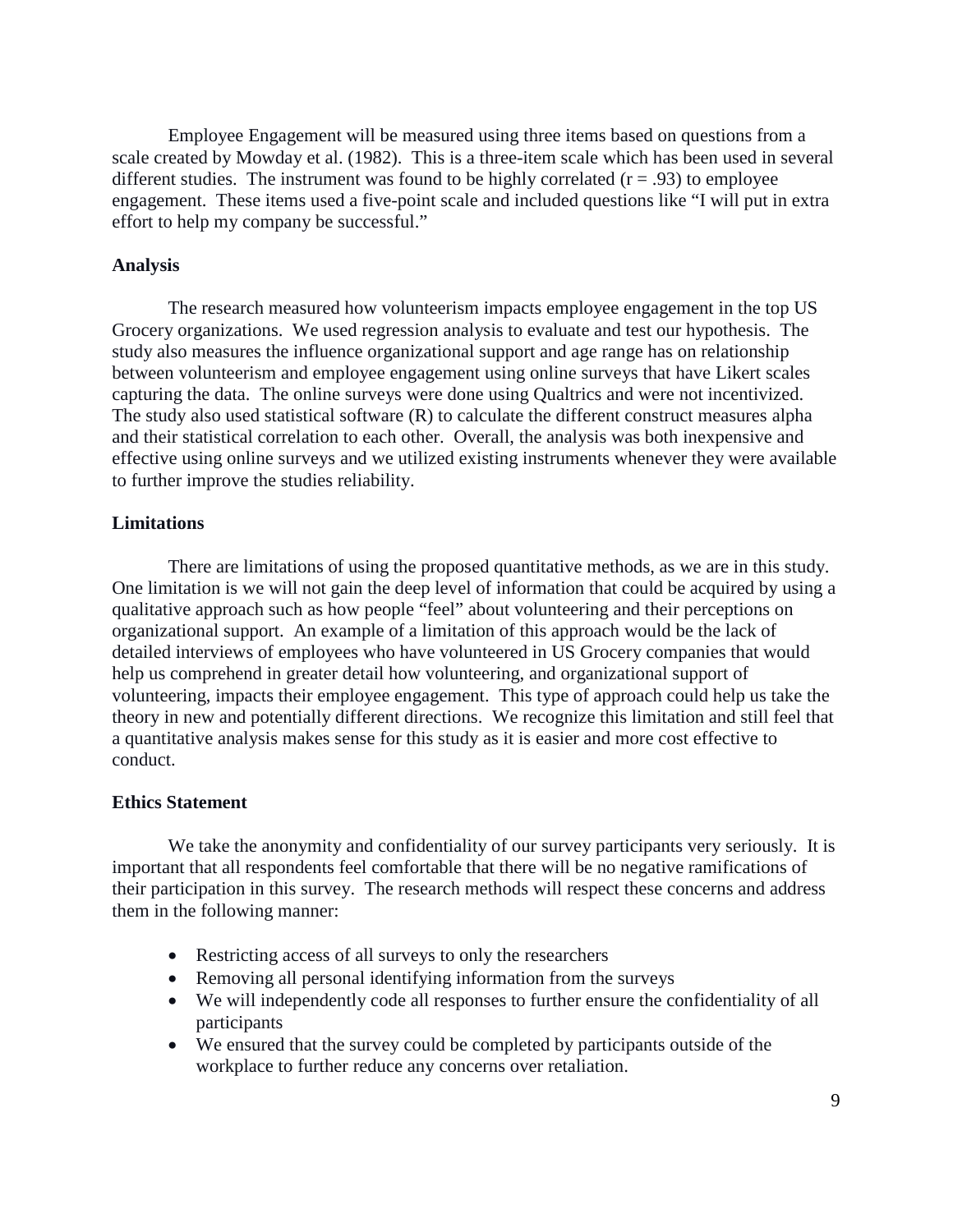- An encrypted database will be used that in secure from anyone not on the research team
- We will not make any copies of the data outside of the encrypted database
- The survey design has already been submitted and approved by IRB who confirmed that we abided by all ethical regulations and concerns

## **CONCLUSION**

We found an extensive amount of research conducted on volunteerism and its impact on employee engagement. These studies have shown a positive relationship between volunteerism and employee engagement. A gap in the research has been how organizational support mediates the relationship between volunteerism and employee engagement.

This research furthers our understanding of Functionalist theory by addressing that imbalance in this research and found that organizational support of volunteerism is partially related to employee engagement. Now that we have found that organization support affects employee engagement, we hope to inspire further research on how organization support can be applied to maximize engagement in the workplace.

## **REFERENCES AVAILABLE FROM AUTHOR**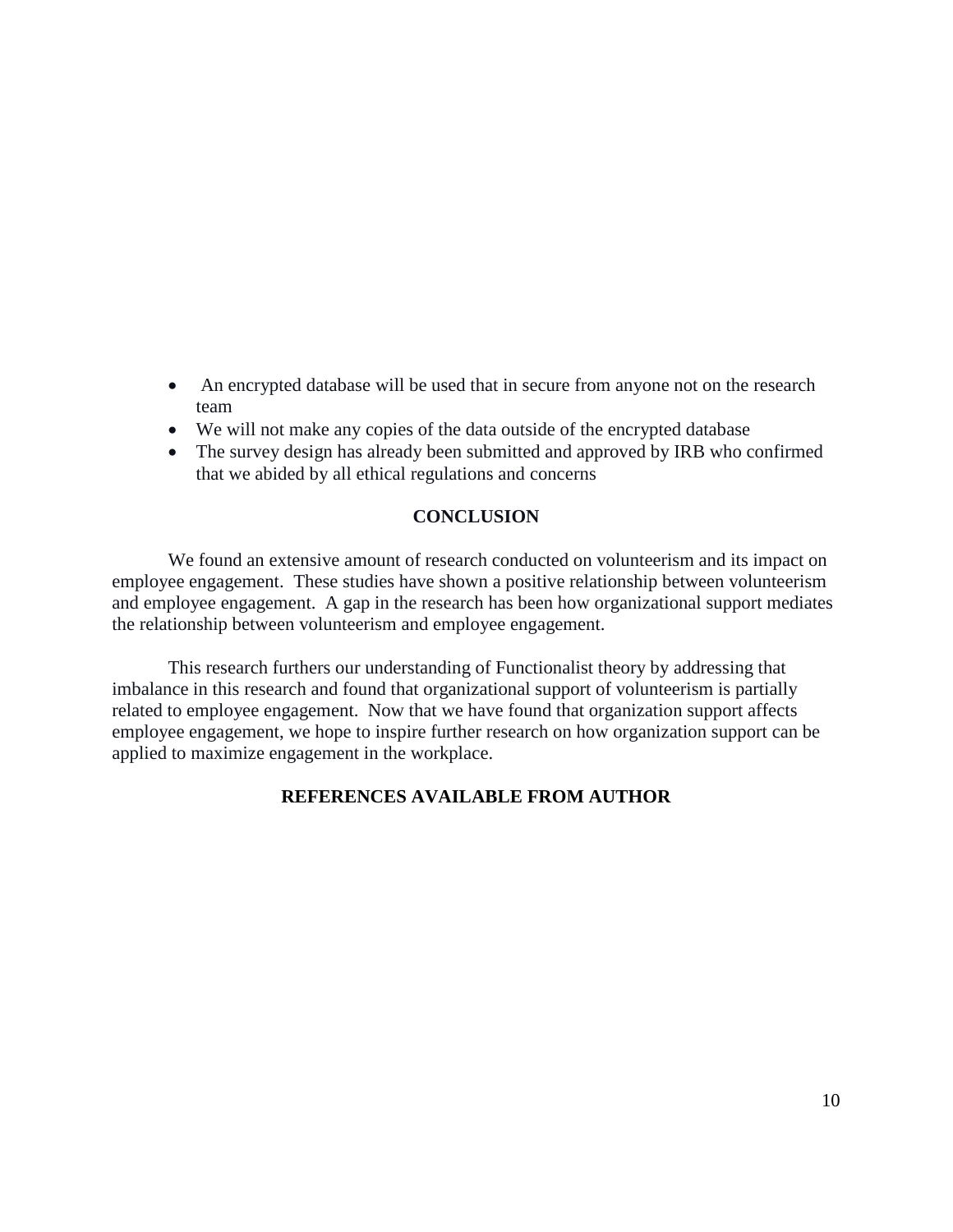## <span id="page-10-0"></span>**CONFLICTING MENTAL WORLDVIEWS: PATHS OF ENGAGEMENT**

WILLIAM DAVID BRICE College of Business Administration and Public Policy, California State University Dominguez Hills, 1000 E. Victoria St., Carson CA 90747

> WILL McWHINNEY† Fielding University

JAMES KATZENSTEIN California State University Dominguez Hills

> JAMES B. WEBBER Kensington, NH

## **INTRODUCTION**

This paper is a work of theory investigating how to negotiate diverse views of reality found in irreconcilable cultural, political, and international disputes. This work is a direct extension of theory discussed in "Paths of Change: Strategic Choices for Organizations and Society" (McWhinney, 1997b). However, where the previous work concerned "how to create organizational change", this paper's contribution is "how to make meaning, bridge different world-views, and create new collaborative cultures in place of conflict". The questions include: How do managers organize diverse ideas into discourses, and group diverse and divisive coworkers into teams? The goal becomes setting new rules of discourse and finding useful language for settling disputes when the warring parties come from diverse beliefs about reality?

The belief patterns discussed here are as fundamental as Hofstede's (2001) cultural dimensions. Research concerning culture-based taboos has shown how strong and fundamental these types of conflicting attitudes can be; as well as how they are linked to specific groups in society (Brice, et al., 2017). Furthermore, in the context of overwhelming social polarization, especially in Western societies, it is argued here that we must negotiate across these basic realities when entering a dialogue and facing differences; recognizing the games that are played among participants to attain goals defined in terms of their diverse realities.

Discussing a topic without knowing sources of differences typically ends in a power struggle that shuts down dialogue. This paper examines the forming of coherent discourses and describes the rules of arenas where discourses are conducted, arenas labeled platforms of discourse. The platforms serve as underpinnings for all discourse and are arenas of conflict. Discourse begins in disparity; the work on a platform is to enable mutual discourse. Thus, the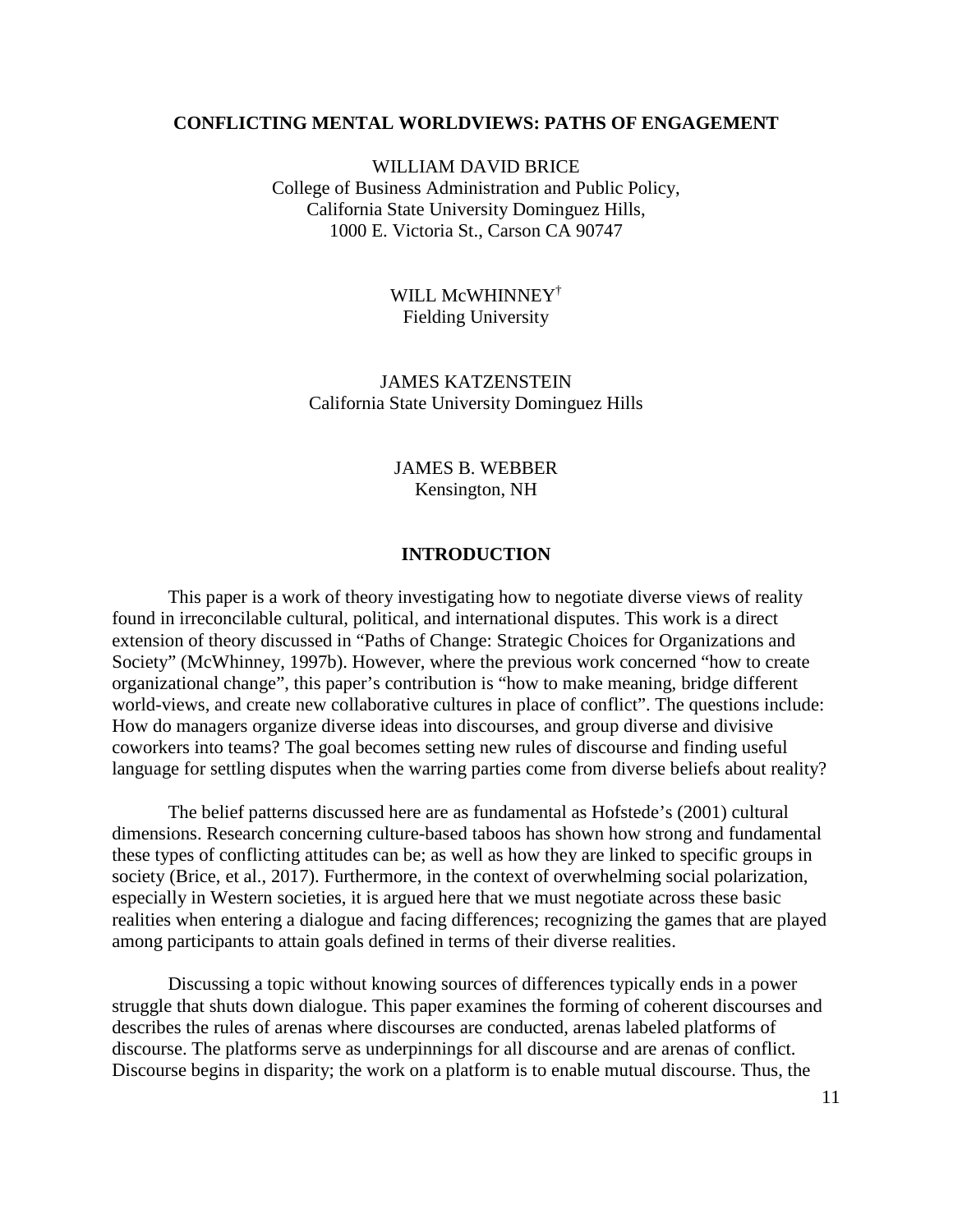major focuses of this paper are on characterizing the platforms and working with conflicts that are inherent in the existence of different sources of reality.

## **THE APPEARANCE Of REALITY**

The appearance of reality follows on engagements between people using different sources of reality. Initially the realizations are weak speculations that need to be reinforced until they become established patterns, or rules of engagement. The definitional assumption is that rules, and thus grammars, operate on a single platform, involving only two sources of reality in well-formed propositions. In normal discourse we call on more than one platform thus creating changes in logic and worldviews that call on skills in gaming and conflict management. Rules of grammar are not sufficient. It is asserted here that we use four sources of reality beliefs, requiring the interfacing of pairs of beliefs. There are six pairings and six platforms.

A platform of discourse is based on confrontations among parties with different beliefs in the source of reality: unitary, sensory, social, and mythic. The grammar is expressed in the vocabulary of a particular discourse and conforms to limitations of the reality beliefs on which they formed. A set of rules that does not conform to the reality constructs will produce ill-formed propositions, contradictions, and ambiguities. Each platform is an arena for dialogue between two distinct views of the source of reality.

## **Projections shape the platforms**

Any expression will appear as a projection on the platform. For example: a sensory observation is transformed by social (emotional) function into a fear response on the evaluative platform; or, a collection of concepts is transformed into a quality by a mythic imposition on the assertive platform. In any expression one or the other reality dominates. On the analytic platform, theory dominates the observation, or the observation drives the theory; on the normative platform, emotions evoke ideas, or ideas capture emotions. Some dialogues are dominated by one reality. Einstein hypothesized qualities based on theorizing, making no reference to empirical observation. A charismatic with devout followers will create a different platform than one used by the participants in a liberal democracy. Generally, the shape of the platform will follow enduring cultural forces.

- •The **Analytic** platform is where empirical observations are made to work with theory propositions and the converse. The scientific method is exactly an accommodative process designed to produce a correspondence of theory and data.
- •The **Evaluative** platform provides for an accommodation of desire and the sources of satisfaction: a buyer and seller accommodate each other to close a sale, two people agree on how to share a resource, and two lovers exchange affection.
- •The **Normative** platform is the ground for settling between issues of principles and of social desirability, of the moral and the ethical, and of administrative law and a sense of fairness.
- •The **Assertive** platform is the site of asserting and maintaining principles, laws, theories,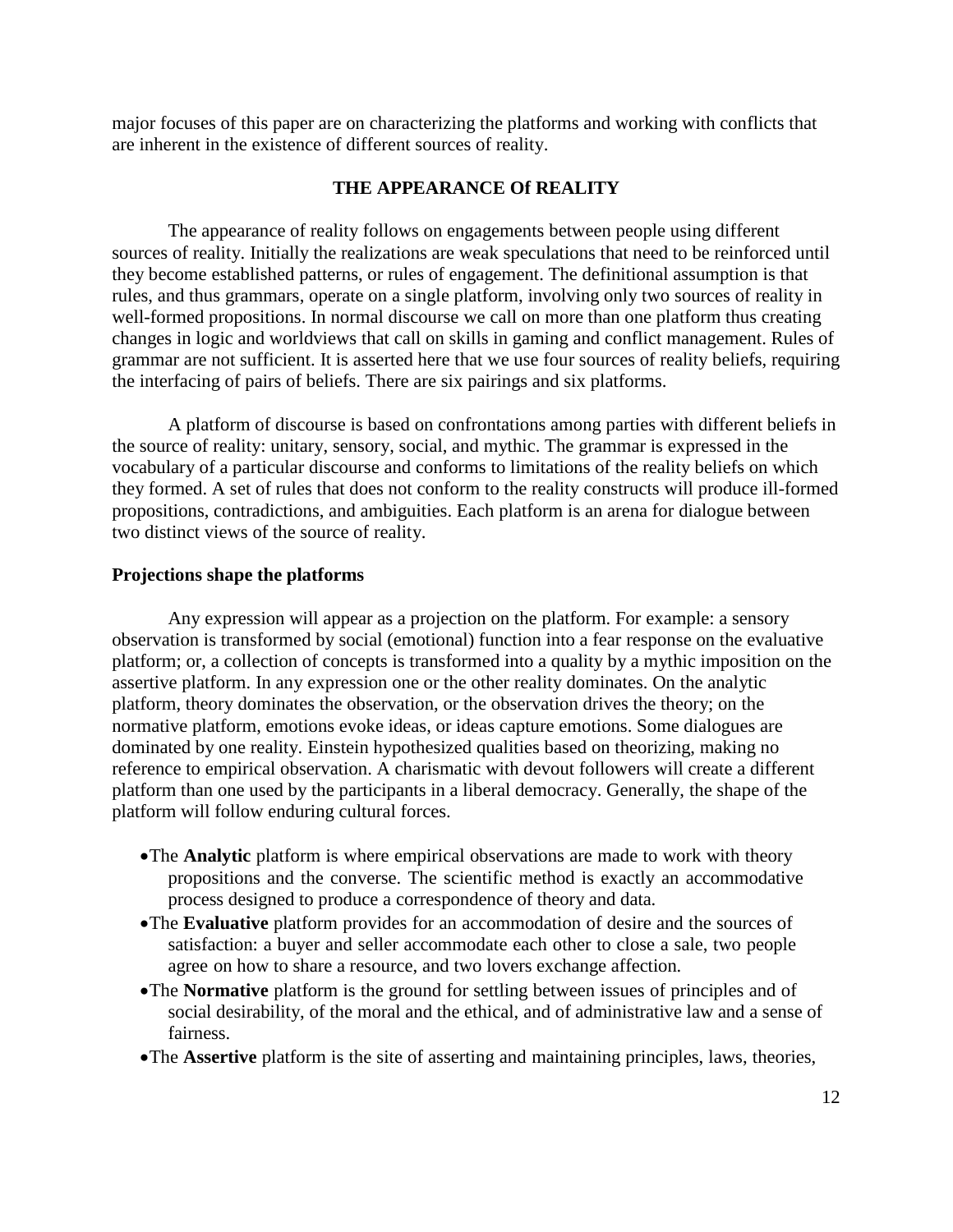and truth. In a discourse, the participants propose principles and rules to others who will follow the orderly dictums on how principles are to be exercised.

- The **Creative** platform is the engagement between ideation and physical realization, where ideas and materials come together for inventive formation of things and processes.
- The **Generative** platform is a meaning-making place, where ideas are valued, chosen, and plotted into narratives from which a society gains cultures, languages, myths, and sciences.

So long as a discourse is confined to a single platform, the grammar can produce coherence. Problems arise if participants attempt to use more than two reality bases, exceeding the defining power of a platform of discourse, resulting in a mix of rules introducing irresolvable ambiguities which interfere with meaningful exchanges. Multi-platform exchanges tend to be disruptive, argumentative, and unmanageable. However, natural speech includes dialogue from all the platforms. In casual discourse, discordant noise is filtered out. In purposeful discourse, unidentified mixing of platforms can lead to ambiguity.

## **Structure of a Discourse**

Successful discourse involves trade-offs between dialogues leading to agreement and increased knowledge. There is no discourse at the extremes. Tensions are progressively resolved by creating agreements from the most fundamental levels; progressing toward communication of information, ideas, and feelings. The sequence:

- The first stage reflects the way participants deal with reality and the selection of platforms of discourse on which to present their positions.
- The second stage concerns selection of grammars often accomplished by establishing the discipline of the participants.
- The third stage is vocabulary selection of the topic of interest. In academic writing this is performed by referencing other authors' writing; in common conversation it is done by sharing contextual information to get others 'on board' with common meanings.

Only in the face of serious conflict will participants step back to search for common grammar. Luhmann [1995] dissects the role of custom in affairs of the heart, particularly noting the role of silence. Romantic efforts fail if participants adhere strongly to different sources of reality and cannot settle on a platform of discourse. Because participants may not recognize the form of conflict they cannot resolve it. Accepting the other's reality belief may be inconceivable. Even when conflict can be worked, its first appearance is likely to produce a power struggle. Thus, in important engagements, even where the intent of all parties is to arrive at understanding, common dialogical practices are likely to induce conflict and power games.

## **Games as an Expression of the Platforms**

In Lewis Carroll's Through the Looking Glass, Alice joined in on the Red Queen's croquet court, "I don't think they play at all fairly.... And they don't seem to have any rules in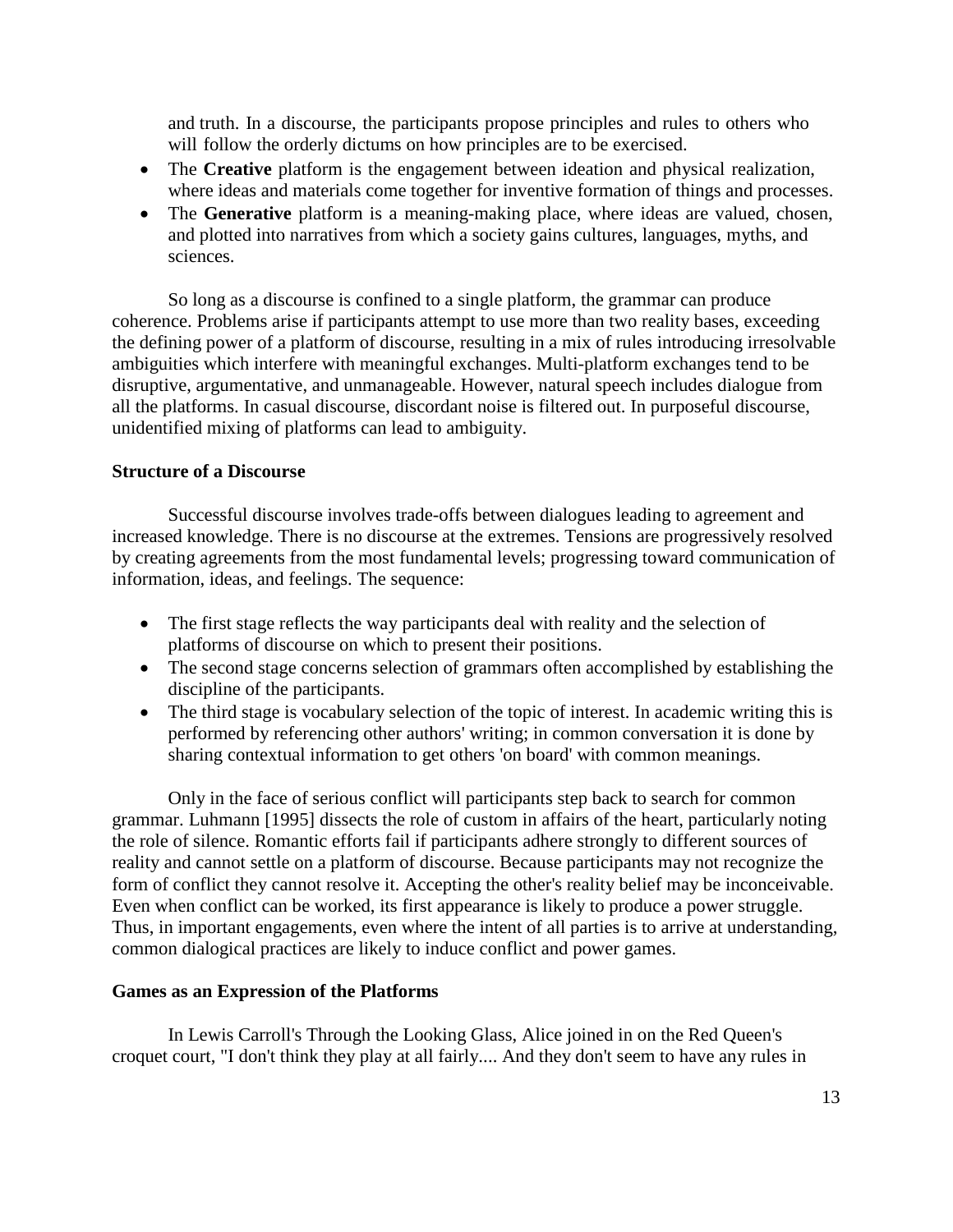particular, at least, if there are, nobody even attends to them." Alice had assumed the conventions of the games she thought she was playing. Her confusion arose because the game was not croquet, but the game of deciding who is to choose the game and its rules. We play similar games in dialogue not knowing the grammar or game rules that have been chosen for us by convention or manipulation. Dialogue is a game played on at least two levels, structural grammar and content. Both must be chosen and understood to effectively communicate.

Platforms of discourse are similar to game boards; the platforms are like checkerboards or athletic fields in that they delimit a range of possibilities based on some meta-rules. In the case of the platforms, these are the rules of cause, or sequencing, of ideas. Six boards of play are described that simulate the platforms of discourse:

On the first board (M-U), labeled assertive, games and rules are formulated for games to be played on the other boards. The purpose of first board games is to get proposed rules accepted. It proceeds by specifying legal moves and the consequence of each resulting play situation. The games of the first board are the creation of theories, legal structures, aesthetics, and grammars in which a player presents its orthodoxy. The first board game is an engagement of power for or against established principle.

The second board (U-Se), the analytic, is the board on which games such as chess are played, fields where athletic contests are held, and laboratories where we test theories. Aspects of war and high finance are also framed as well-defined games. Their purpose is to exhibit expertise within a set of rules and to win. Most of these games are fundamentally competitive yet are valid only so long as the players conform to the rules. Speech and writing are played on this board.

The third board (U-So), the normative, is a stage for politics. These games are played in continuing confrontation between the desires (social) of one party and established position (unitary) of the other. The play is often called gaming the rules. The game is to gain the right to choose what sort of game is to be played. Jean Piaget, the Swiss child psychologist, observed in watching young boys play the game of mumblety-peg, that as they matured, they spent increasing amounts of playtime trying to enforce changes in the rules to gain an advantage. As they mature, they move from mumblety-peg to adolescent testing of their gaming power, then move in adulthood to political games. On this board, coaches, referees, and judges argue over what will be the rules of their games. It is the arena of legislators, spouses, market manipulators, and church cardinals. Most games on this board are what James Carse calls "infinite games" as they have no final winners and losers [Carse 1986]. Each side tries to modify rules to increase its advantage without driving the opponent off the field. Driving the other players out of play is a non-accommodating behavior that voids play on this board; perhaps reverting to first board play.

The fourth board (Se-So), the evaluative, is the site of games of relation between people in a marketplace. The players may be carrying out a courtship or haggling over prices, but the game is played wherever there is discourse among concerns of involved people. The board provides the marketplace in which moves are evaluations of opportunities in setting up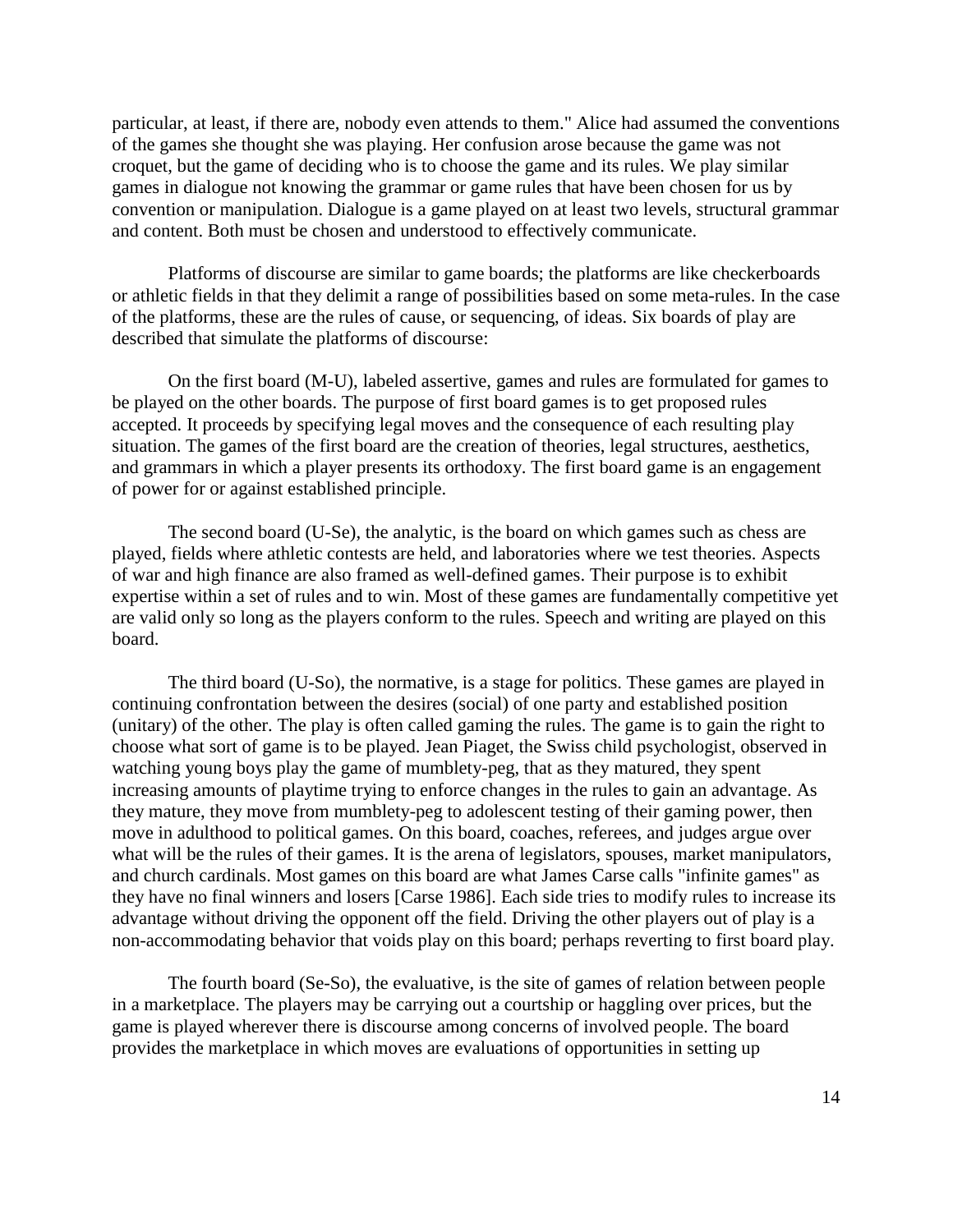exchanges where goods are assigned social values. In one form, it is about interpersonal relationships and in another it is pure market economic transactions.

The fifth board (M-Se), the creative, is the site for creating and naming sensory images. It creates the game board, the pieces, and rules of play. Mythic images give form to the sensory and plans to the mind; the sensory input stimulates the creation of perceptions. This is the primordial game board, on which engagement itself was created. The creative board is similar to the first board, but the opposition is nature and time.

The sixth board (So-M), the generative, is the site for organizing symbols and metaphors to give meaning to dialogue or a community through creating stories and traditions. In this cooperative form, the game seems little different than the creation of literature. It is a game as the creator continually constructs and violates conventions to enliven a community of interest and develop a culture, and in turn the community endorses or rejects the creations.

The rules of the games played on each board differ, as do linguistic grammars. On each board rules may be simple or complex, and may never be complete.

Rules of a marketplace (fourth board) may be simple but not well-defined and on a creative board (fifth board), the sole rule may be that play may not stop until a novel outcome is found. Play on a given board may be dominated by play in a 'bigger' game. In most of gaming we are playing on two boards concurrently. Players of accommodating games on the second and third boards are dominated by values and opportunities that are 'markers' on the evaluative board (fourth board). Accommodations take place in a market. Professional sports illustrate a double play: to win games to make money, however the focal game can conflict with the market. Gambling on soccer is a legitimate game, but not by the athletes. This analysis argues that we should play one game at a time. Games are most effective when they are played strictly within the game's definition and played consistently within rules designed for a specific platform.

## **Dominations and Hierarchies**

Discourses and games are often conducted using two or more platforms; thus different grammars and rules. Such mixing leads to ambiguity and miscommunication unless their use is structured to establish intentional interrelations. A conversation might be held on a platform that is subordinated to an unacknowledged but dominating platform. For example, a dispute over scientific data (analytic platform) might bog down because it is embedded in a political struggle over distribution of rights to findings the discourse produces. Thus, there is a shadow dialogue being carried out on the normative platform. By recognizing that the conversation is embedded within a second platform, participants can separate conversations and conduct them sequentially and coherently. An initial conversation might take place on the normative platform to resolve ownership problems; then return to the analytic platform to work out measurement issues.

Almost every focal conversation is a sub-text to issues on a 'larger' platform. 'Socially correct behavior' has come to dominate conversations; creating a fear of offending. For example, the use of the male gender with a singular subject has become offensive even though English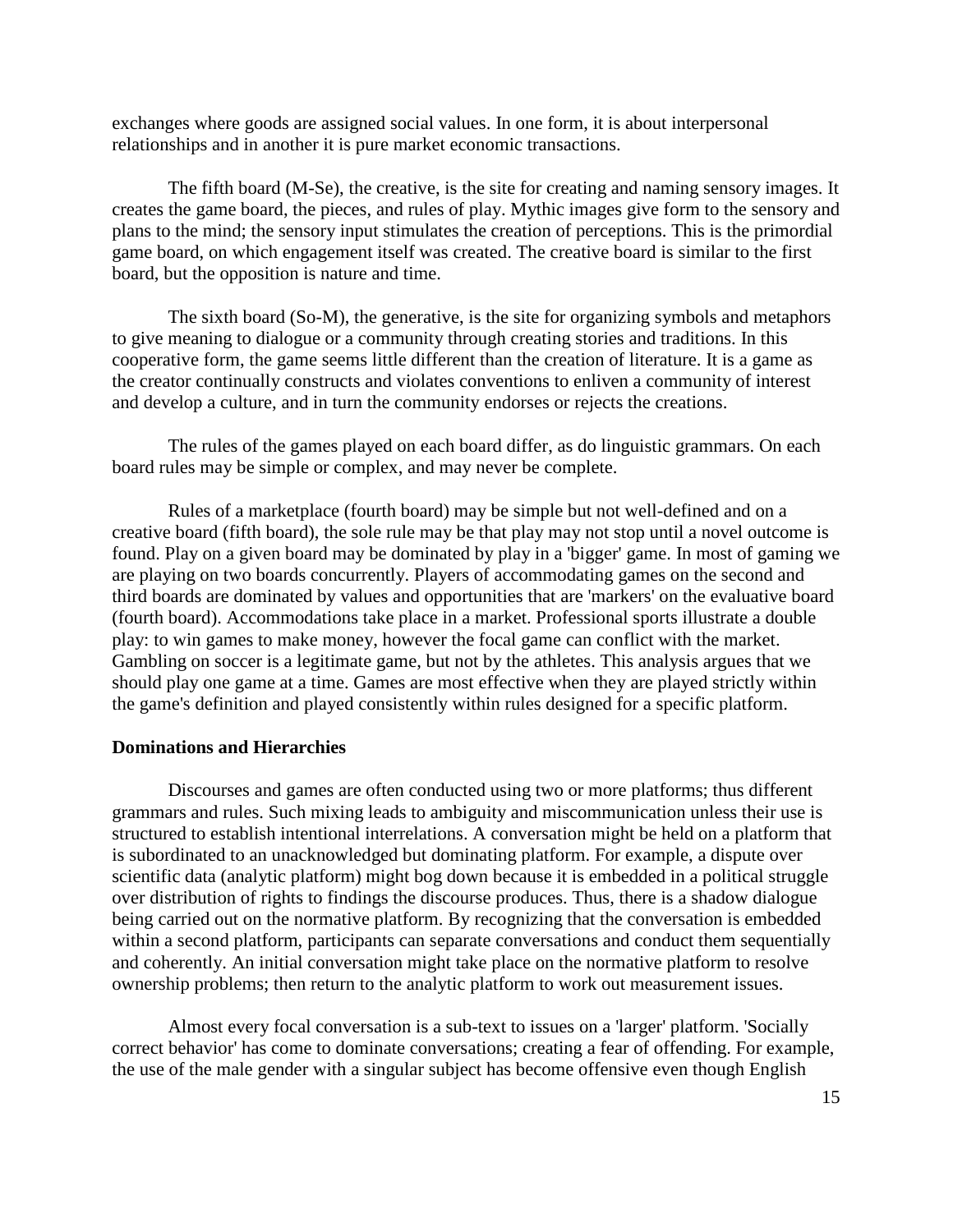makes no provision for a neuter subject. Such limitations are shadow constraints on the platform of discourse; they censor what we think. We are oblivious to the forces that constrain the focal discourse. Many seemingly acceptable dialogues on the focal platform are now disallowed due to unspoken dominating rules; they are now taboo. Without awareness of the dominating platforms, the mixed discourses are unmanageable. Identifying the dominant and subordinate conversations is an important step in clearing away elements that cannot lead to a resolution.

## **CONFLICT MANAGEMENT ON THE PLATFORMS**

It is unlikely that discourse arises in agreement. Rather, good faith in discourse is developed by establishing rules of exchange, which in turn may be based in a shared belief in what is real. Discourse begins in conflict but continues in a cycle of interpretation and reflection that leads toward a base of trust and respect for differences. An approach to managing, if not resolving, conflicts identifies the worldviews of conflict participants and selects the resolution processes that will be most suitable to parties coming from their diverse worldviews. Working from the four-reality model produces a different set of resolution strategies than that which is described in conflict literature. The four realities model first considers reality beliefs to expose intrinsic conflicts among participants.

Tamara Bliss [1996] investigated how non-profit groups attacked corporate positions on issues of environment, human rights, and inequalities. She found that non-profit groups used greatly differing paths of resolution. The differences could be explained by the group's dominant worldviews and choice of platforms. For example, groups coming from a generative base used relational tactics such as boycotts to set public opinion against corporations. Corporations often had legal resources that led them by habit and skill to attempt to arbitrate solutions on the normative platform. Clearly these institutions did not attempt to find a common ground (platform) for resolution. An exception was with environmental groups, often led by scientists, who tended to appeal to pragmatists inside corporations using empirical arguments. This tactic led to mutually attractive solutions as would follow from the disputants' use of a common platform.

Interestingly, the most terrible conflicts in history appear to have been between ideological groups based on the unitary source of reality. The scheme does not explicitly deal with conflicts on a single platform. However, it does suggest that when groups are attached to a single form of belief they have an insufficient base for reality and subsequently fear their belief may be unsustainable in confrontation with an alternative. It might be that the most threatening condition is to face another culture that also believes it has the Truth.

National culture always embodies many Truths which differ from those of other cultures. Geert Hofstede's work identifying dimensions of national culture (using values) illustrates this in a large-scale way [Hofstede, 2001]. With his approach of culture dimension scores, a concept of cultural distance can be discussed. The widely differing Truths embodied in culturally distant societies mirror those discussed here. Professional classes within the same country have also been found to differ on cultural values and beliefs [Brice and Richardson, 2009]. Differing cultural values and beliefs have also been found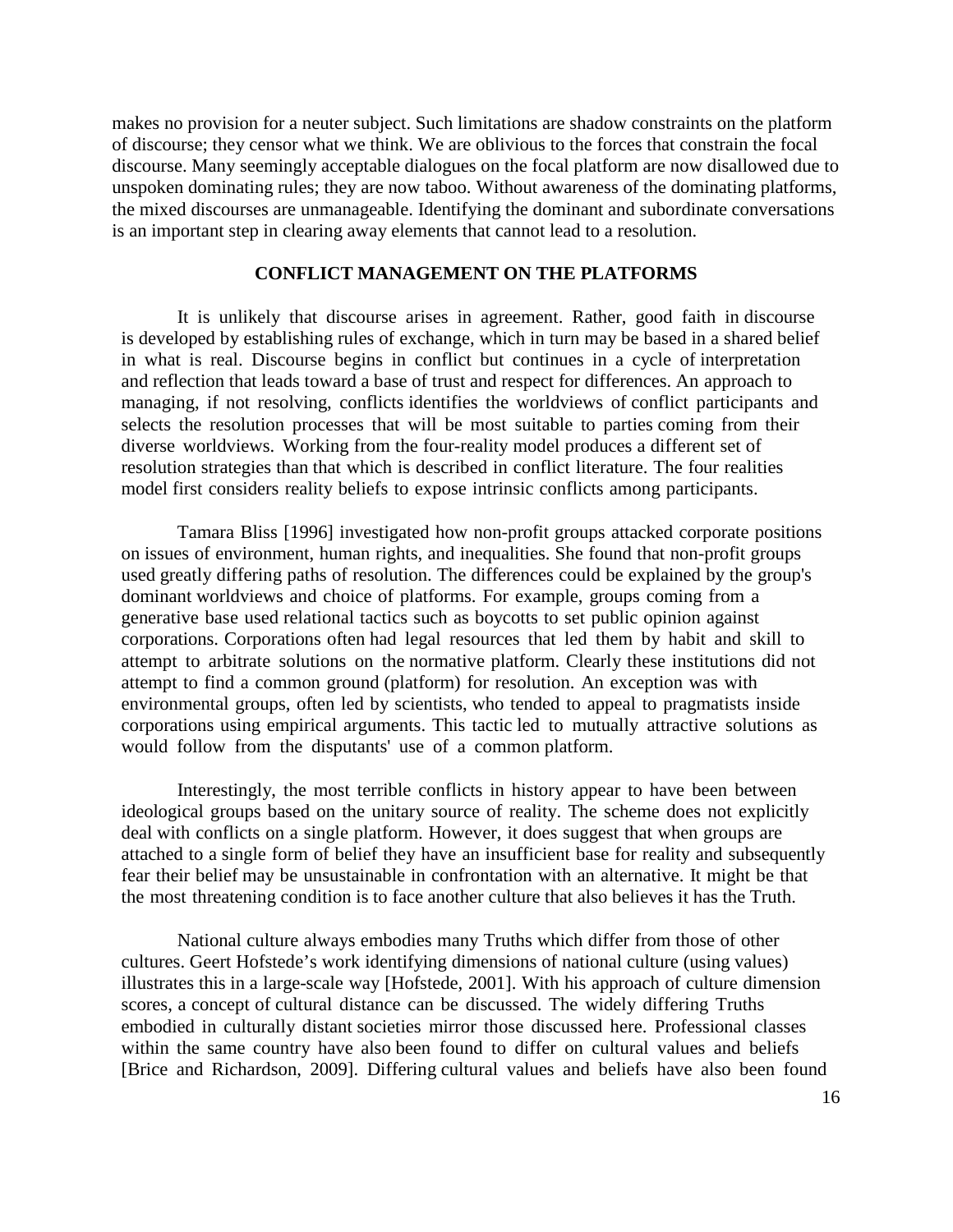to lead to differing business behavior and performance [Brice and Jones, 2013; Brice, 2012]. Populations within the same country have been found to enthusiastically accept or adamantly reject imported products that seemed to violate cultural norms for one group but fit the cultural norms for another [Brice, et al., 2017]. There seemed to be no basis for compromise (with the product or its marketing) with these differing cultural groups as they proceed from differing cultural values, beliefs as well as differing reality platforms.

Conflicts that have driven Western history, and current social polarization, are seemingly irresolvable with no basis for compromise. Sometimes these conflicts are avoided by keeping parties separated, keeping "church from state" and colleges of humanities distant from technological institutes. In the case of sacred-secular issues, the sole resolution is annihilation of one party and its beliefs, as seen in innumerable efforts at genocide. These conflicts are visible in nations torn by wars between theocratic and socialdemocratic political forces. There is no platform to which the disputants can retreat from conflict. This analysis posits that successful resolution can be gained by negotiating the parties differing grammars prior to discussing issues related to differing reality mindsets.

## **CONCLUSIONS**

In the past century there have been a number of major conflicts that were said, beforehand, to be impossible as war was not in any country's economic interests. However, diplomacy to prevent the outbreak of hostilities invariably failed as the parties proceeded from different realities. There again seems to be great conflict in the offing, and it is again said that large-scale war cannot happen, as it is not in any country's economic interest. A closer look at the parties' differing truth realities shows us a different picture however. It can be seen that the major powers are conversing with differing grammars; mutual incomprehension of their differing realities is moving the world closer to conflict.

#### **REFERENCES AVAILABLE FROM THE AUTHORS**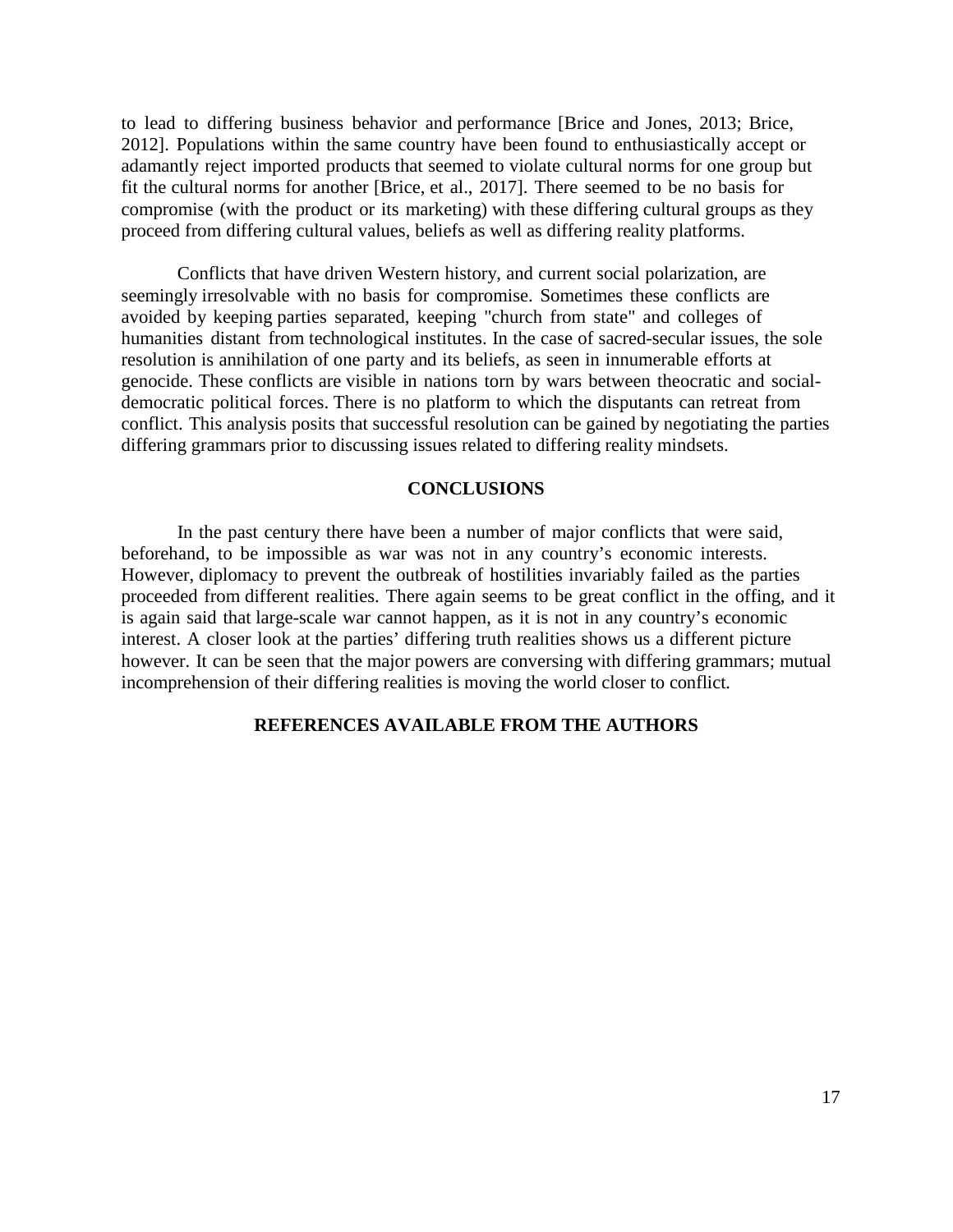### <span id="page-17-0"></span>**INFORMATION TECHNOLOGY ARCHITECTURE FOR SMALL BUSINESSES**

Mysore Ramaswamy College of Business Southern University and A&M College Baton Rouge, LA 70813

## **ABSTRACT**

Information technology (IT) has a critical role to play in the success of small businesses. It provides ready to use, end-to-end solutions and allow small businesses to focus on their core business. This paper proposes a framework that helps in choosing the appropriate IT architecture.

#### **INTRODUCTION**

Small businesses play an important role in today's market economy. The success of small firms is largely dependent on the strategic decision-making processes that are employed. In this context, information technology (IT) has a critical role to play. It provides ready to use, end-toend solutions and allow small businesses to focus on their core business. Recent innovations in digital technology can play a significant role in spurring the growth of small businesses. Small and medium scale enterprises account for more than 90 percent enterprises in most OECD (Organization for Economic Cooperation and Development) nations and provide about 80 percent of economic growth (Scupola, 2009). Significant research shows that these businesses contribute to economic growth in multiple ways. Their presence in an economy leads to more competitive large enterprises that can outsource some of their activities to smaller firms. Compared to their relatively small sizes, they create more jobs than large firms (Passerini, 2012). Smaller size is an advantage, particularly in terms of the ability to anticipate and respond to changes and achieve a deeper and closer interaction with the customers.

Information is an important asset that gives small businesses a competitive advantage in the new economy. Information access plays a critical role in the informed decision making process, making it easy for these businesses to make good competitive decisions (Modimogale, 2011). The ability of small businesses to survive in an increasingly competitive global environment is largely predicated upon their capacity to leverage information as a resource. In today's fierce competitive environment, small businesses need to be highly responsive and adaptive to demands of customers, actions of competitors, and changes in economic conditions (Rashaniphon, 2011).

This paper is organized as follows. First, we briefly describe the current scenario pertaining to small businesses and the importance of IT for those businesses. IT Strategies and business process reengineering as applied to small businesses are discussed next. Then we propose a framework that will help adopt the appropriate IT strategy for small enterprises. Concluding remarks form the last section.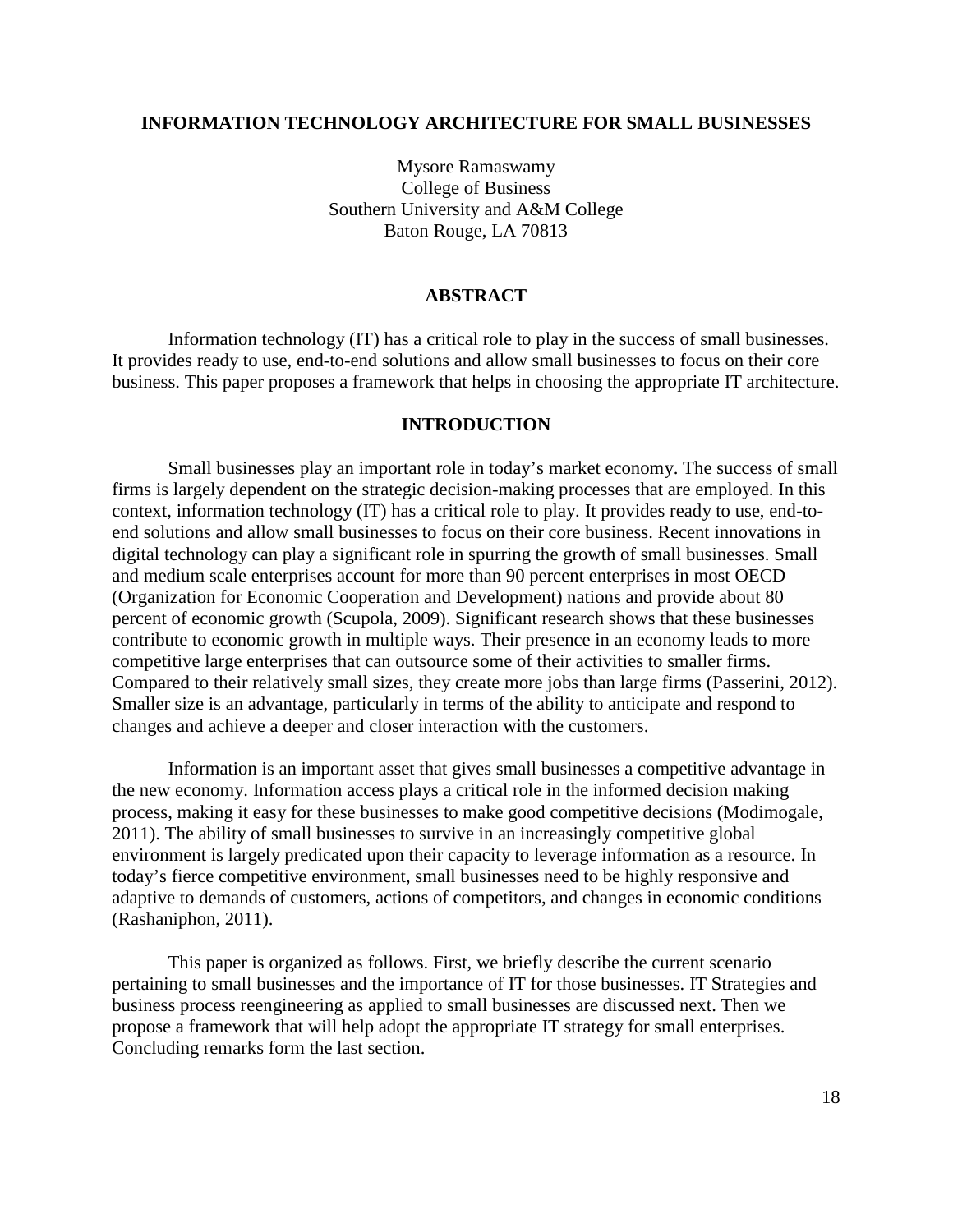#### **SMALL BUSINESSES**

Even though the economic importance of small and medium scale enterprises has been known, they were considered comparatively unimportant during the great Internet boom during the 1990s and early 2000s (Passerini, 2012). Use of broadband information technology required extensive investment in technological assets and a long term access to capital. Such capital requirements were not available to small businesses. Today, small businesses can compete and excel due to continual improvements in Internet technology as well as breakthroughs in cloud computing and mobile connectivity.

Access to capital and an established brand name are the main advantages of large organizations. One of the greatest advantages small businesses have is flexibility. Many small businesses have a single owner who is free to change policies, and technologies (Sadowski, 2002). For example, the owner of a small grocery store can decide to use broadband to create an automatic reorder system with suppliers. Small businesses can offer new services and change internal processes without having to clear a multitude of committees that would exist in a large organization. Cloud computing, and open source software have brought down the investment requirements and costs. This has resulted in the availability of broadband technologies to small businesses to streamline business processes, grow the customer base, and enlarge existing offerings.

According to Kirchoff's typology (Kim, 2004), small firms can be classified based on two dimensions: innovation and growth. Core firms represent where innovation and growth are low, whereas Glamorous firms have innovation and growth at a high level. Constrained companies have low growth potential but high innovation potential. Ambitious firms have high growth potential but low innovation potential. This paper mostly focuses on Core firms. Mills (2015) classifies small businesses based on types of firms – whether they are sole proprietorships, B2B, etc. Most of the Core small businesses are either sole proprietorships, or local businesses serving consumers and other local businesses. Lower costs of Information Technology (IT) deployment, mobility advantages supported by broadband, and an IT services support system (now directly available as-a-service) can help the more IT conservative small firms to transition to the new mobile apps (Passerini, 2012).

There is a lack of knowledge about the potential benefits of information technology and strategies to support small businesses in achieving their business objectives. Small businesses face the challenge as they are generally owner managed and the owner makes all or most of the decisions about the business (Fillis, 2004; Spencer, 2006). Unfortunately, owner-manager's limitations become limitations of the business. Information technology needs to be considered a key player for the small business in reaching its goals. As information technology is perceived to be expensive by small businesses, they often do not budget for it. The other problem with regard to the cost of IT is that small businesses may invest in unnecessarily big solutions due to sales pitches, hype of specific products or market patterns without considering their real need (Grandon, 2004). Technology is constantly evolving which raises two issues. On the one hand the small businesses need to monitor the kind of technologies that their clients are using and try to make sure that they are ready to serve them. On the other hand, the small businesses s do not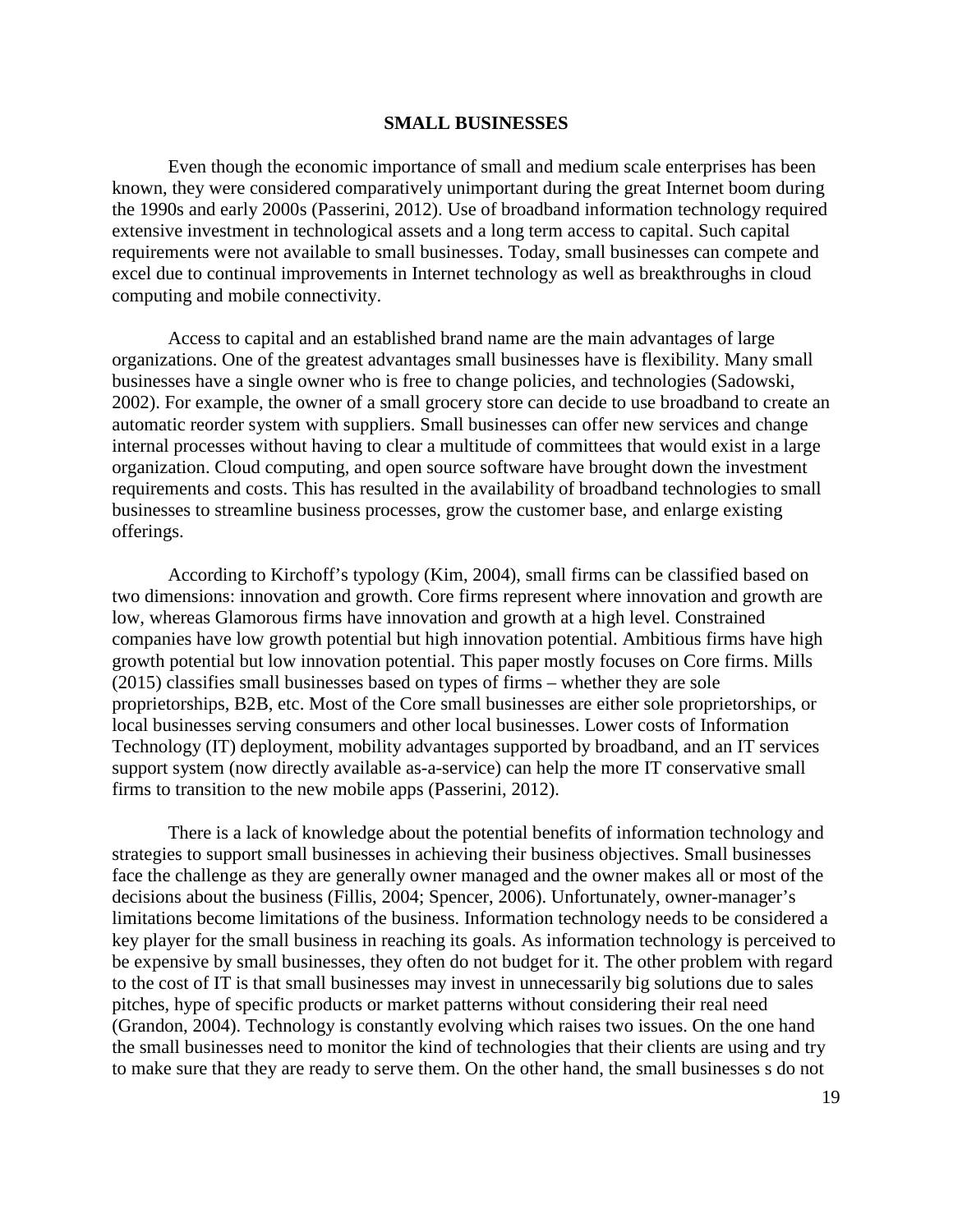need to change every time there is a change in technology as this depends upon the focus area of the small businesses. The competitiveness of a small business depends on the way in which IT is used to support business processes.

#### **SMALL BUSINESSES AND INFORMATION TECHNOLOGY**

Small businesses can leverage information technology (IT) in two different ways. One way is to enhance operational support and transaction processing activities. Small businesses adopt and use simple IT innovations without any form of planned strategy to integrate other aspects of business (Qureshil, 2009). In this approach, any form of IT-based competitive advantage is accidental rather than planned. The second way is typically taken to use IT to improve interaction and relationship with customers. A majority of small businesses depend on a small number of customers who purchase large amounts of goods and services. These major customers influence the price of goods and services provided by small businesses. Close relationships among small businesses and customers enable these businesses to respond quickly to any change in customer requirements.

Levy (2001) has proposed an analytical framework that incorporates both forms of strategic focus. In this Focus-Dominance Model, customer dominance is compared with strategic focus. This framework provides four different strategies to IT adoption. The "Efficiency" quadrant consists of small businesses that exploit simple systems such as word processing and spreadsheets. The "Coordination" quadrant consists of small businesses that have a need to increases market share and their customer base. The "Collaboration" quadrant indicates those small businesses that attempt to incorporate emerging technologies to manage relationships with major customers. The "Innovation:" quadrant consists of those businesses that actively seek to adopt new IT innovations to achieve competitive advantage.

In a follow-up study, Levy (2002) investigated 43 small businesses to observe their positions in the Focus-Dominance Model. The results revealed that most of the small businesses make only one move, from "efficiency" to "coordination" or from "efficiency' to "collaboration." Small businesses taking either one of these paths tend to avoid losing control and stay within their current markets. It was also observed that only 17 out of the 43 small businesses wanted to move to the "innovation" quadrant perhaps due to environment scan that indicated possible business growth.

#### **BUSINESS PROCESS REENGINEERING**

Business process reengineering (BPR) began as a private sector technique to help organizations to fundamentally rethink how they do their work in order to dramatically improve customer service, cut operational costs, and become more competitive (Bogdanoiu, 2014; Dowson, 2015). A key stimulus for reengineering has been the continuing development and deployment of sophisticated information systems and networks. BPR involves changes in structures and in processes within the business environment.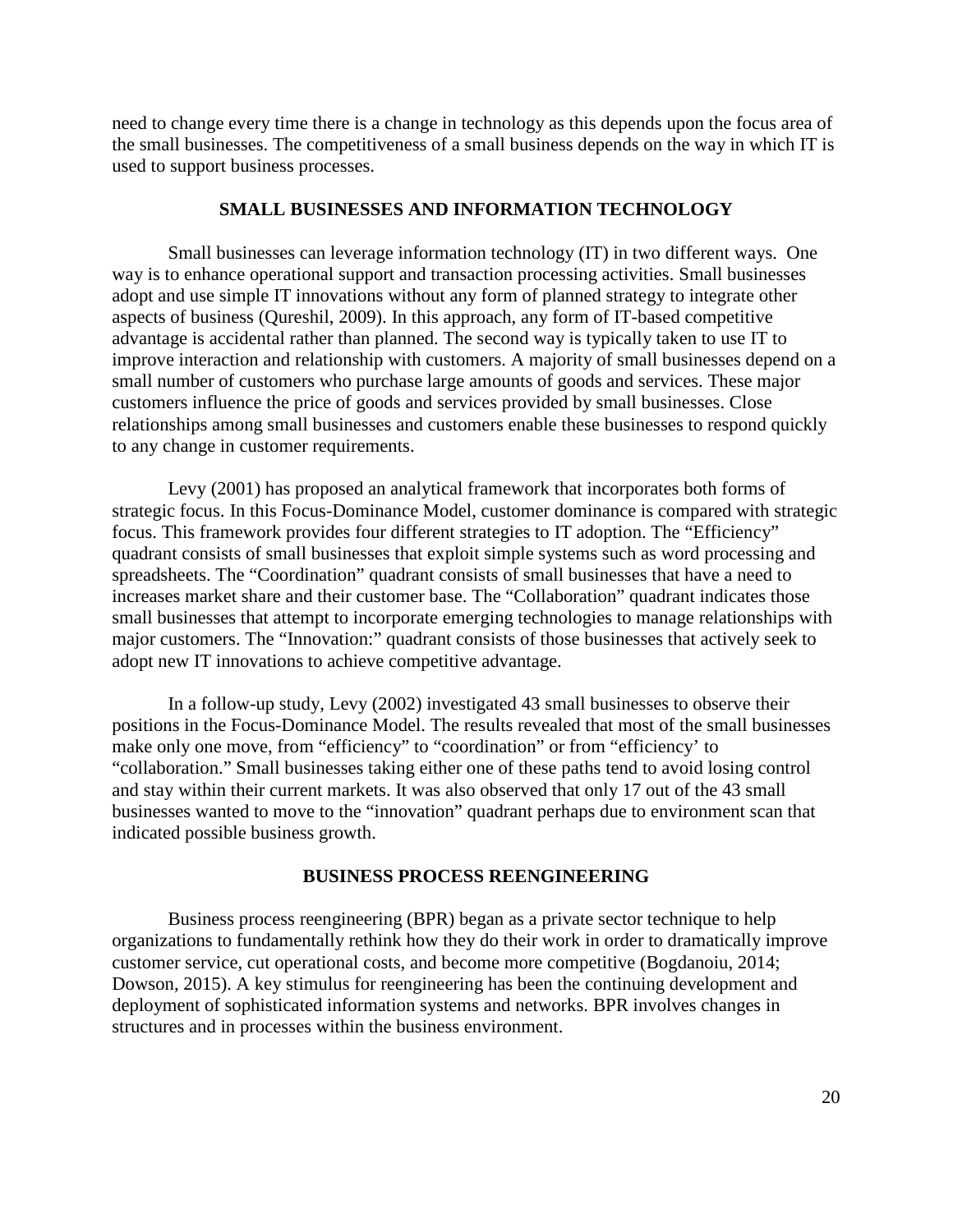Redesign, retooling, and re-orchestrating form the key components of BPR that are essential for an organization to focus on the outcome that it needs to achieve. The entire technological, human, and organizational dimensions may be changed in BPR. Information technology plays a major role in business process reengineering as it provides office automation, it allows the business to be conducted in different locations, provides flexibility in manufacturing, permits quicker delivery to customers and supports rapid and paperless transactions (Bogdanoiu, 2014; Wu, 2005).

The BPR technique implements organizational change based on rapid change, employee empowerment, and training and support by information technology. In order to implement BPR to an enterprise, the following key actions need to take place:

- Selection of the strategic processes for redesign,
- $\bullet$  Simplify new processes minimize steps optimize efficiency modeling,
- Organize a team of employees for each process,
- Organize the workflow document transfer and control,
- Assign responsibilities and roles for each process,
- Automate processes using information technology,
- Train the process team to efficiently operate the new process,
- Introduce the redesigned process into the new organizational structure.

Applying BPR techniques to small businesses differ substantially from the way large enterprises deal with this issue. BPR concept requires an organization to have a strategy and then set business objective to achieve that strategy. In order to achieve the objective effectively, organization can apply BPR concepts to put the right processes in place (Rashaniphon, 2011; Wailgum, 2009). However, in the case of many small businesses, this classical approach may not be workable. Most of the successful people in small businesses are hands on persons and most likely they do not even bother about the word 'strategy', especially in the business environment of developing countries. It is more effective to try out hands on approach to make changes quickly. They are only looking for short term objectives.

Here are some guidelines that are especially relevant to small businesses (Mansar, 2007):

• Read the market for your business clearly by SWOT (Strengths, Weaknesses, Opportunities, and Threats) analysis,

• Develop a strategy that optimizes cost, quality, time, and flexibility,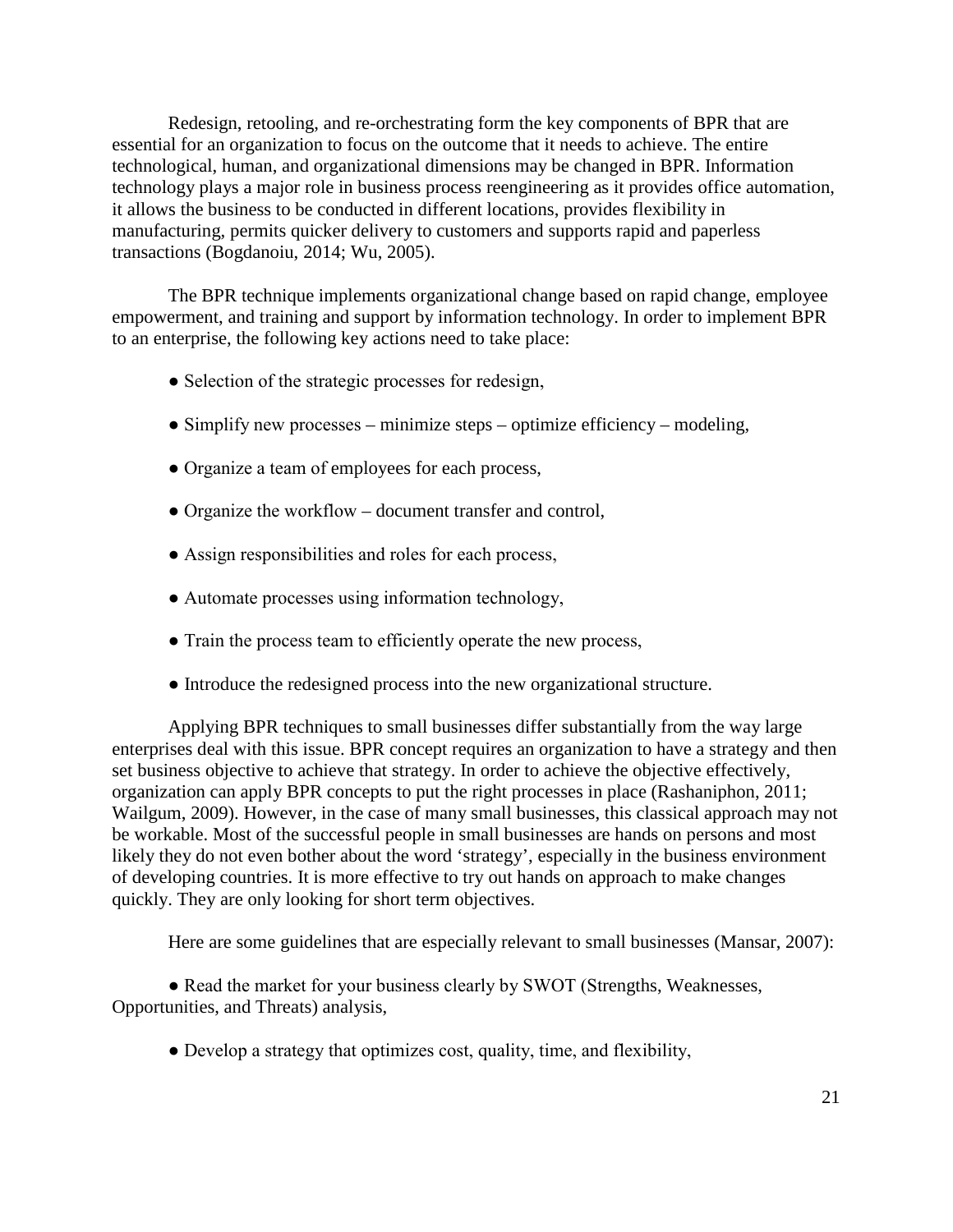● Execute the developed strategy by strengthening the processes identified for reengineering and without interfering unnecessarily.

Small businesses can leverage techniques and tools that have become increasingly available as open source software such as 'Alfresco' software for content management (Passerini, 2012). Along with the traditional knowledge management processes that include acquisition/creation, storage and retrieval, dissemination and application, small businesses benefit from various size-based advantages. For example, in the area of knowledge storage and retrieval, the proximity of project teams to the company owner enables quicker and more frequent transactions compared to large organizations.

## **FRAMEWORK FOR ADOPTION OF APPROPRIATE IT STRATEGY**

Although technology can create new or modified business practices at a rapid rate, successful adoption of new best practices must stand up to market forces. Technology and the marketplace are continually reshaping business activities and as a consequence, business strategies. An organization must continually work towards an alignment that fits into the organization's business strategy and IT strategy. This alignment should improve the likelihood that new initiatives are explicitly linked to areas that are critical to successful business performance, provide a source of competitive advantage. The role of IT should be that of a strategic enabler for competitive success, rather than just an operational supporter.

In the first stage, existing business processes are examined. The number of processes is indeed very large as this pertains to upstream and downstream of the supply chain as well as operations related to the specific business. The gamut of these processes/interactions is also very diverse. The analysis is conducted along the three dimensions of complexity, criticality and cost. Socio-technical factors are considered in the second stage. Not only will this help towards transparency, but it will also make acceptance by constituents easier, Socio-technical factors pertain to exacerbated accountability dysfunctions that can occur as a consequence of automation. According to Bovens (2005) the major categories of dysfunctions are: Ruleobsession, and Proceduralism. Before manual procedures are automated, it has to be ensured that there are no problems due to such dysfunctions.

Rule-obsession or Output-obsession refers to the focus on outcomes over process. 'Proceduralism' refers to increased emphasis on procedures to avoid responsibility and accountability. Strict adherence to procedures cam render the bureaucracy to lose the ability to balance procedures with corporate values. Relying heavily on encoded computer procedures can undermine the effectiveness of organizations.

Processes are restructured in the third stage. Automating legacy procedures that afforded plenty of opportunities for inefficiency will not yield results. At this stage, the results of data analytics are used to modify processes (Mills, 2015; Passerini, 2012). The main objective of restructuring various processes before transforming them into digital interactions is to improve the effectiveness as a system. When automated processes result in disintermediation, it is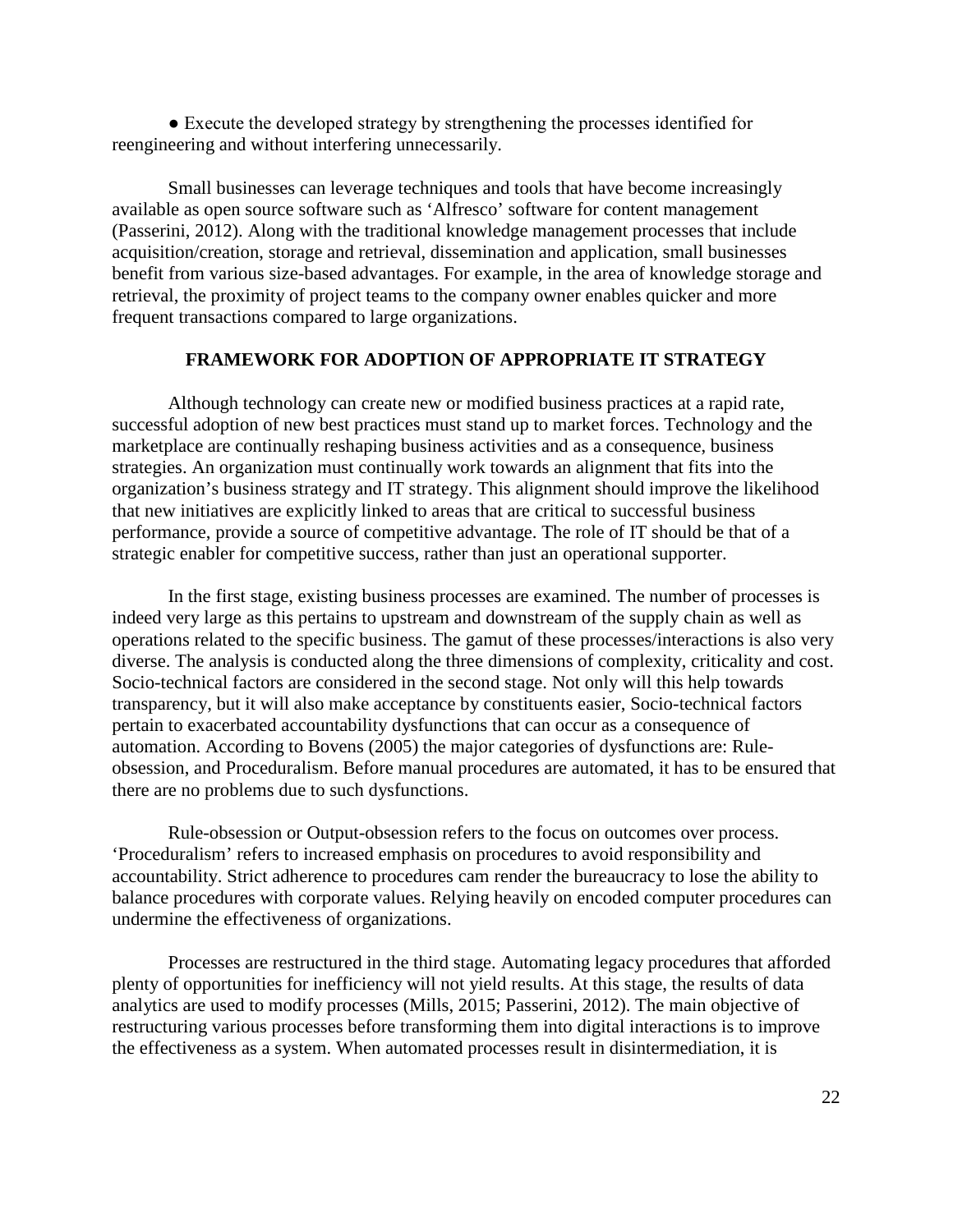necessary that the relevant entities are on board with new procedures. After completion of the restructuring stage, we are ready for implementing in the fourth and final stage.

The degree of automation can vary across a wide range. Smith (2010) states a scale of nine degrees of automation starting from the first level where the computer offers no assistance to the ninth level where the computer decides everything. In between these extremes, there are several levels where a varying degree human-computer interaction occurs. The appropriate level of IT intervention depends on the particular interaction that has to be automated.

This framework also provides a means of evaluating extensive (if not comprehensive) series of business process transactions. Depending upon the value of the parameters of the given transaction, we are able to make inferences on the potential of that transaction for potential of IT intervention. This naturally opens up a wide arena of analysis, particularly for others who wish to specialize and focus specifically on the dynamics and characteristics of specific interactions where IT intervention is useful. This approach is effective since it focuses on specific critical processes of small businesses and renders overall improvement.

## **RESEARCH FINDINGS**

In this section, we summarize the results of two business surveys conducted by the U.S. Chamber of Commerce in January 2018. The first survey consisted of a national poll of 1,000 small businesses and 50 state-level polls of 100 small businesses. The second survey was a national consumer poll of more than 5,000 adults on the perceived benefits of digital platforms. Examining the use of digital platforms as a whole in the United States, the national survey finds that the use of digital platforms by small enterprises is ubiquitous:

● 84% of small enterprises are using at least one major digital platform to provide information to customers;

● 80% are using at least one major platform to show products and services, as well as to advertise;

- 79% are using digital tools to communicate with customers and suppliers, and
- 75% are using tech platforms for sales.

The national survey also revealed the importance of digital skills to managers in small businesses when hiring:

● 62% of small businesses surveyed stated that digital and social media skills are an important factor when hiring; a higher proportion reported this as a more important consideration than where a candidate attended school.

Even in a country with nearly universal Internet access, American businesses still view the cost of Internet services as a constraint to building an online presence: 55% reported that the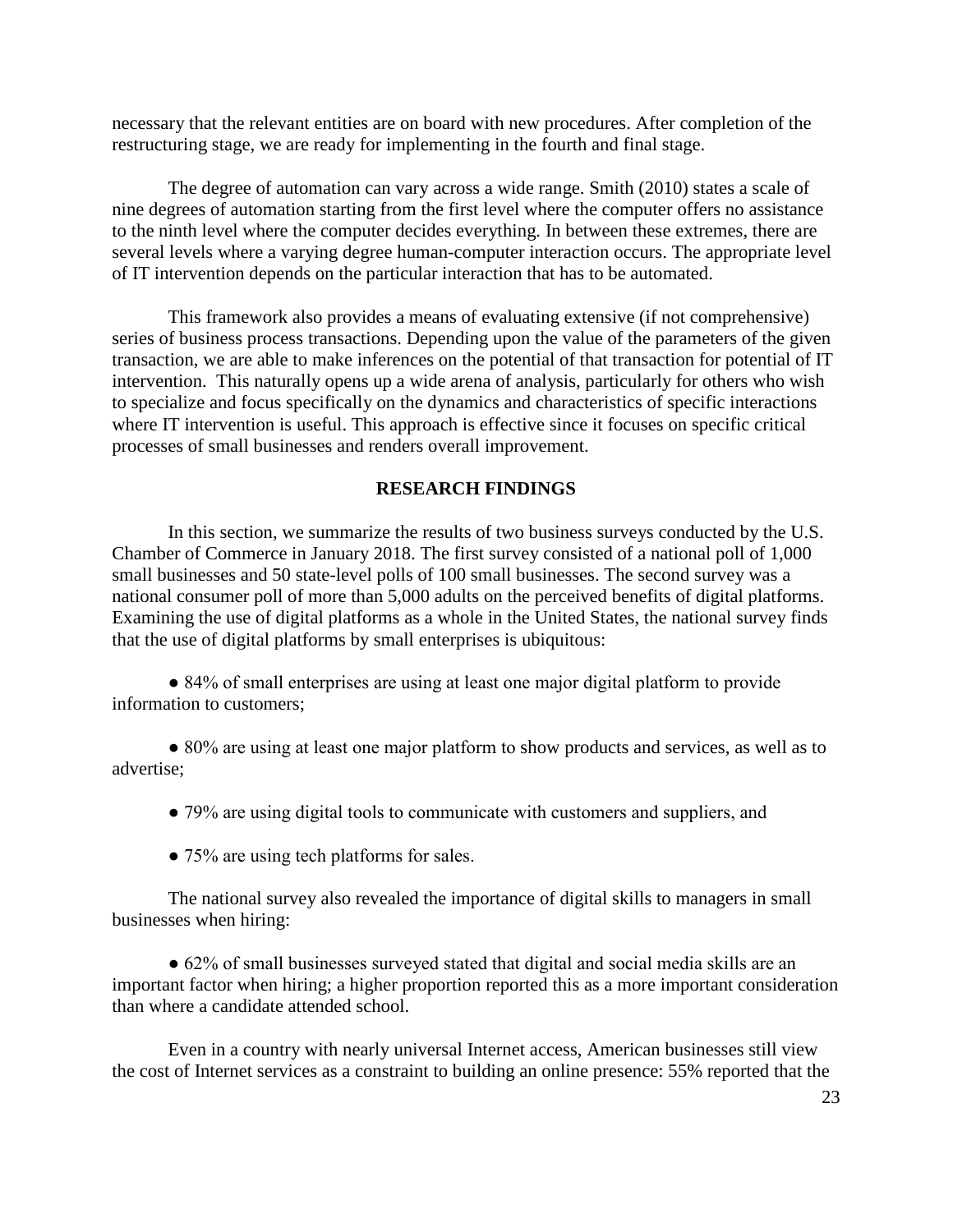cost of Internet and connectivity is a challenge. On the skills side, 57% of small businesses surveyed said that lack of familiarity with the digital tools available is a challenge. This finding suggests that even if a business obtains Internet access, it can be hard to know which tools to use. Recruiting skilled employees is a challenge for 61% of small businesses surveyed by the U.S. Chamber of Commerce in January 2018. Even when owners are able to successfully launch their businesses, they still have difficulty finding employees to expand operations.

One advantage to digitization is the ability to buy and sell across borders at a low cost. Of the small businesses surveyed, 27% reported selling goods or services to another country, a substantially higher proportion than the national proportion of U.S. firms that export. Yet, many small businesses are reluctant to trade internationally. When asked whether they think export activity is an important business activity, less than half of respondents stated that they believe that it is important to sell to other countries. Looking only at businesses that do not report exports, 43% said that they do not think there is demand for their goods and services in other countries, and 40% said that international exporting is too expensive.

#### **CONCLUSION**

Small businesses can benefit from using techniques made available by emerging information technologies. New technologies are paving the way for new market creation. As a direct result of this, we have seen new small businesses emerging to cater niche markets as an alternative to impersonal commercial companies. Business process engineering and business data analytics have been used successfully in the corporate world. However, using these techniques for small businesses poses some problems. The basic building blocks of IT implementation consist of digitized versions of interactions among various business processes. In this paper, we have presented a framework that can identify and categorize the different types of business processes/transactions. Restructuring these processes and then automating them in a systematic way as suggested in this paper affords a practical approach to leverage information technology. Monitoring the critical success factors will help in evaluating the success of these measures. Future work in this area focuses on developing a comprehensive framework that will enable entrepreneurs and researchers to point out the potential priority areas that need to be automated first and also yield a realistic estimate of resources needed to achieve such transformation. In addition, such an approach will also help in giving a better insight into process restructuring.

#### **REFERENCES AVAILABLE FROM THE AUTHOR**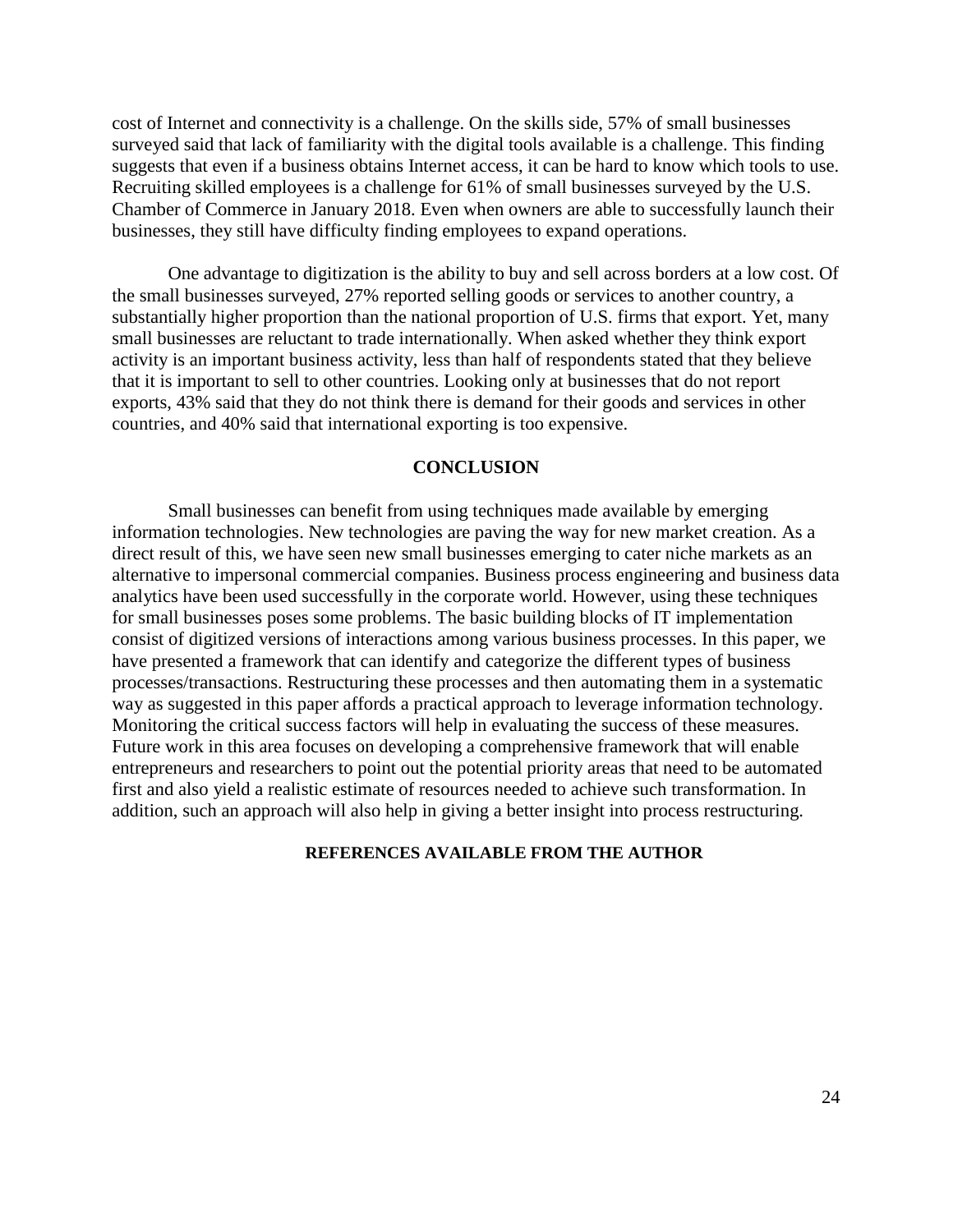#### <span id="page-24-0"></span>**ENTREPRENEURIAL IATROGENESIS: AN EXPLORATIVE VIEW**

OSCAR JAVIER MONTIEL MENDEZ Universidad Autonoma de Ciudad Juarez (UACJ) Plutarco Elias Calles 1210 Ciudad Juarez, Chih., Mexico

## **ABSTRACT**

As Baumol (1990) stated, the process of entrepreneurship can be productive or destructive. Different positions have been investigated on this, but none inquire about the Iatrogenesis effects that can result. After an extensive literature review, a conceptualization of Entrepreneurial Iatrogenesis, a novel view, was made. The paper has implications for public policies, educational institutions, and entrepreneurial families.

## **INTRODUCTION**

Various positions have been put forth (Jones & Spicer, 2009) to address or explain behaviors that, under certain contexts, entrepreneurs may commit and, without proper control or management, may be detrimental both to the entrepreneurial project (the nascent or established company) and for himself or his various interest groups or stakeholders called workers, family, or community.

Entrepreneurship literature considers two vertices or two sides of the coin. The white or glossy side has been studied by several authors and highlights the wealth of elements required or suggested to achieve entrepreneurial success or effectiveness; the production of measurable innovation (Baumol, 1990, 2010). Together they contribute to development, job creation, innovation, and knowledge transfer, as well as growth in economies.

Kets De Vries (1985), and from his experience, begins a description of various problems that arise when one company acquires another and where the first decides to keep or incorporate the founder (entrepreneur) in operations. He recommends taking certain precautions before making this step, and due to certain complex and chaotic behaviors that can result. The author acknowledges not only seeing the negative side that can originate from these behaviors but, treated constructively, might be construed as an advantage.

Other problems involving personality or "character" (mental abilities, moral or valuesbased capabilities) are noted by McMullan (1996). He provides detail of his own experiences as an entrepreneur, where anxiety and pressure to make sales and not defraud investors or friends, can require a large toll on personal lives (in line with Schjoedt, 2013, and Ufuk & Ozgen, 2001).

Wright & Zahra (2011) took up the issue and called for an inquiry and consideration of the dysfunctional effects that entrepreneurship may have on society. Lately, there is a nascent interest in Iatrogenesis, applying this concept to organizational theory (Meckler & Boal, 2020), but applying it with a strong focus on the decision-making process.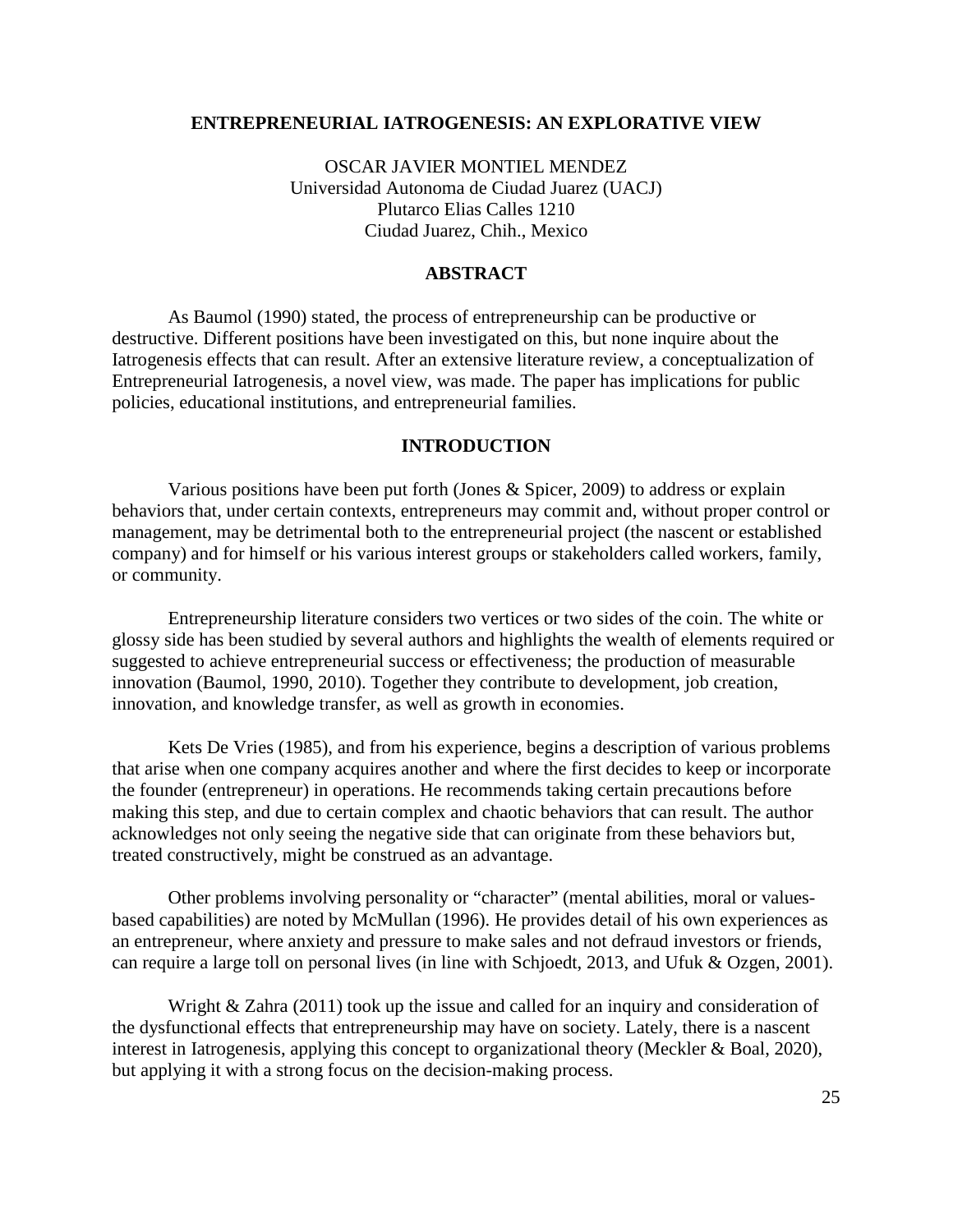## **ENTREPRENEURIAL IATROGENESIS**

Illich (1976) introduces in the social sciences the term Iatrogenesis, those negative effects that the exercise and institutionalization of modern medicine produce on people and society. He classifies it into three different types, clearly distinguishable by the nature of the effects and the causal levels involved: Clinical, Social, and Cultural.

It is a term from the Greek *iatros* (doctor), which describes all the negative changes in the state of patients generated by the action of doctors. Therefore, it refers to all those consequences, unintended, caused by the behavior of doctors, or health personnel in general, in their intention to diagnose and cure or rehabilitate a condition.

Illich suggests that a crisis of confidence looms in modern medicine, suggesting that organized people are required for political action that challenges the power based on the *status quo* of the health professions, determined to further expand their monopoly, especially in Western societies, and that it has expanded without restraint and has restricted our freedom concerning our own body, thus causing a series of negative effects not only on individuals but also on society and culture.

Regarding entrepreneurship, it is suggested that a crisis of trust and empathy looms over us towards owning our own business, since in universities the graduate is generally biased to work for someone else. Likewise, this strong influence, a *status quo* sold by government institutions, restricting our freedom concerning our interest, creativity, and innovation, by assuming entrepreneurship only as business creation and not as a professional vision ( intrapreneurship ) or life, thereby causing a series of negative effects not only on individuals but also on society and culture.

Illich suggests that iatrogenesis cannot be understood unless it is viewed as the specific medical manifestation of counterproductivity. A negative social indicator of a diseconomy that remains locked in the system that produces it is an undesired effect of the growth of institutional production inherent in the system itself that originated the specific value. For example, the generated costs on society, when you sell the dream of being an entrepreneur, independent, and reality shows an ecosystem that not this prepared with the tools necessary to encourage, facilitate starting, let alone follow them to these new startups, and when it does not happen, it generates company closures and high personal costs, both financial and psychological, as well as social).

Entrepreneurial Iatrogenesis can be defined as the undesirable and unintended genesis of qualitatively and quantitative different issues that arise extreme conflicts (Moscovici & Doise, 1994) due to miscalculations generated by the entrepreneurial personality, misguided intervention strategies due to changes in the entrepreneur's values or behaviors, or misinterpretation of significant context data related to its business, that can seriously compromise the viability of the entrepreneurial project or mispurpose of what entrepreneurship is about (institutional vision)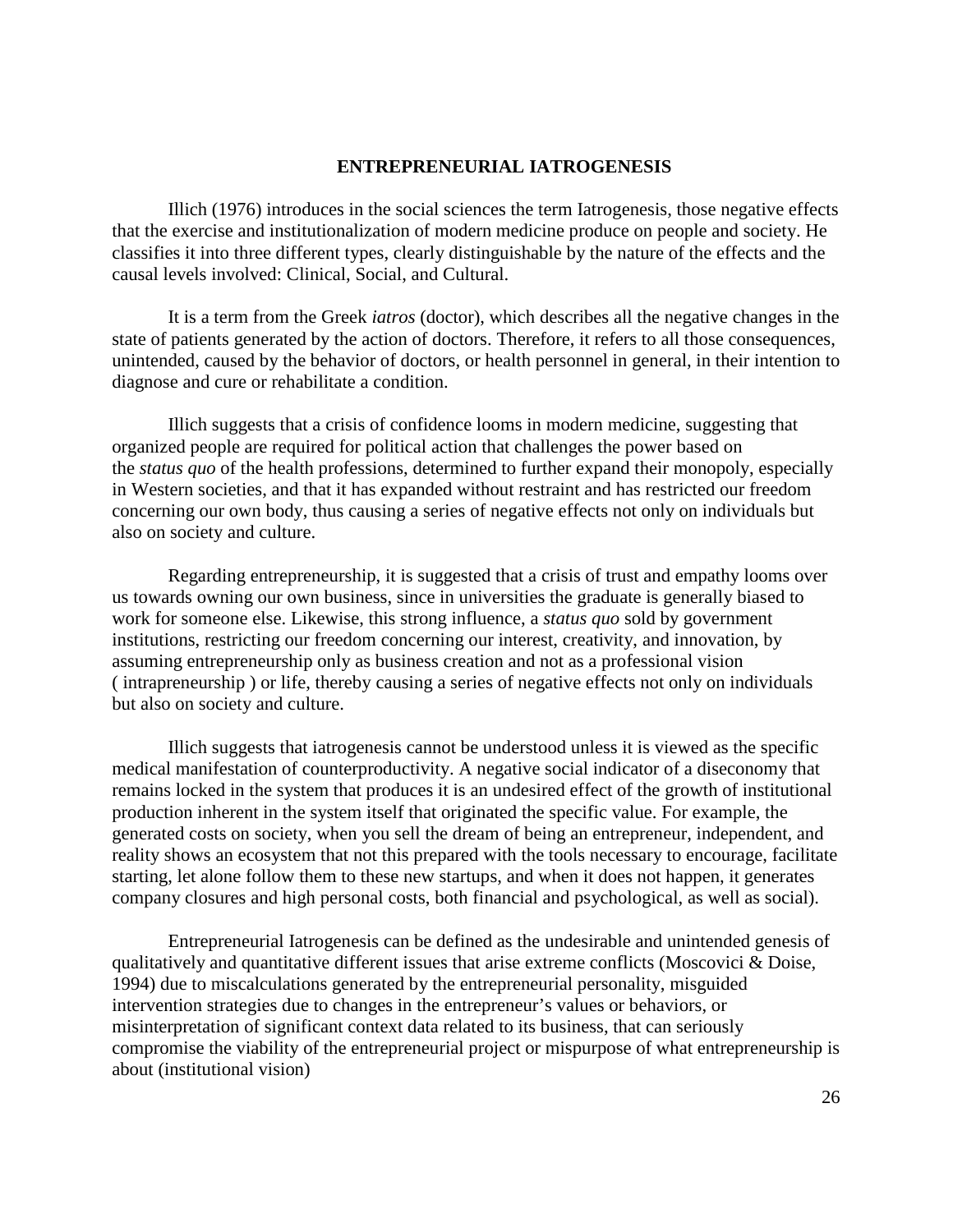## **Cultural Entrepreneurial Iatrogenesis**

According to Illich (1976), the culture iatrogenesis occurs when people accept the manipulation of the planned health from a mechanical model, a conspiracy to produce a "better health" as a commodity. Thus, applied to entrepreneurship, the cultural iatrogenesis of entrepreneurship would occur when the population accepts the manipulation of the creation of companies based on an ethnocentric model when it is conspired to produce something called "entrepreneurs" as if it were an article of consumption. An expropriation of their cultural beliefs regarding health, disease, pain, and death. Medicine as a dominant moral enterprise.

In entrepreneurship, the creation of companies is advertised as that product of an industrial expansion where constant and incessant growth is the maximum value. The panacea of a war against all suffering and poverty. The measure of success.

#### **Clinical Iatrogenesis**

Referring to the negative effects such as complications or illnesses, produced by the clinical intervention of the doctor on the patient, in entrepreneurship are those psychological problems (personality disorders, failure, self-esteem) that an entrepreneur reaches or may have as a result of his business intervention, and for seeking to transcend. The placebo or nocebo effect, the influence of entrepreneurship will have on the individual.

#### **Social Iatrogenesis**

Illich does not hesitate to point out that medicine is a moral undertaking, which gives content to good and evil and, like law and religion, defines what is normal, proper, or desirable. Decide what is a symptom and who is sick. Therefore, he says that the doctor is a moral entrepreneur.

The social iatrogenesis alludes to how medicine produces a society that encourages people to consume more and more medicine. Its practice fosters the ailments of the people reinforcing the result of a sick society. Medical damage to individual health is produced by a socio-political mode of transmission, all health injuries due to socioeconomic transformations that have been made attractive, possible, or necessary by the institutional form that health care has acquired, multiplying the dependence, new and painful needs, lowering levels of tolerance to discomfort or pain.

These transformations that entrepreneurship originates in the individual are not a minor thing, problems of both success (ego, arrogance) and failure (self-esteem, frustration, problems with their close circle of friends or family). A medicalization of entrepreneurship and of (supposedly) must be its last end. Grow incessantly. A company, not as a vision of professional or personal life.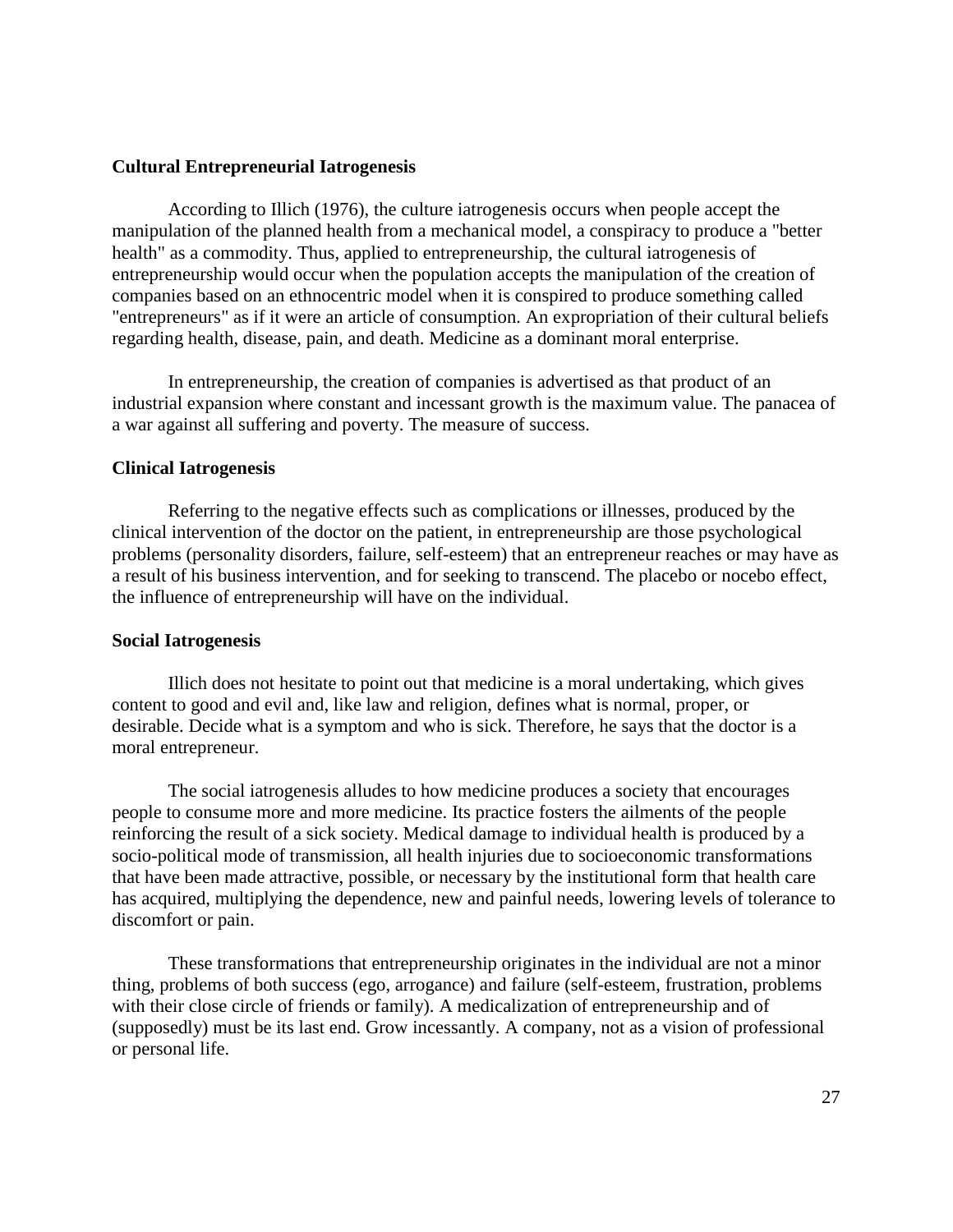## **CONCLUSIONS**

The analysis of literature showed a relatively small amount of work on the subject; and on the other hand, no knowledge of any other paper captures and structures the different positions under the entrepreneurial iatrogenesis has been found. The present paper has the goal to fill that gap, an original view.

The present paper proposes a conceptual model that suggests having the potential to state an initial point to systematize under a common notion of diverse findings on entrepreneurship, with diverse theoretical, analytical, and empirical implications.

All the elements of the so call entrepreneurial ecosystem might look closely at the dysfunctional effects that these activities can entail when trying to create value on social, economic, regulatory, technological, and natural environments, precisely to keep the economic and social value from eroding.

It is suggested that future research should use a systemic approach, which appears to be the most appropriate way to start questioning and exploring the different entrepreneurial contexts that will allow for a precise definition of the entrepreneurial iatrogenesis, and the various faces or sides it might have. Also, the context dimension requires more development related to their dysfunctional effects, and it would be interesting in-depth research on how specifically the entrepreneur side dimensions would potentially match or interact with the context side dimensions, and therefore provoke a possible iatrogenesis, public policies that can be built so business incubation entities such as universities, and diverse federal, state and local entrepreneurship programs and entrepreneurs as well can become more aware and prevent it to appear in any stage of the entrepreneurship process.

The use of a macro-level perspective for discussing the ideological basis for entrepreneurship in capitalist economies, and with a focus on how past definitions of entrepreneurs served the ideology of capitalism, shows how shifts in definitions of entrepreneurship reflect the nature of markets as well as efforts to humanize capitalism.

A call is made to research this proposal on other areas, such as venture creation, innovation, and creativity, and especially to the family business.

#### **REFERENCES**

- Baumol, W. (1990). Entrepreneurship: Productive, Unproductive, and Destructive. *Journal of Political Economy*, 98(5), Part 1, 893-921.
- Baumol, W. (2010). *The Micro theory of Innovative Entrepreneurship*. Princeton, NJ: Princeton University Press.

Jones, C. & Spicer, A. (2009). *Unmasking the Entrepreneur*. Cheltenham: Edward Elgar.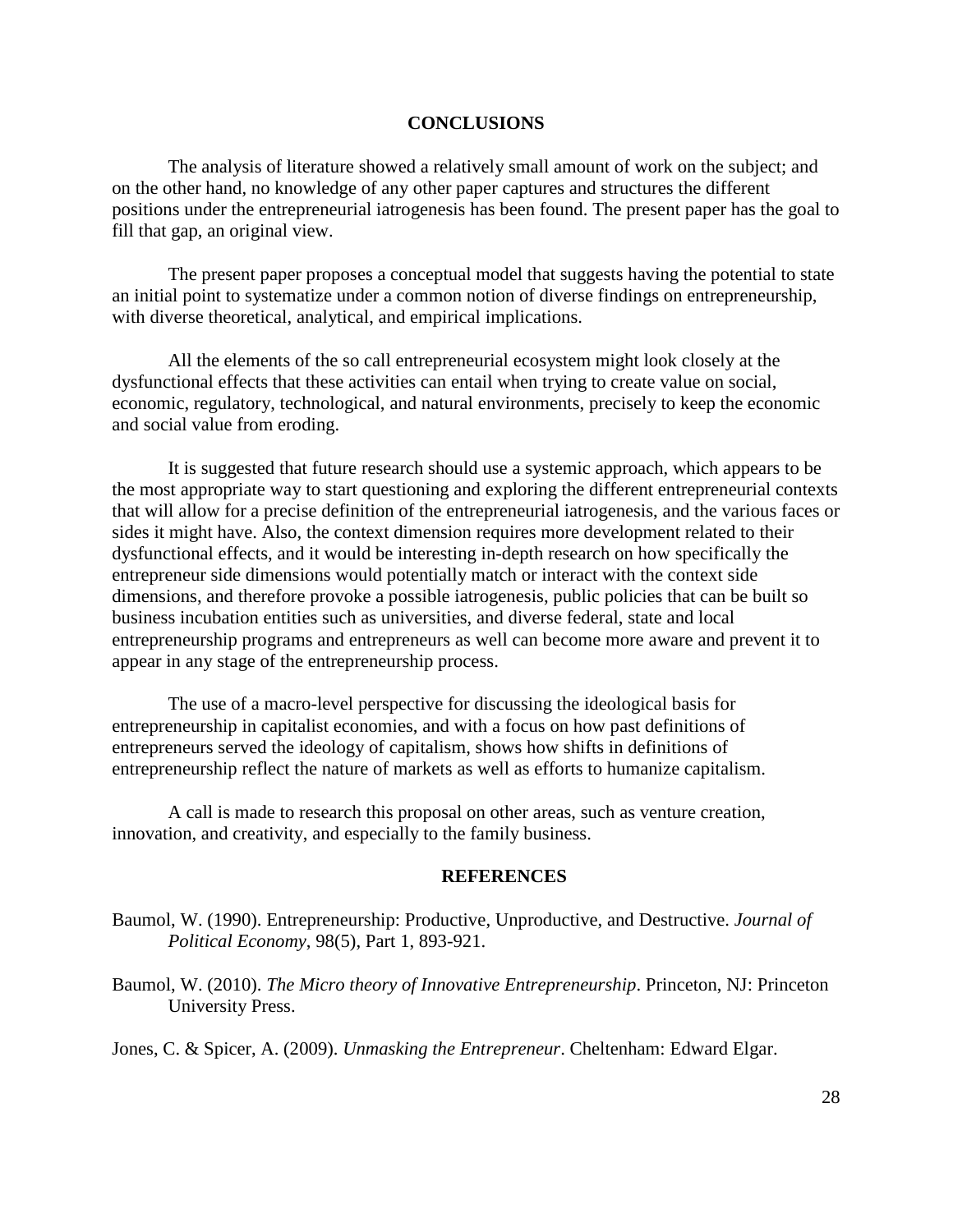Illich, I. (1978). *Nemesis Medica*. Joaquín Mortiz/Planeta, México.

- Kets de Vries, M. F. (1985). The dark side of entrepreneurship. *Harvard Business Review*, 63, 160–67.
- McMullan, W. Ed. (1996). An entrepreneurial tragi-comedy: exploring the dark side of venturing. *Technovation,* 16(9), 515-517.
- [Meckler,](https://journals.aom.org/doi/abs/10.5465/amp.2017.0144) M. & [Boal,](https://journals.aom.org/doi/abs/10.5465/amp.2017.0144) K. (2020). [Decision Errors, Organizational Iatrogenesis, and Errors of the](https://journals.aom.org/doi/full/10.5465/amp.2017.0144)  [Seventh Kind.](https://journals.aom.org/doi/full/10.5465/amp.2017.0144) *Academy of Management Perspectives,* 34(2), <https://doi.org/10.5465/amp.2017.0144>
- Montiel, O. & Clark, M. (2018). The Dark Side of Entrepreneurship: A Reflection on Their Multidimensionality. *60th Annual Southwest Academy of Management Conference proceedings*, Albuquerque, New Mexico, USA, March 7-10, 2018, available at [http://www.swamfbd.org/uploads/Proceedings\\_2018.pdf.](http://www.swamfbd.org/uploads/Proceedings_2018.pdf)
- Schjoedt, L. (2013). The influence of work-and-family conflict on male entrepreneurs' life satisfaction: a comparison of entrepreneurs and non-entrepreneurs. *Journal of Small Business & Entrepreneurship.* 26 (1), 45–64.
- Ufuk, H. & Ozgen, O. (2001). Interaction between the business and family lives of women entrepreneurs in Turkey. *Journal of Business Ethics,* 31(2), 95–106.
- Wright, M., & Zahra, S. (2011). The other side of paradise: Examining the dark side of entrepreneurship. *Entrepreneurship Research Journal,* 1(3), 1-5.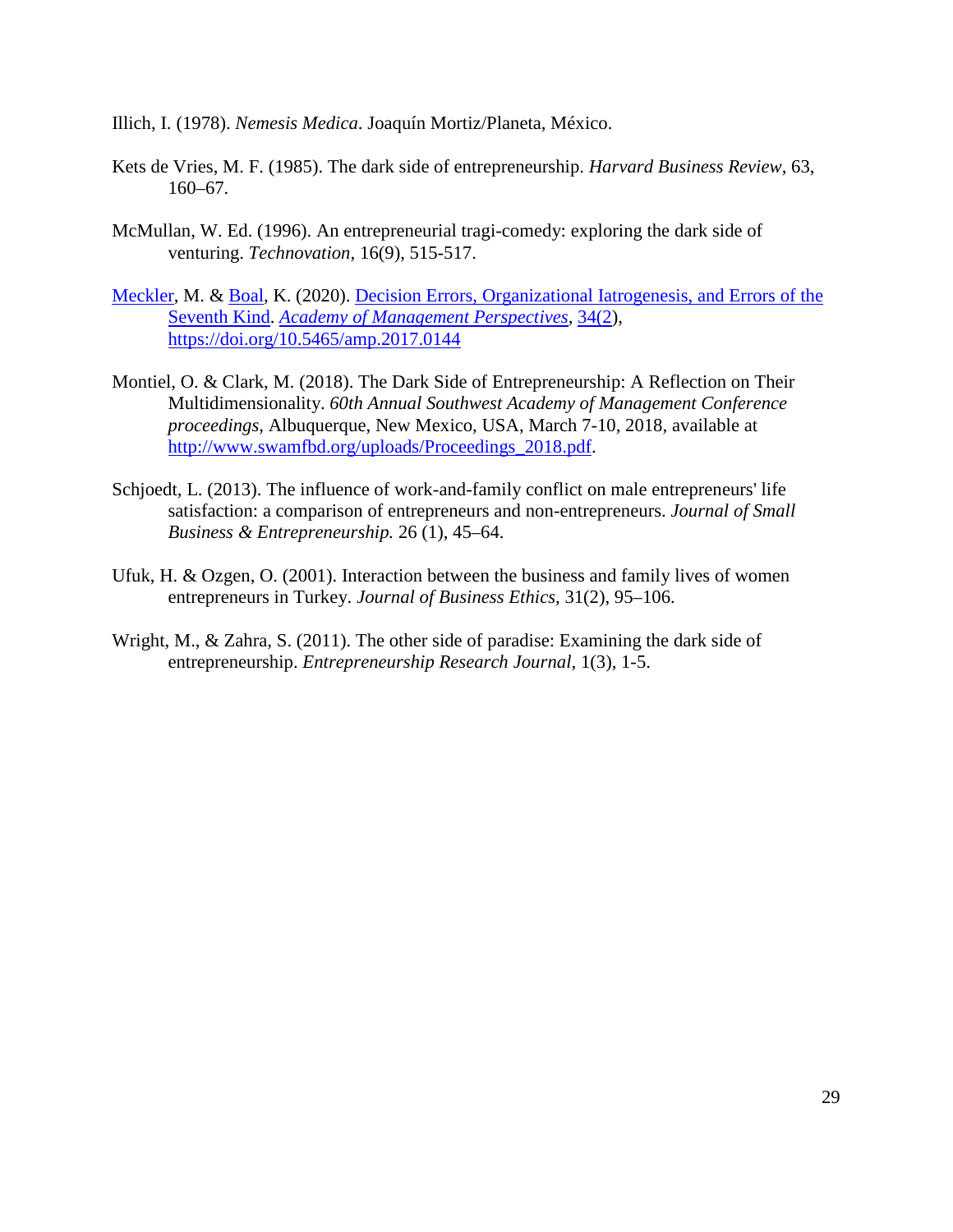## <span id="page-29-0"></span>**COPING WITH ECONOMIC JOLTS THROUGH ENTREPRENEURIAL RESILIENCY**

LAURAN FULLER Gupta College of Business University of Dallas Dallas, TX

## **INTRODUCTION**

In the midst of the COVID-19 pandemic of 2020, entrepreneurs are rapidly adjusting strategies as local governance produce a roller coaster of mandates. How these organizations choose to respond is vital to the survival of the organization. Entrepreneurs can choose to stay the course and roll with the punches, or respond with creativity and change. Such mobilization is a reflection of entrepreneurial resiliency. Entrepreneurial resiliency shapes the organizational strategy needed to rebound from environmental jolts, such as COVID-19 shutdowns.

Various factors play into how entrepreneurs respond to environmental jolts including emotional elements, such as positivity. Positive emotions are the dominant contributor to psychological resiliency *(*Tugade & Fredrickson, 2004; Tugade, Fredrickson, & Feldman Barrett, 2004; Chadwick and Raver, 2020*)*. Positive emotions are thought to open an individual's thinking to widen assessments of the environment and proactively develop and improve the business accordingly. This builds on the broaden-and-build theory developed by Fredrickson (2001) which focuses on the importance of positive emotions. These positive emotions are able to develop psychological resiliency (Chadwick and Raver, 2020)*.*

Current literature promotes the relationship between positive emotions and resiliency, however in the entrepreneurship field, this has only been applied new start-ups (Chadwick and Ravens, 2020). The entrepreneurial field has only recently embraced the broaden-and-build theory and its applications. Chadwick and Ravens (2020), specifically called for further research pertaining to the foundations of business survival through psychological cognition of entrepreneurs. The concept of psychological resources has been greatly overlooked and left a significant gap in the literature.

We specifically explore the positive emotion and entrepreneur resiliency relationship with the moderating effects of COVID-19 because resiliency may prompt positive outcomes for entrepreneurs in the event of future environmental jolts. A mixed methods study focused on surveys in conjunction with in-depth interviews with entrepreneurs of small businesses will shed light on the adaption to the environmental jolt. This will contribute to the current literature by illuminating if the broaden-and build theory can be applied to, and hold true for other types of resiliency, such as entrepreneurial resiliency. Therefore the research question is, how does entrepreneurial resiliency help entrepreneurs cope with the challenges of COVID-19 shutdowns? This is important because at the level of uncertainty the current economy is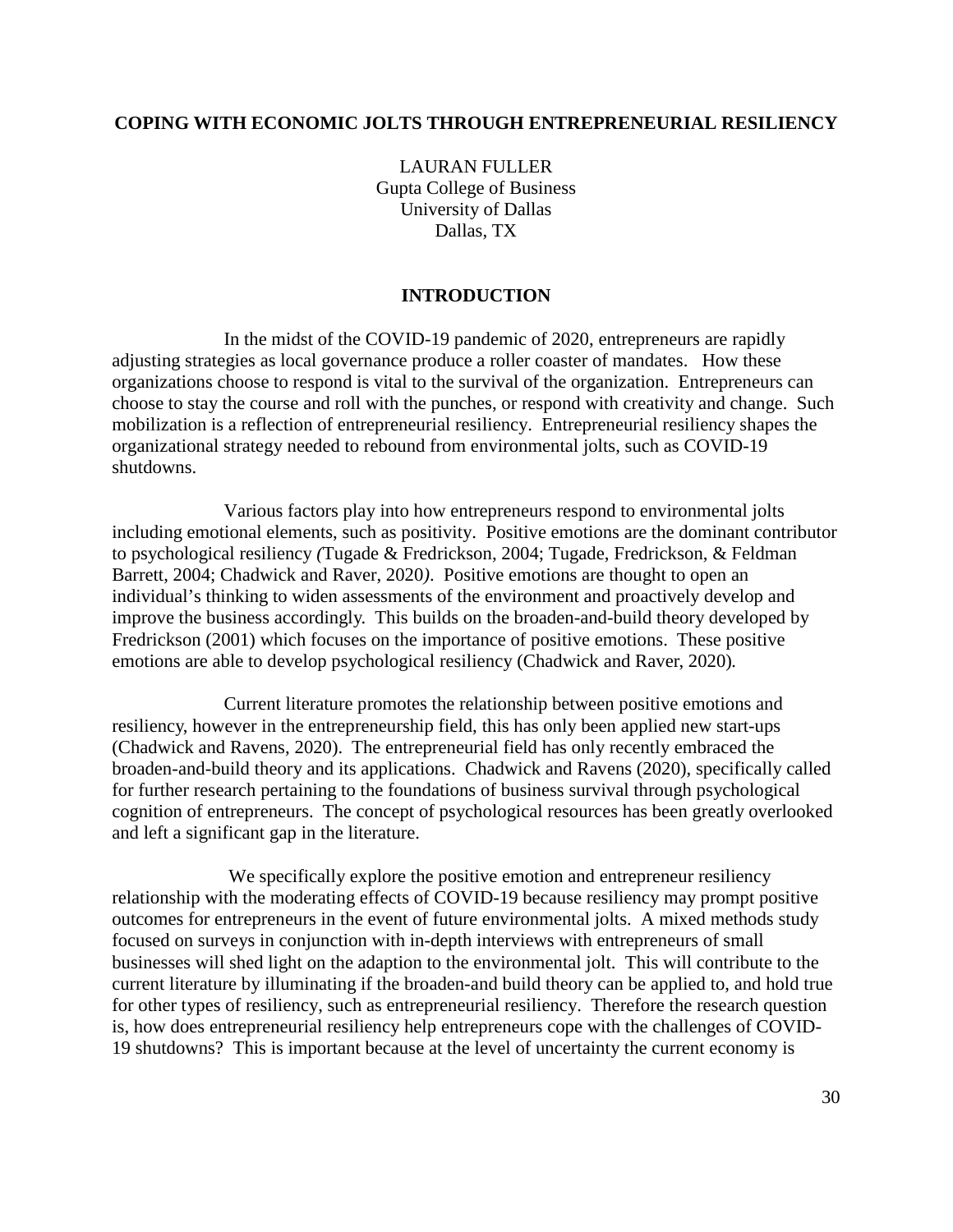experiencing, entrepreneurs can benefit from building resiliency that could aid in withstanding future unrest in the external environment.

In order to address the literature gap, the current research has been organized to offer an overview of the concepts of entrepreneurial resilience, positive emotions, economic jolts, and the broaden and build theory. The methods section follows, including a preface of the sample, data collection, and data analysis in order to test the connection between positive emotions and entrepreneurial resiliency. Finally, the limitations and ethics will be discussed, rounded out by a short discussion of the proposed research. This study will contribute to the literature by linking the broaden and build theory to entrepreneurial resiliency, applying it to existing entrepreneurial businesses (not start-ups), and create a discussion on the depth of positivity necessary for resiliency.

#### **LITERATURE REVIEW**

#### **Entrepreneurial Resilience**

 Entrepreneurial resiliency is the capability of entrepreneurs to maneuver through various resources in a manner that preserves success and resources for continued use (Hedner, Abouzeedan and Klofsten, 2011*).* According to Lee and Wang (2017), various factors play into entrepreneurial resilience including intrapersonal factors, interpersonal factors, and contextual factors. Within these factors self-efficacy is the highest reported determinant and flexibility is noted as being "particularly effective in the face of threats" (Lee and Wang, 2017, p. 527)*.*  Furthermore, resiliency is also affected by enablers and inhibitors that must offset the dynamic interactions at play (Lee and Wang, 2017). As complex as the trait of resiliency may be, in this study we will focus on psychological resilience as an entrepreneurial resource.

Highlighting the psychological view of resilience within entrepreneurs, Chadwick and Raver (2020) argue that positive emotions form the foundation of entrepreneurial resiliency. One of the first studies linking resilience with positive emotions was Tugade & Fredrickson (2004), stating that "resilient individuals have optimistic, zestful, and energetic approaches to life, are curious and open to new experiences, and are characterized by high positive emotionality" (pg. 320). The focus is building personal resources through the development of psychological resilience formed through positive emotions. Ultimately, entrepreneurial resiliency is "learning how to balance multiple competing forces and leveraging them to their benefits" while handling challenges (Lee and Wang, 2017, pg. 532).

#### **Positive Emotions**

Emotions are considered "multicomponent response tendencies that unfold over relatively short time spans," (Fredrickson, 2001, p. 218) simply put emotions are a general class of affective phenomena. Positive emotions thus being moments void of negative emotions such as anxiety, sadness, anger, and despair that can range from high activation of joy or low activation of contentment (Fredrickson, 2001). Fredrickson (2001), perceives positive emotions as fleeting pleasure that takes place through immediate responses to meaningful occurrences.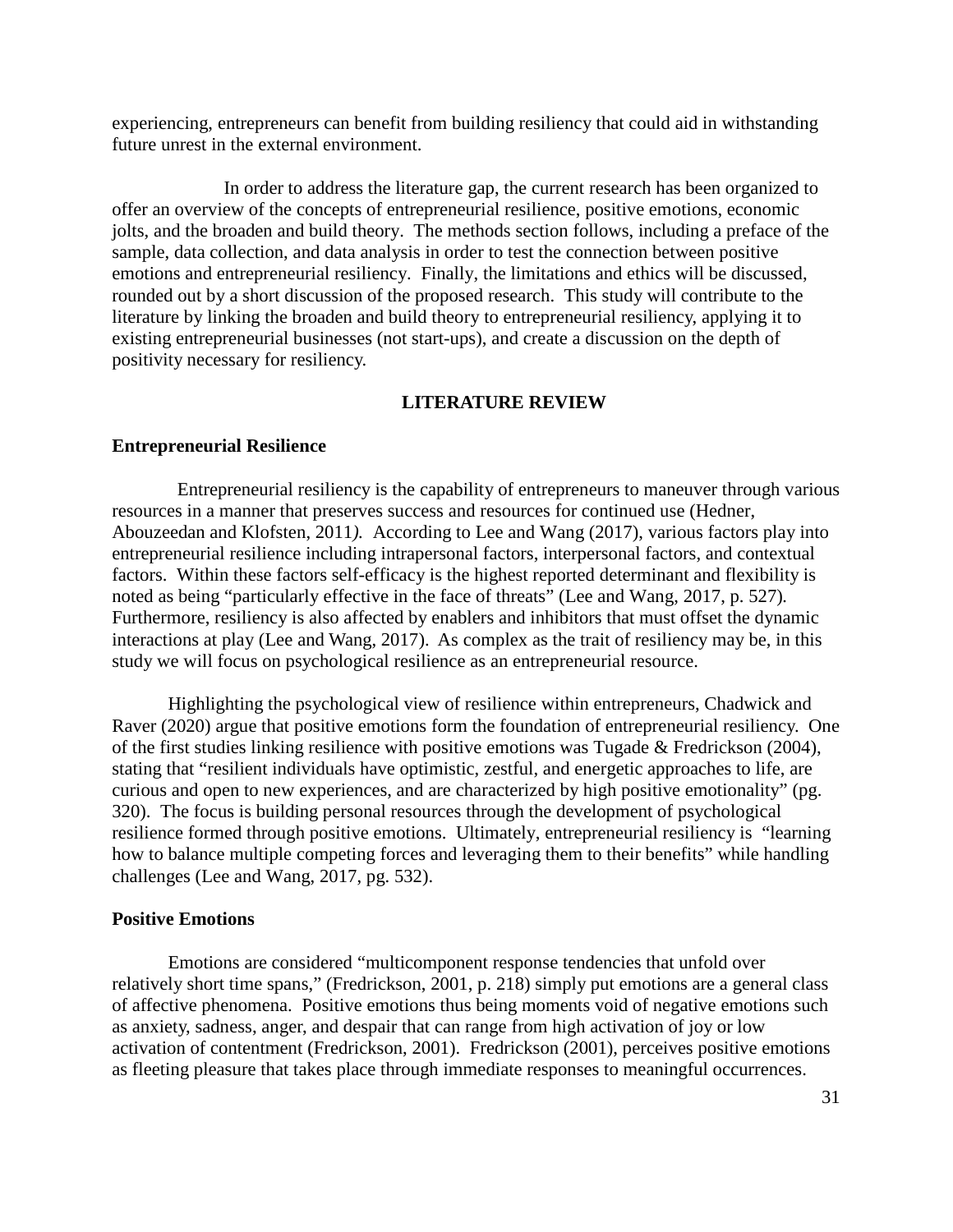Positive emotions are shown to produce positive outcomes through enhanced coping mechanisms (Tugade and Fredrickson, 2004). According to Fredrickson (2001), "positive emotions broaden the scopes of attention and cognition, enabling flexible and creative thinking, they should also augment people's enduring coping resources" (pg. 223). Three variations of coping have been identified that increase positive emotions in the mist of crises: positive reappraisal, problem-focused coping, and the infusion of ordinary events with positive meaning (Folkman and Moskowitz, 2000; Fredrickson, 2001). For an entrepreneur, positive emotionality means that "cognitive appraisals of their circumstances must reflect a belief that it is desirable and feasible to overcome obstacles" (Chadwick and Raver, 2020, p. 236*)*. This positivity spurs an entrepreneur to be proactive in their business adjusting and innovating in order to adapt to the changing environment (Chadwick and Raver, 2020).

#### **Environmental Jolt**

An environmental jolt, which Meyer (1982) defines as "transient perturbations whose occurrences are difficult to foresee and whose impacts on organizations are disruptive and potentially inimical," (p. 515) are known for drastically changing the existing industry dynamic (Toa, Jiang, and Santoro 2015). Environmental jolts can be considered a crisis, in which a new set of opportunities arise and organizations that recognize this will greatly benefit (Bruton, Ahlstrom, and Wan, 2003). "The Chinese symbol for crisis combines two simpler symbols, the symbol for danger and the one for opportunity. Crises are times of danger, but they are also times of opportunity" (Starbuck, Greve, and Hedberg, 1978, p. 135). In order to take advantage of an environmental jolt, entrepreneurs must recognize the changing opportunities and alter strategies as needed (Wan and Yiu, 2009). An organization's fit between the strategy and environment determines success, which can hinge on the flexibility of the strategy in response to environmental jolts (Toa, Jiang, and Santoro 2015). Such flexibility and creativity are thought to be outcomes of the broaden-and-build theory (Conway, Tugade, Catalino, and Fredrickson, 2013) in which entrepreneurs can utilize for business success in the face of the economic jolt of COVID-19.

#### **BROADEN AND BUILD THEORY**

The broaden-and-build theory was conceptualized by Fredrickson (1998, 2001) to encompass the idea that positive emotions can open an individual up to new perspectives and notions that could then lay the foundation for growth. This theory contests that this ability of broaden-and-build through positive emotions fosters psychological resilience (Fredrickson, 2001). Chadwick and Raver (2020) incorporated the broaden and build theory and positive emotions by "asserting that entrepreneurs who draw upon their psychological resilience as a personal resource will (a) broaden their cognitive appraisals such that stressors are seen as challenges that can be overcome, (b) build their business more proactively, and thus (c) stay in business over time" (pg. 234). Thus, the broaden and build theory explains how broadening the thought-action tendencies and building self expansion creates personal resources that induce resiliency.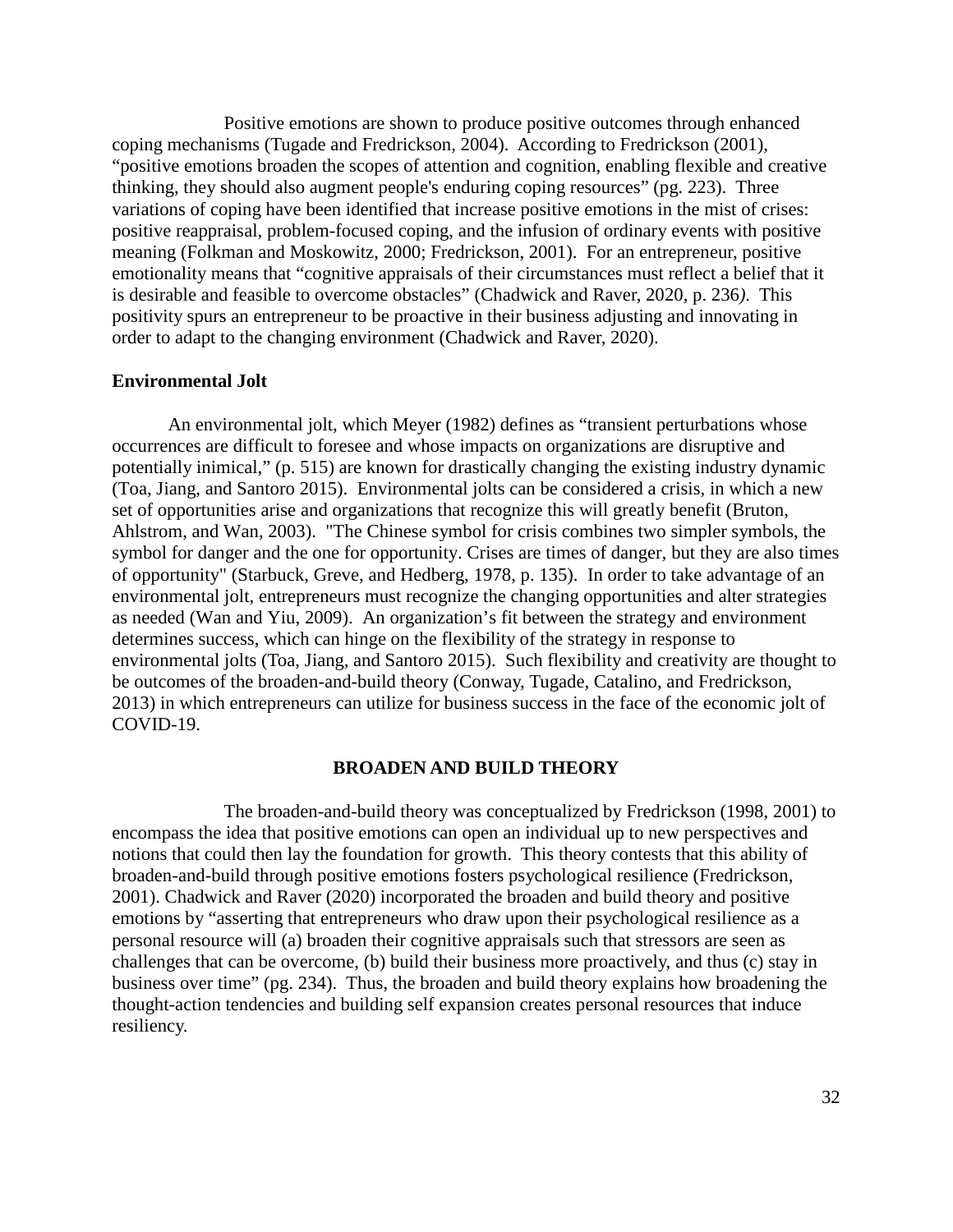Infusing every day events with positive emotions allows individuals to cope with the stress of change and view obstacles as surmountable. The broaden-and-build theory suggests that positive emotions "impact cognitive change is a broadened and expansive scope of attention" (Conway, Tugade, Catalino, and Fredrickson, 2013, pg. 2). This allows individuals to widen their perspective and attention to comprehend options that require creativity and flexibility. Positive emotions broaden "thought-action" propensities and increase problemsolving capabilities (Conway et al., 2013). Amazingly, these processes may actually lead to lasting effects on the brain, training it to handle new activity and think abstractly (Luthans, Vogelgesand, and Lester, 2006; Conway et al., 2013). Such motivation can cause individuals to engage with the environment through exploration (Fredrickson, 2001). Therefore, positive emotions aid in broadening an individual's perspective.

Within the field of positive organizational behaviors, resiliency is determined to be a state-like construct in which can be developed. Fredrickson (2001) goes as far as to label this as a personal resource, something that can be harnessed and utilized. The broaden-and build theory characterizes these individuals as emotionally intelligent and proactively improve the organization through intuition (Tugade & Fredrickson, 2004; Chadwick and Raver, 2020). This ultimately builds psychological resources, beyond the typical physical, intellectual, and social resources typically studied. This resource can foster the growth of coping resources and enable efficiency moving forward, enabling success. The resiliency built through positive emotions therefore builds the personal resources to cope with stressful events.

## **Hypothesis 1**

Positive emotions have clearly been link to psychological resiliency, but entrepreneurial resiliency is quite unique. Research has shown positive emotions as a key ingredient that may reinforce or strengthen resiliency (Luthans, Vogelgesang, and Lester, 2006)*.* This psychological resilience is enhanced by accepting change and viewing crises as hurdles, not road blocks (Hedner et al. 2011). Such perspective can be traced back to a positive outlook that allows entrepreneurs to respond to the environment in a way that advances well-being and shields against being suede by looming risk factors (Hedner et al. 2011). Linking positive emotions to entrepreneurial resiliency is an important first step in which further research can be built.

Applying the broaden-and-build theory to entrepreneurial resiliency will show how the theory lends itself to specific types of resilience, in which can be utilized in various fields. Confirming the relationship between positive emotions and entrepreneurial resiliency will form the foundation for further applications of the broaden-and-build theory within entrepreneurship. This would allow the expansion of research on personal resources within entrepreneurship. Hence, it is believed that the higher the level of positive emotions exhibited, or more positive moments experienced, by an entrepreneur, the higher the level of entrepreneurial resiliency.

*Hypothesis 1: There is a positive relationship between positive emotions and entrepreneurial resiliency.*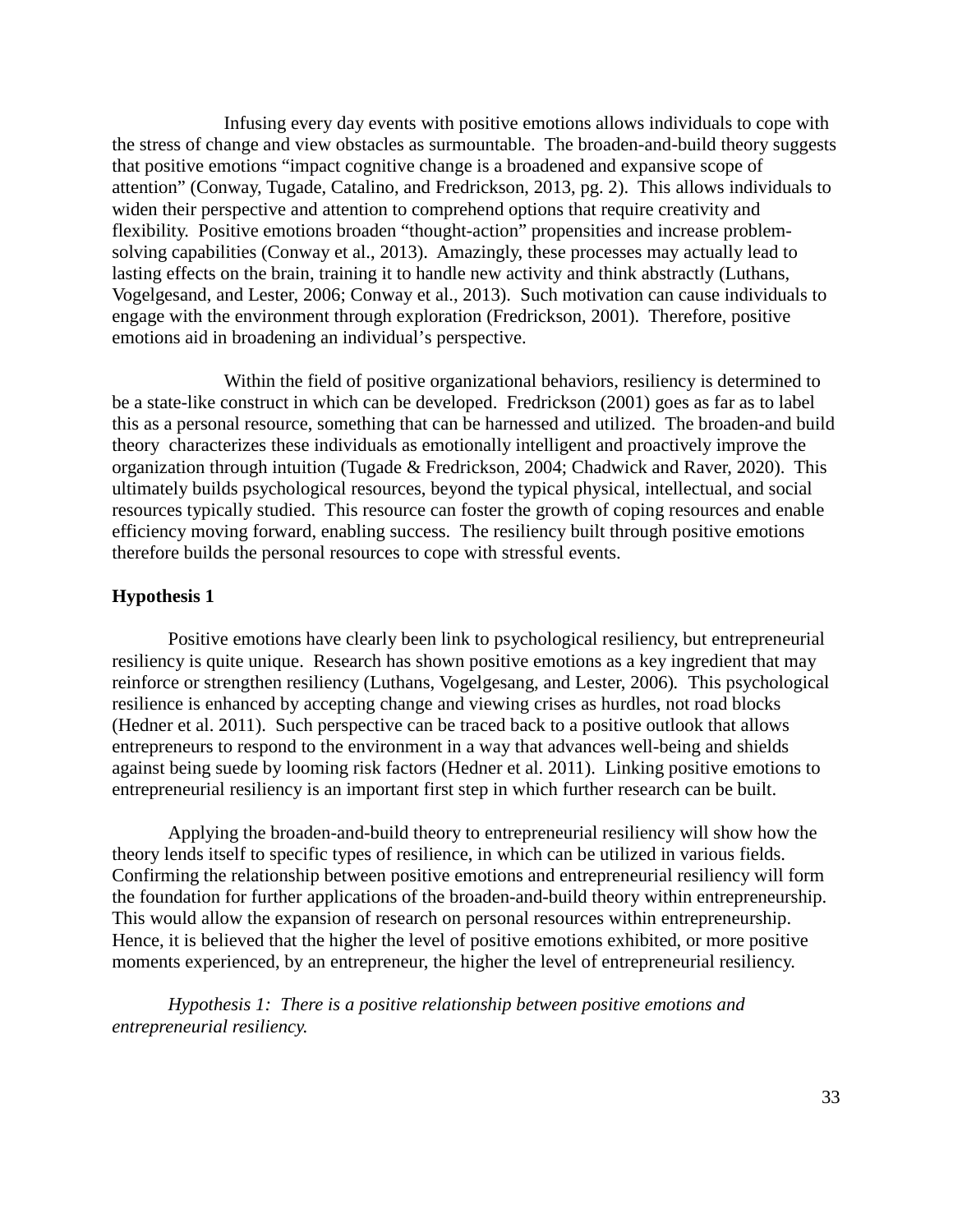## **Hypothesis 2**

During periods of economic jolts, such as the COVID-19 pandemic of 2020, high levels of entrepreneurial resiliency are necessary for small businesses to withstand such a shock. In this study we seek to specifically apply the relationship of positive emotions to entrepreneurial resiliency particularly during challenging time frames. If the broaden-and-build theory is of particular use during stressful situations, the COVID-19 pandemic is a prime target. Although resiliency has shown to be strengthened during uncertain times (Lengnick-Hall and Beck, 2009), the effects of positive emotions have not been analyzed in this sphere. Studying how entrepreneurs cope with such a trying event could prove detrimental for establishing resiliency in future jolts.

If resiliency increases with uncertainty, it is logical that this upswing could be a trickle down effect from the antecedents, in this case positive emotions. Determining the source of the uptick could be groundbreaking across psychological resiliency. Placing an environmental jolt as a moderator in the model would illuminate how highly stressful circumstances can utilize positive emotions to increase resiliency. With increased positive emotions entrepreneurs refuse to view crises as insurmountable, which is heightened during uncertain times that is being extended to economic jolts, such as the COVID-19 pandemic.

*Hypothesis 2: The relationship between positive emotions and entrepreneurial resiliency will be stronger during periods of environmental jolts.*



#### **METHODS**

In order to provide a thorough examination of entrepreneur resiliency and the antecedent of positive emotions, the research question calls for a mixed methods study. To fully develop the exploration of positive emotions, both surveys and in-depth interviews will be utilized. The research question looks to affirm the connection between positive emotions and entrepreneurial resiliency, specifically in the context of the COVID-19 pandemic. In order to measure these relationships an analysis of quantitative data is needed, and to both validate and expound upon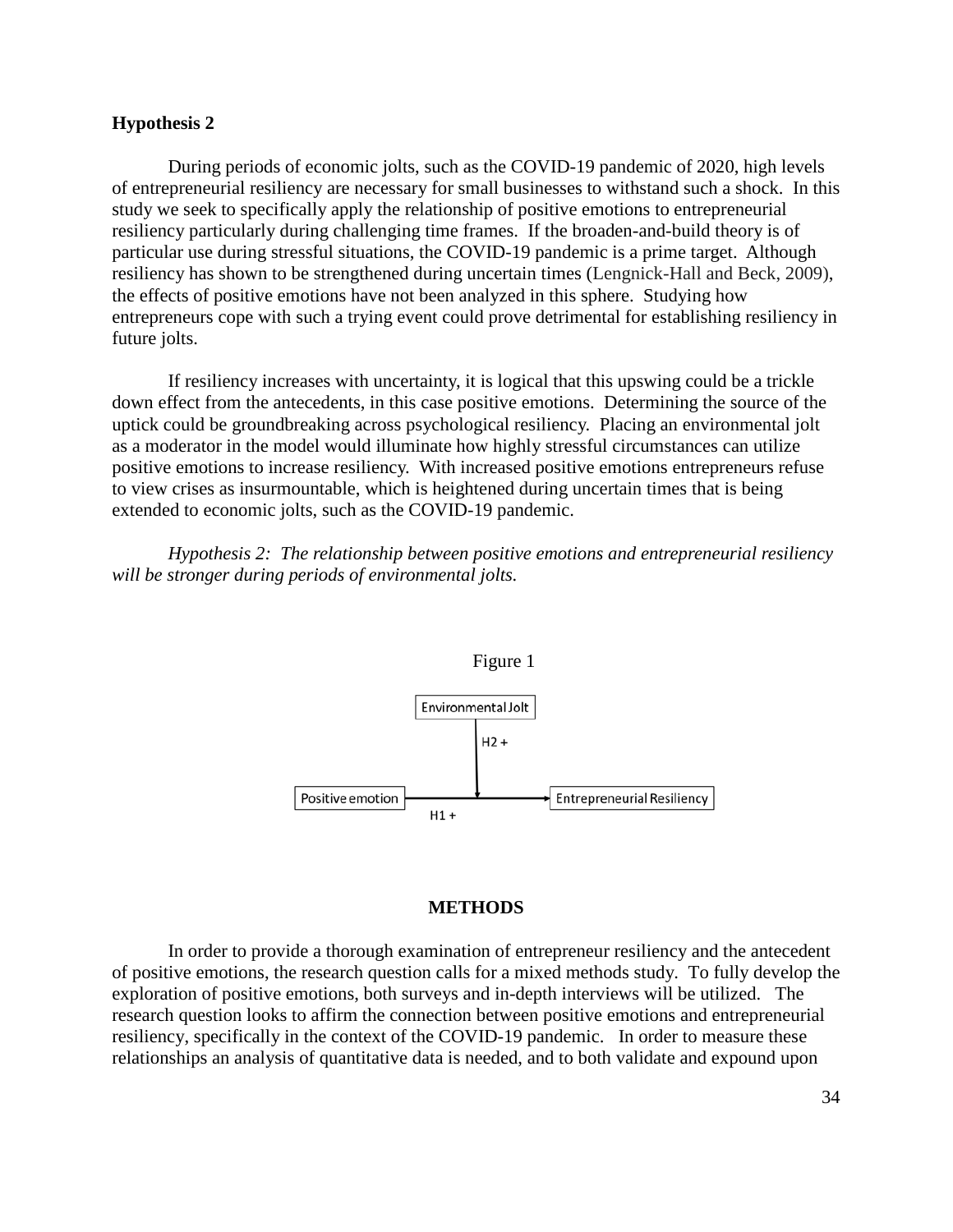the survey through depth of emotion, qualitative data is necessary. The expansion of the effects of a positive mindset versus a negative, or fearful, mentality will offer more insight into the depth of emotions on resiliency. Examining the depth through frequency and innate reactions will show how deep the connection between positive emotions and resiliency is. The data will allow a glimpse into the noted relationship that will also require the remainder of the design to be constructed to align accordingly.

A self-report survey will be used and will include validated measures for positive emotions and psychological resilience. Fredrickson's adaptation of the Differential Emotions Scale (DES) scale, that includes eight additional discrete positive emotions, mDES (Fredrickson, Tugade, Waugh, and Larkin, 2003), will be used to measure positive emotions. The Connor-Davidson Resilience Scale (CD-RISC; Connor and Davidson, 2003) will be used to measure one's ability to cope with and recover from stress. The in-depth interviews will be guided by a structured questionnaire to direct the interview to discuss the collection of moments that determine the frequency and duration of positive emotions and markers of resiliency.

#### **DISCUSSION AND IMPLICATIONS**

Upon completion of this research, I anticipate to find a strong correlation between positive emotions and entrepreneurial resiliency. This finding will urge entrepreneurs to value psychological resources along with physical, intellectual, and social resources. The relationship between positive emotions and resiliency gives way to personal development that could potentially have a direct effect upon small businesses. The effects of resiliency could lead to more than simply coping with environmental jolts but also helping to "balance multiple competing forces and leveraging them to their benefits*" (Lee and Wang, 2017, pg. 532).*

#### **CONCLUSION**

According to Tugade and Fredrickson (2004), positive emotionality is an essential component of psychological resilience. This positive emotionality contributes to entrepreneurial resiliency as presented by the broaden-and-build theory. Positive emotions such as joy, interest, contentment, pride, and love are characterized in the broaden-and-build theory by Fredrickson (2001). These emotions are shown to build an entrepreneur's personal resources that will "(a) broaden their cognitive appraisals such that stressors are seen as challenges that can be overcome, (b) build their business more proactively, and thus (c) stay in business over time" (Chadwick and Raver, 2020, p. 234). This could also serve as a guiding theory for developing entrepreneurial resilience as called for by Lee and Wang (2017). Building on this connection will allow future research on the effects of personal resources in entrepreneurship and outcomes of entrepreneurial resiliency. Further research may also include a more in depth qualitative study into the strength of positive emotions in connection to resiliency.

## **REFERENCES AVAILABLE FROM THE AUTHOR**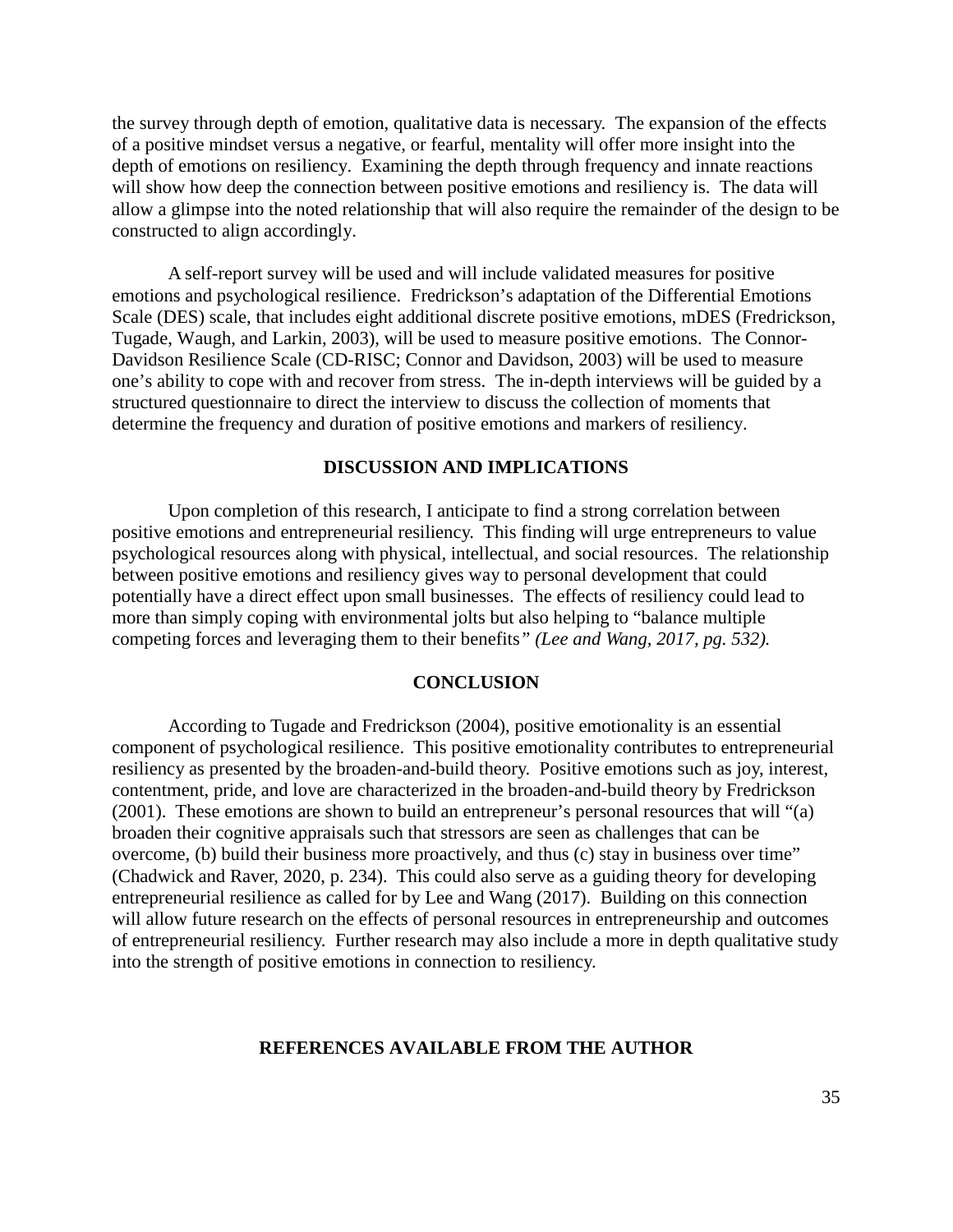## <span id="page-35-0"></span>**AN EMPIRICAL INVESTIGATION OF THE RELATIONSHIP BETWEEN VOICE, TRUST AND EMPLOYEE READINESS TO CHANGE**

SONIA J. GONZALEZ Wayland Baptist University Plainview, Texas

SAMANTHA R. MURRAY Wayland Baptist University

JANET S. JONES Wayland Baptist University

## **INTRODUCTION**

There is a plethora of research available concerning change, yet organizations often are not successful at implementing organizational change (Mardhatillah et al., 2017). In order to implement successful change, organizational members need to possess a readiness for change. Change readiness is defined as an employee readiness to support and invest in change which he believes is worthy (Armenakis et al., 1993). Thus, individuals would need to have a positive feeling toward change initiatives, which might lead to cognitive readiness for change and behavioral change (Pierce et al., 1989). Two variables that might affect readinesss to change include voice and trust. The purpose of this quantitative research is to investigate the impact voice and trust have on organizational members' readiness to change. Specifically, this research will empirically test the relationships that may exist between voice and readiness to change, between trust and readiness to change, and between voice and trust.

## **LITERATURE REVIEW**

Organizational change cannot be avoided, especially during such an uncertain environment. Thus, it is important to understand how to increase employee change readiness. Specifically, voice and trust will be discussed as possible variables that might correlate with change readiness.

## **Organizational Change**

Organizational change involves specific actions taken by the organization to transform internal structure in response to working conditions and the need to survive and progress in a dynamic setting (Armenakis & Bedeian, 1999). Accomplishing change is necessary to bring to fruition the desired transformation while improving the future direction of the organization (Rodat, 2018). Unfortunately, only about 50% of organizational change is successful (Etschmaier, 2010). Successful organizational change is dependent upon organizational members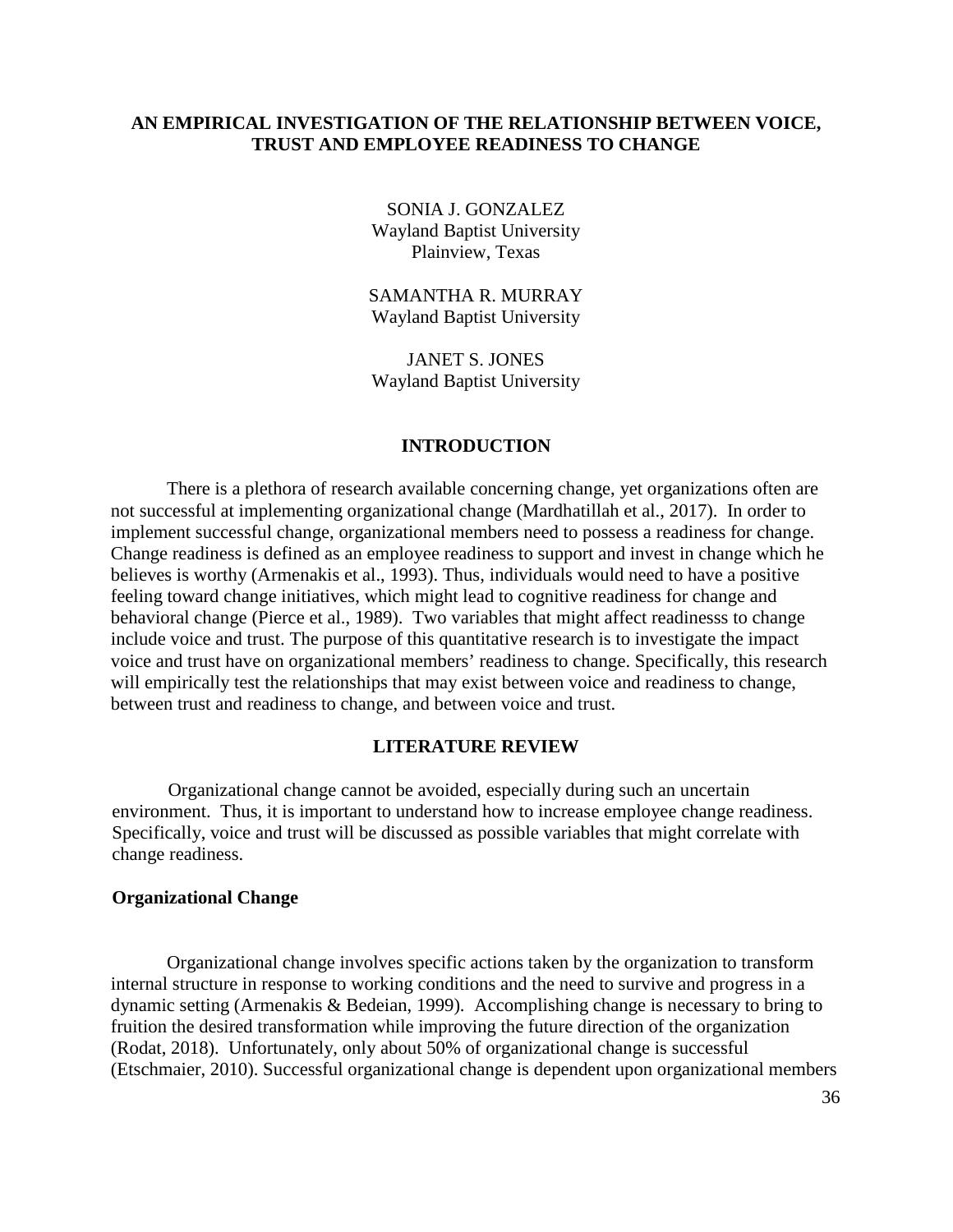accepting change and implementing the change correctly. Therefore, employees must have a significant degree of change readiness.

## **Change Readiness**

Researchers have devoted considerable effort to understand the factors that may increase the likelihood of the successful implementation of change. It has been speculated that change initiatives fail because those leading change have underestimated the influential role organizational members' attitudes play in determining change outcomes (Choi, 2011). Therefore, the success of any organizational change is contingent on the acceptance and establishment of the changes being implemented (Barnett & Carroll, 1995). One variable that measures the willingness to accept change that has recently gained attention in the literature is change readiness.

Employees need to demonstrate significant readiness for change for organizational change to be successful. Employee readiness for change is defined by the employee's positive feelings, positive thinking, and positive attitude toward change initiatives (Pierce et al., 1989). Organizations should be aware of the commitment level of employees to any change, because if there is not a significant commitment level present, it is possible that change might fail (Mardhatillah et al., 2017). Choi (2011) discusses the organizational member's attitude, commitment and readiness to change and argues that when employees observe the organization fully supporting changes, their attitudes improve as well.

Communicating desired organizational changes is necessary for successful implementation of such changes. The more information provided to organizational members concerning change, the more likely they are to feel good about the change (Cunningham et al., 2002). In order to have a readiness for change, employees need to understand the benefits of change to them personally (Cole et al., 2006). Therefore, communicating impending change is necessary for organizational members to understand the significance to both organizational successes, as well as individual success (Choi, 2011).

A key element in improving employee readiness within the organization is for employees to be a part of identifying the change, which provides a sense of control over the changes that directly impact their work (Davis, 2013). Including and engaging people at all levels of an organization provides an exceptional element to change because contributions are unique to the various knowledge and experiences of the people within the organization. When organizational members are provided an opportunity to have an active approach in problem solving and designing organizational change, self-efficacy and readiness for change both increase.

## **Voice**

A voice is an expression of one's values and manner of thinking and has the ability to generate a ripple of effects producing innovative ideas and building an environment to share the ideas (Gilman et al., 2015). The employee voice might have significant outcomes for both the organization and the individual. For example, organizations could possibly benefit from a culture of voice by participative decision making and participative learning (Burris et al., 2013)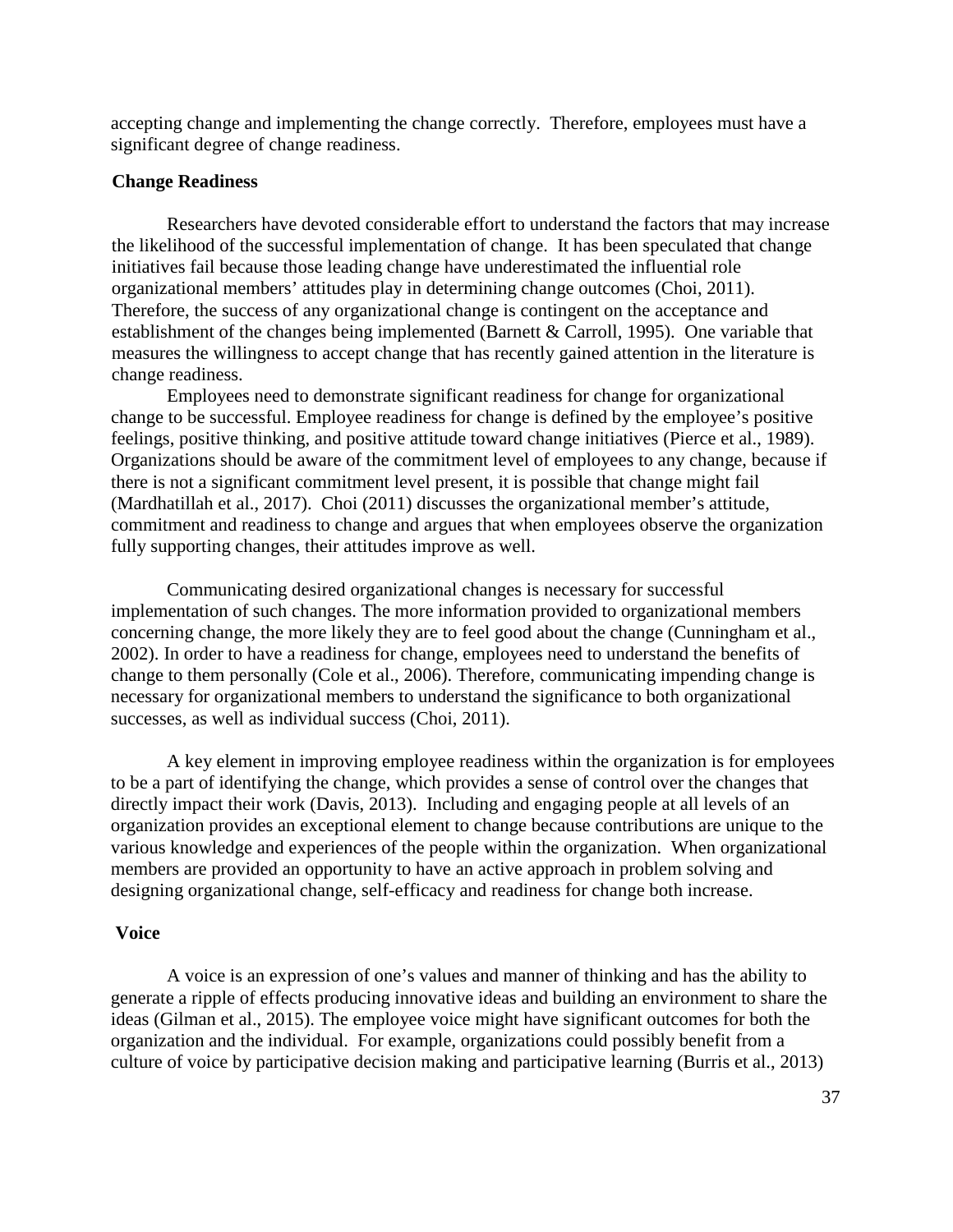which give people a voice (Conway et al., 2014). However, other research reveals that participative environments do not increase productivity but do increase morale (Powell & Schlachter, 1971) and increase relationships (Morrison et al., 2011). Additionally, expressing a voice might benefit individually by increasing felt control (Morrison et al., 2015) increasing job attitudes (Fast, Burris & Bartel, 2014), decreasing stress (Morrison et al., 2015) and increasing performance (Burris et al., 2013). Likewise, several contextual variables are affected by the presence of voice. For example, perceived power influences the degree of voice expressed. The less perceived power the more silence there will be from employees (Morrison et al., 2015; Frazier & Fainshmidt, 2012). The higher the individual self-esteem the more likely the individual will express opinions (LePine & Dyne, 1998).

*Importance of Voice in Defining Change.* The ultimate purpose of voice is to eliminate employee dissatisfaction and to improve business performance (Mowbray et al., 2015). Communication is key to implementing successful organizational change. Creating a voice climate will influence change acceptance because it allows for supportive voicers to voluntarily speak and endorse or defend organizational procedures or work processes because they are comfortable with effectiveness of the change. When using voice as a tool to promote successful organizational change, voice serves two vital purposes. First, allowing employees to have a voice in organizational matters expands ideas and creativity and increases the overall organizational knowledge. Second, allowing for a voice in organizations improves the attitude toward change itself.

*Listening to Voice.* In order for a voice to be effective it must be heard by those in authority leading changes (Burris et al., 2013). When voices are not listened to it sends a message that the ideas expressed or the organizational member is not valued (Detert et al., 2013; Lloyd et al., 2015). Organizational leadership is primarily responsible for cultivating a climate that is conducive to valuing employees' voices (Morrison et al., 2011). If employees feel their leadership is not receptive, the consideration of speaking up becomes risky and futile to their employment or ability to advance in the workforce (Morrison & Milliken, 2000). Unfortunately, when employees deliberately do not voice potentially important suggestions or concerns from those who may be able to act on that information, it can have serious implications in hindering organizational change and severe circumstances to organizational performance (Morrison et al., 2015). Research has shown that employees have a fear of voicing issues and problems at work which contributes to a host of detrimental outcomes including weak performance, low employee moral, and a stagnant organization (Morrison et al., 2015). Therefore, when change is implemented without listening to employees' voice it produces a rippled effect of decreased value and decreased control in the work environment, thus impacting the employees' trust.

#### **Trust**

"Trust is a psychological state comprising the intention to accept vulnerability based upon positive expectations of the intention or behavior of another" (Rousseau et al., 1998, p. 395). An atmosphere of mistrust augments isolation alienation, self-interest, and self-preservation. Consequently, mistrust limits action and undermines cooperation and organized action. Trust is increasingly being viewed as being essential to organizational success (Caldwell, 2012). Studies have shown that employees evaluate trust on four key qualities which are integrity, competence, consistency/fairness, and openness (Clark & Payne, 1997). Additionally, trust is the perception of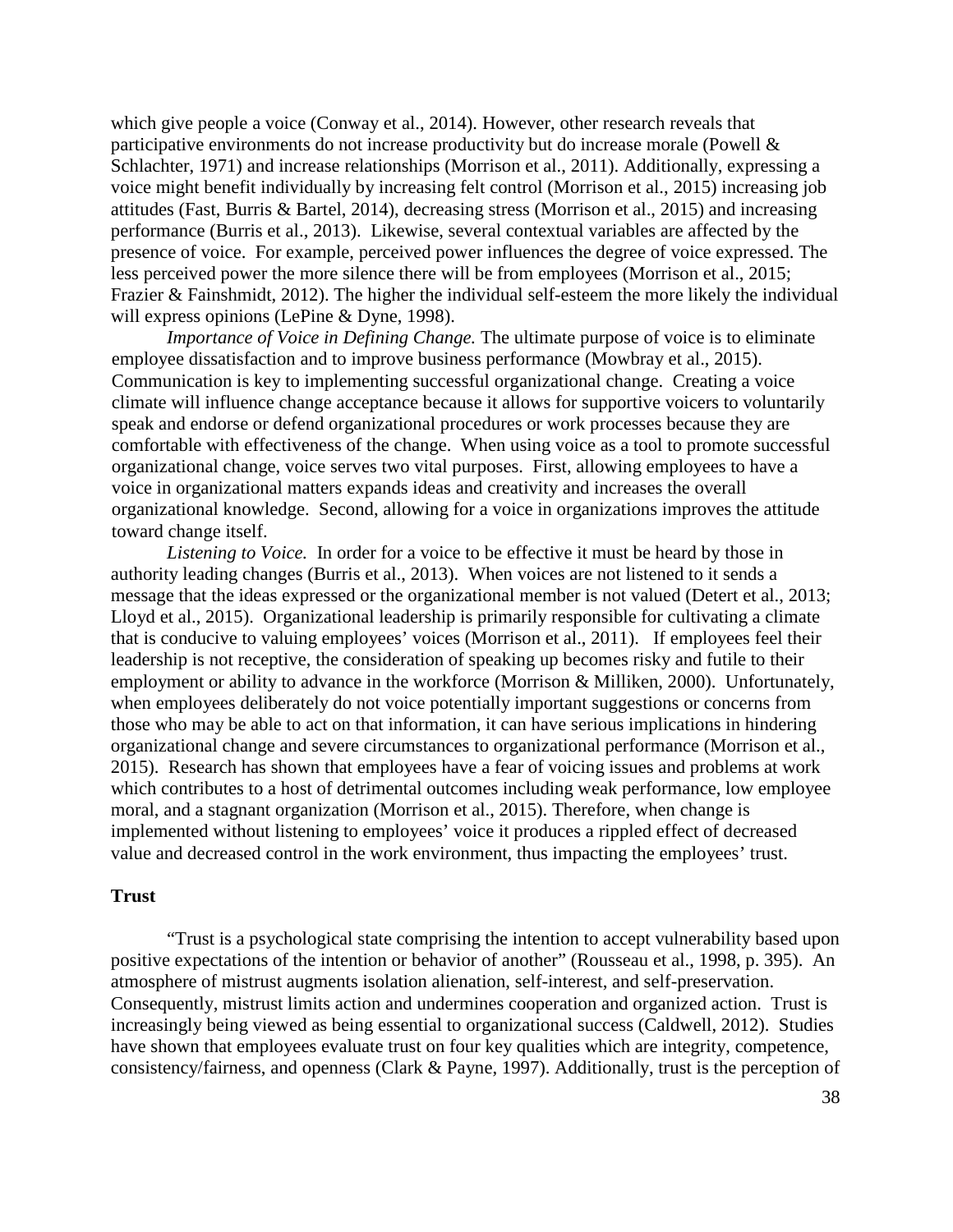an employee related to organizational support, and the belief that the leader will tell the truth and keep his promises **(**Mishra & Morrisey, 1990**).** Organizational trust increases when employees believe that organizational commitments and behaviors are consistent when environmental uncertainty increases (Demircan & Ceylan, 2003). Two dimensions of trust have been identified in the literature which are cognitive trust and affective trust (Lewis, 1999). Cognitive trust means that trustable behaviors should be consistent with personal ideals (Tuzun, 2006). Whereas cognitive trust is more logical and based on information, affective trust is composed of emotional bonds between people (Lewis, 1999) and these emotional bonds that link people provide the basis for trust (McAllister, 1995). Affective trust increases as individuals make emotional investments in trust relations, express concern and care for other people and consider these feelings are reciprocated (McAllister, 1995).

Chughai et al. (2015) suggest trust in the organization is widely acknowledged as a foundational ingredient of organizational change and effectiveness. The faith between employees and leadership (i.e., trust) is an important attitudinal factor that can have an influence on change readiness (Rafferty & Griffin, 2006). Trust in organizational leaders can act as a catalyst for an employee's positive attitudes toward organizational change (Shah, 2014; Samaranayake & Takemura, 2017). The stronger the trust relationship, the more success of desirable outcomes to changes, such as employees being more inclined to exchange ideas and knowledge to improve organizational performance (Renzel, 2008).

However, if organizations do not seek to hear the voice of organizational members and see them as only followers, this lack of recognition of employee experience and depth of knowledge may damage trust between employer and employee. As a result, employees may reject the change. This could lead to failure of the proposed change and such failure would result from the lack of trust and cooperation between organizational members (Soparnot, 2011). Ultimately, allowing the organizational members to have a voice in identifying what needs to be changed and actively partake in organizational change sustains and strengthens trust and provides work engagement which contributes to achievement of the desired organizational changes.

#### **The Relationships between Voice, Trust and Change Readiness**

Current models of organizational change seek to not only determine the reasons why change occurs, but also the consequences of change. However, little research investigates how to increase the success of organizational change based on a process. This research will specifically concentrate on how having a voice climate will affect trust between leaders and employees which will increase the likelihood of change readiness.

Employee involvement and communication have been noted to have a positive effect on change readiness and trust (Kodish, 2017). Communication that contains more information is directly correlated with trust (Gilbert & Tang, 1998). Additionally, trust is increased when communication allows for an individual to express concern, participate in open communication, share feelings, share critical information (Korsgaard et al., 2002). Therefore, promoting voice within organizations will likely lead to an increase in trust and change readiness.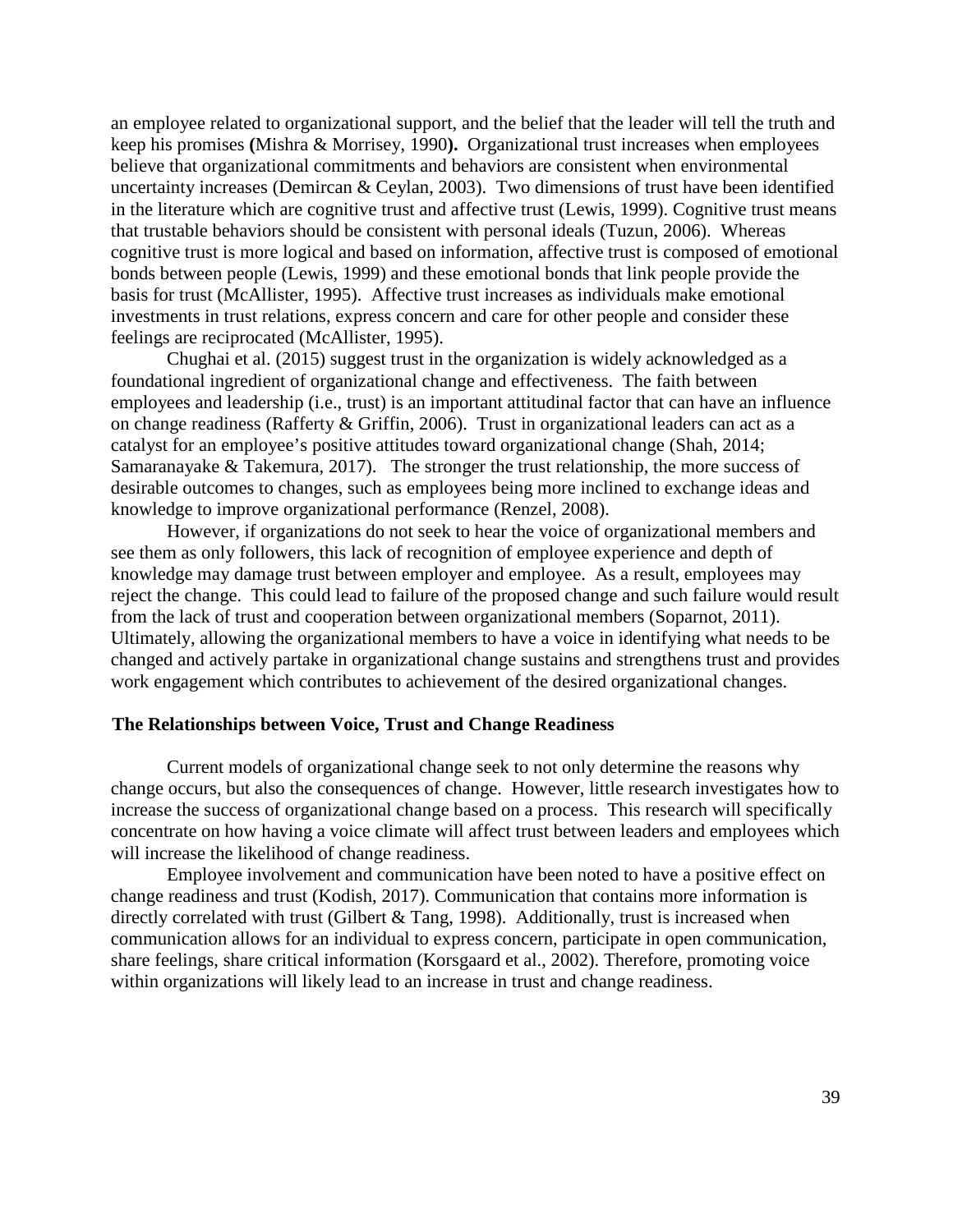#### **HYPOTHESES**

Based on research related to organizational members' voice, trust and readiness to change, this paper proposes the following research hypotheses:

*Hypothesis 1: An organizational member's perceived voice will be positively correlated with the organizational member's readiness to change. Hypotheses 2: An organizational member's trust will be positively correlated with the organizational member's readiness to change. Hypotheses 3: An organizational member's perceived voice will be positively correlated with the employee's trust of organization management.*

## **METHODOLOGY**

#### **Population and Sample**

The population for this study consisted of active first responders (i.e., law enforcement officers, firefighters, emergency medical technicians and emergency operation center employees) in the city of Fort Worth, Texas. The population included 1700 police officers, 900 firefighters, and 800 emergency medical technicians (EMT's) and members of the Emergency Operations Center (EOC), for a total of 3400 city employees.

#### **Research Instrument**

The research instrument used in this study is comprised of six sections that measure solicitation of voice, voice behavior, trust in peers and management, change readiness, and organizational trust. The survey consists of a total of 37 questions. The first section of the questionnaire collects data to measure the perceived solicitation of voice. This section is comprised of four questions. The survey questions are based on a 5-point Likert scale with answers ranging from 1 (Never) to 5 (Always) (Fast et al., 2014). The second section of the questionnaire collects data to assess the employee's voice behavior. This was used to determine if the first responder offers or expresses input to management. This section is comprised of three questions and is based on a 5-point Likert scale with answers ranging from 1 (Almost never) to 5 (Almost always) (Fast et al., 2014). The third section of the questionnaire collects data concerning trust in peers and management, which was used to determine if trust is present among peers and management. The five questions are in a 5-point Likert scale ranging (1: strongly disagree to 5: strongly agree) (Samaranayake & Toshihiko, 2017). The fourth section of the questionnaire collects data to measure employee readiness. The nine questions are in a 5-point Likert scale ranging from 1 to 5, (1: strongly disagree to 5: do not agree at all) (Samaranayake  $\&$ Toshihiko, 2017). The fifth section of the questionnaire measures organizational trust and consists of twelve questions, each rated on a seven-point Likert scale ranging from 1 (Strongly Disagree) to 7 (Strongly Agree) (Cummings & Bromiley, 1996). The sixth section of the questionnaire collects biographical data, such as gender, age, race, marital status, occupation, years of experience as a first responder, and the highest level of education obtained.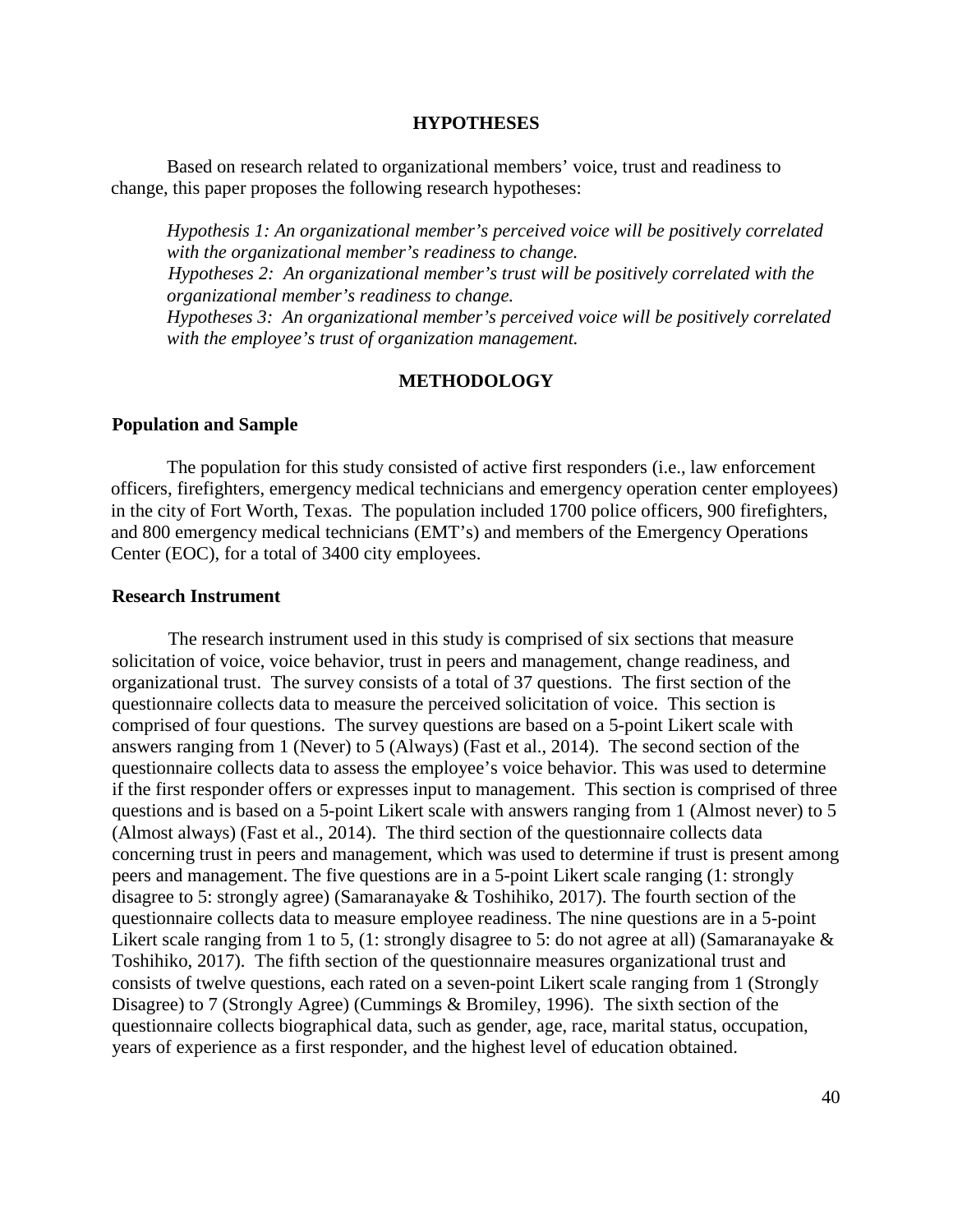## **Data Collection Process**

The password-protected document that included the cover letter, research instrument, and consent form was distributed via SurveyMonkey to the entire population of first responders (i.e., law enforcement officers, firefighters, emergency medical technicians and emergency operation center employees) in the city of Fort Worth, Texas. A total of 139 emergency responders voluntarily completed the research survey. The cut off for responses was two weeks.

## **RESULTS**

Spearman's Rho was run on the data to test the hypothesized relationships. The results of this study showed that only hypothesis 3 was statistically supported. Both hypotheses 1 and 2 were not statistically supported. Hypothesis 1 stated that an organizational member's perceived voice will be positively correlated with the organizational member's readiness to change. Results show there is no statistically significant correlation between voice and readiness,  $r_s(137) = .039$ , p=.65. Therefore, the null hypothesis cannot be rejected and no relationship was found between an organizational member's voice and an organizational member's readiness to change. Hypothesis 2 stated that an organizational member's trust will be positively correlated with the organizational member's readiness to change. There was no statistically significant correlation between voice and readiness to change,  $r_s(137) = .154$ , p=.070. The relationship between trust and readiness to change for first responders was not statistically significant. Therefore, the null hypothesis cannot be rejected and there is no relationship found between an organizational member's trust and an organizational member's readiness to change. Hypothesis 3 stated that an organizational member's perceived voice will be positively correlated with the employee's trust of organization management. There was a statistically significant moderate, positive correlation between trust and voice,  $r_s(137) = .477$ , p<.000. Because there is a statistically significant relationship between trust and voice for first responders, the null hypothesis is rejected and the alternative hypothesis is accepted. Therefore, there is a relationship between an organizational member's voice and an organizational member's trust of the organization.

#### **DISCUSSION**

People work in a changing and unpredictable environment which demands resilience and adaptability to change. A willingness to change is essential, particularly during times of transformation. Previous research stated that by communicating with others and building a relationship, uneasiness is eliminated and common knowledge and predictability are increased, which therefore increases trust (Shapiro et al., 1992). Including and listening to the employee voice would be valuable in developing change readiness. Likewise, it is essential for organizational members to place trust in organizational leaders because they are mutually dependent on each other's actions and effectiveness. (Sweeney et al., 2009). How organizational change is conducted greatly affects relationships and the level of trust. The stronger the trust relationship the more successful the desirable outcomes to changes, such as the employee's willingness to voice knowledge to improve organizational performance (Renzel, 2008).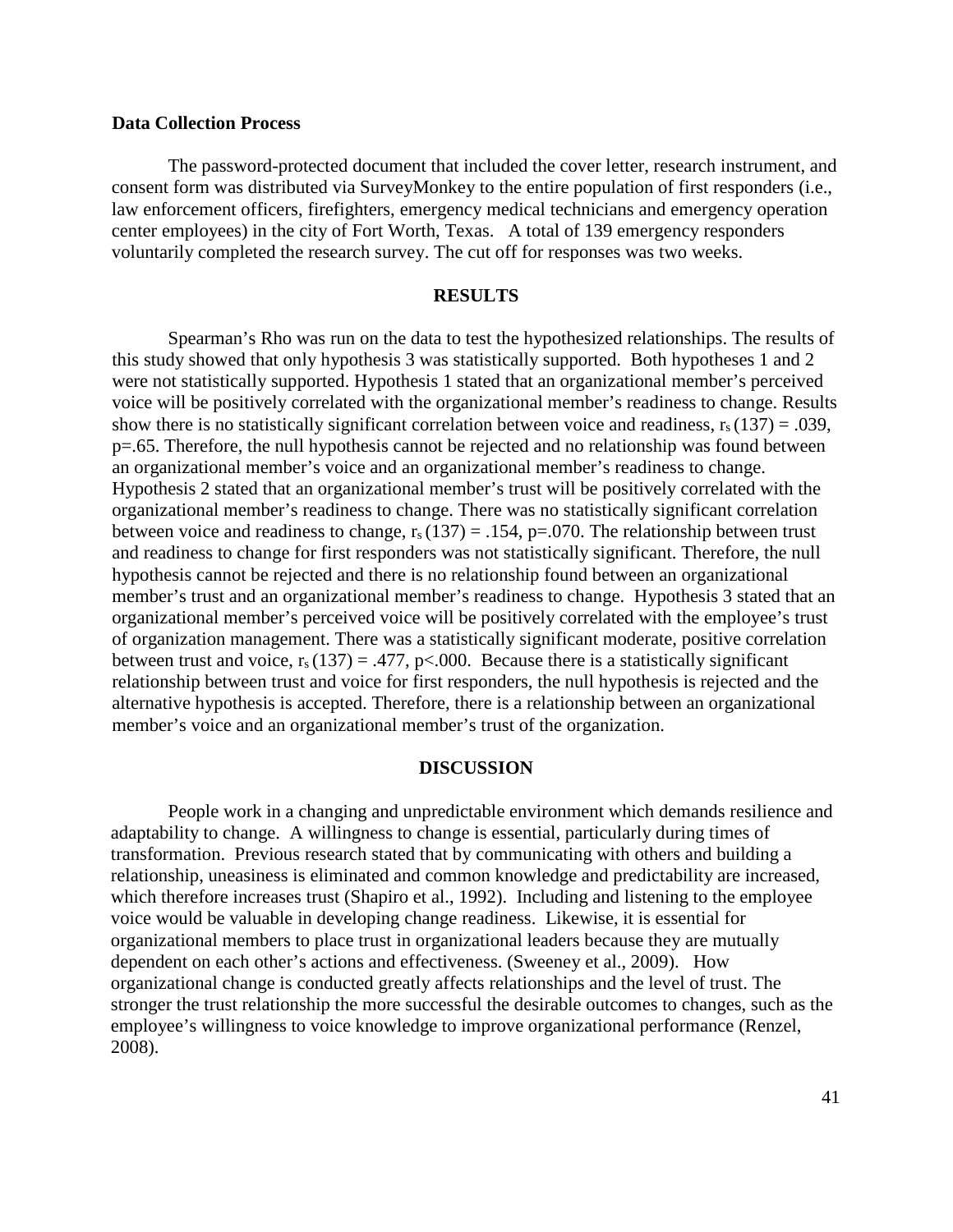The Fort Worth first responders were the sample for this study (i.e., fire fighters, police department, emergency operation response team, and emergency medical technicians). A total of 139 first responders voluntarily completed the on-line survey, which was available through SurveyMonkey. The results of this study revealed support for one of the three hypotheses. Specifically, only the relationship between organizational voice and trust showed a positive, moderate correlation. Further, the results showed no correlation between voice and readiness to change or trust and readiness to change.

Several limitations exist including the fact that the percent of respondents were low. Also, all respondents came from the same city, which might have affected the results. Also, a great percentage of the respondents were men. Future research might investigate these relationsips further with a different population.

## **REFERENCES AVAILABLE FROM THE AUTHORS**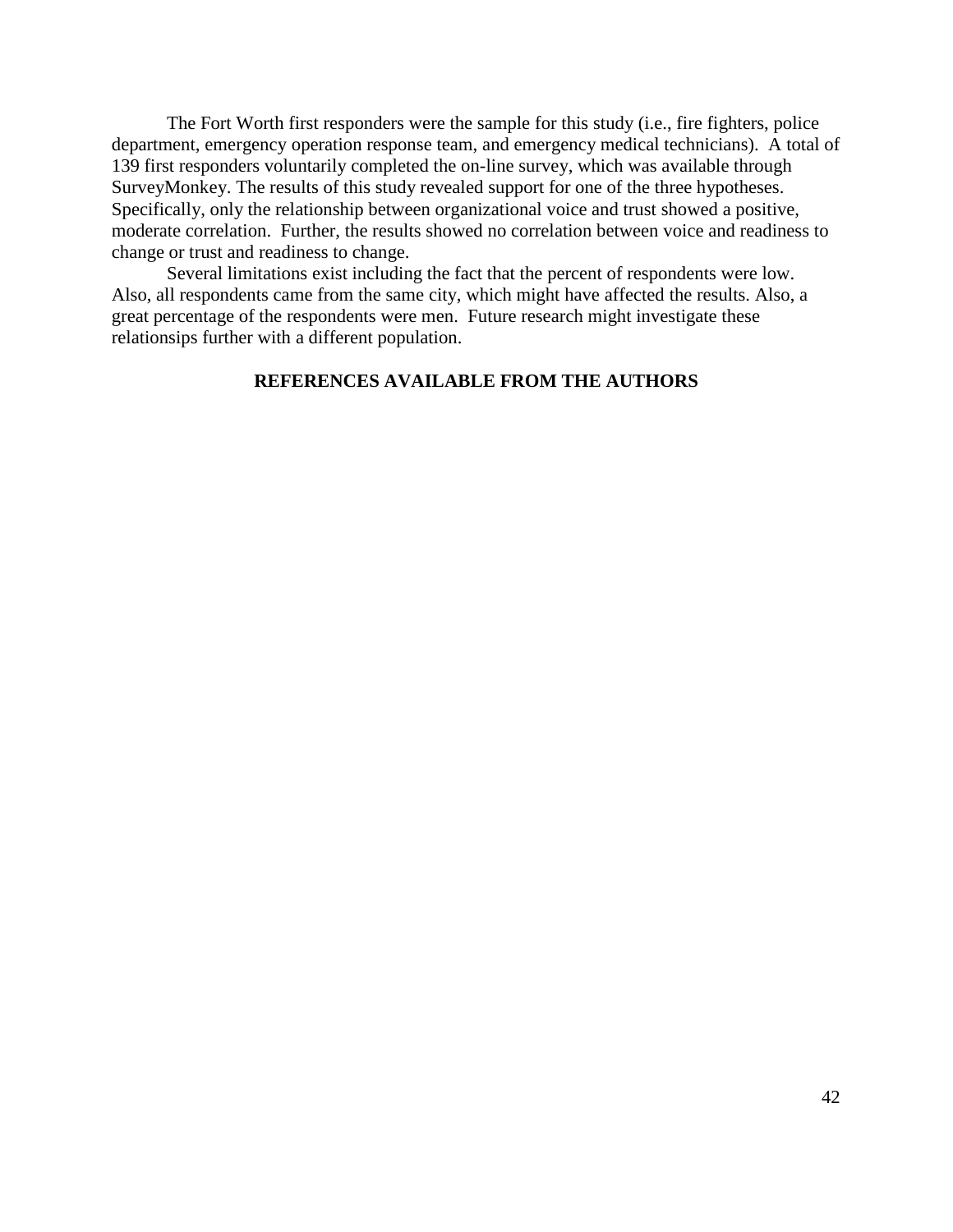## **MIXED SIGNALS: A SHARED LEADERSHIP PERSPECTIVE ON THE CONSEQUENCES OF AN INCONSISTENT FORMAL LEADER**

PETER ANZOLLITTO Brint Ryan College of Business University of North Texas, TX DANIELLE COOPER Brint Ryan College of Business University of North Texas, TX

VIRGINIE LOPEZ-KIDWELL Brint Ryan College of Business University of North Texas, TX

ELISABETH STRUCKELL Cameron School of Business University of North Carolina at Wilmington, NC

#### **ABSTRACT**

We introduce the construct of inconsistent leadership sharing (ILS) to capture the extent to which a formal leader sends inconsistent verbal and behavioral messages (e.g., claims and grants of leadership) to individual team members regarding their role in a team's leadership. Building on adaptive leadership theory through uncertainty management theory, we predict a negative relationship between ILS and team performance that is serially mediated by shared leadership and team efficacy. Specifically, higher ILS from the formal leader will lead to less shared leadership as assessed by a team, which in turn leads to lower team self-efficacy and, ultimately, to lower team performance. We developed a measure of ILS, validated it through a multi-phase process, and conducted a study of 63 teams to test the proposed model. Results indicate that ILS significantly and negatively influences team performance through the serial mediation of shared leadership and team efficacy. Theoretical and managerial implications are discussed.

#### **INTRODUCTION**

Organizations increasingly use teams to maximize a host of benefits (Mathieu, Maynard, Rapp, & Gilson, 2008), not the least of which is harnessing the power of shared leadership (Wang, Waldman, & Zhang, 2014). Shared leadership is a mutual influence process among team members in which multiple individuals contribute to the leadership of the team (Zhu, Liao, Yam, & Johnson, 2018). As evidence highlighting the strong link between shared leadership and performance continues to accumulate (D'Innocenzo, Mathieu, & Kukenberger, 2016), practitioners increasingly incorporate it into work design (Morgeson, DeRue, & Karam, 2010). In corporations, governments, and educational institutions, hierarchical structures are giving way to those that are leaner, flatter and more agile, a change characterized by stable and parsimonious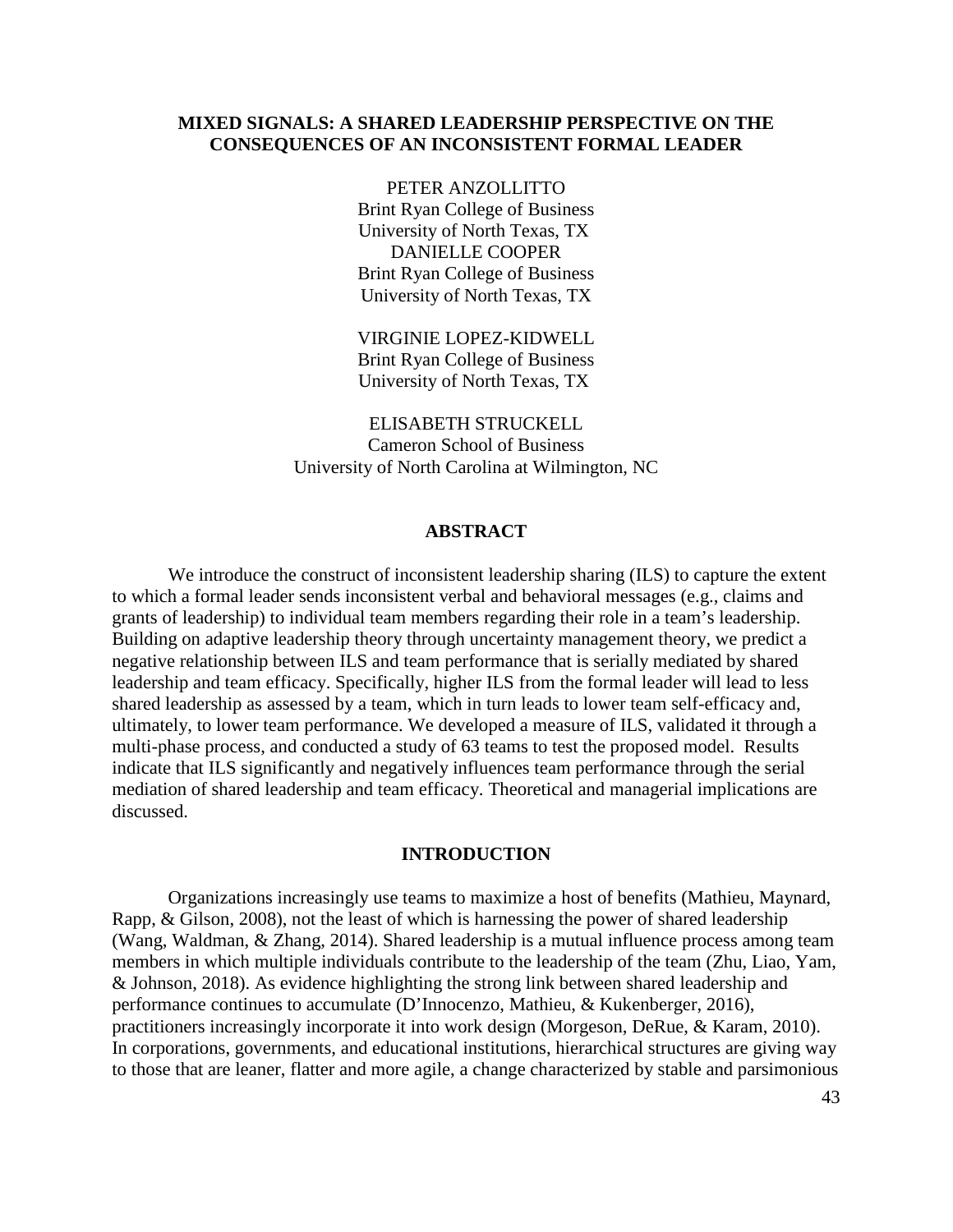executive teams and a network of empowered cross-functional teams (Aghina et al., 2018; Deloitte, 2019). In the past three years, eighty-three percent of S&P 500 executives surveyed by McKinsey & Company reported such organizational redesign, hypothetically fostering shared leadership (Visser & Di Leo, 2018). Yet, many teams are still directed by a single assigned formal leader who is often seen as crucial to fostering team success (Morgeson et al., 2010). Despite the substantial extant research on teams and shared leadership (Carson, Tesluk, & Marrone, 2007; Serban & Roberts, 2016), the way formal leaders influence a group's shared leadership processes is not well understood (Hernandez, Eberly, Avolio, & Johnson, 2011). Thus, we examine the role of formal leaders in fostering or hindering shared leadership in teams, answering calls to gain a better understanding of the role of a formal leader in the shared leadership process (Hernandez et al., 2011).

The role of formal leaders has evolved over the past decade to meet structural organizational shifts influenced by an emphasis on shared leadership (Cuddy, Glick, & Beninger, 2011). Many formal leaders may be ill-equipped to meet the competing demands of work expectations influenced by the prevalence of a shared leadership mindset. Organizations expect formal leaders to demonstrate competence and efficacy, influence their environment, and deliver results, all while including subordinates in the leadership process (Cuddy et al., 2011). Thus, formal leaders face a tension between competing pressures to effectively include other team members in the leadership process while also asserting themselves as effective leaders. For example, a formal sales team's leader may wish to invite a knowledgeable team member to lead on issues with a particular product group, but may be concerned that this action will be interpreted as the leader's inability to manage those problems. A similar balancing act has been observed in the context of leader status and empowerment. High status leaders often struggle with team empowerment due to the inherent identity threat of transferring responsibilities to others (Stewart, Astrove, Reeves, Crawford, & Solimeo, 2017). For many team leaders, regardless of their level of experience, sharing leadership is a complex endeavor that they are frequently under-prepared to attempt (Friedrich, Griffith, & Mumford, 2016).

When leaders are faced with competing pressures, they often respond with inconsistent behaviors as they attempt to satisfy multiple demands (Simons, 2002). The formal leader attempting to share leadership and achieve good results while demonstrating their own leadership ability is no exception. For example, a sales team leader may invite a team member to lead, take over while that person is giving directives to the team two weeks later, then expect the same person to make the final decision on a client issue the following month. Such mixed signals are likely to be perceived as inconsistent leadership sharing by the teammate invited to lead as well as the rest of the sales team witnessing the interaction. Given the competing pressure of sharing leadership and asserting their own leadership role, we propose the construct of *inconsistent leadership sharing* (ILS) to capture how a formal leader may, over time, send inconsistent verbal and behavioral messages (e.g., claims and grants of leadership) to individual team members regarding that person's role in the team's leadership. We define ILS as the degree to which followers perceive inconsistency in a formal leader's verbal and behavioral messages regarding individual followers' leadership roles. The purpose of this paper is to explore the impact of ILS from a formal leader on the development of shared leadership in a team and, consequently, team performance. We propose that the inability of team members to distinguish a larger consistent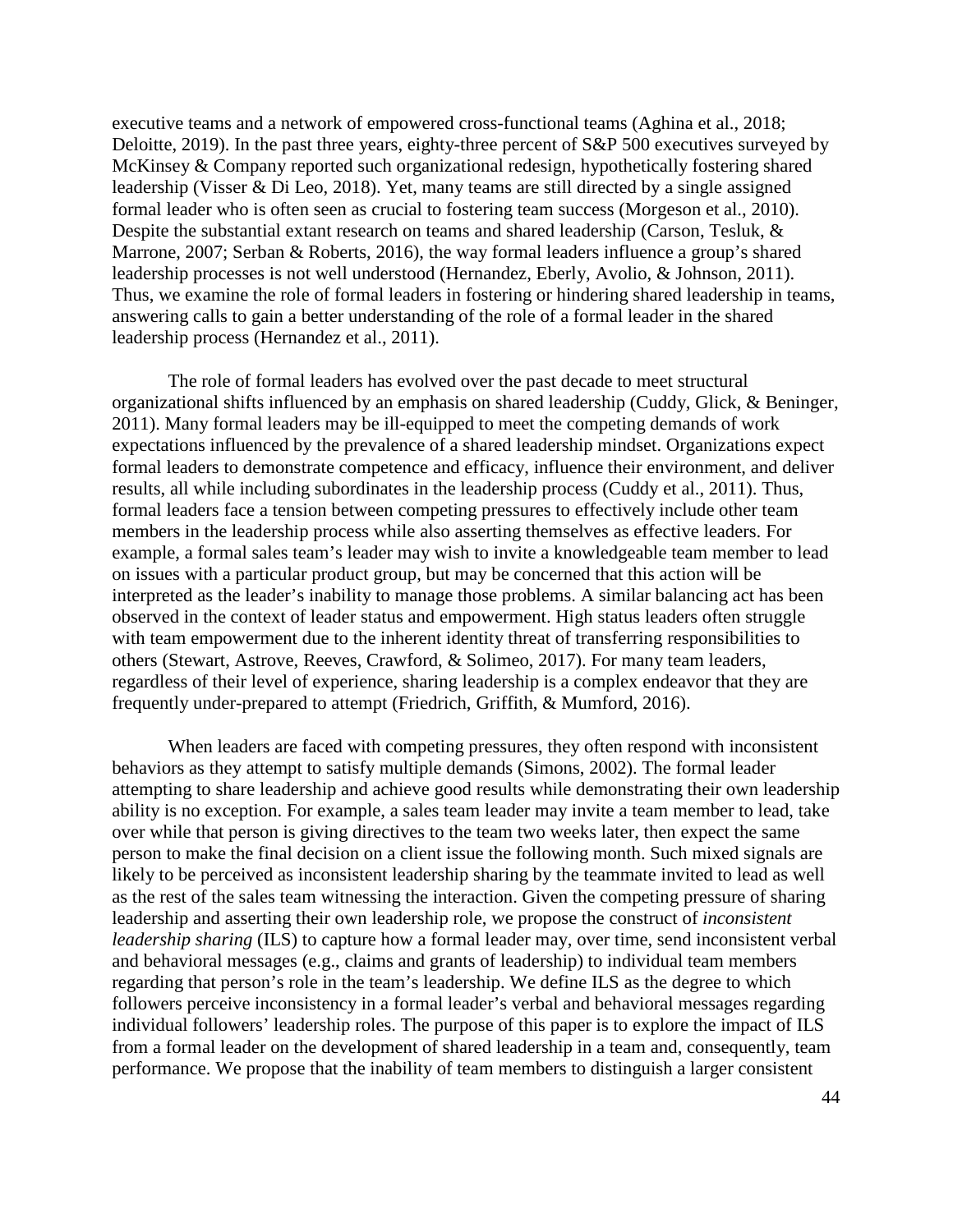pattern of leadership sharing due to inconsistency in messages from the formal leader decreases the shared leadership in a team.

To ground our perspective, we build from adaptive leadership theory, which describes the social process between individuals as they establish their respective leader and follower roles through identity work (DeRue & Ashford 2010, DeRue 2011). This theory explains how individuals reach a common understanding about a team's shared leadership structure. According to adaptive leadership theory, this common understanding develops as individuals accept or reject leadership/followership from others (grants) and assert their own leadership/followership (claims). We extend their work in three ways. First, we suggest that the simultaneous need to encourage leadership among leaders' teams while asserting their own authority can manifest as inconsistent leadership sharing over time. In the language of adaptive leadership theory, this means that leaders are inconsistent in their granting and claiming of leadership to individual team members. We suggest that when formal leaders display ILS, it is detrimental to team members coming to view themselves and other team members as leaders. Second, we extend adaptive leadership theory by examining the formal leader's unique influence on the development of the shared team leadership structure. Adaptive leadership theory has focused on the social process of establishing leader and follower roles in equal-status dyads (DeRue & Ashford, 2010). We argue that, due to the formal leader's unique role in the team, their influence on the development of shared leadership extends to the whole team and can be understood as a team level phenomenon. While leadership claiming and granting often occur within formal leader-team member dyads, other team members witness or hear of these interactions from other team members, which consequently inform their self-views as leaders and their interactions with other group members. In this way, formal leaders not only influence the development of shared leadership through their direct exchanges with team members, but also affect claiming and granting between other team members through the authority associated with their position. For example, if our sales team leader overrides the directions of the team member she invited to help lead, other team members witness this and may also adapt their behavior such that they cease to grant leadership to that team member. Third, we propose that formal leaders' behavioral tendencies predictably influence shared leadership processes in teams.

We draw from uncertainty management theory to better understand the detrimental effects of ILS. Studies across disciplines support the need for leadership consistency in parenting (Trumpeter, Watson, O'Leary, & Weathington, 2008), education (Taylor, 2018), and business (Kriz, 2016). Utilizing uncertainty management theory, recent research introduced the concept of justice variability, which captures differences across supervisors in the consistency of their fair treatment of employees, and found that inconsistent fairness from a supervisor to an individual employee increased stress (Matta, Scott, Colquitt, Koopman, & Passantino, 2017). Uncertainty management theory suggests that employees desire to understand their environment as well as their place within it and inconsistency generates employee stress and lack of a sense of control (Lind & van den Bos, 2002). Similarly, we posit that ILS creates uncertainty surrounding the leadership process, which reduces team efficacy and the group's shared confidence in their ability to perform tasks well (Edmondson, 1999; Bandura, 1997). The reduction in efficacy ultimately influences performance negatively (see Figure 1 for conceptual model).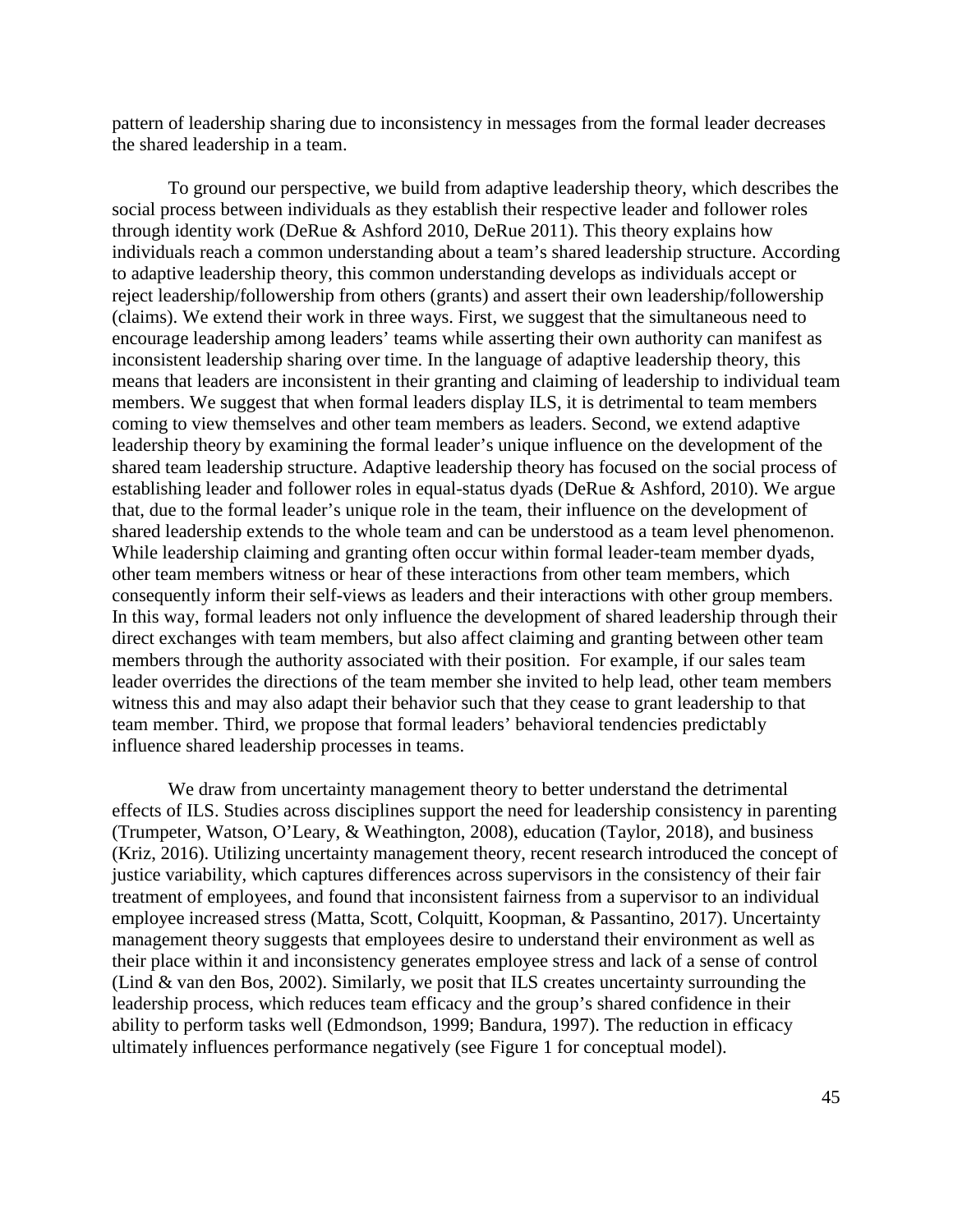Our results identify a previously undiscussed way leaders can decrease their teams' performance: inconsistency in leadership sharing. By being inconsistent, our study indicates that leaders decrease the team's shared leadership, which negatively influences efficacy and performance. By conceptualizing and capturing this leader behavior, we answer calls to establish a better understanding of the role of the formal team leader within a team attempting to implement shared leadership (Hernandez et al., 2011; Zhu et al., 2018). Furthermore, we expand scholarly understanding regarding catalysts and impediments to the development of shared leadership in teams (Mathieu et al, 2008; Wang, Waldman, & Zhang, 2014). We also extend adaptive leadership theory (DeRue & Ashford, 2010; DeRue, 2011) by establishing the influence of ILS in the development of leader perceptions in a team. By integrating the adaptive leadership framework with uncertainty management theory, we gain a deeper understanding of the role formal leaders play in fostering shared leadership in a team. In sum, we seek to develop the ILS construct, validate its measurement scale through a multi-phase process, and establish criterion validity with a study of 63 teams.

## **REFERENCES AVAILABLE FROM THE AUTHORS**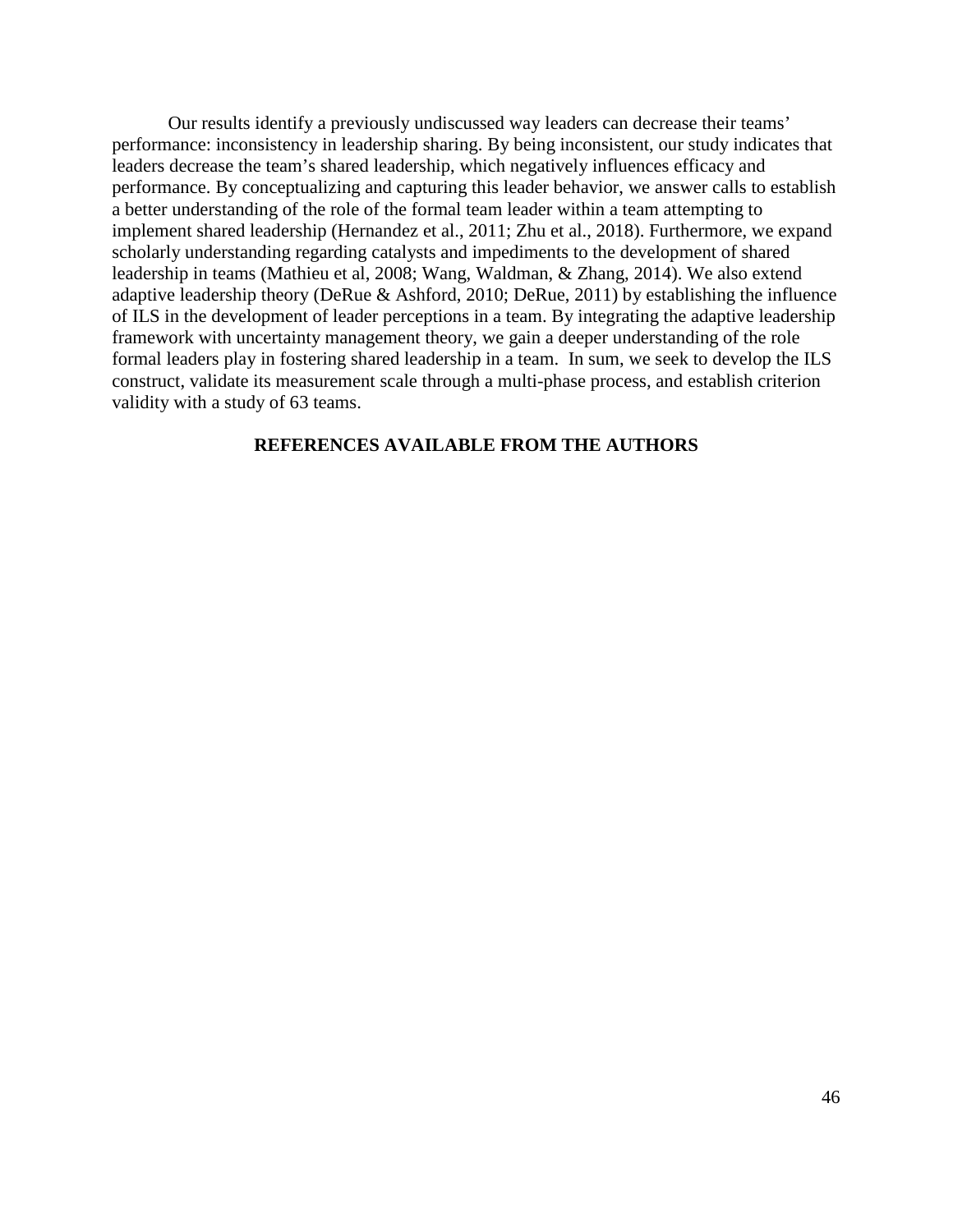## **CHANGE CONCEPTS DURING THE LEADERSHIP TRANSITION IN A BLACK CHURCH: A CASE STUDY**

LIONEL SWEENY Judson University Elgin, IL 60123

PETER SORENSEN Benedictine University

THERESE YAEGER Benedictine University

## **ABSTRACT**

This paper presents a case study involving the application of Organization Development applied to a story of leadership transition at a large Black Church. The church is a 156-year-old congregation, originally incorporated with 121 slaves. The current Pastor decided to retire after 20 years of service. Only two decades ago, when the current pastor arrived, the Church consisted of approximately 200 members, 13 ministries, and an operating budget of roughly \$300,000. Today this Church consists of approximately 2,400 individuals, 31 ministries and leaders, deacons, trustees, Sunday school staff, choir members, Christian Board, and Associate Ministers. It is one of the largest and fastest-growing Black Churches in the suburbs of a large metropolitan city, and the Church is known as the leader in Black communities.

This paper reports on the processes applied in this change effort. It includes the processes used over a two-year period. This case study reports on the specifics of the OD processes employed and reports on the use of these interventions at the individual level (interviews), group level (committee meetings and groups), and organization level (focus groups and communication meetings).

As a case study, we will first provide the background on the congregation and organization of the Church, the major individuals: The Pastor, the Pastor-elect, and the consultant, along with relevant Church groups. Secondly, the case presents the results of an assessment of the experience of the application of various OD processes, including the Use-of self, Dialogic OD, and Appreciative Inquiry. Finally, data is presented from survey responses from the congregation, committees, the pastors, and the consultant. Particular attention is given to an examination of the role of Use of Self, Appreciative Inquiry and Dialogic OD in exploring the significant and powerful existing Church culture and how that culture was both sustained, protected, and changed. In addition, data is shared pertaining to the experience of the consultant, and how he experienced the change process.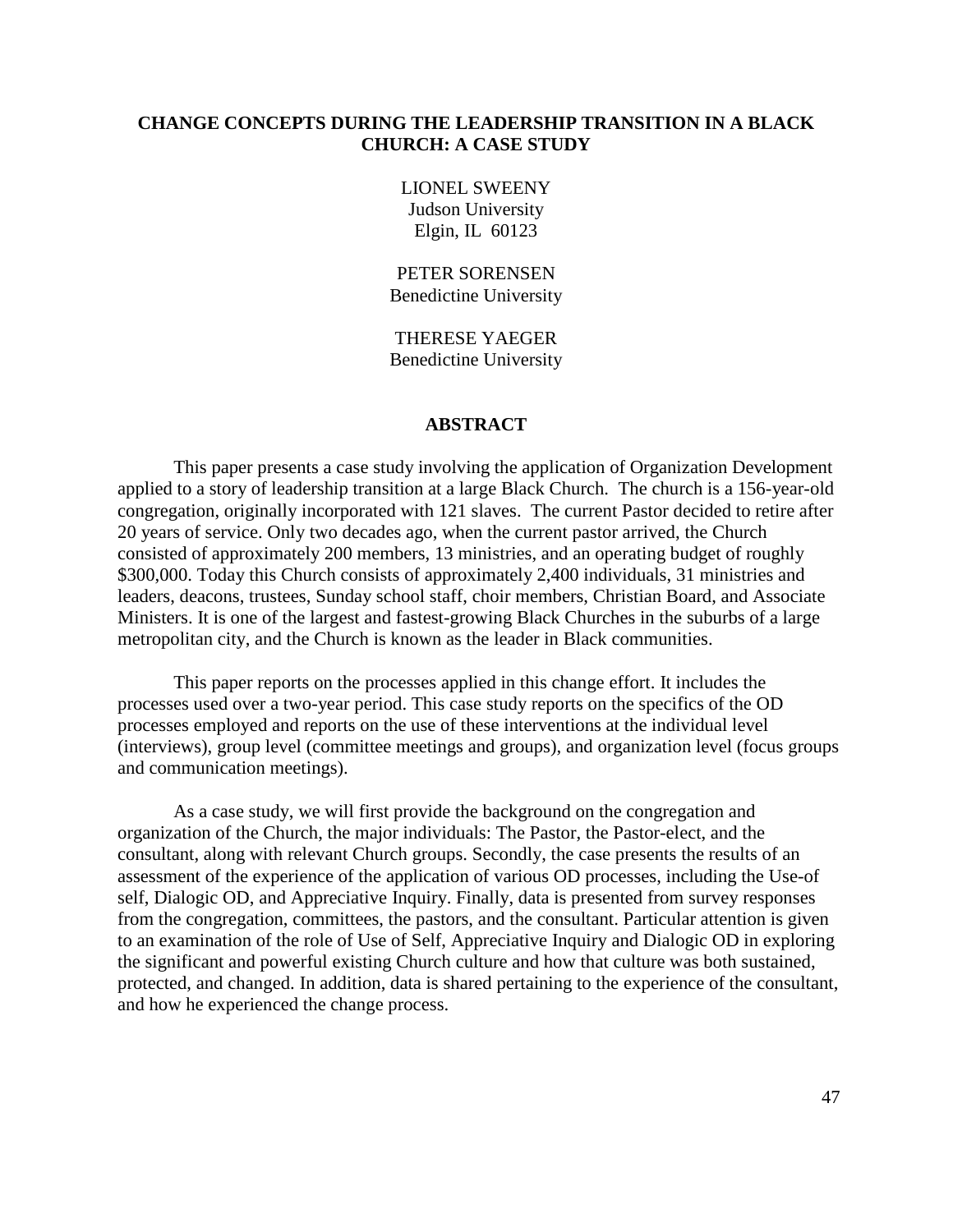## **OVERVIEW - THE CHURCH STRUCTURE**

The Church Constitution is defined and used to structure the operations of the Church. Any changes or modifications are voted on by the church body before implementation. Working with the Pastor, the Deacons, Trustees, and Christian Board oversees the daily operations and finances of the Church. Additionally, ministries or task force committees are defined and assigned by the Pastor, per the Church Constitution.

This change effort was initiated when the OD consultant met with the Pastor and proposed the development of the transition strategy and plan concept. The consultant's proposal was taken under advisement by the Pastor, and they agreed to scheduled meetings weekly to define and design such a strategy. Outcomes of the meeting after six months, yielded a detailed strategy and plan. After a presentation to the Church's "Transition Committee" that consisted of members from the Church leadership teams of Deacons, Trustees, and Christian Board leaders, the consultant's proposal was approved by the Transition Committee members to focus on organizational design and transition. The timeline for this change effort involved three phases:

- Phase I focused on the cognitive construction of the change transition with the Pastor.
- Phase II is the alignment of a Transformation Committee to validate and implement the change management for the transition.
- Phase III expansion of the Transformation Committee to include persons (voted on by the congregation) from the organization to define, implement, and measure the change design.

Within each of the phases, data was collected, and outcomes and findings were shared with the Pastor.

### **CASE STUDY – THE OD PROCESS**

Understanding the culture of the organization structure as a part of the fabric in the transition processes was paramount for the success of this change transition. Therefore, in the outcomes, the consultant aligned a faith-based assessment at the front of the process. Once the process was mapped out, it was determined that merely understanding a candidate's operation skills and financial skills were not enough. It was decided that a measurement to assess the candidate's faith was central to the transition process. Understanding a person's calling, work experiences, and ability to lead the organization were the most important elements in the process. If the person says he is called by God, the evidence should be viewable through his actions and words. To define and review these items, the Transition Committee incorporated into the recruitment process a website for persons interested in the opportunity to view the history of the Church, review the position expectations, list experiences and skills, and complete a faith questionnaire (composed of 21 questions, with 13 focused on faith, Christian leadership, and ministry goals).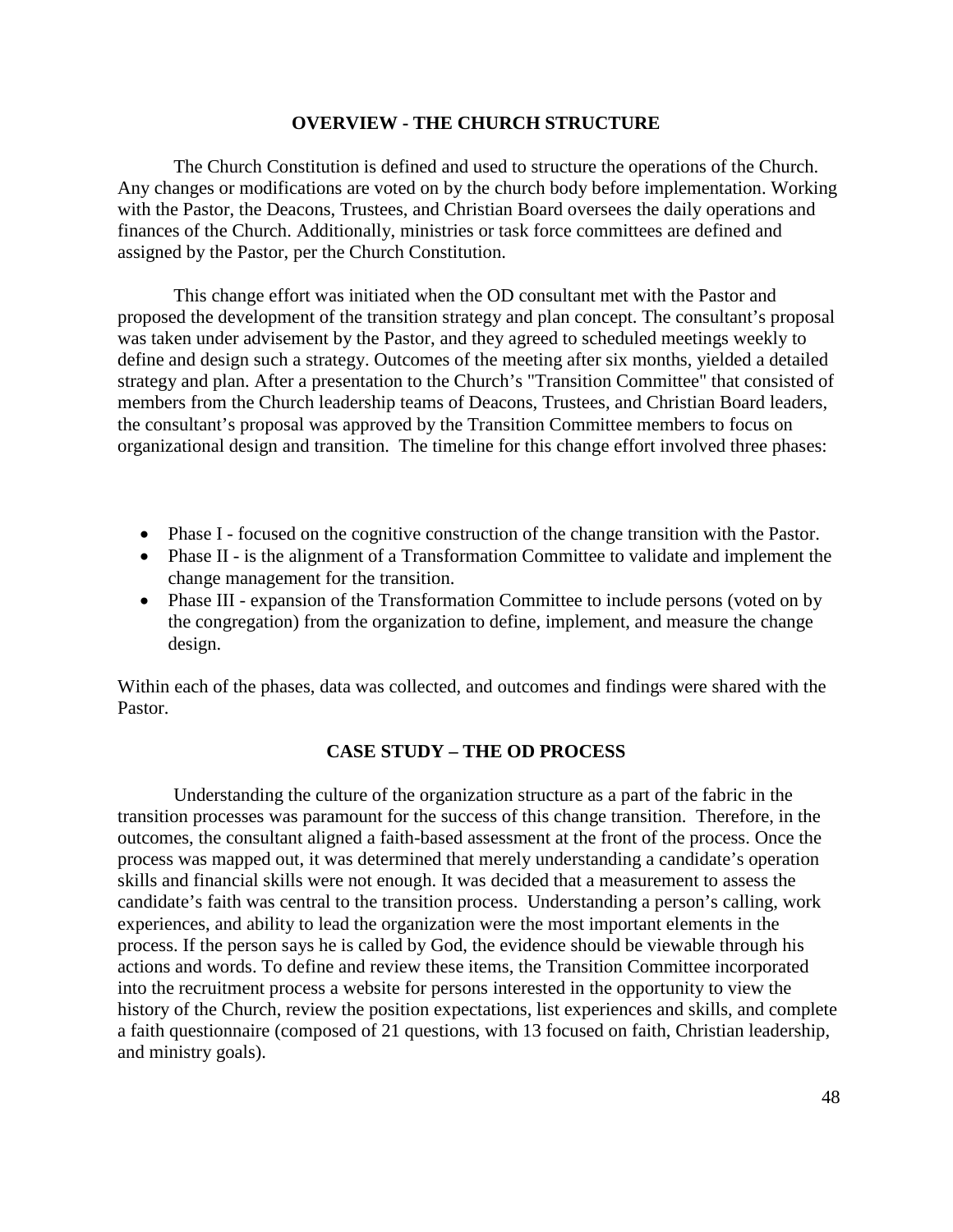The faith questionnaire for potential candidates aligned with the Pastor's requirements for the congregation's expectations to be defined and used for the selection of a new Pastor. Central to the Pastor's transition strategy is to "ensure the Church is engaged throughout the process. God will lead, and we all have a role to play." (personal communication with consultant, October 20, 2018). Ensuring that the candidate's beliefs and values for potentially managing the Church were aligned with the congregation and was part of the request to ensure that "God leads and we follow". Throughout the transition, strategy efforts consistently addressed the congregation in support of God's lead and the congregation followed his direction through faith, prayer (as a part of the culture, meetings started and ended with prayer), and the congregations played a supporting role.

### **Data Management: Input and Validation**

How to ensure that the congregation was engaging in the transition was accomplished by providing communication and gaining input through monthly question-and-answer sessions with the congregation. The design of tactics in the communication strategy was central to aligning the transition strategy throughout the process. Data creation to understand the congregation's expectations and measure the transition impact were critical to the success of the transition. Therefore, different ways to triangulate the information were presented, such as surveys, focus groups, and leadership assessments. Each of these tools provided the means to define and align the thoughts of individuals, groups, and leadership, as the strategic transitions were made. Additionally, analysis of the information allowed for input and validation of efforts with data that included:

- Input from the congregation to understand what is important through general sessions for leveraging insights;
- Meeting agenda with issues generated at the start of the meeting to provide the status of action items;
- Meeting minutes captured to ensure monitoring and completion of action items throughout the transition;
- Surveys that provided insights, beliefs, and values as to specific expectations;
- Leadership assessments that engaged the leadership team and provided acknowledgment as to the change success.

Each of these data management items was consistently undertaken in the transition strategy to provide input from the organization with opportunities to make adjustments when information suggested change. See Table 1.

Each of the transition tactics were in addition to the standing weekly and monthly meetings to define and discuss the elements of the transition strategy. To manage the tasks and communication, a detailed project plan was created to monitor and measure the change. These standing meetings provided opportunities to design and implement items associated with the transition strategy. Teams were created to manage these items during each of the three phases.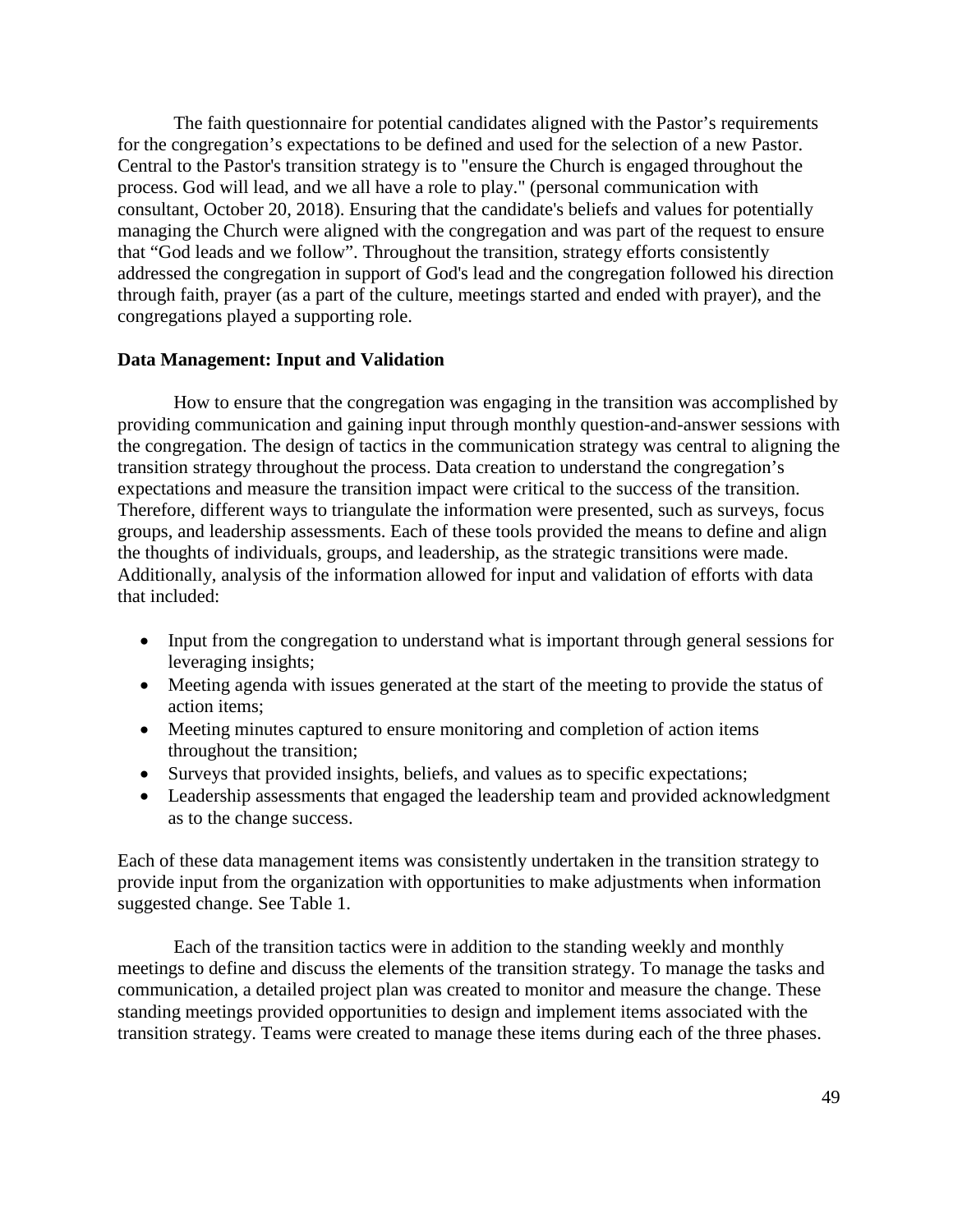## **METHODOLOGY**

The methodological approach involved mixed methods to align OD techniques to define, dream, design, and implement a transition strategy and plan, to select and hire a new Senior Pastor. Qualitative methods included interviews and focus groups, and quantitative methods of survey data and analysis were applied. Traditionally, the process of leadership transition and selection is handled by the senior Pastor (selected or appointed) or the Pastor with a selection

team appointed by the Senior Pastor. Here, the use of Organization Development (OD) was

perceived as a positive significant change from the traditional approach. Therefore, the OD consultant was required to work in tandem with the Pastor. This was done by utilizing Buono's (2014) concept of stage presence:

On Stage – On Stage implies working with the client in public (in this case, the Senior Pastor) providing consulting expertise. One must ensure the others see you as the consultant assisting the Pastor and not directing him. The culture of the Black Church would not be open or accepting of the consulting role directing the Pastor.

Off Stage – In this mode, the OD consultant can present his expertise to the Pastor. The consultant must ensure that all OD work is understood by the Pastor and can be communicated to the organization by the Pastor. Anything short of this development and education is a failure. The OD consultant's role is secondary and supports for the Pastor as leader and owner of the transformation.

For a successful outcome, this Stage presence required three key elements involving the Use of Self, which is the use of oneself as a strategic tool using the competencies aligned with:

- 1. Seeing, which involves the consultant's sensitivity to the social context of the client system. Seeing is the ability to take in the data to understand reality like others in the order see it and discern what is going on at and below the surface.
- 2. Knowing which involves making sense of what one has taken in. It integrates the use of knowledge, experience, and intuition on understanding a situation and identifying potential actions.
- 3. Doing is the capacity to execute a full range of behavioral choices. The 'doing 'is the knowledge and assessment of a wide range of options, making choices that the data identifies, and using skills.
- 4. Tact and courage in executing in specific situations.

Each of these competencies is defined further by Jamieson, Barnett & Buono (2016).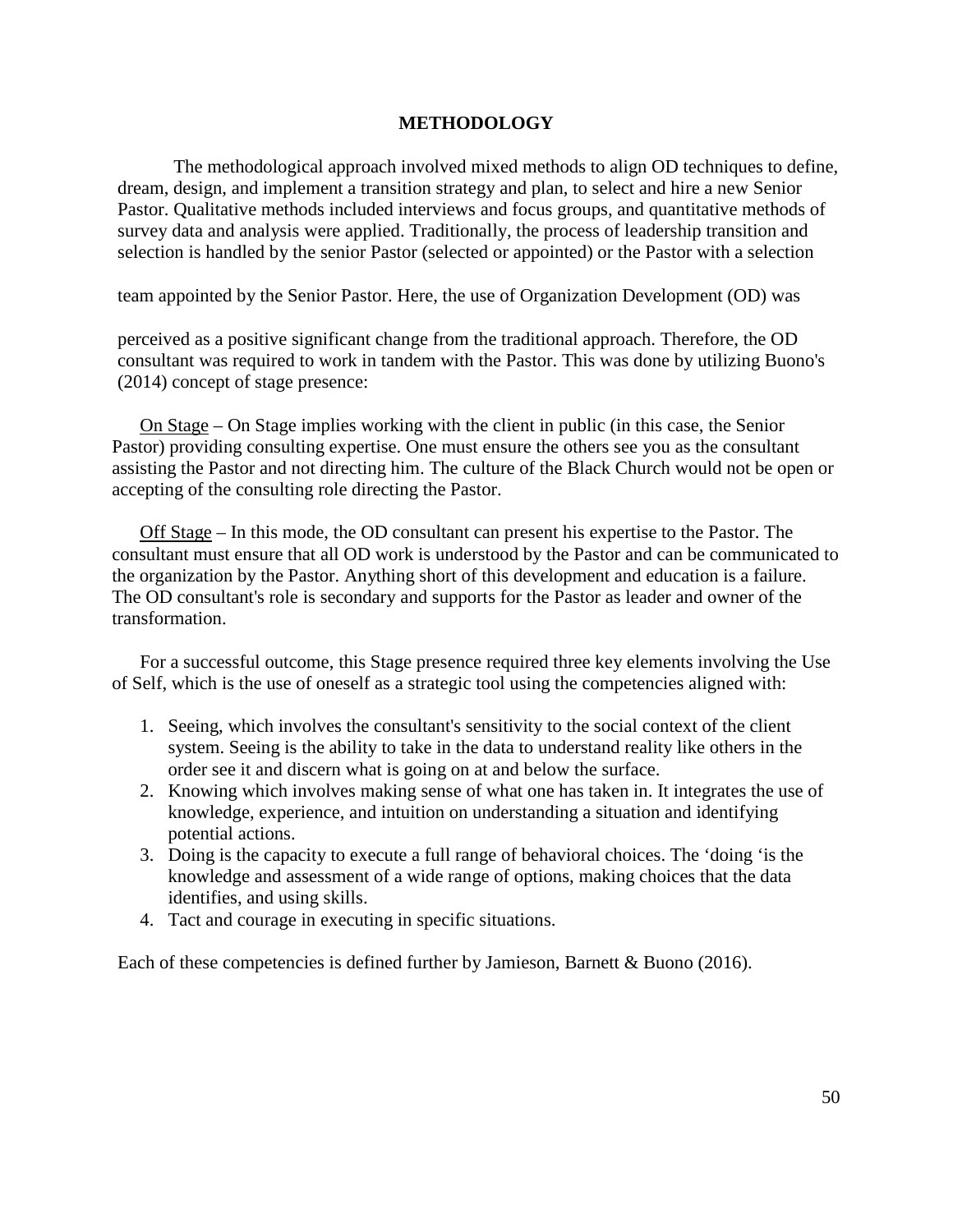## **Incorporating Organization Development Concepts**

OD tools selected for this transformation included Appreciative Inquiry and Dialogic OD. Both were chosen for the ability to focus on generative, and emergent creation of change to define, dream, design, and deliver a transformation strategy for the 156-year-old Church. Specifically, the OD tools provide ways to evaluate the narratives, schema, and patterns in the Church that were culturally defined and driven. Traditionally within the Black Church, information and data are action limited. Traditionally, records and data are not maintained as required for quantitative studies. Here it is the narratives, schema, and patterns that emerge and contain information and data to define the church structure and operations. These tools defined the dialogic approaches needed to regenerate information and data the created the actions that limit the Black Church (Langley & Kahnweiler, 2003; Bushe & Marshak, 2015).

## **DATA COLLECTION: TRIANGULATION AND KNOWLEDGE MANAGEMENT**

Communication is vital to define and unearth rich qualitative data from numerous subjects. Within the communication structure, the consultant aligned the communications and messages with measurable elements to make sense of the narratives, schema, and patterns to convey the findings. This was accomplished through the use of knowledge management and data analysis techniques. Knowledge management provided the grouping of communications into information and data. Both of these elements are used to present discussions as:

- Information facts provided by individuals or groups about something or someone. This is gathered through individual conversations, surveys, or focus groups.
- Data facts and statistics compiled for reference or analysis. This is done by measurement and triangulation of information and alignment through processes.

## **ASSESSMENT**

The final stage of the transition included a multilevel assessment of responses to the process. The assessment included data collected from each of the components of the process. At the institutional level, it included responses from the congregation. At the individual level, data included responses from the Pastor-elect, the current Pastor, and the consultant. Although each of these individual responses is important, in a number of ways it is the consultant's comments which serve as a critical comment on the Use of Self, Appreciative Inquiry, and Dialogic OD.

Responses at all levels were consistently positive, with particular emphasis on the communication of the values of the institution, the history of the church, and the organization's culture. Specific comments were made by the Pastor-elect concerning the complexity of the questionnaire, an interview related to the extent to which the congregation's expectations were defined, expectations based on the shared history and values of the Church, and the extent to which the Pastor-elect shared these values, understood these values, and the culture and the extent of his understanding and commitment. The comments from the Pastor-elect regarding the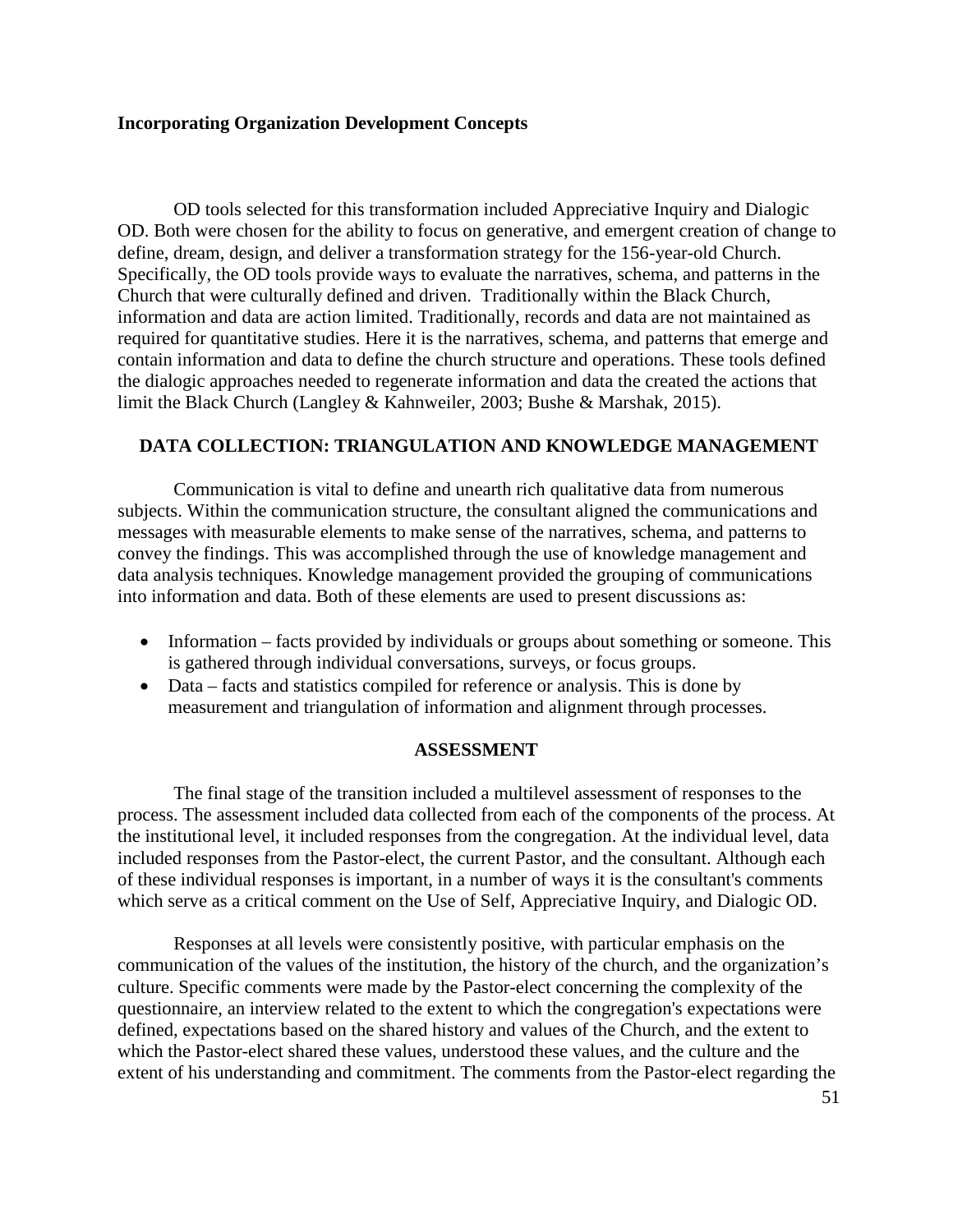questionnaire that served as the basis for the transition interview are captured in the following quote: "I was pleasantly surprised by the complexity and the wording of each question … this process tested the resolve. It challenged each to articulate their heart for ministry and for the local Church itself."

Comments were also made regarding the transparency of the process and the commitment to the process. The current Pastor described the process as a model for the transition. Members of the congregation commented on the openness of the process with particular emphasis on the value of the involvement and participation of the congregation in the transition process.

# Consultant's Assessment

As an OD consultant in today's world engages with the client, the consultant must understand the traditional action research tools. Still, the consultant must learn how to exist in the era of post dichotomous realities, where dialogue is used as an element to construct a development imperative (McKnight & Jamieson, 2016). It is a requirement that the OD consultant understands how to utilize Appreciative Inquiry to align the generative practices within the organization as a starting place to acquire buy-in, and for the organization to know how their beliefs and values are positioned for the transition. These approaches should focus on the history and values of the organization.

The OD practitioner can then leverage this understanding of the culture through the use of Dialogic OD to illuminate the organization's core beliefs and define emergent opportunities to align new and different technologies and processes to enhance the transition processes and initiatives in support of the organization transition. For this case study, the voice of the OD consultant was a necessary contribution for understanding the success of this leadership change. In essence, OD practitioners today must know how to go beyond the organization's structure to design management practices that align with goal setting, allocation of resources, planning systems that align strategies, and the organization's economic logic (Worley & Mohrman, 2016).

## **DISCUSSION**

The study also reports on change at the individual level, with a) the consultant, b) the departing leader (Pastor), and c) the new leader (Pastor-elect). It applies three relatively new techniques in organization development such as Use of Self, Appreciative Inquiry, and Dialogic OD. Each of the OD methods was chosen for a specific reason and specific role in the intervention. Dialogic OD was chosen as a method for surfacing and creating data related to latent, tacit knowledge that existed as part of the history and culture of the organization but is not explicit. The concept of latent and tacit knowledge became critical in providing in-depth and comprehensive knowledge of an organization, a critical factor in the transition of leadership. Appreciative Inquiry was selected to provide insight into the strengths and potential of the organization, which is another critical factor in the transition of leadership. Use of Self was chosen as a way of increasing the effectiveness of the consultant in the change effort, as this project was considered the most important project of the consultant's 20 years of consulting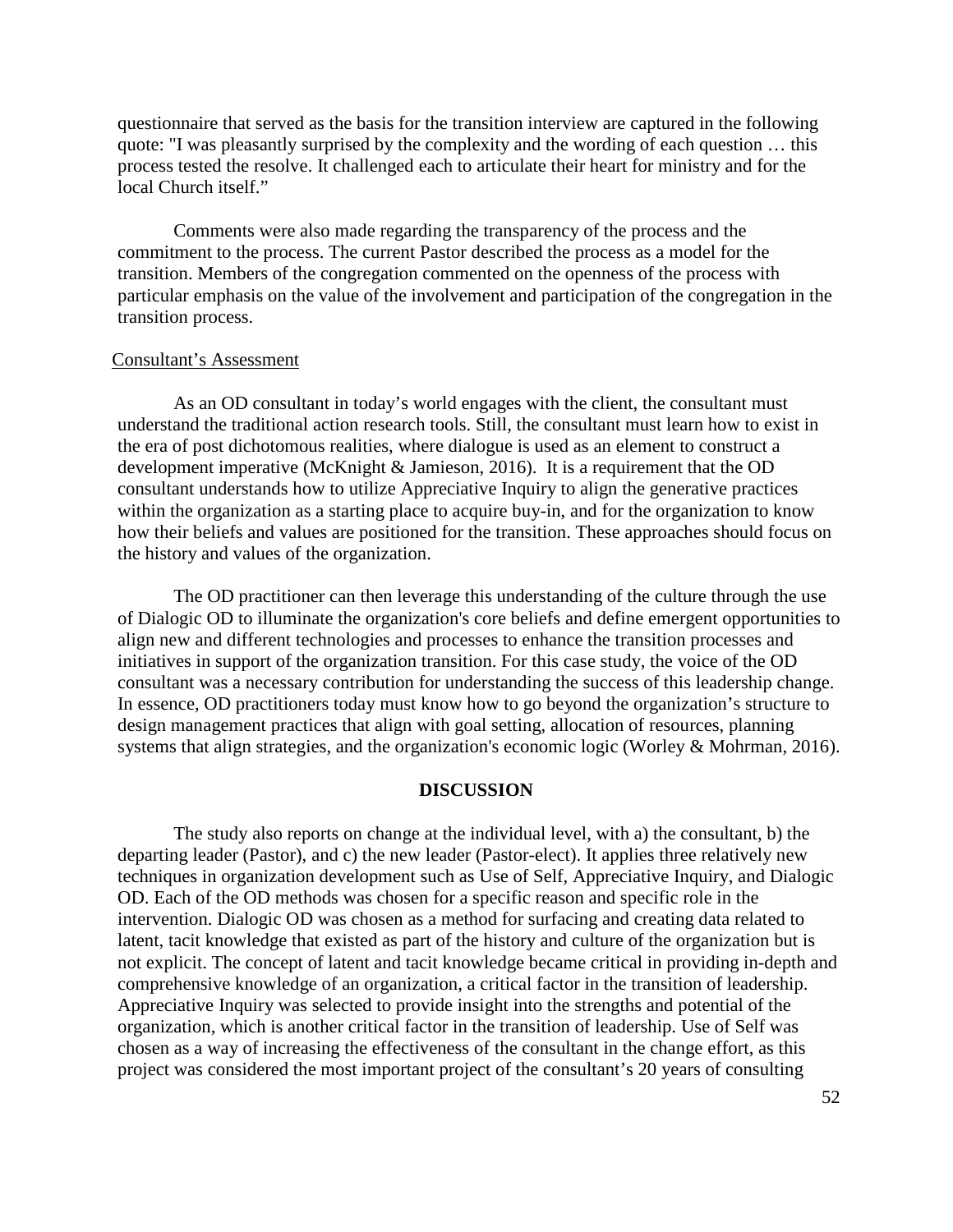experience. The case presents the process used over time involving numerous meetings with the leadership, the departing leader (Pastor), and the new leader (Pastor-elect), meetings with key members of the congregation, the entire congregation, and special committees.

Data is reported on how each of these sectors experienced the leadership transition process. Perhaps the most insightful responses are from the individual responses -- the two leaders and the consultant, and how they experienced the intervention. Probably the most significant contribution of the study is not only the application of OD to a clearly significant and major organization in terms of its societal role both in the past and certainly in the future, but of OD methodologies designed to elicit and make explicit the latent, tacit knowledge. Again, knowledge is critical to a meaningful and effective transition in leadership. It is impossible to overstate the importance of latent, tacit knowledge in the transfer of leadership. This importance is illustrated by numerous studies of leadership; for example, the recent paper on the impact of leadership on middle management and the organization (Reidl, 2020).

But even more relevant and telling are the studies that report the transition of leadership from corporate environments to academic organizations -- colleges and universities. Studies illustrate the failure of transitions in leadership, where failures are based on the lack of understanding of the complexities involved in the latent, tacit history, and culture of an organization (Ivory, 2017). It is through this surfacing, making explicit the history and culture of an organization that is critical to understanding the complexities and consequences of new leadership action. This study presents and illustrates the potential role of OD in making that transition in leadership.

## **REFERENCES AVAILABLE FROM THE AUTHORS**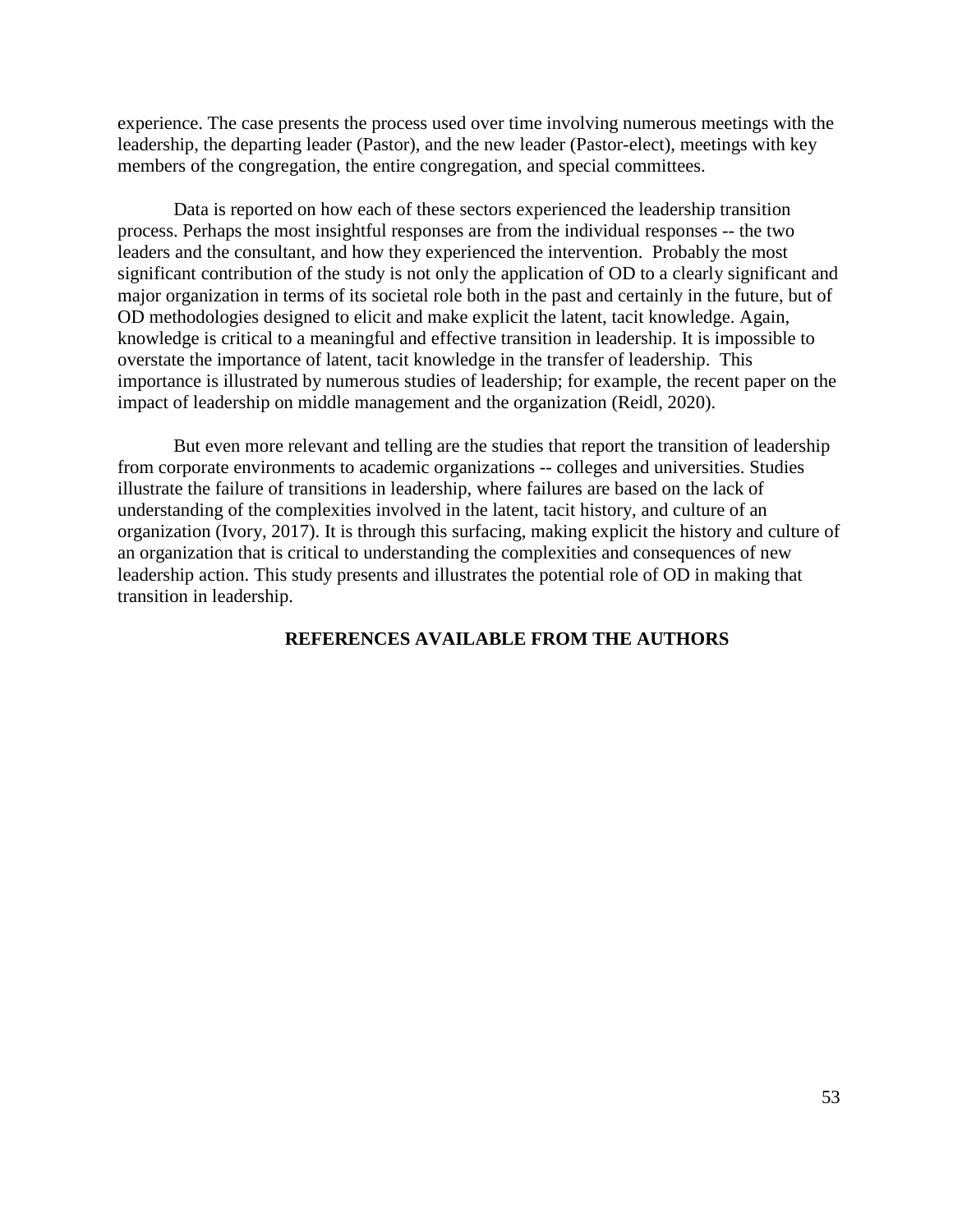# **EVALUATION STUDY OF THE EFFECTS OF A MANAGERIAL COACHING AND SKILLS-ORIENTED PERFORMANCE MANAGEMENT PROGRAM ON EMPLOYEE ATTITUDES POST COVID-19 PANDEMIC**

RAKA SANDELL University of Dallas, TX

## **ABSTRACT**

The impact of skills augmentation and personalized employee coaching during performance management reviews on individual performance has been inadequately characterized. This study investigates how employee attitudes post recent pandemic crisis regarding organizational climate, training seeking, connectedness to goals and career satisfaction has been impacted by previous performance enhancement related interventions.

#### **INTRODUCTION**

Approaches to execute performance review and management have been widely studied for 30 years. Much of the research has focused on the features of performance management processes and annual reviews and their impact on individual performance. Performance management processes that emphasize providing timely, frequent, and specific feedback arounds skill and coaching are fairly novel concepts in practice. Research in this field has not considered the implications of such processes on the resulting changes in attitudes regarding the organizational climate, training seeking, and career advancement satisfaction.

The sponsor of this study implemented a revised skill and coaching based performance review program for its employees that was personalized for an employee's leadership development and largely delivered by their respective managers. An applied question that the company had was whether employee attitudes regarding organizational climate, training seeking, connectedness to goals, and career advancement satisfaction, which typically correlate to firm level outcomes, such as customer satisfaction and financial performance, were different following the implementation of this program. As such, the intent was to analyze employee attitudes over time to understand this dependency.

This study took a different turn and provided an unexpected alternative research opportunity. Immediately following the implementation of the first-round of interventions to a subset of employees, the COVID-19 pandemic hit and operations at the company were disrupted. Like in most corporations, this environmental jolt led to the sponsor's operations being adversely affected which posed major uncertainties for the future. That had obvious implications on how employees perceived their job stability and long-term careers at the company and their ability to carry out their jobs successfully. Drawing upon Sir Winston Churchill's quote "Never let a good crisis go waste", the study pivoted to utilize the unique opportunity to assess if the employee interventions that were previously performed before the crisis had any immediate impact on the nature and magnitude of such employee attitudes post-crisis.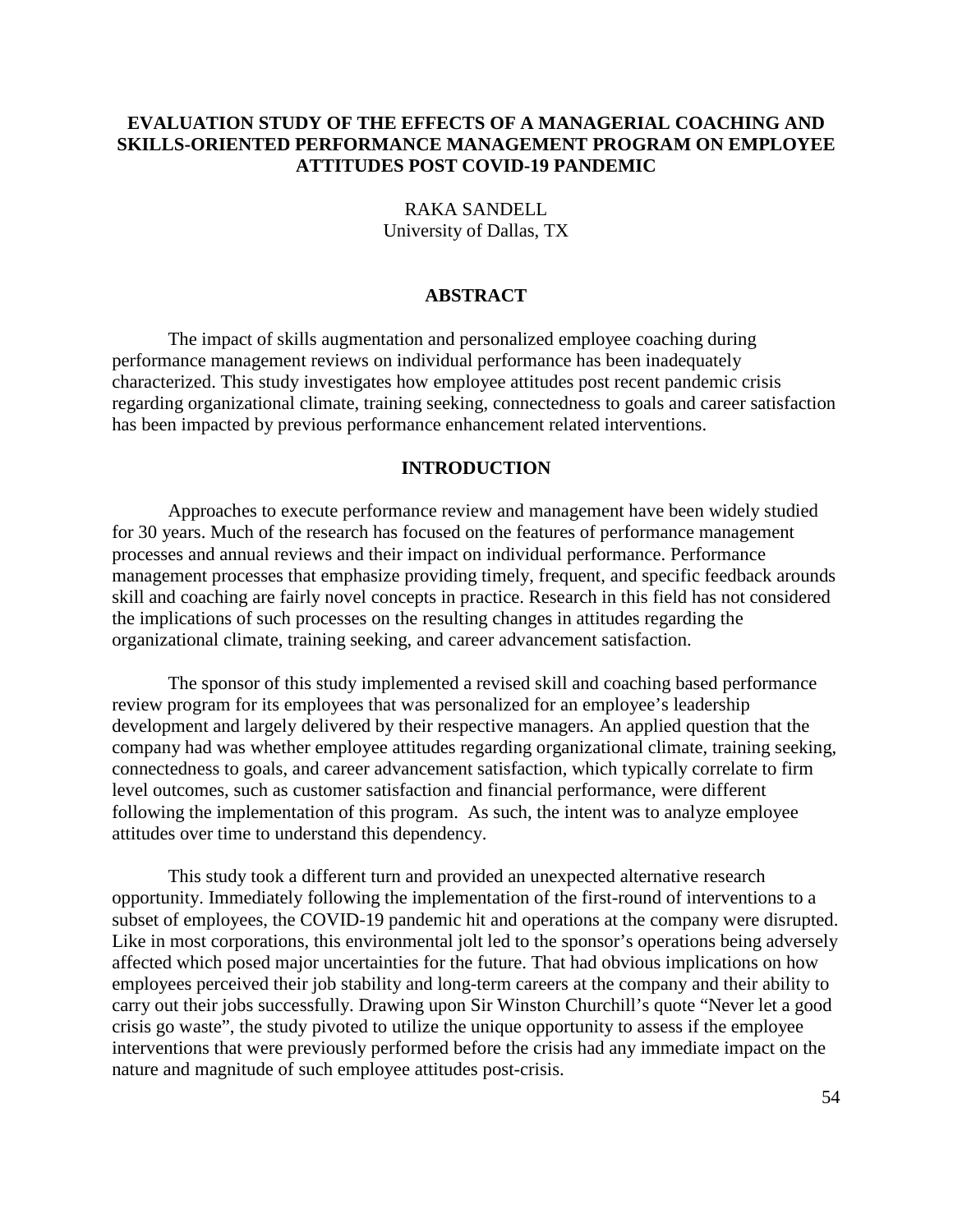The purpose of this study is to investigate how aforementioned employee attitudes are impacted by the combination of skills and coaching driven interventions related to performance management particularly after a crisis. This study is important because if these attitudes are impacted favorably, then such interventions could be prescribed in the future to overcome employee engagement and career satisfaction issues that typically arise after a crisis.

## **LITERATURE REVIEW OF PERFORMANCE MANAGEMENT MODELS**

Despite its importance as the integral centerpiece of HRM systems, research has shown that many employees do not perceive the intended benefits from their performance management processes (Kinicki, Jacobson & Peterson, 2013). For example, less than a third of employees believe that their company's performance management process assists them in improving their performance, and performance management regularly ranks among the lowest topics in employee satisfaction surveys (Pulakos, 2009). Companies are also struggling even more today with employee retention and millennial workforces are vastly more unlikely to persist at one employer for too long unlike previous generations (Aruna, & Anitha, 2015). Westerman and Yamamura (2007) point out that values, preferences and demands of new generations entering the workplace can lead to misunderstandings as well as communicational concerns that influence employee productivity, motivation, and engagement, which in turn result in problems of employee retention and turnover. Companies with such challenges also suffer from overall poor performance (Hausknecht & Trevor, 2011). Given such challenges, organizations have refocused attention on their HRM practices and performance management systems (Buchner, 2007) in particular. This sponsor that has been experiencing similar issues with its largely millennial workforce and as such has been developing modified HRM practices, the centerpiece of which consists of a revised performance management program for its employees that emphasizes skills enrichment and employee coaching.

The selection of a suitable performance management program can also greatly influence the organizational climate. Several such programs have been introduced in literature (Aguinis, 2009; Cardy, 2014; Cascio, 2006; Pulakos, 2009). These studies advocate for systems that provide specific feedback in a frequent and timely fashion which is a key management behavior that leads to enhanced employee performance (Greve, 2010). In addition, these systems need to have an aspect of coaching and skill development. Coaching involves managerial behaviors aimed at improving employee performance (Kinicki, 2013).

The bundle of practice for performance management embraced by the sponsor includes best practices recommended by these studies. An applied question analyzed by this study is: Will the implementation of the program be associated with changes in employee attitudes about the organizational climate, training seeking, and career advancement satisfaction which typically correlate to firm level outcomes, such as customer satisfaction and financial performance?

## **ENVIRONMENTAL JOLT**

After the program's implementation to a subset of employees, the COVID-19 pandemic struck and all operations came to a brief grinding halt. For employees, this became a time of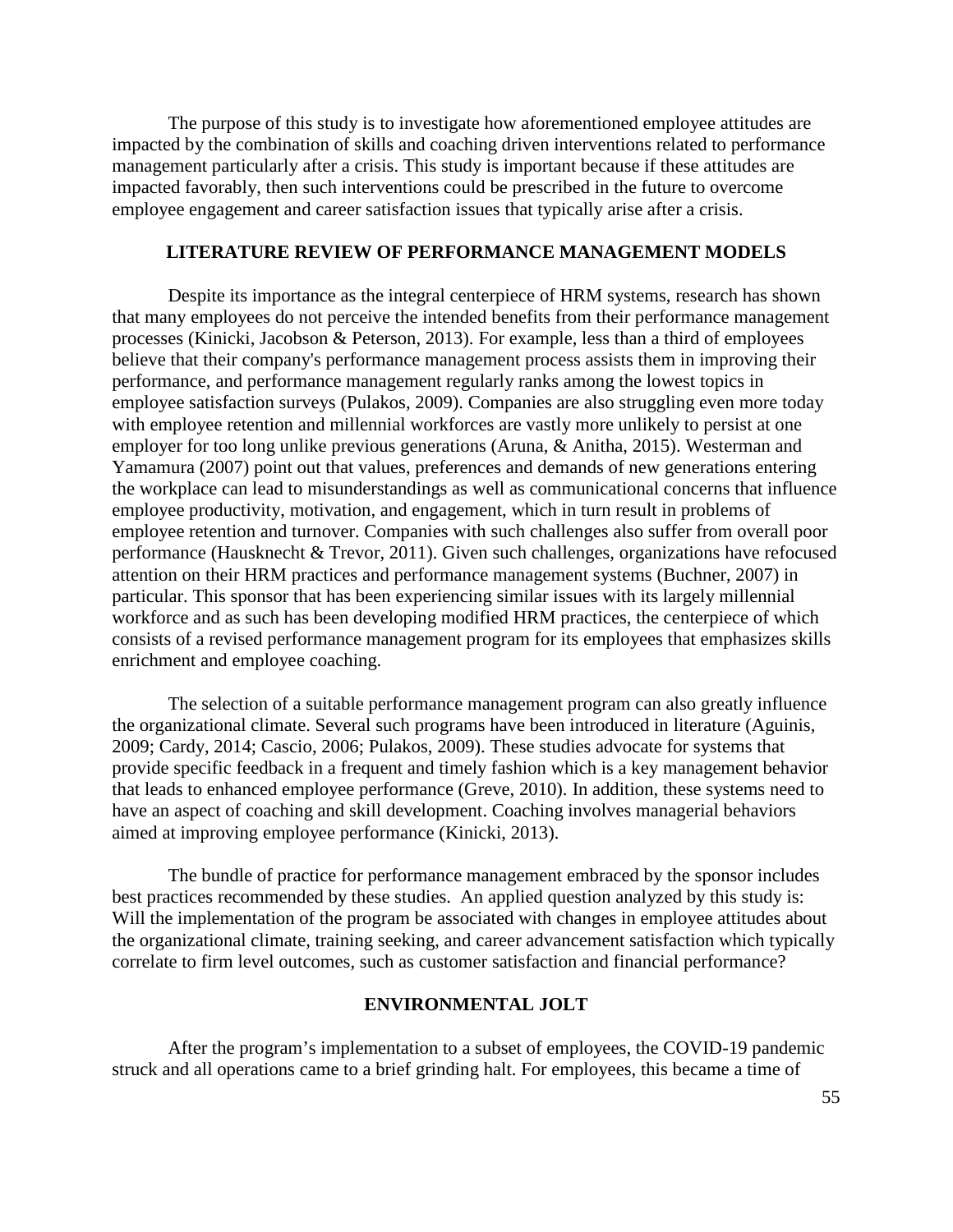great uncertainty as the pandemic drastically changed the way they worked and interfaced given the travel bans, remote work, and social distancing norms. Many began to feel disconnected with their colleagues, their workplace, and the company at large. Many of them began to worry about the longer-term prospects of the company and their personal prospects at the company.

Researchers refer to such sudden and unprecedented events as "environmental jolts", also defined as "transient perturbations whose occurrences are difficult to foresee and whose impacts on organizations are disruptive and potentially inimical" (Meyer 1982). Literature suggests that organizations' adaptations to environmental jolts are influenced by the strategies they pursue (Miles and Snow, 1978), the structures they adopt (March and Simon, 1958), the ideologies they espouse (Beyer, 1981), and the slack resources they amass (Bourgeois, 1981). Using these constructs, Meyer (1982) proposed a model of how organizations adapt to environmental jolts in a hospital environment. Researchers have studied the impact of these crises on organizations and how they adapt but there is nothing in prior literature that assesses the effects on individual attitudes and if they can be moderated by specific company-sponsored interventions.

This crisis situation provided a rare and unique opportunity to examine this question as the performance management program that emphasized a manager's coaching influence and skills orientation is indeed an example of a key company-sponsored intervention. Given they were administered only for a subset of the employee base before the pandemic, it provided the sponsor a crucible to test its ameliorating effects on employee attitudes (for that subset) after the crisis. It was effectively an unexpected A/B test to assess if the employees that received the intervention exemplified different attitudes from those that did.

To summarize, this study looks to characterize the moderating influence of performance management programs which included managerial influence on employee attitudes after a significant jolt such as the COVID pandemic. As such, the guiding research question for this study is: "*How are the attitudes of employees who have undergone a specific type of managerial coaching and skills driven performance management intervention different from the employees who have not yet received it after the COVID-19 pandemic*?"

### **METHODOLOGY – FOCUS GROUPS, SAMPLES & DATA ANALYSIS**

The study utilized a qualitative research methodology and was conducted via focus groups and follow up interviews to ascertain the impact on employee attitudes. Focus groups were employed because of the potential for eliciting rich descriptions of the effects of the pandemic was higher in a group setting. The participants were full time employees of the organization and a subset of them had undergone a performance management intervention.

Group sizes were between 3 and 10 participants. A total of 16 focus group sessions were held. Each session lasted an hour and were facilitated by a moderator and the researcher. The focus group sessions were held online via Microsoft Teams given the current shutdown situation. Participants were informed that participation in the sessions was purely voluntary and were assured that there would be no consequences, positive or negative from their participation.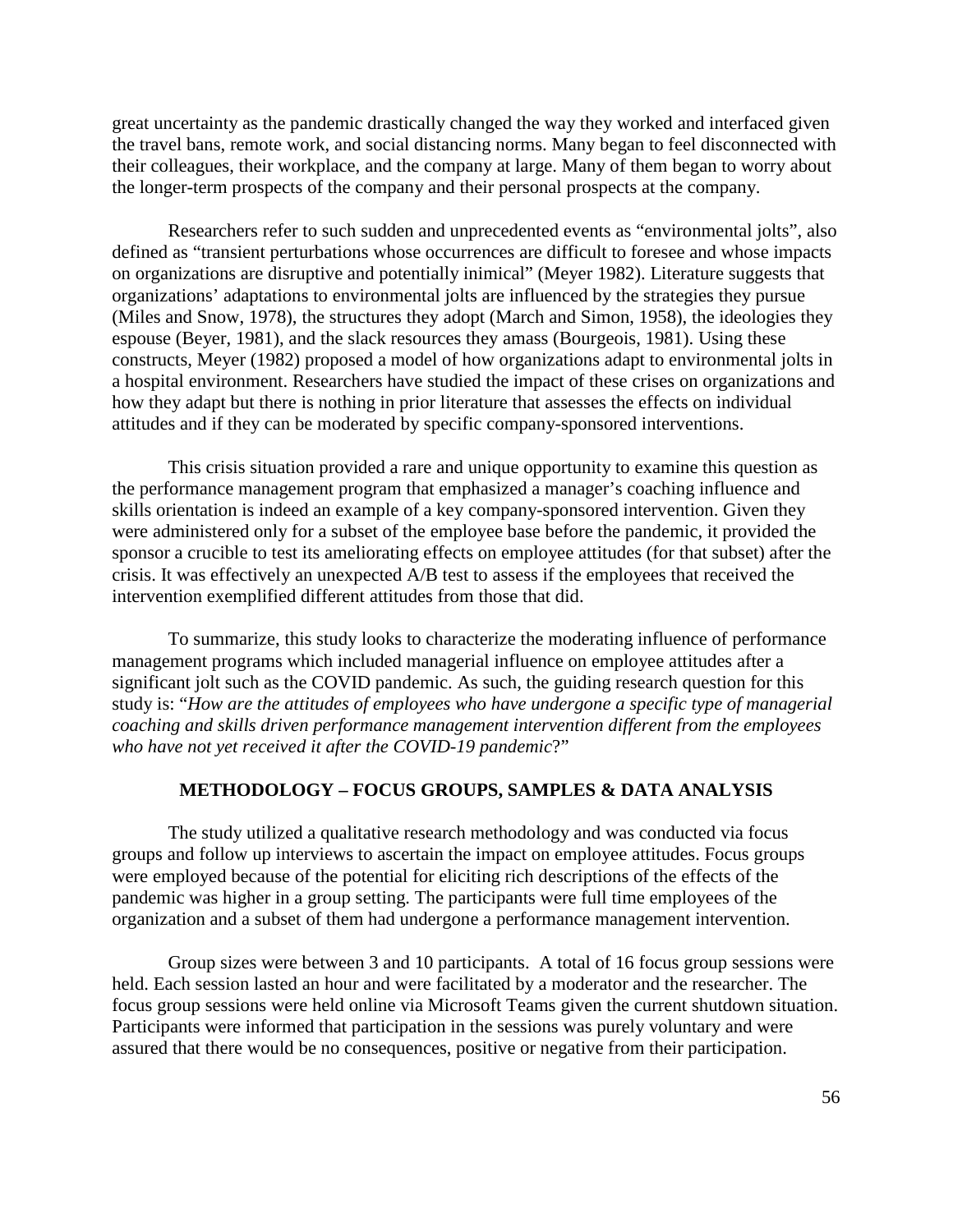The questions for the focus group pertained to employee attitudes regarding organizational climate, training, career satisfaction, and connectedness to goals. The focus group questions were developed collaboratively by the researcher based on prior literature review on employee attitudes and performance management. These questions were tested for clarity and non-ambiguity with a pilot test group consisting of employees from the organization as well as doctoral students at the University of Dallas.

The focus group included questions like "do you feel that the company is living up to its vision and mission even during the time of the pandemic?" and "share with the group what you think of the organizational culture after the pandemic?" The researchers made use of the analytical memo-ing technique to capture reflections and notes after the end of every interview and focus group session.

The participants were 200 employees of the sponsor who were involved in the day to day operations of the company. The average tenure of the participants of the study was around 2.5 years and the sample comprised 70% female employees. A purposive theoretical sampling technique was used and about 75% of the 200 employees were randomly selected and sent focus group session invitations. Out of the 150 invitations sent, 124 were able to attend the sessions which is a response rate of 82%.

After the completion of 4 focus groups sessions out of the 16 total sessions, the transcription process was started by the researcher and a company employee who acted as the facilitator. The transcription of the data was done using a combination of manual techniques and the Dragon NaturallySpeaking speech recognition software application. An initial meeting was held between the researchers and the facilitator to develop a plan for analysis including the use of Microsoft Excel for the codebook and the data management tool. The main vectors of data coding were based on the theoretical constructs that the company was wanting to evaluate: organizational climate, training orientation, career satisfaction, and connectedness to organizational goals. The researcher and facilitator independently coded the transcribed data and additionally developed an additional inductive code (Managerial support), which became critical to an unexpected study conclusion. The team also compared the individual coding of the initial data for triangulation purposes. Doctoral students from the University of Dallas analyzed data samples and verified the coding scheme. The codebook is available from researcher on request.

The data was coded and organized by event i.e., it separated the employees who had had the performance management intervention and who had not. The three criteria that were used for thematic analysis were Recurrence, Repetition and Forcefulness. After the codebook was developed and set up in Microsoft Excel, the remaining focus group sessions were transcribed and coded by each theme/vector by the researcher and company employee. Every response was categorized into a "High", "Neutral" and "Low" bucket for each theme. For example, "I feel satisfied and energized. I just think this will pass and we have to get through this as a company." was coded as Career Satisfaction (CS) High. "The training rolled out has been very good" was coded as a Training climate (TC) High. Then, based on these categories a numerical score was attributed to each participant for each code. The frequency of each code was analyzed using pivot tables in Microsoft Excel and the summary of the results is described in the next section.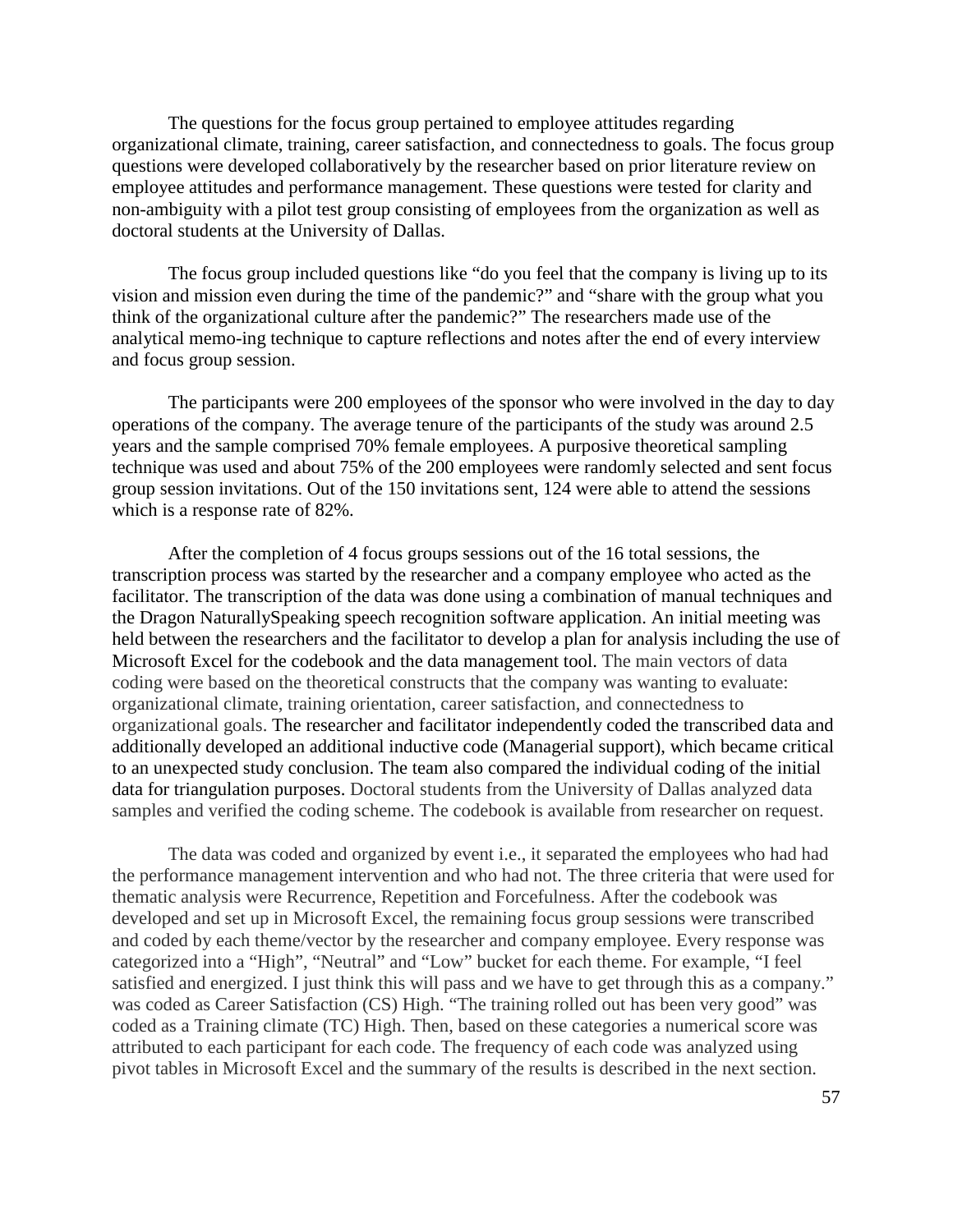## **RESULTS AND DISCUSSION**

The study catalogued entries under employee attitudes towards Organizational Culture (OC), Connectedness to Goals (CG), Career Satisfaction (CS), and Training Climate (TC) and also tagged whether they received a skills-based performance intervention. The analysis revealed some surprising results related to employee attitudes regarding OC, TC, CS, and CG around the impact of skill-based performance management intervention and managerial coaching:

a) Impact of skill based performance management intervention initiatives: To our surprise, there were just no discernible patterns associated with employee attitudes in any of the four attributes associated with OC, CG, CS or TG regardless of whether they had a skill performance interventions or not. The employees were so overcome with the turbulence introduced by the environmental jolt that regardless of the performance interventions their attitudes were deeply influenced by their own personal circumstances.

This one study would point to the notion that companies cannot inoculate themselves around sustaining strong employee attitudes under the effect of adverse environmental jolts even with strong skill-based performance management initiatives. Given the strong internal enthusiasm that continues to be expressed for this program, this result was fairly counterintuitive.

b) Impact of managerial effectiveness and coaching initiatives: During the first focus group the participants mentioned managerial connection, coaching, empathy, and compassion several times. These were reiterated so many times that we added it to the focus group questions and included managerial support on an inductive basis as a code in our codebook.

To our surprise, the study discovered that managerial support actually had a strong positive impact on employees' attitudes regarding organizational climate (OC) and connectedness to organizational goals (CG) – essentially items which are broad perceptions connected to the general organization at large. However, their attitudes towards training (TC) and career satisfaction (CS), which are attitudes connected to themselves as individuals and their personal circumstances were relatively unchanged despite their perceptions of positive managerial support. Regardless of this observation, the emergence of managerial support as a positive driver of two of the four employee attitudes after an environmental jolt was an exciting result.

The below quotes are examples of positive manager perceptions that influence employee attitudes, specifically towards OC and CG in the latter examples. There were no explicit quotes that showed a similar correlation/causality towards TC and CS. *"He has been my lifeline through this. I don't think I would have made it otherwise"; "On day two million six hundred thousand and seventy-seven of shelter in place my amazing manager threw me a birthday party on zoom and now I'm feeling cheery and bright"; "Best boss brag…I was so depressed and out of creamer and couldn't make my morning coffee so () had it delivered….love this company"; "Things have been so difficult. I am learning so much from*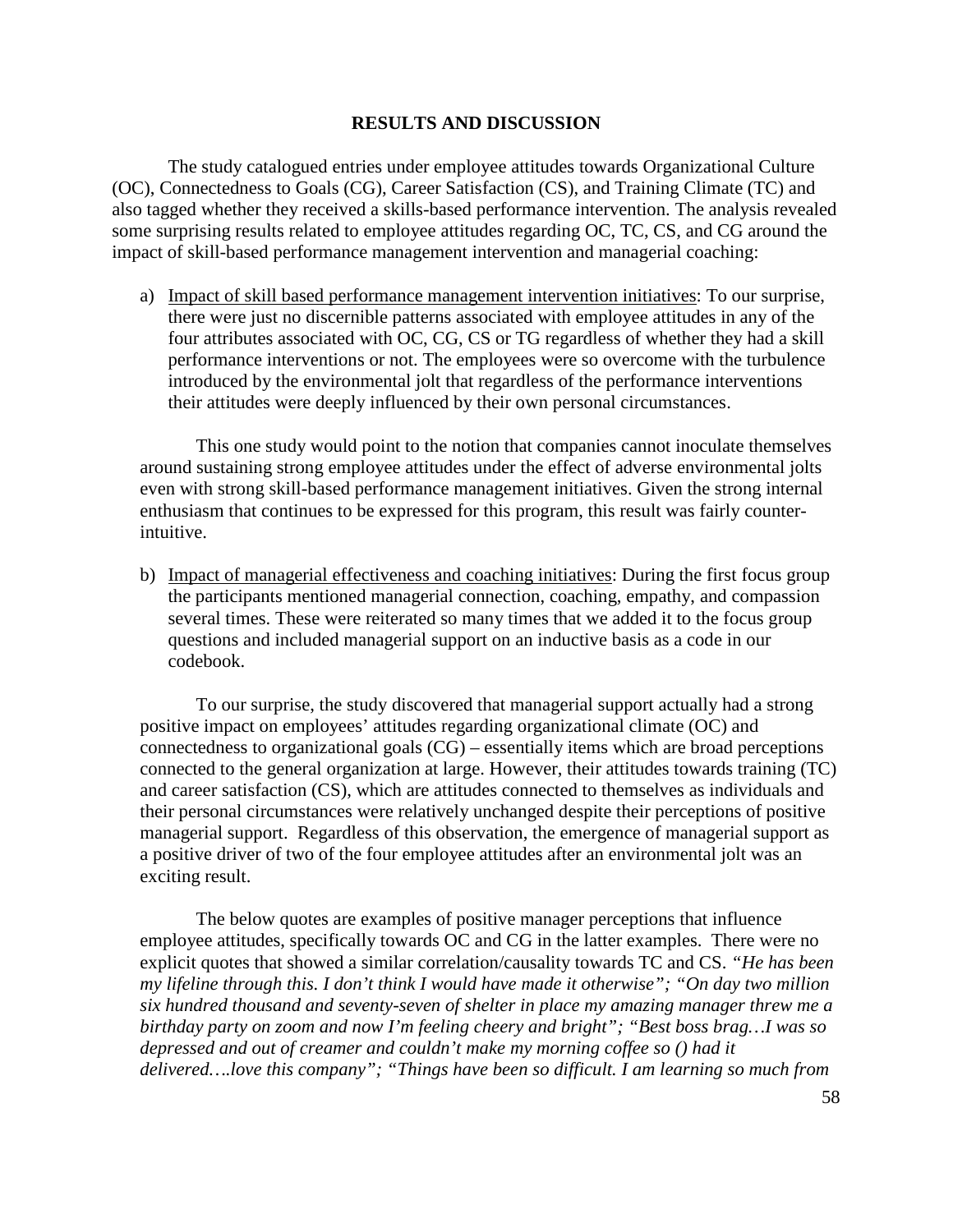*(). She is so thoughtful and compassionate. The reason that I love what I do so much and strive to make an impact."*

As can be seen in these quotes, strong overtones of emphasis on the empathy and compassion demonstrated by the managers had a really strong positive effect on employee attitudes towards the organization. Even in employees that were not too enthused about training opportunities or perceived strong career satisfaction, they were meaningfully swayed towards having positive attitudes of their organization if their manager showed strong supportive traits.

In contrast with above, the following are examples of negative manager perceptions that influence employee attitudes. "*In crisis situations the manger is most crucial as the team needs to feel supported. I did not feel that, and a lot of others did not feel that way."; "My manager wasn't supportive. You know you really could have answered that. People need reassurance, manager's job is to keep the team together and motivated and in a place that that the team is functioning and happy. [] didn't do that."; "We have gone above and beyond and we haven't even received a thank-you from our manager. I just do not feel valued anymore."; "The managers are the ones with the personal touch, and they are the ones to deliver the company's message. I have had no contact with [] so I have felt the lack of communication."*

As can be seen in these quotes, the absence of managerial support and empathy seemed like a strong detractor on employee attitudes even if they have received skill-based performance interventions. During an environmental jolt, when an employee is looking to overcome numerous adversities on their personal and professional fronts and outlook in general, the lack of a supportive manager further accentuates their perceived negativities towards the situation. The lack of basic courtesies around "thank you" and "great job" might be less significant around normal times when outlook around both personal career and company successes might outweigh such seemingly basic pleasantries, but certainly not in the presence of an environmental jolt.

This study would point to the notion that companies can leverage an environment of empathy and compassion driven managerial performance to drive enhanced employee attitudes under the effect of adverse environmental jolts. It also illustrates that the lack of such an overture from managers could severely negatively impact employee attitudes in the company.

## **MANAGERIAL IMPLICATIONS**

The results provided some unexpected managerial implications for companies to navigate through environmental jolts. One might have expected skills-based performance interventions which generally positively impact employee attitudes under normal times might also be a potent weapon for dealing with sudden adversity. On the contrary, it illustrated that employee attitudes were not actually materially impacted by such interventions.

The study uncovered that manager empathy and compassion has a large bearing on these sentiments and could actually help companies navigate through unexpected adversity from such environmental jolts. The study was not intending to explicitly test this notion initially, but the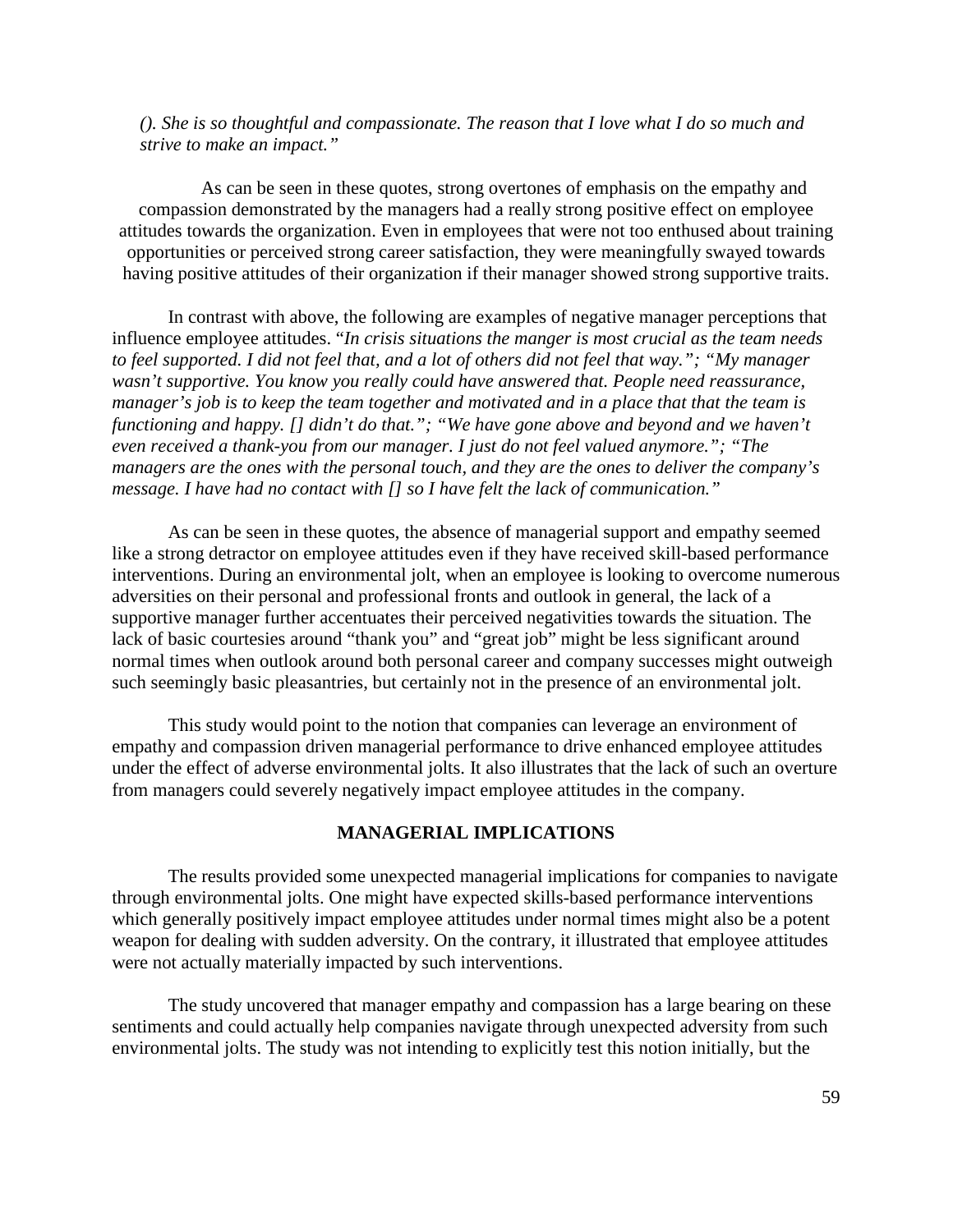qualitative feedback and its characterization revealed this unexpected conclusion. This impacts attitudes that pertain to the broader organization more than attitudes that pertain to the employee.

While one can never really anticipate such jolts, sustaining a strong emphasis on managerial coaching can reap unexpected benefits to overcome adversity, perhaps even more than formal, structured skills-based performance management programs. Armed with this takeaway, companies should prioritize developing stronger practices around managerial training.

## **CONCLUSIONS**

This research began as an effort to capture the impact of advanced skill-based performance management systems on a variety of employee attitudes. The sudden onset of the pandemic provided a rare and unique opportunity to conduct a qualitative study via focus groups and interviews to assess if such interventions could also positively impact employee attitudes post a crisis. This study was perhaps a first of its kind to provide a firsthand account of employee and team attitudes while they overcame unexpected adversity. The study revealed that while skills based interventions might not have impacted employee attitudes under adversity, managerial and organizational support can have an outsized impact to overcome it.

The principal limitation of this study is generalizability. First, this crisis is unprecedented in the modern workplace. Other crises might be more mundane and result from say, leadership transitions or demand or supply side shocks. These results might not be applicable in those instances. Second, the conclusions drawn here might not be applicable across other time periods. Finally, industry structure or worker sentiments might all have a bearing on the outcome of this study. Additional research could entail repeating this study across different time frames and industry / worker types before drawing generalized conclusions on this topic

## **REFERENCES AVAILABLE FROM THE AUTHOR**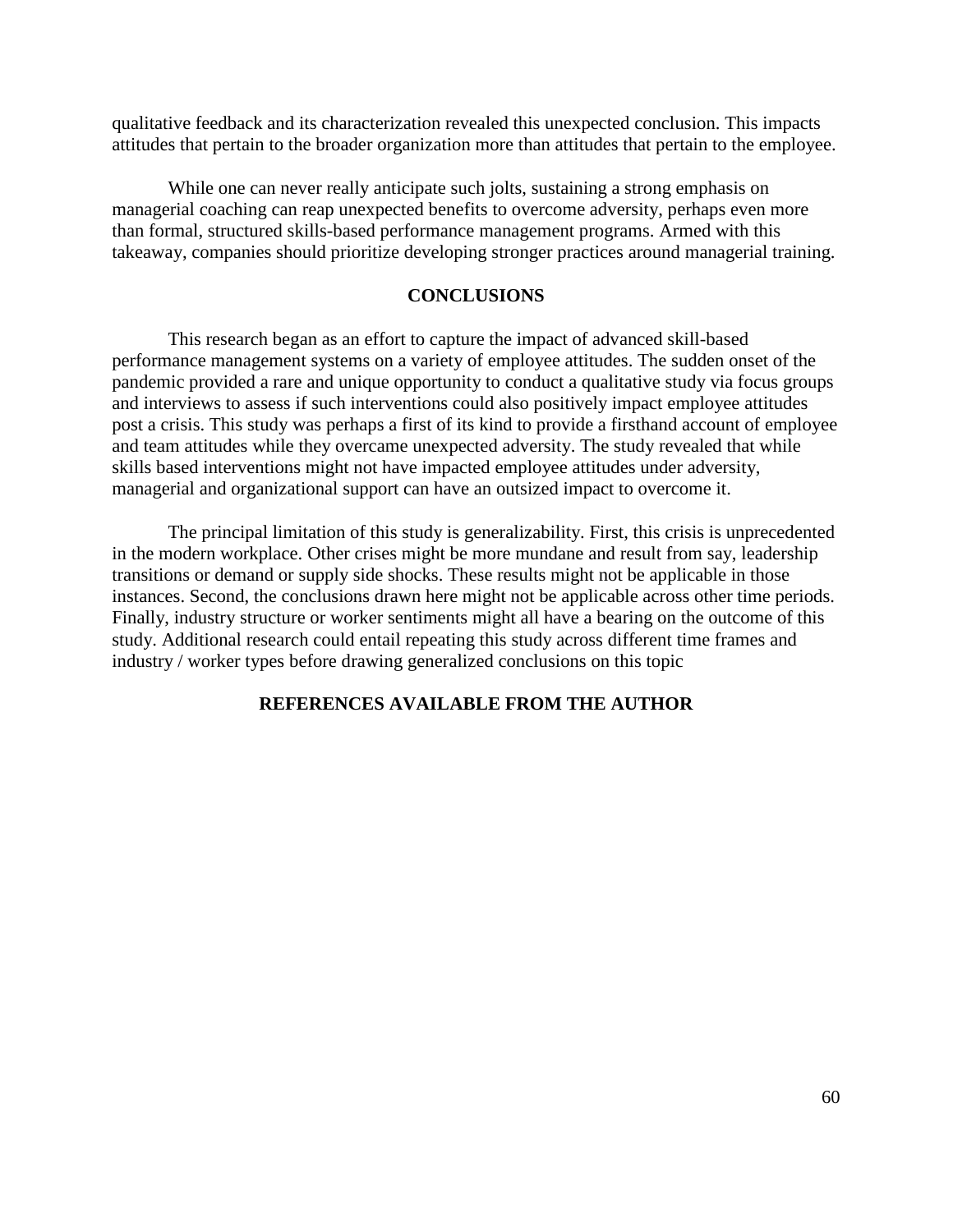# **INDUSTRY 4.0 APPLICATIONS FOR IOT-DRIVEN SUSTAINABILITY USE CASES: FIRST WAVES IN HOSPITALITY AND TOURISM**

SANJAY NADKARNI Emirates Academy of Hospitality Management, Dubai

FLORIAN KRIECHBAUMER Emirates Academy of Hospitality Management, Dubai

NATASA CHRISTODOULIDOU California State University Dominguez Hills, Carson

## **INTRODUCTION**

Industry 4.0 Applications for IoT-driven sustainability use cases: First waves in Hospitality Digitalization has become a defining issue for the future of the hospitality industry and in particular in the post Covid-19 era (Shin & Kang, 2020; Gursoy & Chi, 2020). In the past, the digitalization focus has been on profit dynamics through (a) driving revenue, and (b) optimizing the bottom line by increasing operational efficiency. However, it appears that the potential impact on the sustainability of the sector has been comparatively neglected (Jones et al, 2016). Drawing upon theoretical and practical considerations, the purpose of this paper is to lay the groundwork for empirical research in the convergence of Industry 4.0 and sustainability in hospitality, with a focus on the guest room. This is primarily investigated by identifying use cases and prevalent in-room IoT supply side solutions within the context of their impact on sustainability, and opportunities to analyze data harvested from devices deployed in the room during the guest's stay. Moreover, the prospects of deploying Big Data and AI for optimal utilization of resources that lead to achieving Sustainable Development Goals (SDGs) is presented, building on IoT's role as a data generator and environmental interface. The findings of this paper provide a practitioner and industry-oriented outlook alongside suggestions for future academic research in this emerging domain.

## **REFERENCES**

Gursoy, D. & Chi, C. 2020. Effects of Covid-19 pandemic on hospitality industry: a review of the current situations and a research agenda. **Journal of Hospitality Marketing & Management***,* 29:5 527-529.

Jones, P., Hillier, D., & Comfort, D. 2016. Sustainability in the hospitality industry: Some personal reflections on corporate challenges and research agendas**. International Journal of Contemporary Hospitality Management**, 28:1 36-67.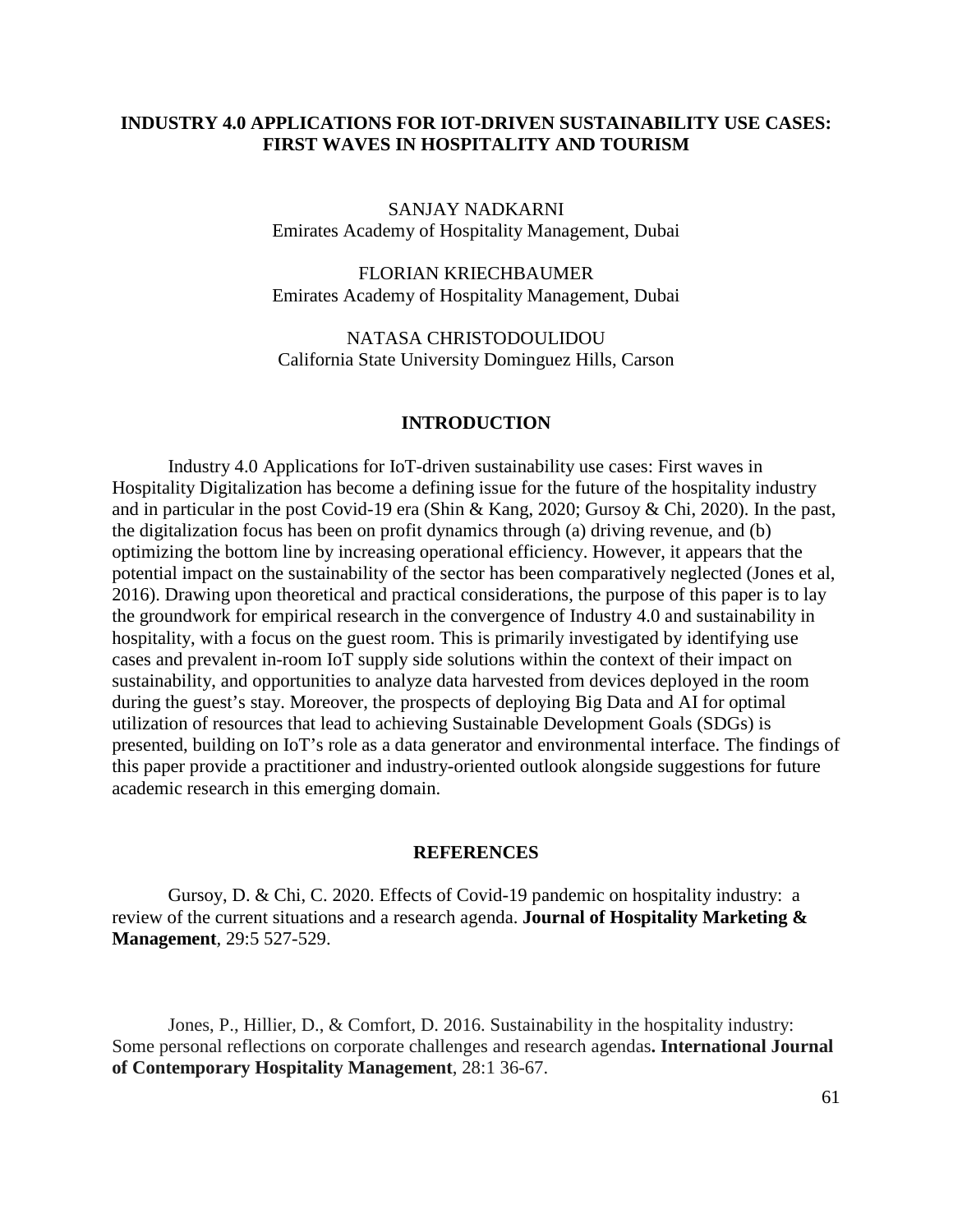Shin, H. & Kang, J. 2020. Reducing perceived health risk to attract hotel customers in the COVID-19 pandemic era: Focused on technology innovation for social distancing and cleanliness. **International Journal of Hospitality Management,** 91: 102664.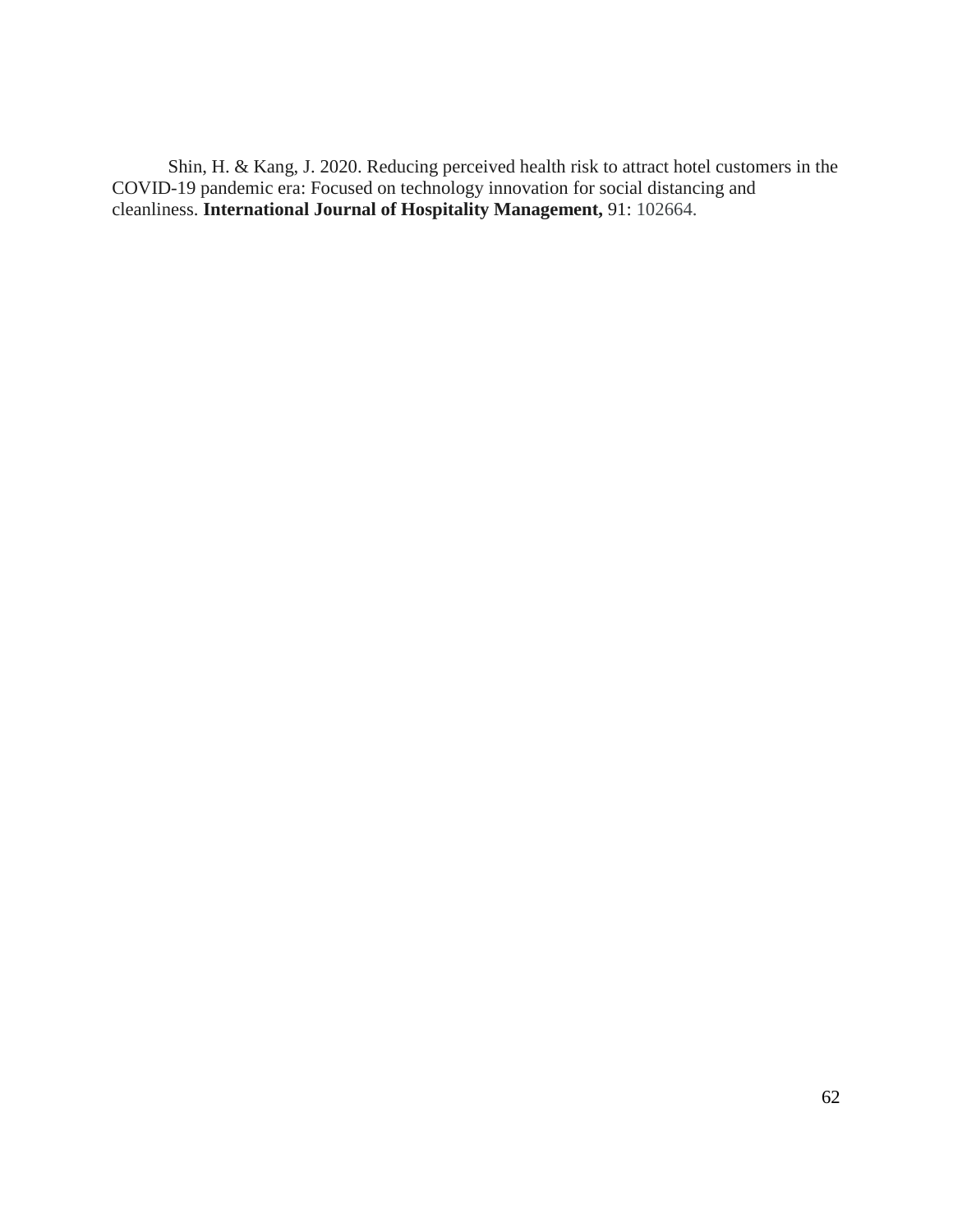## **FAMILY BUSINESS SURVIVAL: HOW BUSINESS OWNER COMMITMENT TYPES PREDICT SUCCESSION INTENTIONS**

JESSICA VANN Pristine Commercial Cleaning Service, Inc. 105 East Broadway Sand Springs, OK 74063

> JENNIFER L. KISAMORE University of Oklahoma-Tulsa

#### **ABSTRACT**

The current study replicates and extends research regarding succession planning in small and family businesses by examining owner characteristics and commitment related to succession planning and succession intentions. Specifically, this study examines various types of organizational commitment to determine whether commitment type differentially predicts succession planning and succession intentions. A total of 100 business owners were recruited via network sampling to participate in this study. Participation involved completing an online survey administered via Qualtrics. Results indicated that business owners, like employees, experience different types of organizational commitment. Results suggest ethnic identity of business owners, affective commitment, and normative commitment are related to succession intentions. Results suggest imperative commitment is a unique form of organizational commitment that merits further study. This is the first empirical study to examine the construct of imperative commitment and examine whether different types of organizational commitment are related to succession planning and succession intentions among business owners. Future research should examine whether imperative commitment is unique to business owners or is relevant to all types of employees. Small business consultants and advisors should continue to educate business owners on succession and continuance options. The importance of proactive planning must also be emphasized to increase the probability of successful succession outcomes.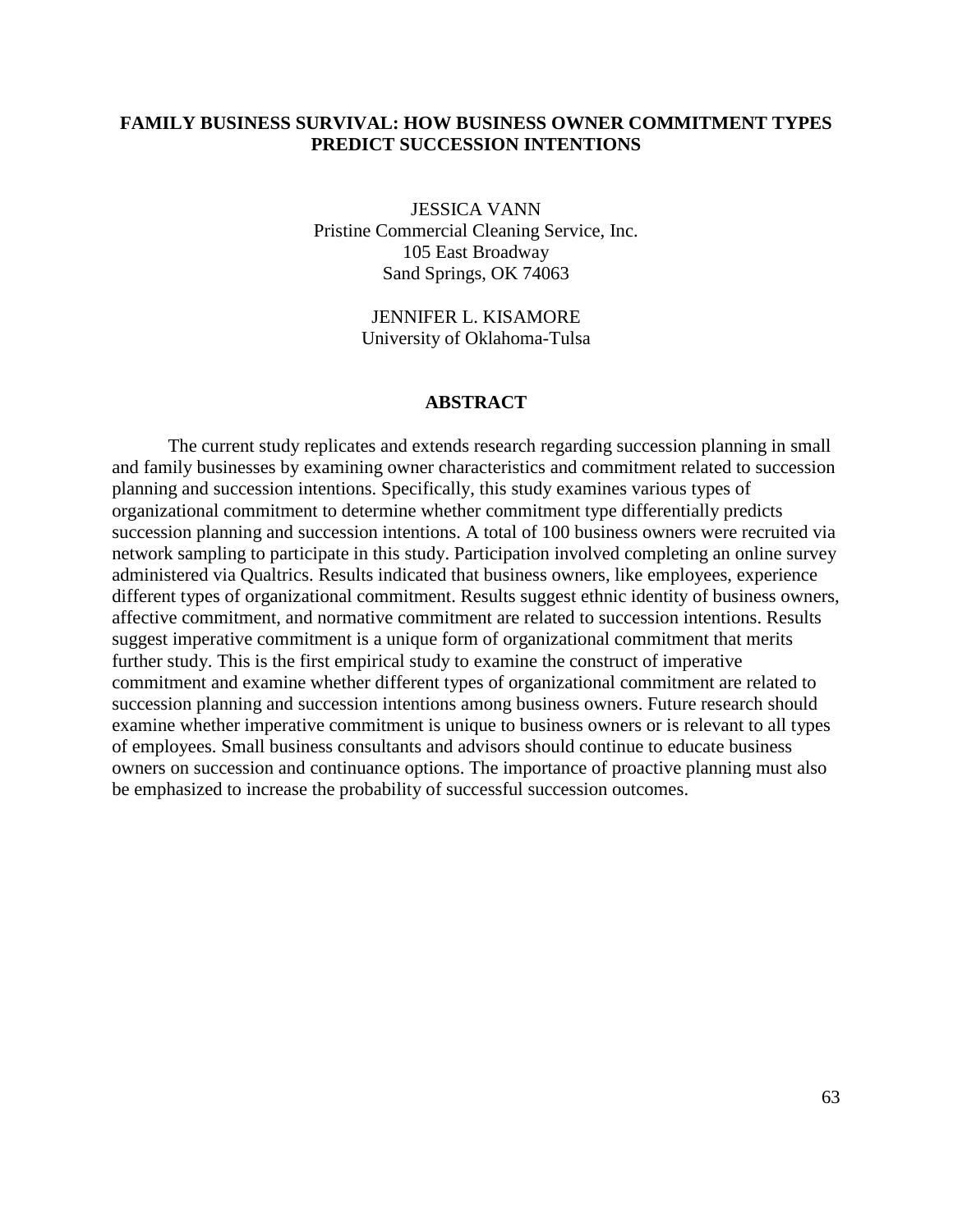## **THE NEW NORMAL IN THE COVID-19 PANDEMIC FOR REMOTE WORKERS**

SANDRA BLANKE College of Business University of Dallas Irving, TX 75062

# RENITA MURIMI University of Dallas, TX

COVID-19 has disrupted the traditional work environment and upended lives around the globe for all kinds of organizations and their employees. In the face of this pandemic, remote work has become the new normal as people have learned to merge together their homes and personal lives with their work environments. Our work seeks to understand this new environment that people cohabit along with their families who are learning and working remotely – all within the shared home environment. Our findings shed a light on the challenges imposed by COVID-19 from the perspective of employees, parents and businesses. For this paper, graduate professors at a single business school institution in the south-central United States surveyed six hundred graduate business students. The survey response rate was approximately 19%. Below, a summary of the top findings related to working from home (WFH) from the survey is presented.

- **WFH status before COVID-19**: Prior to COVID-19, around half of the respondents (48.5%) did not work from home.
- **The home office**: About a fifth of the respondents (19.8%) had three or more members at home, while they were working from home.
- **Employee self-perception of productivity:** Approximately 40% of respondents (41.6%) reported being more productive while working from home, and 36% of respondents reported the same productivity at home and work.
- **Wish list:** The top resource required for employees working from home was a faster Internet connection.
- **Secure networks:** More than half of the respondents (55%) had a VPN to connect to their employer's network.
- **Post- COVID expectation of WFH status:** Employees would prefer to continue working from home. 52% of people would like to continue working from home at least 3- 4 days a week, compared to 20% of respondents who were ready to be back in the office.
- **Post-COVID Prediction of WFH status:** A quarter of all respondents predicted that their employers would not allow them to work from home after COVID-19.

The findings of our paper provide timely insights about the challenges and opportunities of remote work induced by a pandemic, and discusses the implications of remote work for cybersecurity and employee productivity.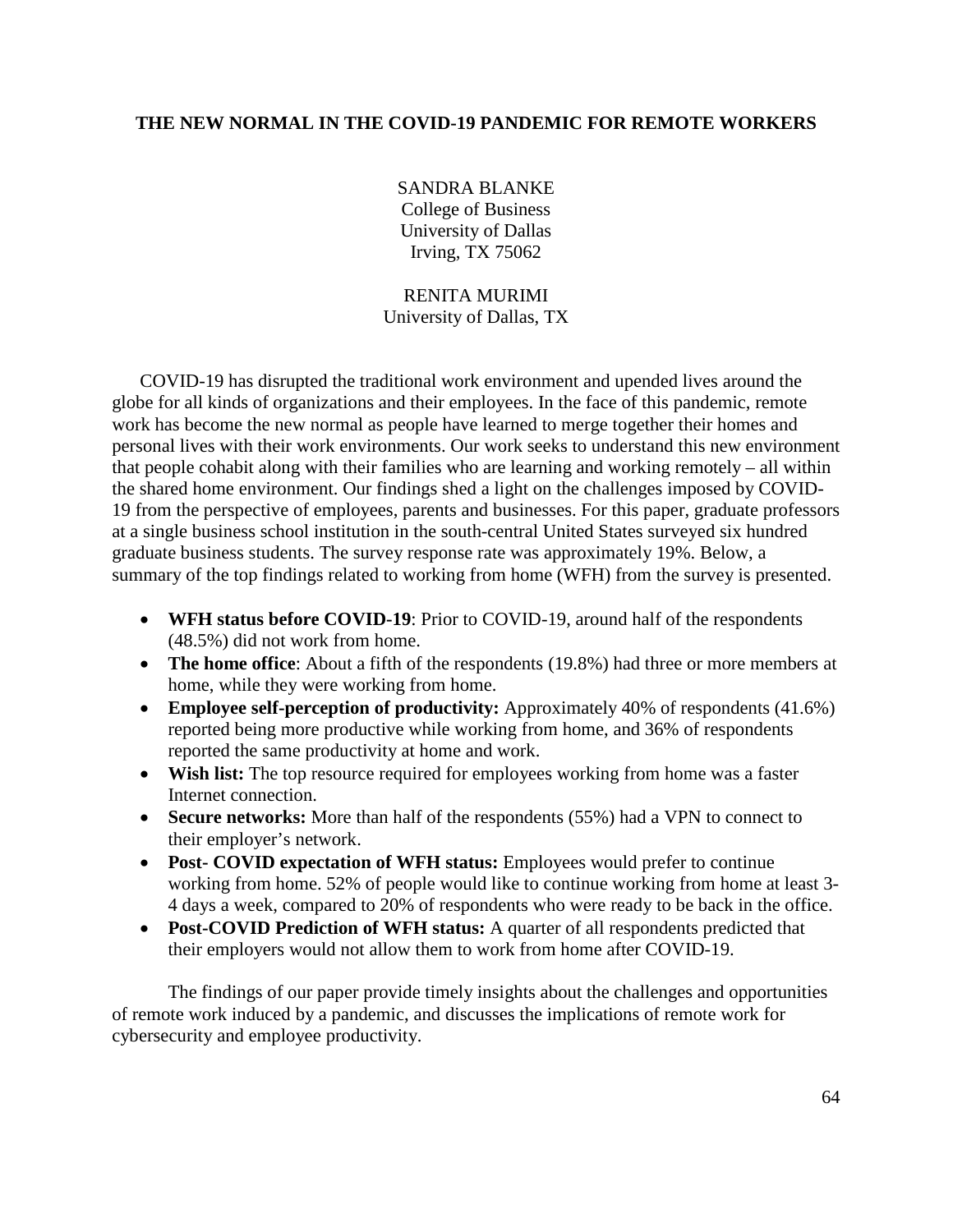## **THE RELATIONSHIP BETWEEN EMPLOYEE ONBOARDING AND TURNOVER INTENTIONS: THE MEDIATING ROLE OF EMPLOYEE ENGAGEMENT**

Ashton motil University of Oklahoma-Tulsa 4502 E41st Street-1H25 Tulsa, OK 74135

JENNIFER L. KISAMORE University of Oklahoma-Tulsa

#### **ABSTRACT**

Employees are an organization's greatest assets. When utilized effectively, an organization's workforce provides a competitive advantage. Scholars and practitioners agree, efficient and effective onboarding practices can lead to higher employee engagement and productivity as well as reduced turnover. This study investigated the relationship between employee onboarding experiences and turnover intention. The study also investigated employee engagement as a mediating factor between onboarding experiences and turnover intention. A network sample of 113 individuals who have completed an onboarding program in the past year participated in the current study. Participants completed an online survey that assessed their perceptions regarding the comprehensiveness of the onboarding program they completed, their level of engagement at work, and their intentions to turnover. Results of the current study show onboarding perceptions are positively related to employee engagement and negatively related to turnover intentions. Results also indicate that employee engagement accounts for 37.7% of the covariance between onboarding perceptions and turnover intentions among new employees. Onboarding programs should be a key part of an organization's human resource management strategy. Thoughtfully designed and executed onboarding initiatives are associated with higher employee engagement and lower turnover intentions. Onboarding programs should be championed by organizational leaders to strengthen engagement and reduce turnover among new employees.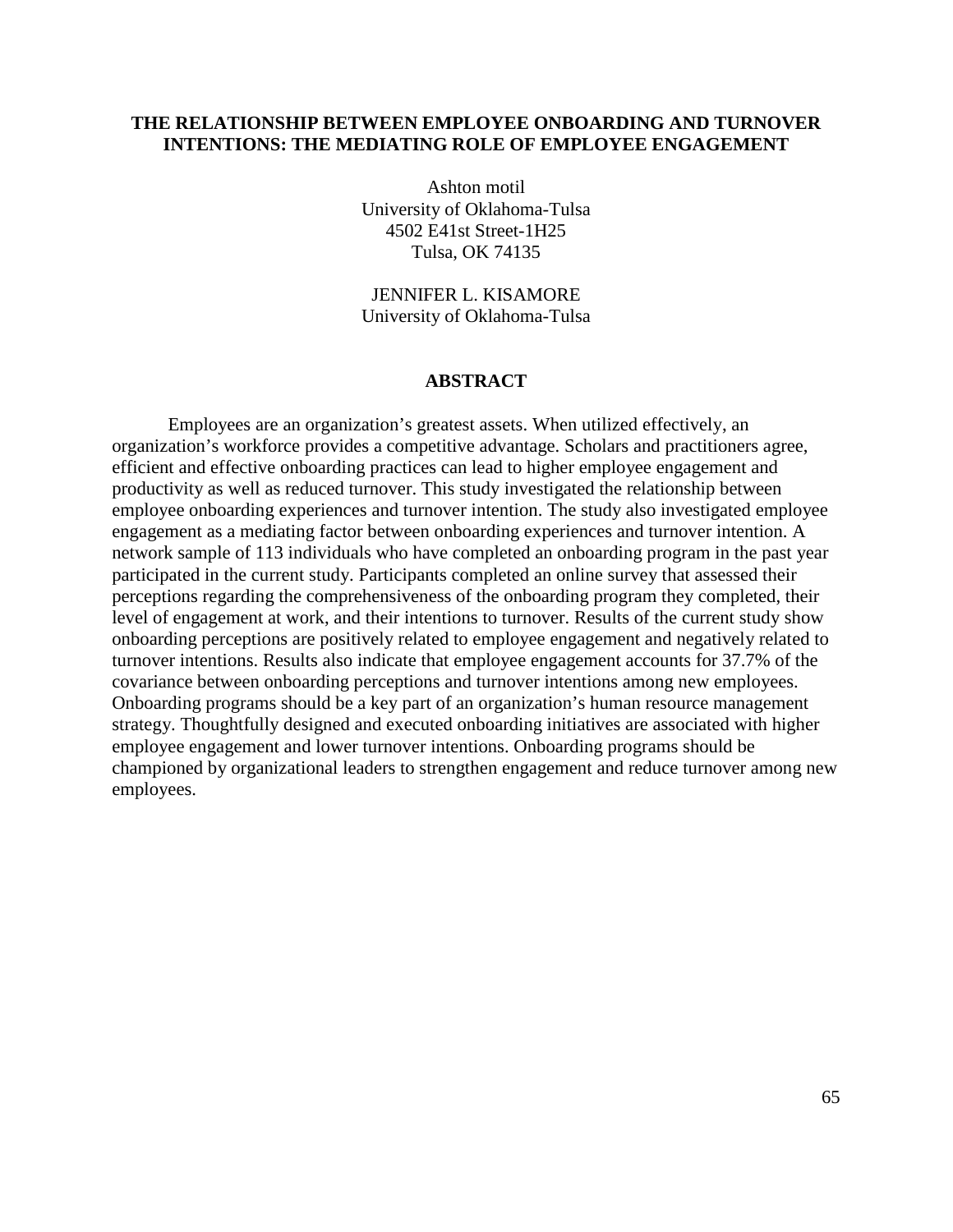## **IMPACT OF FIRM TRANSPARENCY AND TRUST ON TURNOVER INTENT AND JOB PERFORMANCE**

Chris Becker University of Dallas 1845 East Northgate Drive Irving, TX 75062

## **ABSTRACT**

The focus of this study is the relationship between perceived firm transparency and two key employee outcomes, job performance, and employee turnover intent. Additionally, firm trust is proposed as a partial mediator between perceived firm transparency and job performance, and employee turnover intent. Our study fills a gap in the literature by proposing an empirical study of the relationship between firm transparency and key employee outcomes. Expected results are that perceived firm transparency has a direct positive effect on job performance, and a negative effect on employee turnover intent, and that firm trust partially mediates these relationships.

## **INTRODUCTION**

Vertical communication within an organization is key to several outcomes such as firm profits, strategic consensus, and improved strategic implementation. Within the literature consensus and knowledge sharing are key antecedents to successful strategic implementation (Rapert et al. 2008). The focus of our proposed study is to explore why some information is communicated transparently vertically within an organization, and why some information is withheld.

Transparency within organizations appears to be in the eye of the beholder within the literature. There is a common thread within the research which argues that firms can be transparent if they communicate what employees "want and need to know" (Yue et al, 2019, p.5), but who determines what employees need to know? Additionally, feedback is needed from employees in order to determine what they need know (Jiang & Luo, 2018), however without information how can feedback be effective?

Our research will be conducted through the dimension of relational authenticity within the broader authentic leadership theory. Relational authenticity is the open and transparent manner where authentic leaders communicate information (Avolio & Gardner, 2005). While it is understood that not all communication can be shared throughout organization, we propose that information employees need to know is within the control of the leaders, and it is their choice on what to communicate. We also argue that leadership style is most salient in determining the level of transparent communication. Additionally, we propose that transparent communication by leaders impacts employees trust of the firm, intent to leave the firm, and their job performance. Literature leaves us with many questions about the effectiveness of vertical communication within organizations. Is a lack of trust within the organization impacting the presence of authentic traits of leaders?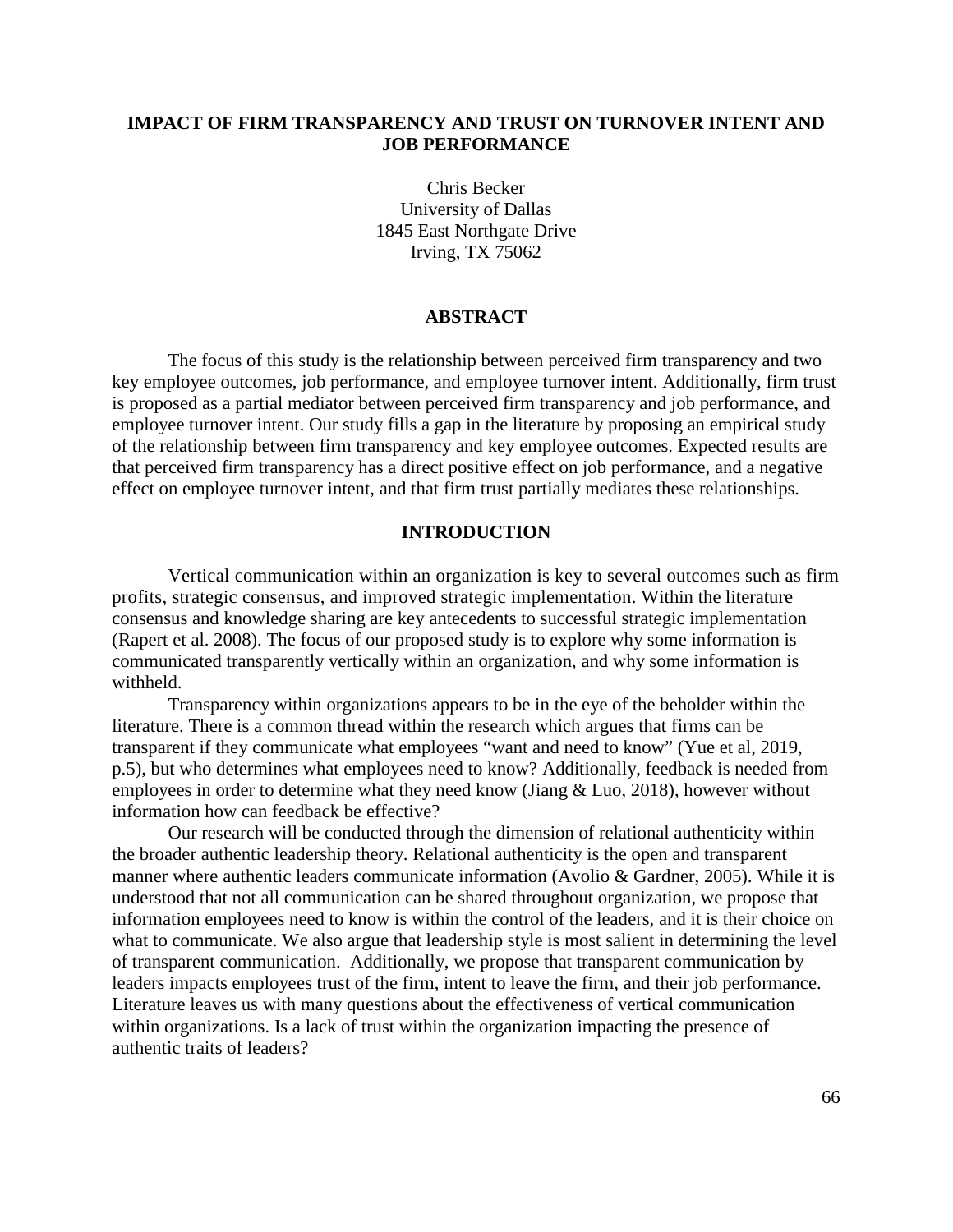Our study is looking to fill a gap in literature by looking at relationships among perceived firm transparency in communication, firm trust, employee turnover intent, and job performance. We continue with a review of literature that starts with authentic leadership theory, which is the theory that grounds our study. Review of literature continues with an in depth look at these relationships with trust as a partial mediator.

## *Authentic Leadership Theory*

In our study we are specifically focused on the communication behaviors of leaders. Transparency within the context of this study refers to the authenticity of the leader. Specifically, authentic leaders share information, solicit feedback, have high levels of disclosure and dissemination of information. A characteristic of authentic leaders is that they "openly (transparently) share information throughout the organization in an accurate, timely, balanced, and unequivocal manner" (Men & Stacks, 2014, p.306). Authentic leadership theory is comprised of four dimensions, "self-awareness, internalized moral perspective, balanced information processing, and relational transparency" (Jiang & Luo, 2018, p.152). The dimension of relational transparency is the focus of this study and is discussed below.

*Relational Transparency.* Relational transparency is a factor of authentic leadership theory that specifically addresses transparency in communication, which is described as "presenting one's authentic self to others" (Walumbwa et al. 2008, p.95). Relational transparent communication is where an open transparent exchange of information is supported by the firm, where leaders listen to employees establishing a two-way dialogue (Men, 2014). It is through this leadership dimension that authentic leaders share information openly and transparently (Avolio & Gardner, 2005). Further, relational transparency "promotes trust through disclosures that involve openly sharing information" (Kernis, 2003, p. 7).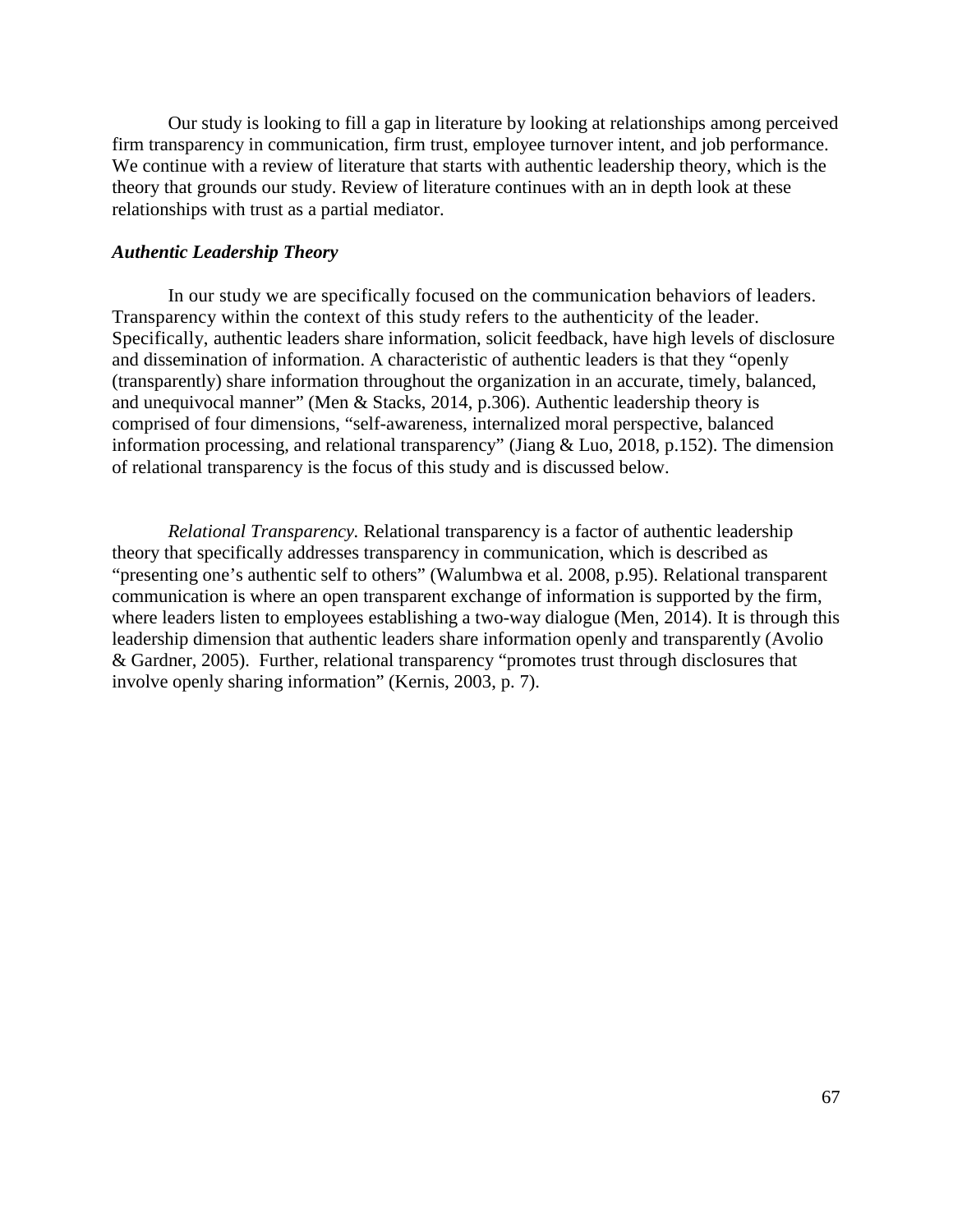*Figure 1*



*Transparent Communication and Employee Turnover Intention.* It is our view that employees pay attention to what a leader says and what a leader does. Without transparent communication this connection is blurred resulting in employee dissatisfaction eventually leading to separation from the firm. Our study looks at this relationship and offers the following proposition.

*Proposition 1: Perceived firm transparency in communication is negatively associated with employee turnover intention.*

*Transparent Communication and Job Performance.* Again, we argue that when employees have clear direction and know what they are supposed to do their performance increases. Clear transparent communication aligns the organization around a shared vison increasing productivity and performance. This study is focused on the relationship between transparent communication and individual job performance and offers the following proposition.

*Proposition 2: Perceived firm transparency in communication is positively associated with job performance.*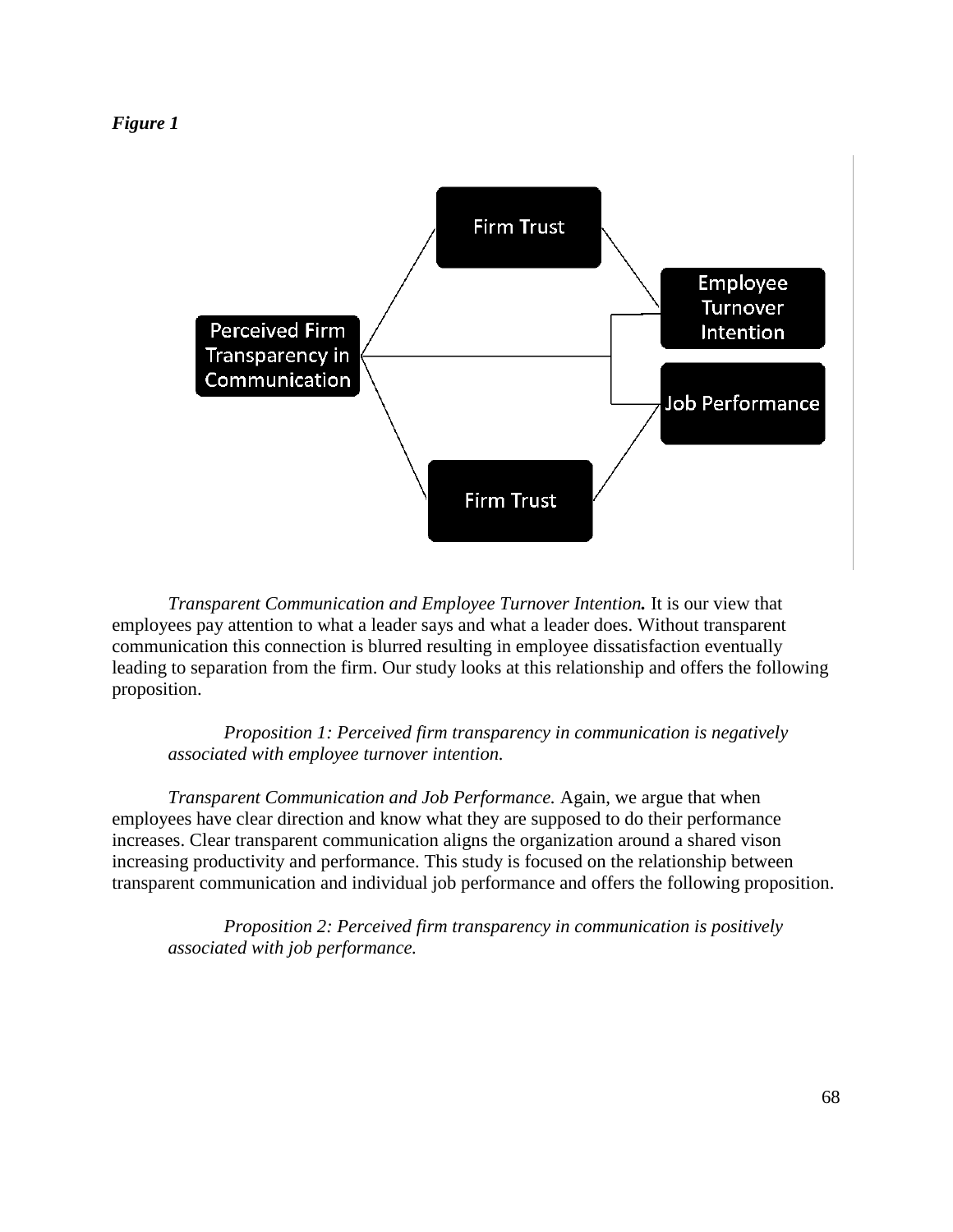## *Trust*

Trust is a complex construct that has several definitions within the literature. In a business context, trust is essential to creating relationships that impact individual as well as firm performance. Trust is defined as "an expectation … that a subject…will perform future actions aimed at producing positive results for the trustor in situations with perceived risk and vulnerability" (Castaldo et al. 2010, p.665). There is an overwhelming amount of research on trust as it relates to transparent communication. Like most prior studies, our study will use trust as a partial mediator to the relationships between perceived firm transparency in communication and employee turnover intent and job performance.

*Trust and Transparent Communication.* We propose that trust is earned over time and can be lost through poor communication. If a leader is transparent with employees and consistent with communication, trust and respect is earned, therefore we propose:

## *Proposition 3: Perceived firm transparency in communication is positively associated with firm trust.*

*Trust and Job Performance.* We argue that employees who trust their firm will commit more of their resources to support the firm's success, which includes increased productivity and job performance. Our study proposes that trust and job performance have a relationship outside of the type of communication received. Additionally, we study propose that trust is a partial mediator between perceived firm transparency in communication and job performance.

*Proposition 4: Firm trust is positively associated with job performance.*

*Proposition 5: Firm trust partially mediates the relationship between perceived firm transparency in communication and job performance*.

*Trust and Employee Turnover Intention.* Again, it is our view that if an employee does not trust their firm, they are more likely to leave the firm. Our study proposes that there is a direct relationship between trust and employee turnover, and that trust partially mediates the relationship between the level of transparent communication and employee turnover intention.

*Proposition 6: Firm trust is negatively associated with employee turnover intention.*

*Proposition 7: Firm trust partially mediates the relationship between perceived firm transparency in communication and employee turnover intention.*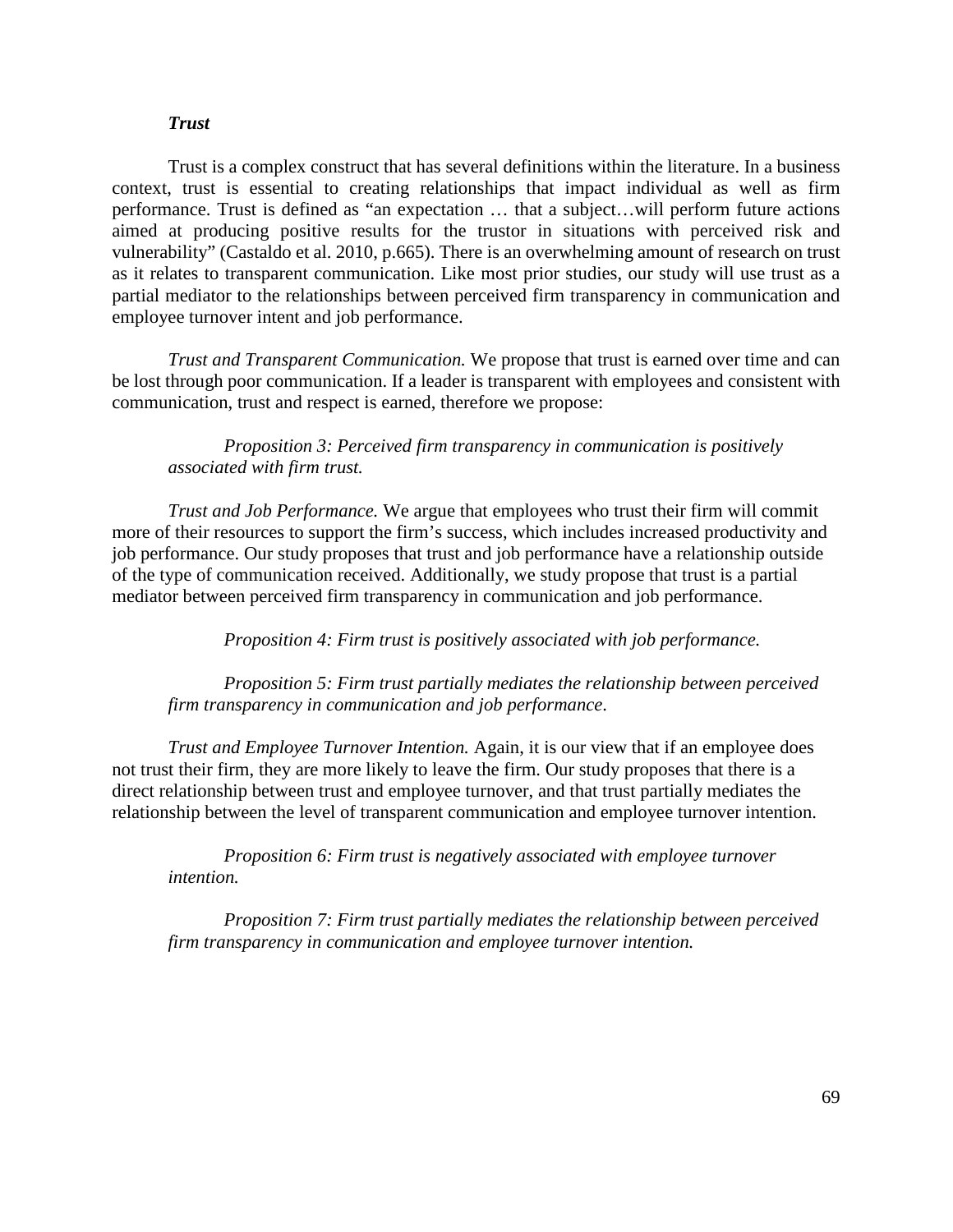## **REFERENCES**

- Avolio, B. J., & Gardner, W. L. (2005). Authentic leadership development: Getting to the root of positive forms of leadership. **The Leadership Quarterly***, 16*(3), 315-338. doi:10.1016/j.leaqua.2005.03.001
- Castaldo, S, Premazzi, K., & Zerbini, F. (2010). The meaning(s) of trust. A content analysis on the diverse conceptualizations of trust in scholarly research on business relationships. **Journal of Business Ethics,** *96*(4), 657-668. doi:10.1007/s10551-010-0491-4
- Jiang, H., & Luo, Y. (2018). Crafting employee trust: From authenticity, transparency to engagement. **Journal of Communication Management***, 22*(2), 138-160. doi:10.1108/JCOM-07-2016-0055
- Kernis, M. (2003). Toward a conceptualization of optimal self-esteem. **Psychological Inquiry,** *14*(1), 1-26.<https://www.jstor.org/stable/1449033>
- Men, L. R. (2014a). Internal reputation management: The impact of authentic leadership and transparent communication. **Corporate Reputation Review***, 17*(4), 254-272. doi:10.1057/crr.2014.14
- Men, L. R., & Stacks, D. (2014). The effects of authentic leadership on strategic internal communication and employee-organization relationships. **Journal of Public Relations Research***, 26*(4), 301-324. doi:10.1080/1062726X.2014.908720
- Rapert, M. I., Velliquette, A., & Garretson, J. A. (2002). The strategic implementation process: evoking strategic consensus through communication. **Journal of business research**, 55(4), 301-310.
- Walumbwa, F. O., Avolio, B. J., Gardner, W. L., Wernsing, T. S., & Peterson, S. J. (2008). Authentic leadership: Development and validation of a theory-based measure. **Journal of Management***, 34*(1), 89-126. doi:10.1177/0149206307308913
- Yue, C. A., Men, L. R., & Ferguson, M. A. (2019). Bridging transformational leadership, transparent communication, and employee openness to change: The mediating role of trust. **Public Relations Review***, 45*(3), 101779. doi:10.1016/j.pubrev.2019.04.012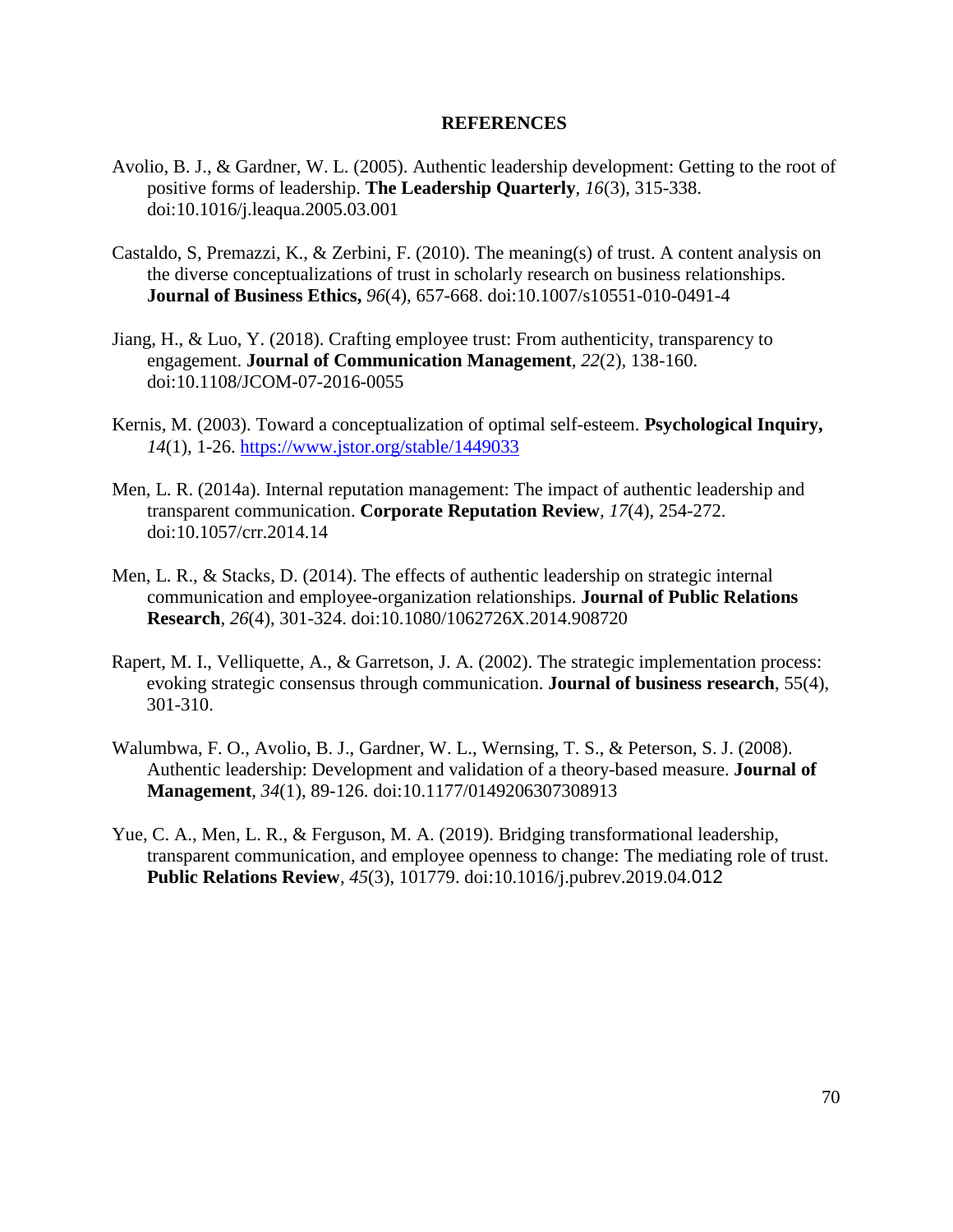## **REFLECTIONS OF FACULTY TEACHING ONLINE DURING COVID-19 PANDEMIC**

DEVI AKELLA College of Business, Education & Professional Studies Albany State University, GA, USA

KRISHNA PRIYA ROLLA Dr. Babasaheb Ambedkar Marathwada, India

> L.SHASHIKUMAR SHARMA Mizoram University, India

### **INTRODUCTION**

The global outbreak of Corona Virus (SARS-CoV-2) last year challenged the education systems across the world (Dhawan, 2020). To survive the onslaught of this airborne pandemic virus higher education institutions (HEIs) have either shifted to a completely online medium or a hybrid system which combines virtual teaching with a few synchronous face-to-face teaching sessions with social distancing. The earlier founding pillars of education, consisting of the presence of teachers, teacher-student relationships, and exchanges i.e., the model of personalized teaching evaporated into the air overnight. Distance with minimum face-to-face interactions between teachers and students, became the mantra of changing market conditions and requirements of the consumers in the HEI (Dhawan, 2020). COVID-19 pandemic thus pressurized HEIs to "accept modern technology" and its various online teaching modalities (Dhawan, 2020, p. 7).

How to transform college curricula, and move to online modalities became a leading dilemma for all HEIs globally? Moreover, online technology despite its flexibility and accessibility, can be associated with numerous problems such as issues pertaining to installation, login problems, video or audio concerns and internet facilities. In addition, lack of interaction and engagement between the educators and students, made the entire learning experience boring and tedious. The learning process to be effective had to be a social and interactive process where students are given opportunities to practice what they learn. While in e-learning the student is required to learn and assimilate information in technologically enabled planned socialization episodes devoid of personalized attention and interaction. Thus, despite the shift to online teaching, students, educators, and administrators were not mentally prepared to teach, learn, and manage an online learning environment (Song et al., 2004). This paper focuses on this issue of *unpreparedness f*rom the perspective of the educators working in HEIs, by deconstructing the reflective narratives of three educators who got caught in midst of COVID-19 and online teaching within the parameters of Kolb's experiential theory to understand their learning processes and variations if any due to learner's diversity such as age, culture, and gender.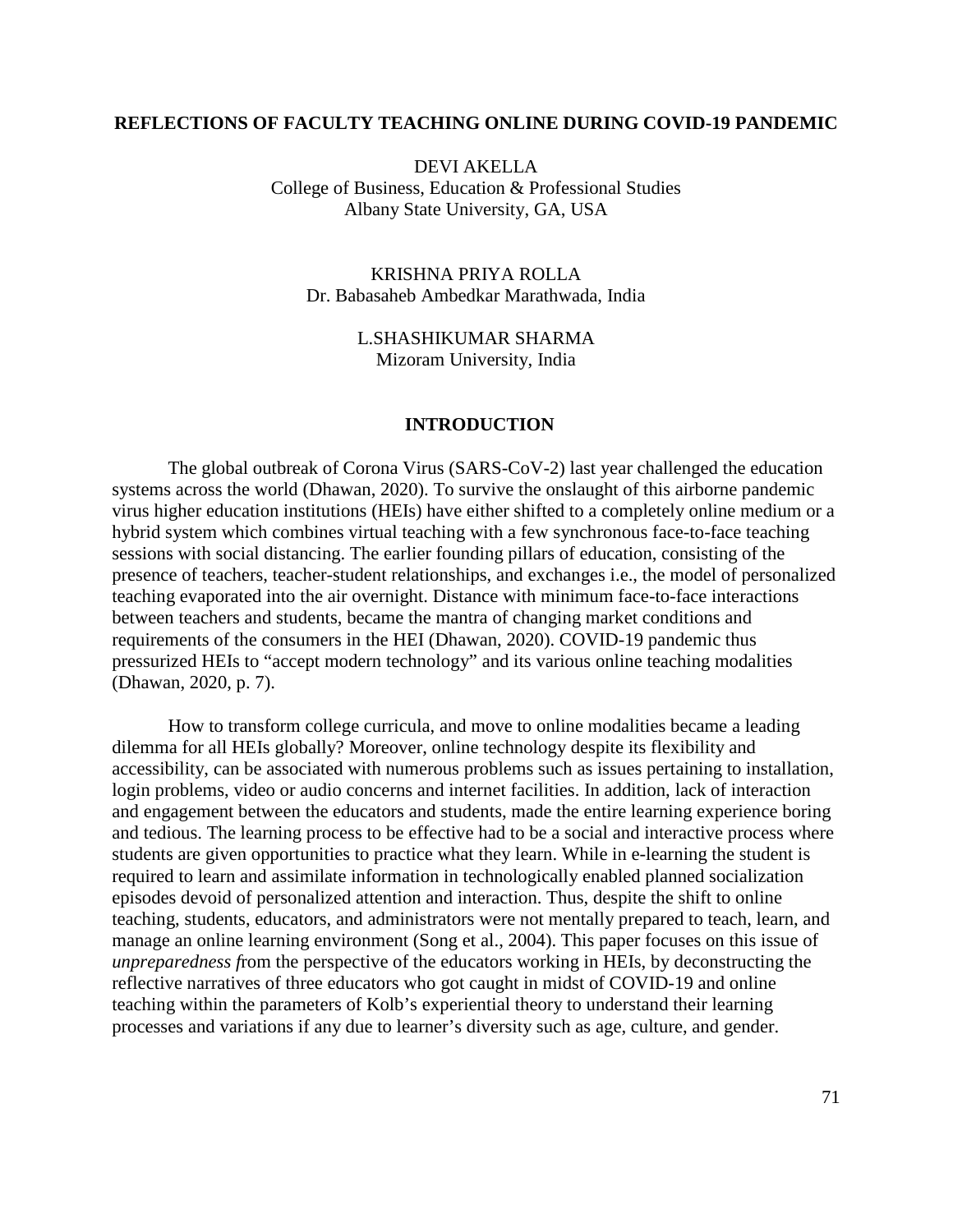#### **KOLB'S EXPERIENTIAL LEARNING THEORY AND ITS APPLICATION**

Kolb's Experiential Learning Theory (ELT) is used to trace the learning processes of the three faculty members and how through reflection, correction and learning they eventually become proficient in teaching management subjects online to their students during coronavirus pandemic. Kolb (1984) ELT is a comprehensive learning theory which describes learning as "a holistic integrative perspective that combines experience, cognition and behavior" (Kolb, 1984, p. 21). The learners act, observe, reflect, and then learn from their experiences. Experiences are translated into learning episodes through action, reflection, and modification (Akella, 2010). In this entire process of learning, reflection plays a vital role, by allowing the learner to make sense of the situation, in deconstructing the problem or event into simpler parts, understanding it by making personal and social connections and reacting accordingly thereby generating new knowledge (Wilson & Lee, 1989). Learning and reflection are thus connected, i.e., "learning from experience" is synonymous to "learning from reflection on experience" (Boreham, 1987, p. 98). The entire learning process is critically reflexive of the individual experiences, assumptions, reflections, and actions (Akella, 2010). The ELT model is useful in trying to understand the learning processes of individuals, where there is an emphasis on learning by doing and on reflection. However, this model suffers from a few limitations, aspects such as power relations, gender, social status, and cultural dimensions have not been considered in the entire learning process (Vince, 1998). Yet as Brah & Hoy (1989, p. 71) and Reynolds (2009) further argue experience can never be separated from the social identity of the learner, "each of us, though unique as individuals, are positioned within society alongside hierarchies of power constructed around factors such as class, caste, racism, gender, age and sexuality…." How does our identity as a faculty member, tenured or untenured, assistant, or senior ranked professor, male or female, working in a top-ranking research institution or a smaller community type teaching institution located in different places across the world impact the overall learning process? are issues which need to be considered to provide a holistic and realistic overview of the experiential learning process.

This paper seeks to overcome this disparity in learning accounts by critically reviewing the political reflexive accounts of three faculty members in their journey to become successful online management teachers. The tensions, apprehensions, reflections, abstractions, generalization, successes, and failures of three faculty members, who are different in terms of age, gender, rank and designation and institutional locations, are critically scrutinized to gain insights on the learning processes and the influence of socio-political identities on the learning process.

## **METHODOLOGY & RESEARCH METHODS**

Autoethnographic method, a methodological technique which draws upon the experiences of the researchers to understand a particular phenomenon or culture was adopted in this study. The reflective methodology of autoethnography makes the entire process of learning come alive, making it more engaging and realistic thereby bridging the gap between the researchers and ordinary people. The researchers here don't [sit] back as spectators" (Bochner & Ellis, 1996, p. 24) but are active in terms of language (through conversations and conflicts),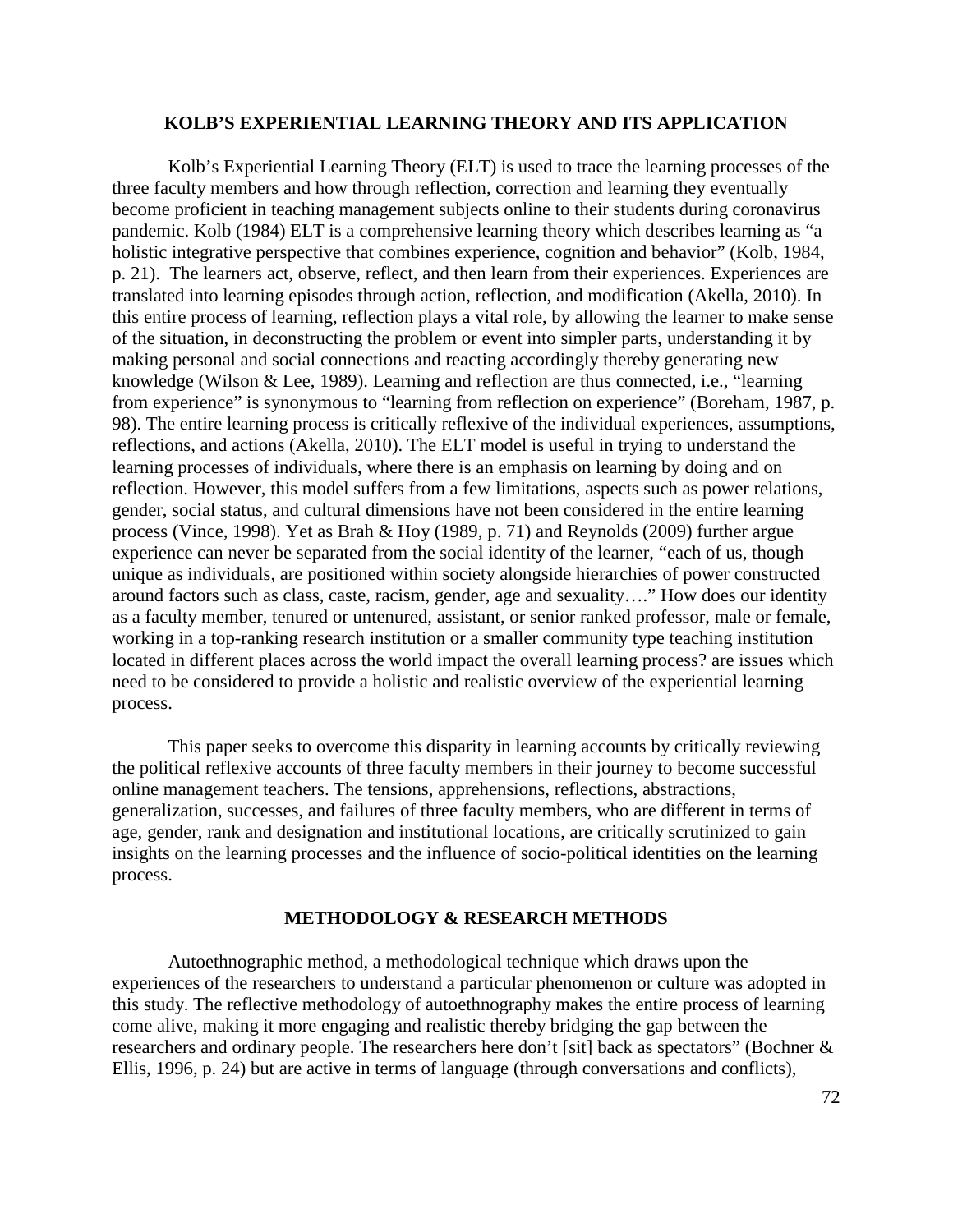behavior (actions and reactions), and emotions (inner turmoil and anxiety), allowing the readers to enter their world and become full-fledged participants in this entire research journey. While the aspect of critical reflection, an integral component of autoethnographic narratives enables a "rigorous and systematic", evaluation of empirical data, by encompassing (1) descriptions of real live experiences and observations; (2) analysis of these experiences in the context of theoretical concepts; (3) resulting in expansion of theoretical and practical knowledge on a relevant subject or area (Rodgers, 2002, p. 863). The academic discipline of management education thus lends itself to the use of autoethnographic study by trying to answer questions which cannot be quantitatively researched for answers. It is effective in finding answers to small, day-to-day problems, usually dismissed as *mundane or normal routine type,* which educators face like the changes to decision making, understandings to be a manager, effects, and engagements of technology to staff and students, all constructs of a "*good teacher*", important areas yet somehow under-examined within literature reviews.

Autoethnography therefore seemed an appropriate choice for this research study. Autoethnographic narratives of three management faculty members who had to shift to online teaching in Spring 2020 were critically reviewed. All three faculty members belong to diverse socio-political backgrounds and are employed in HEIs located in different parts of the world. Their reflections allow the readers to get glimpses of their problems and learn from their successes and failures.

Faculty X has been teaching management education for the last eleven years in a university in western part of India. The faculty X works in an environment where population is of high density and industrially well developed. She is young and technologically sound and considered to be a *part of the young India*. She has been actively involved in face-to-face classroom situations and only due to COVID-19 had to shift to online mode from spring-2020 onwards. Faculty Y is a senior faculty who has expedience of teaching undergraduates, postgraduates in the field of management at various colleges and universities, He is currently serving in the north eastern part of India which is remotely located. The region is characterized by low population and hilly terrain with less developed infrastructure. He also had to adopt to the new mode of teaching online due to COVID-19 pandemic. Faculty Z teaches business administration program in a university in southern part of United States of America. She primarily teaches face-to-face classes but teaches online, to fulfill the need of the participants. She also had to shift to an online platform from spring-2020 due to COVID-19 pandemic.

# **EMPIRICAL DATA ANALYSIS AND DISCUSSION**

The narratives of the three faculty members, X, Y and Z, provided insights pertaining to the effectiveness of different types of learning management systems (LMS), various student related issues, online tools, and software available; in addition to the various psychological issues and feelings of isolation faced by the students and the faculty while teaching and learning online. Similarities were traced within the three narratives in terms of learning tactics, types of software used and preferred teaching pedagogies which were categorized under five themes consisting of: Pre-COVID online instructor, concerns for students, Post-COVID online instructor, effectiveness of online modalities and lessons learned.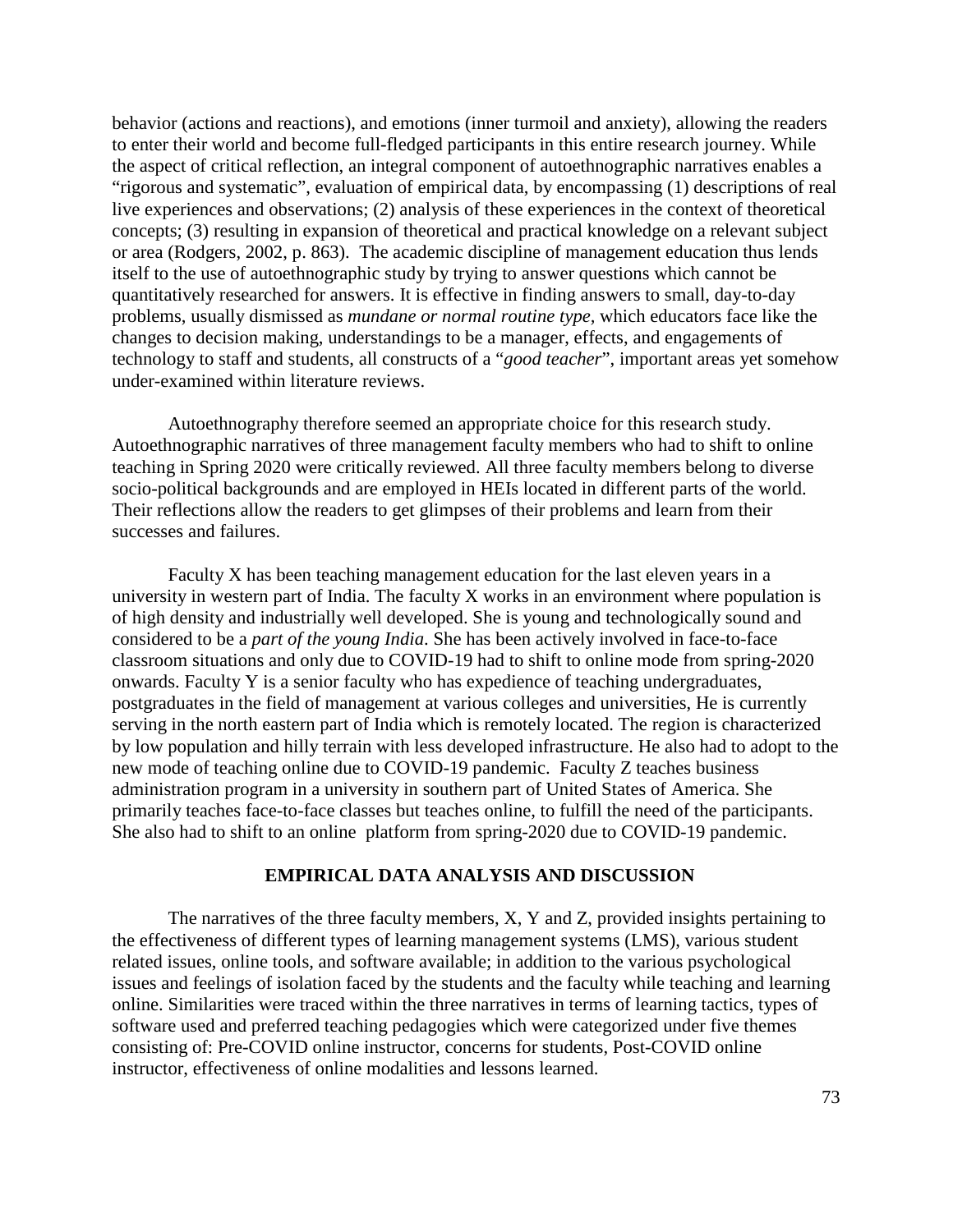**Pre-COVID Instructor:** All three faculty members, X, Y and Z were management teachers who were primarily face-to-face teachers but had taught online classes as well. Both Faculty X and Z, unlike Y, were females, however Z (same as Y) happened to be more experienced and older in comparison to X who was a millennial. All three tended to follow a similar online teaching fashion prior to COVID, involving sharing of asynchronous subjectcontent, followed with assessments in the form of quizzes, discussions, and assignments. X supplemented her face-to-face teaching with online quizzes. While Y was more of a 9 to 5 teacher, lecturing with exams and other assessments being offered at regular intervals. Z was teaching online classes, but hers strictly followed the asynchronous format. All three were aware of technological tools and LMS, for instance X was aware of Google Suite; while Y mentions Moodle LMS, Whatsapp, Zoom Free and Google Meet and Z mentions Desire to Learn and WebEx.

**Student Concerns:** X, Y and Z were student-oriented professors, taking cues from their students and trying to adapt themselves accordingly. X mentions that her students were centennials, technology-adept, preferring content in audio-visual appealing forms, who liked to interact with their peers and teachers and possessed short attention spans. X was therefore forced to acknowledge the need to integrate synchronous mediums onto her online class, with opportunities for students to collaborate as groups. Her students also belonged to lower socioeconomic backgrounds, lacking proficiency in English language. Y's students were postgraduates, from reasonable financial backgrounds, residing in remote hilly areas with lack of internet connectivity. Z's students were Generation Z, first generation college goers, primarily African American, who did not buy textbooks and needed close connections with their instructors to perform well. The COVID lockdown which took place in March 2020, had similar impacts on the students of all three faculty members. Students did not adapt well to online platforms, they complained despite being a highly technology-savvy generation. All of them faced internet issues, LMS issues, missed the presence of their teachers and interaction with their peers. Isolated and stressed all these students' level of participation declined in their virtual classrooms with negative impacts on their grades. All three faculty members were less technologically adept compared to their students. This fact was evident in their individual narratives. X mentions "*I had to learn the latest technology apps and e-learning platforms"*. Similarly, Y admits "*I was not comfortable using Moodle…found it difficult getting used to using tools such as Zoom and Google Meet…found process of shifting from physical whiteboard to a virtual board highly uncomfortable*". Z had similar issues as well. However, all three wanted to reach out to their students to increase their learning capacities and earn good grades.

**Post COVID Instructor:** Post COVID situations, found all three instructors experimenting with new types of teaching pedagogies and online tools to make their classes more student friendly and interactive. X, focused on a blend of synchronous and asynchronous mode of education, she planned to continue usage of Problem Faceting Framework (PFF) to develop questions which would allow her students to move beyond their liminal spaces and assimilate new knowledge provided. She also flipped her classes to increase student participation and engagement with course content and to increase their critical thinking abilities. Y learned virtual whiteboard and mastered Moodle LMS. He also purchased an LCD writing tablet to connect with his Operations Research course students. Z tried to make her presence visible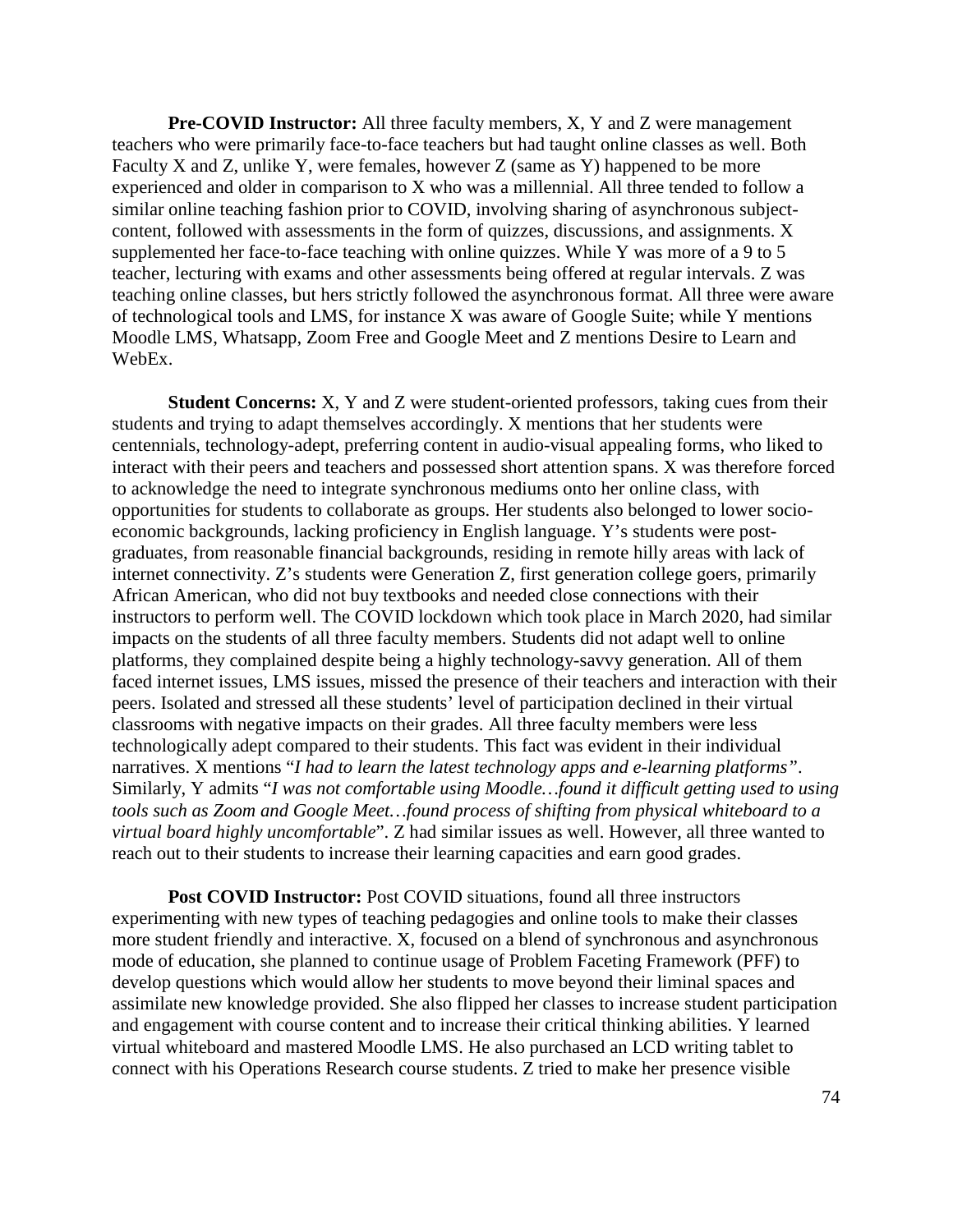online through integration of discussions, case studies and connecting with students via regular emails, text messages and phone calls. She tried to make her virtual classes more engaging and interactive by incorporating collaborative team-based projects, Webex lectures and introductory videos. All three faculty members were also inspired by different theoretical frameworks pertaining to teaching and learning (be it critical inquiry framework, the PFF model, flipped classrooms or the Technology Adaption Model) which propelled them on to the path of active online teaching strategies unlike their pre-COVID days.

**Effectiveness of Online modalities:** The online modalities which the faculty members found useful were Whatsapp, online discussions, collaborative team-based projects, introductory videos, live and synchronous lectures using Google Suite, Zoom Meet and WebEx. The virtual whiteboard Google Jamboard was found to be useful for lectures involving a lot of explanations.

**Lessons Learned:** The journey from the pre-pandemic, pandemic, post-pandemic and now the *neo*-normal had been turbulent for all three faculty members; just not as individuals but also as teachers (faculty) of management. All three faculty members suffered a lot of stress and anxiety in adapting themselves to the virtual environment, they made a conscious effort to learn new software and technological tools. While their respective universities provided appropriate technological training and resources and extended support services. The situation of Y was slightly different, he had to request his university to set up a specific website with appropriate help resources etc. He even purchased an LCD tablet on his own for teaching purposes.

Based on the experiences, deliberations, and theoretical foundations of X, Y and Z, it is possible to surmise that despite all three having a different slice of (imparting) e-education, engaging in diverse flavors, they blended into a few unanimous inferences. For instance, even though all three faculty members dealt with different courses and student community, it can be deduced that blended varied e-tools aid in achievement of learning outcomes, enhancing learning effectiveness and in ensuring learning retention. While diverse e-equipment and tools, blending synchronous, asynchronous, flipped classrooms and hybridization of e-space all support success in online education (Condie & Livingston, 2007; Dziuban, Graham, Moskal, Norberg, & Sicilia, 2018). Choice of e-tools is also dependent on student related factors such as first, students' psycho-somatic selves influenced by COVID pandemic, their access to e-resources and infrastructure and finally their learning and intellectual abilities (Webster & Hackley, 1997; Proserpio & Gioia, 2007). Business faculty need to identify e-tools considering their students profiles, flexibility of pedagogy, scope of innovation and dynamic nature of curriculum and so on.

Next while learning outcomes are primal to success of educational method, what becomes more necessary in integrating appropriate theoretical constructs. Structures like Technology Acceptance Model (Venkatesh & Davis, 1996); Experiential Learning Model (Kolb, 1984); Blooms Taxonomy (Bloom, Englehart, Furst, Hill, & Krathwohl, 1956; Krathwohl, Bloom, & Masia, 1956; Anderson & Krathwohl, 2001); Community Inquiry Framework (Garrison, 2017), Problem Faceting Framework (Bhardwaj, Crocker, Sims, & Wang, 2018) and like can act as substrate to sense make the entire learning process. Depending on the course and learning outcomes, due reference can be made to the theory, be it for constructing quizzes, or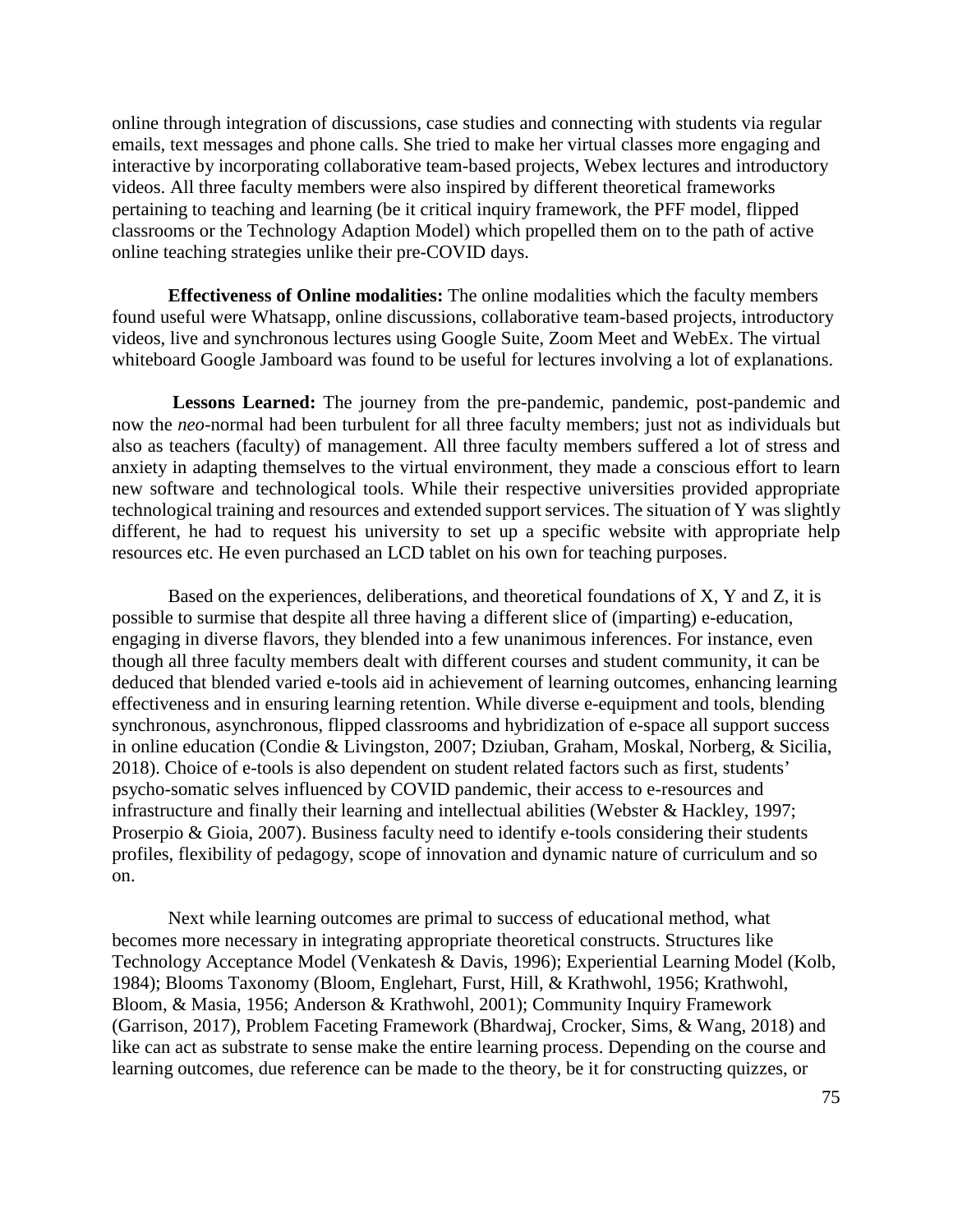designing modules and enhancing learning effectiveness. Reference to such theories aid discovery of appropriate learning pathways, and consequential learning effectiveness. At an individual level, each faculty member needs to articulate theory; and engage in reflection, contemplation, counsel, experimentation, and refinement to identify computer-aided tools that may aid their specific course. Each faculty needs to find what works for their module, in their unique context; advice on which could be sought from relevant theoretical constructs. Further in the whole exercise to enhance learning effectiveness; there is a need for *a-priori* setting of learning outcomes (Wan, Fang, & Nuefeld, 2007; Ivancevich, Gilbert, & Kanopaske, 2009). These specific objectives, act as points of reference for students, teachers, and choice of e-modes of education. Though bias can be experienced against specific e-learning modes, modules can be designed keeping learning outcomes in mind and hence right choice (blend) of e-resources can be made (Redpath, 2012). The empirical insights of this study vouch this aspect as one of the crucial sequences of initiating online education during and post-pandemic.

 Lastly even though most of the countries are moving towards societal normalcy, it will still be a challenge for students and teaching fraternity to go back into physical classrooms. Partial and gradual shift from e-learning to traditional learning can eliminate chances of psychological shocks (for students and teachers, equally). The threat of infection and reverting to traditional classroom teaching could still be a challenge, in the event of which hybrid classrooms which combines teaching reduced student numbers in the classrooms with virtual platforms might emerge as the plausible solution.

### **CONCLUSION**

The tectonic shift from a traditional-mode to e-learning mode has been exasperating, turbulent and tempestuous for teachers worldwide. The three faculty members examined in this study are no exception! Despite diversity in terms of student population and courses taught, they unanimously agree that hybrid classrooms are here to stay, and it is necessary to identify a set of effective customized portfolio of teaching tools (online and offline), to transform oneself according to changing circumstances, and finally blend-in-theory and practice to teach effectively. Though, these narratives have been contextual to business education, these learnings are proportionately relevant to faculty from diverse streams. It is possible to imbibe and amalgamate learnings from distinct experiences across varied specialisms and systems. One just needs to customize relevant tools, techniques, and theories to suit one's specific educational palette. This paper concludes on the note that there needs to be a consolidated effort from all corners of the academic society to imbibe e-education. It may not be wise to drastically change the curriculum to suit online education; but time has dawned wherein responsive, proactive, and mindful adoption, is need of the hour.

#### **REFERENCES AVAILABLE FROM THE AUTHORS**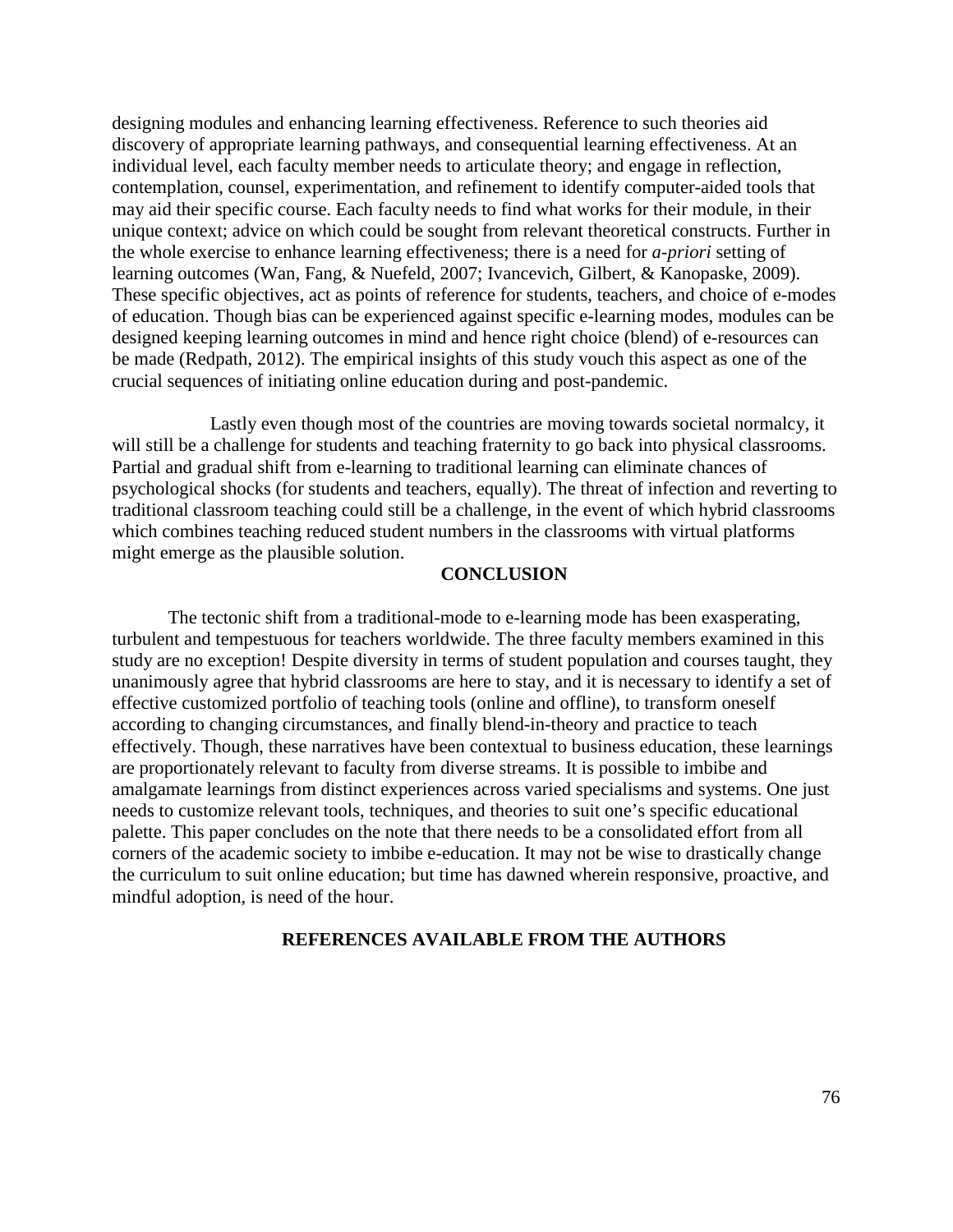# **STAYING COMPETITIVE IN THE NEW NORMAL: A MULTI-LEVEL CONCEPTUAL EXPLORATION OF STRUCTURE AND CARING IN PREDICTING EMPLOYEE VOICE BEHAVIOR**

APRIL L. ROWSEY Gupta College of Business University of Dallas Irving, TX 75062

> RICHARD MILLER University of Dallas

LAURA MUNOZ University of Dallas

### **INTRODUCTION AND CONCEPTUAL FRAMEWORK**

Remaining competitive in the face of adaptive challenges and dynamic environments requires that employees not only fulfill the key responsibilities required of their roles, but also communicate their suggestions about consumer needs, process inefficiencies, and safety and quality matters. It is therefore crucial to gain a better understanding of the key mechanisms of initiating structure and ethic of care at the work group level that impact both employee in-role performance and employee prohibitive voice. A promising perspective is offered by the exploration of Regulatory Focus Theory (RFT), a theory of self-regulation, which has emerged in the performance domains within the past two decades as a means of explaining the important cognitive drivers used in both goal attainment (Lanaj et al. 2012) and behaviors in the workplace (Neubert et al., 2008).

With more than three quarters of all employees in America reporting working as a member of at least one team (Gallup, 2017; Mathieu et al., 2018), some of the most informationrich sources of situational workplace stimuli are the norms and expectations reflected in the behaviors of the employee's own proximal work group. These observable team stimuli modeled within the group could serve as an influence through the priming or suppressing a specific selfregulatory focus in the minds of its members. The need for research in this area is vital as the trend toward groups and teams in the workplace is increasing.

Previous studies have examined the influence of leader behavior stimuli (Neubert et al., 2008) as a primer for employee prevention focus, but less is known about the influence of behaviors at the work group level as a primer of regulatory focus. This paper addresses the influence of workgroup level initiating structure as a primer or antecedent for work regulatory focus which, in turn, may well contribute to prohibitive voice behavior and in-role performance. Our conceptual model proposes relationships with the constructs of prevention regulatory focus mediating the influence of work group initiating structure and both prohibitive voice and in-role performance.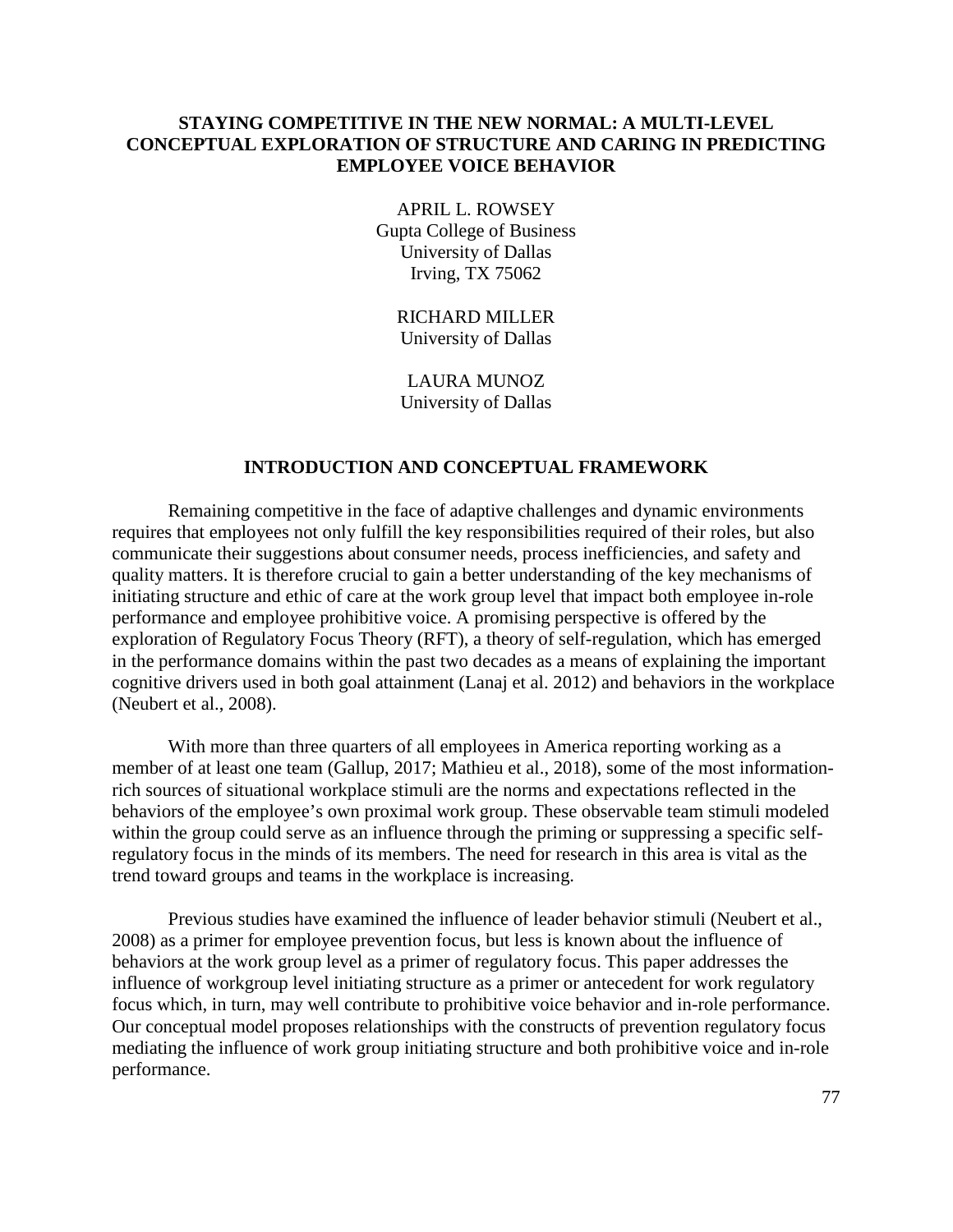Another unique perspective of this research is the examination of social care and compassion in work groups as a potential moderating contributor to the relationship. Ethic of Care (EoC), the perspective developed by Gilligan (1982), posits that humans are foundationally relational and socially connected through practices of caring and support. Nicholson and Kurucz (2017) articulated a "relational leadership for sustainability," which broadly defines an EoC perspective of "human development…with the ultimate goal of individual and societal flourishing" (p. 26), which seems altogether consistent with the diverse agenda of managerial objectives that contribute to the sustainable functioning of the organization.

# **PROPOSITION DEVELOPMENT**

#### **Work Group Initiating Structure and Employee Prevention Focus**

Specific types of stimuli, often observable within groups, are the instrumental activities of highly directive and task-oriented forms of behavior and House et al. (1971) described instrumental activities as forms of initiating structure because they are necessary for the mobilization and allocation of resources required to enable the functions of growing organizations. Neubert et al. (2008) were the first to propose, and find support for, initiating structure behavior (of a leader) functioning as a primer for a prevention focused mindset in subordinate employees. Although principally studied as a consequence of leader behavior, Halpin's (1957) conceptualization of structuring behavior as the influence or pressure on organizational members to focus on meeting and adhering to expectations does not preclude members in a work group as a source of this influence or pressure. Indeed, past group and team literature have routinely highlighted the influence of group behaviors, norms, and expectations on the cognitive mindset and behavioral outcomes of group members (Gibson & Vermeulen, 2003; Keller, 2001; Klein et al., 2006). Thus, when a work group prioritizes and emphasizes task completion, policy adherence, or obligation fulfillment, the climate is more oriented toward defining performance, goal, and role expectations (Fleishman, 1998) as well as directing and structuring group members' tasks (Bass, 1990). Consequently, initiating structure (or processfocused climate) at the work group level could contribute to evoking work group members' prevention focus. Thus, it is proposed that:

*Proposition 1: Work group initiating structure is positively related to employee prevention focus.*

#### **Prevention Focus and Prohibitive Voice Behavior**

Both prevention focus mindset and prohibitive voice behavior share a common interest and motivation in preventing loss or avoiding pain (Liang et al., 2012). Whereas a preventionfocused mindset is committed to detecting potential problems (losses) and threats to the status quo (Delegach et al., 2017; Wallace et al., 2013), communicating about these potential problems and threats involves the expression of prohibitive voice (Liang et al., 2012). The benefits of prohibitive voice expressed by employees, who are often familiar with the processes and the effects of both day-to-day decisions and strategic actions, have been associated with various positive outcomes including preventing crisis situations (Schwartz & Wald, 2003), enhancing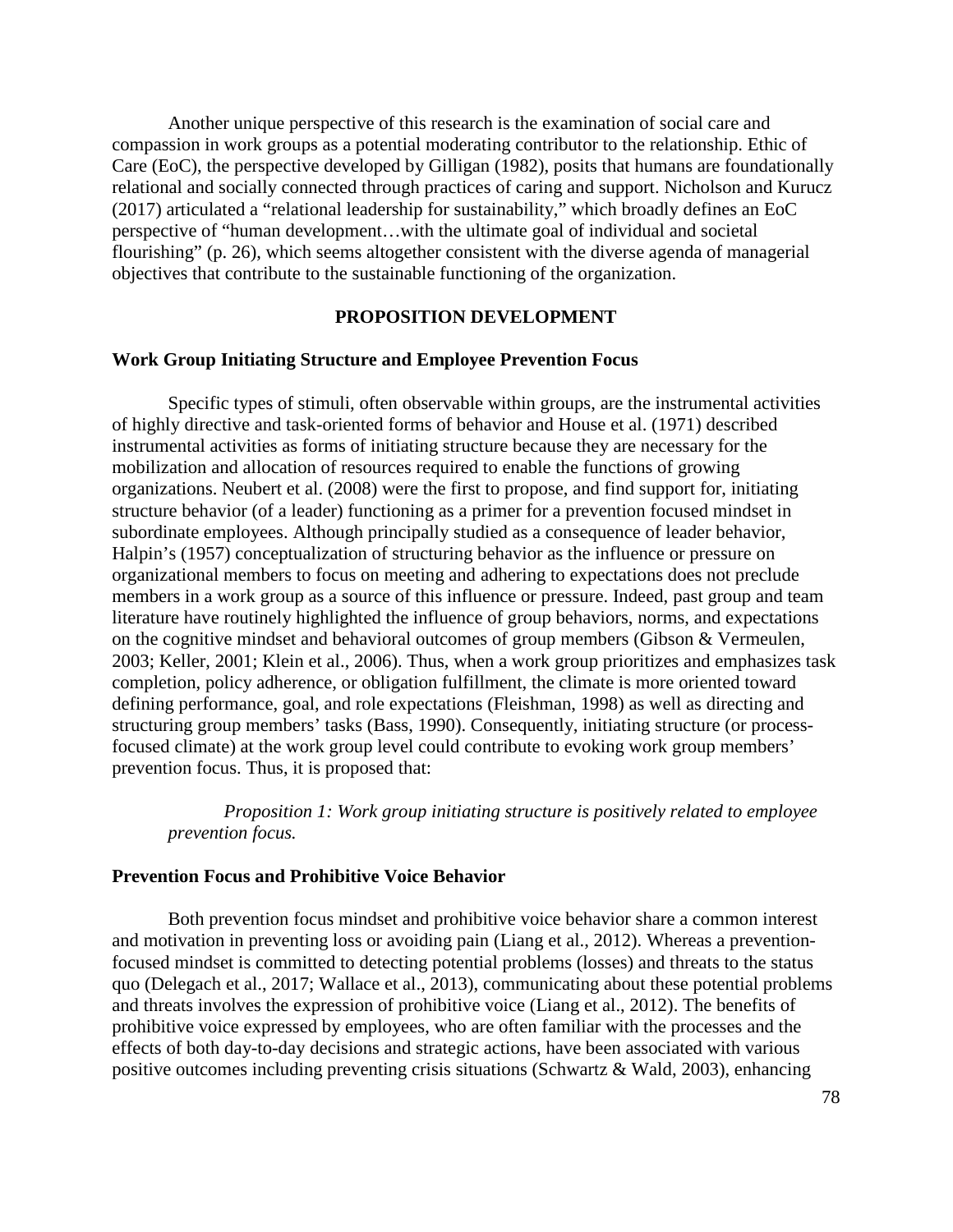organizational safety performance (Li et al., 2017), and improving organizational sustainability (Carmeli et al., 2017; Nicholson & Kurucz, 2017; Paille´ et al., 2016). Because of the similarities that prevention focus and prohibitive voice share in terms of needs (security), goals (to avoid desired states), and performance strategy (vigilance), the literature has shown that an employee's prevention focus predicts subsequent expressions of prohibitive voice behavior (Lin & Johnson, 2015). Thus, it is proposed that:

*Proposition 2: Employee prevention focus is positively related to prohibitive voice behavior.*

#### **Prevention Focus and In-role Performance**

The same drivers that influence prevention focused mindset to attend to information that contribute to losses and failure are also the same drivers that make in-role performance possible (Wallace et al., 2013). Part of performing well in a work role requires attending to rules, consequences of deviating from those rules and policies, and adhering to performance standards. A prevention-focused mindset values those exact behaviors (Higgins & Tykocinski 1992; Kark & Van Dijk, 2007). The performance strategies of vigilance, attention to detail/accuracy, and a sense of obligation for fulfilling duties and expectations (Förster et al., 2003) employed by a prevention-focused mindset could also be considered successful performance behaviors for succeeding in a work role. Thus, it is proposed that:

*Proposition 3: Employee prevention focus is positively related to in-role performance.*

## **Moderating Effect of Ethic of Care**

The revived interest in care and human flourishing in the social science literature recognizes that a care perspective, regardless of level within the organization, emphasizes the importance of interconnected relational obligation (Gilligan, 1982) and is comprised of not only cognitive appraisal and inquiry but also productive emotional engagement (Linsley, 2013). Liedtka (1996) further described that a culture of caring prioritizes the relationship between each member of the organization and establishes a personal cognitive and emotional connection between an individual and the other stakeholders, both internal and externally, of the organizational as referenced in the table below. Thus, the EoC perspective of prioritizing the relationships with, and perspectives of, proximal others (Ledtka, 1996) is a promising factor when explaining the resulting employee approaches to both in- and extra role behaviors in the workplace (Fletcher, 2012; Nicholson & Kurucz, 2017). Employees' perception of a work group EoC serves as an influence evoking work group members' EoC for self and for others (Carmeli et al., 2017). Consequently, employees' EoC contribute to positive behaviors (Paille´ et al., 2016) in the workplace. Since the expression of prohibitive voice behavior is a form of constructive extra-role and discretionary behavior in the workplace, it is proposed that:

*Proposition 4a: Employee work group EoC positively moderates the relationship between employees' prevention focus and prohibitive voice.*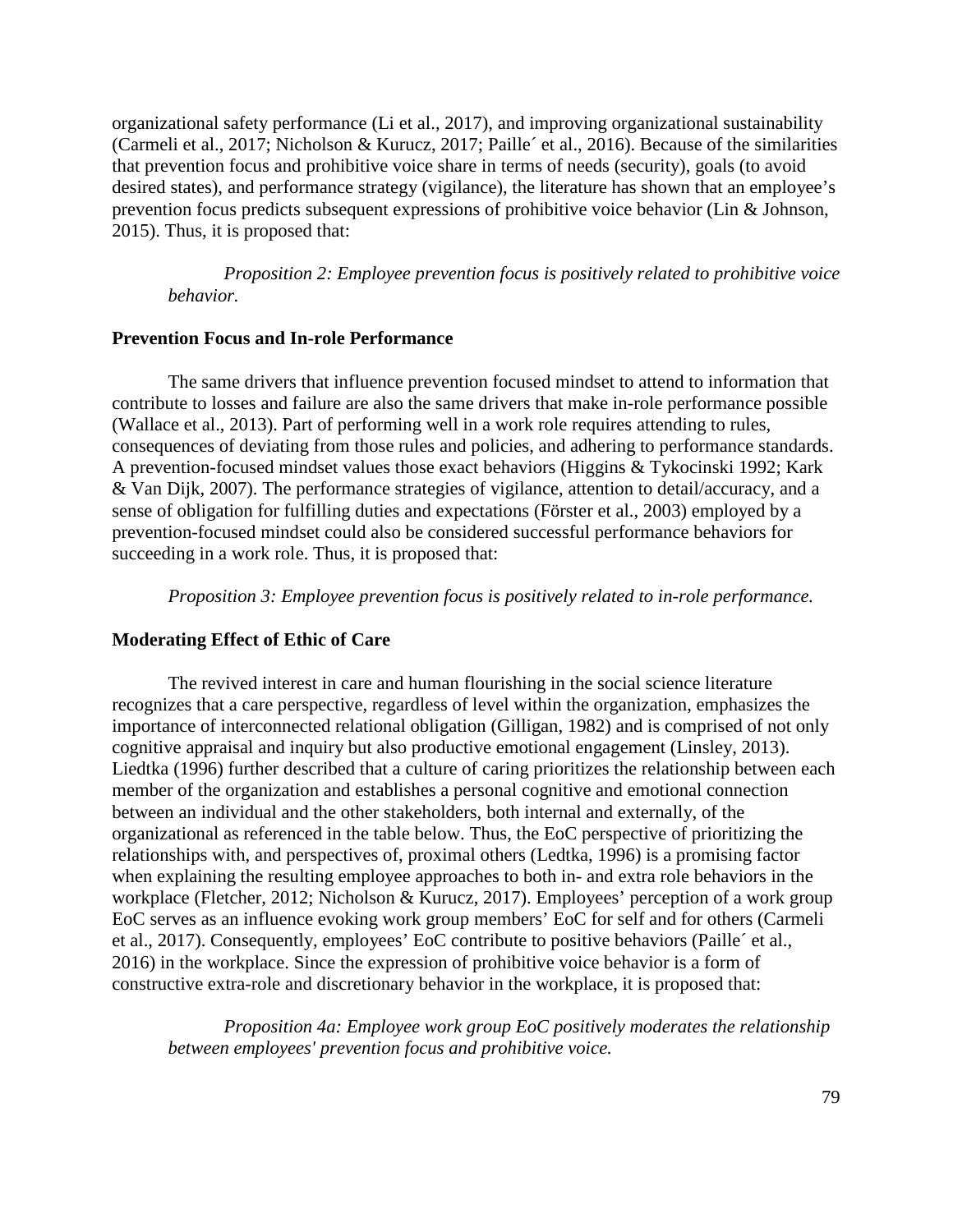*Proposition 4b: Employee work group EoC positively moderates the relationship between employees' prevention focus and in-role performance.*

| Role                                   | Business as market<br>(transaction)                                                                                                                              | Business as caring<br>(relationship)                                                                                                                                          |  |
|----------------------------------------|------------------------------------------------------------------------------------------------------------------------------------------------------------------|-------------------------------------------------------------------------------------------------------------------------------------------------------------------------------|--|
| Customers                              | Ancillary: Process is driven<br>by organization's need to sell<br>its solutions to some<br>identified set of problems.<br>These come with customers<br>attached. | Primary: Process is driven by<br>the organization's desire to<br>attend carefully to customer's<br>self-defined needs and<br>aspirations and facilitate their<br>achievement. |  |
| Employees                              | Expendable/replaceable: their<br>labor is purchased at market<br>rates in order to produce and<br>sell organization's solutions                                  | Primary: developing members<br>of a community of mutual<br>purpose and linchpin that<br>creates the organizational<br>capability set and connects it<br>with customer needs   |  |
| Organization $\&$<br>Senior Management | Primary: To plan, supervise,<br>control, and monitor the<br>processes of production and<br>selling to ensure quality and<br>efficiency.                          | Supporting: To create a<br>caring context and systems<br>which provide resources and<br>decentralized authority that<br>enables employees to care for<br>customers.           |  |

### **Table 1**

 $\Box$ Differences between market-oriented firm and caring-oriented firm:

*Note*: Adapted from Liedtka (1996)

# **CONCLUSION**

Tim McClure, professional speaker and brand leadership consultant, once remarked, "The biggest concern for any organization should be when their most passionate people become quiet." This remark illustrates both the instrumental and the symbolic perspectives about the importance of voice to organizations. An instrumental perspective acknowledges that employee voice contributes relevant suggestions and concerns crucial for the success or protection of organizational well-being in a VUCA world. From a symbolic perspective, it is a concerning signal to managers when employees opt for silence or exit instead of voice. Therefore, it is in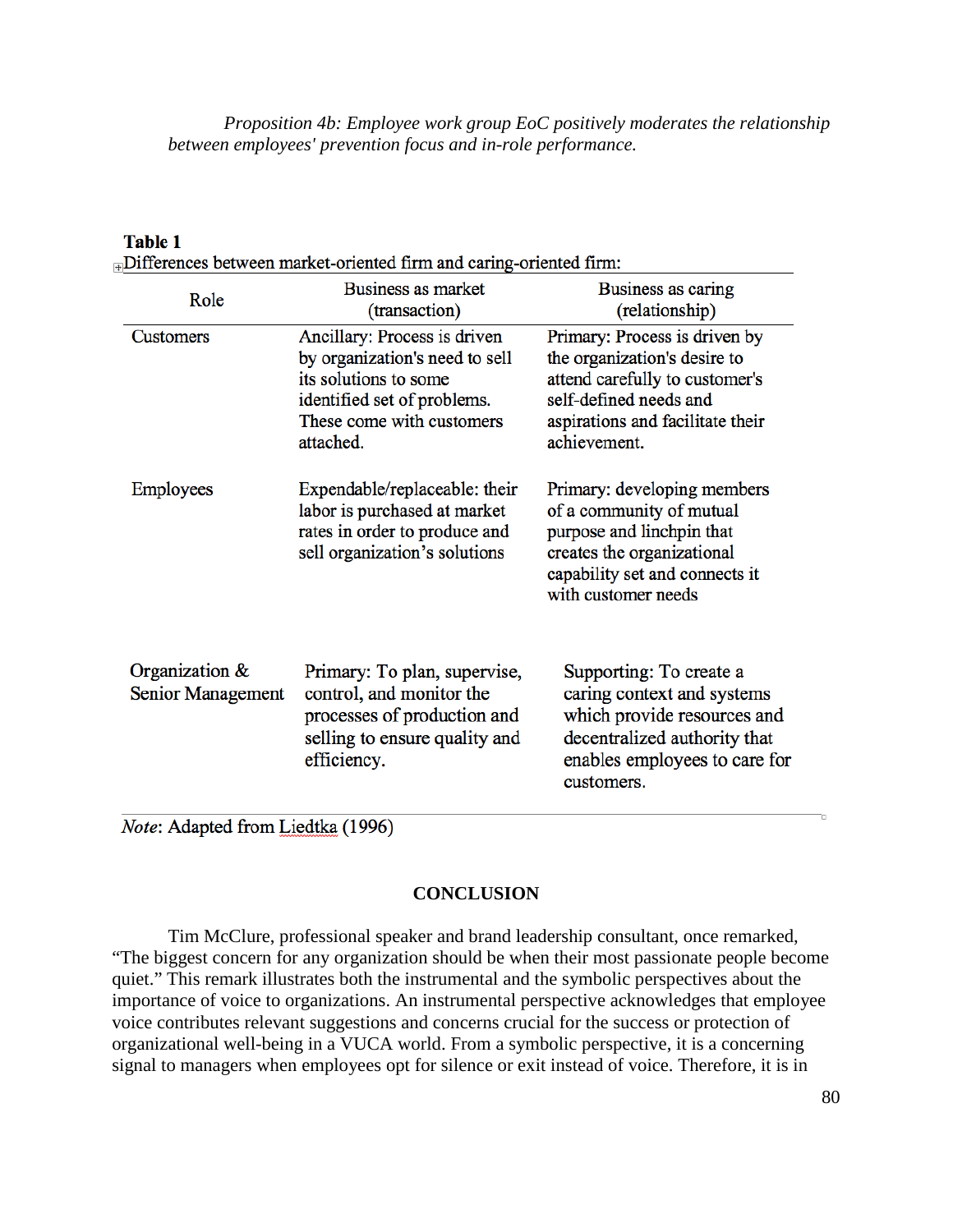management's instrumental interest to understand the workplace mechanisms which contribute to, or inhibit, the expression of prohibitive voice.

Investigating the relationships proposed here would require capturing information about more stable and chronic regulatory focus and general affect for control purposes which would provide the basis for judgments about the trait-based qualities of general affect and regulatory focus. Tenure as a team member as well as experience and performance should also be controlled for. Future research in this area will also benefit from longitudinal research designs that explore how these behaviors change over time as the tenure within the team increases. Additional points of interest for future streams of research include the study of remote or virtual teams to see what insights might be uncovered in these relationships as teams are physically distant as is more commonly the case during the COVID pandemic.

# **REFERENCES AVAILABLE FROM THE AUTHORS**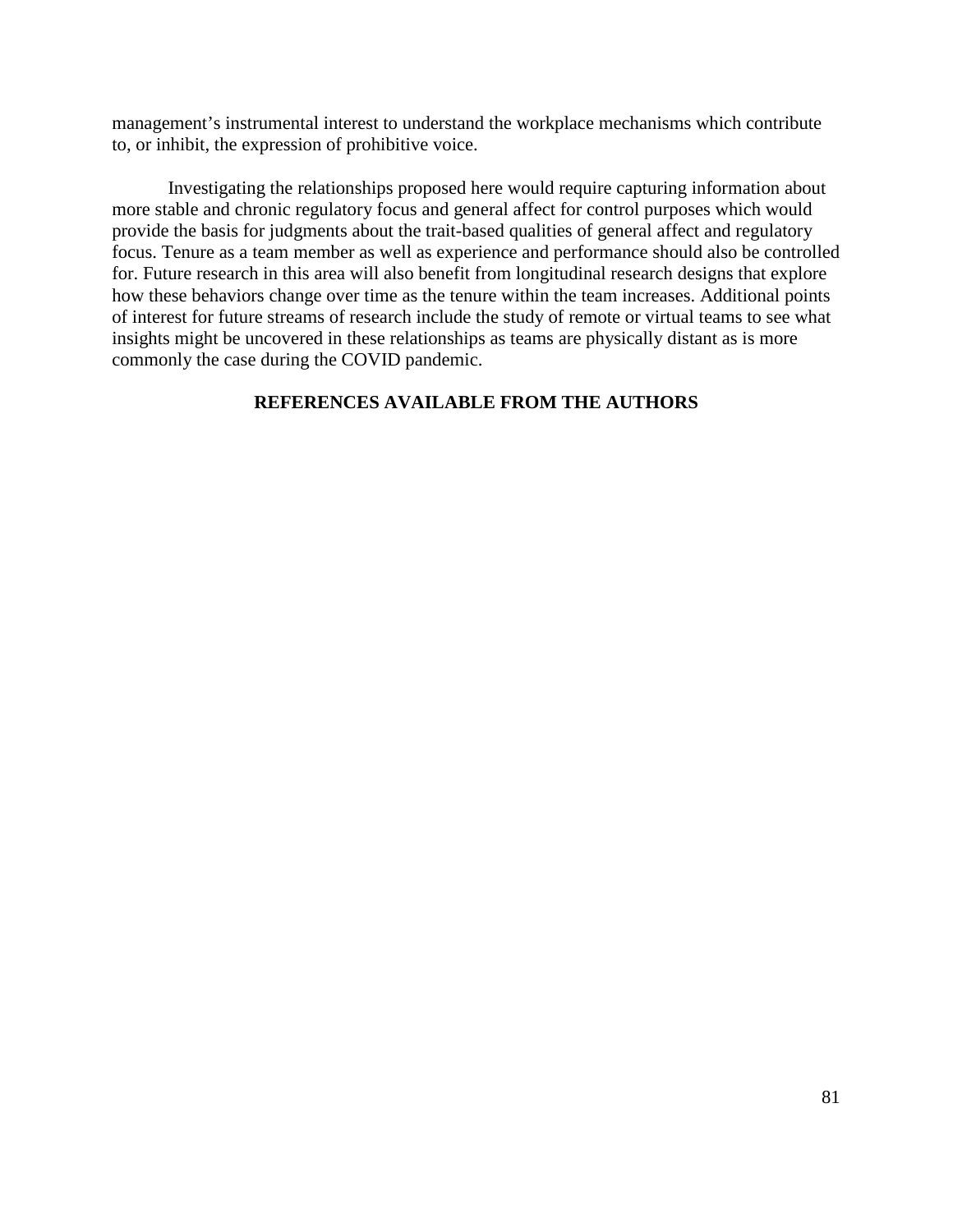# **WHAT ASPECTS OF THE PERFORMANCE REVIEW PROCESS ARE RELATED TO EMPLOYEE ENGAGEMENT AND SATISFACTION?**

LINSIE HIGGINS BlackHawk Industrial Supply 1501 SW Expressway Drive Broken Arrow, OK 74012

JENNIFER L. KISAMORE University of Oklahoma-Tulsa

### **ABSTRACT**

Performance management is a continuous process that includes performance reviews, goal management, recognition, succession planning, development, and coaching. Performance management is one of the most important tasks managers perform but performance review processes vary greatly between organizations. This study investigated whether employees' satisfaction with performance review processes are related to employee engagement and whether specific features of the performance review process are related to employee satisfaction and engagement. The goal of this study was to examine how such processes can enhance organizational utilization of human capital. This survey-based study was conducted online via Qualtrics. Participants were recruited using social media-based network sampling. Data were collected from 113 working adults of which 100 provided enough data to be used in analyses.

Results indicated that employee satisfaction with the performance review process is significantly positively related to the three facets of employee engagement, specifically vigor, dedication, and absorption. Inclusion of succession planning in the review process was positively correlated with satisfaction with the process but not with any facet of employee engagement. Results of the current study suggest that, when done well, performance review processes may contribute to employee satisfaction and engagement. Organizations should seek to use performance review processes in ways that enhance their strategic use of human resources rather than view such processes only as administrative exercises.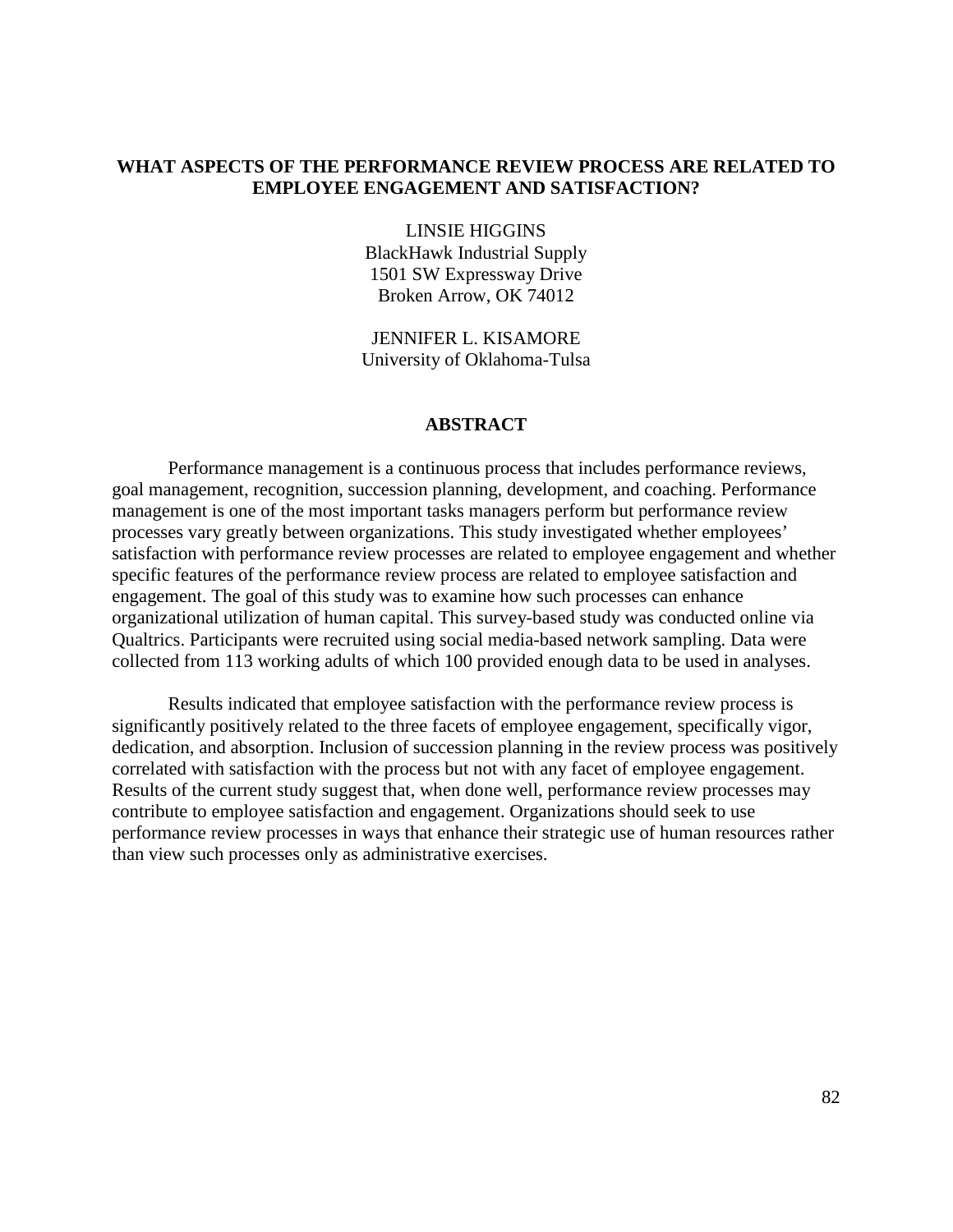#### **DESIGNING FLEXIBLE COURSES: AGILITY IN THE FACE OF CRISIS**

KAREN FORD-EICKHOFF University of North Carolina Charlotte 9201 University City Boulevard Charlotte, NC 28223

> LAURA MADDEN East Carolina University

TIMOTHY MADDEN East Carolina University

NATASHA WILKINS RANDLE University of North Carolina Charlotte

#### **INTRODUCTION**

We did not foresee the coronavirus pandemic of 2020. However, we had initially intentionally built flexibility into our course designs, and this flexibility ultimately resulted in greater agility in responding to the effects of the pandemic quickly when our universities moved our classes from a face-to-face format to online almost overnight. In this panel discussion, we will share with our SWAM colleagues the design ideas we have successfully implemented over many years in our courses.

Strategic management and tragedy are uniquely suited to each other. Strategy is a futureoriented discipline (Gaddis, 1997), and, although scholars do not know exactly which changes will impact universities and other organizations in the future, they can identify trends that are likely. Likewise, tragedy and suffering are paradoxically inevitable yet unpredictable by nature (Dutton, Worline, Frost, & Lilius, 2006). During the course of any single semester, there will almost certainly be tragedies that impact students, faculty members, and entire communities – but which tragedies and when they will occur are uncertain.

Crafting an effective course design is no small feat. Most of us faculty in higher education have had little or no training in designing courses (Bonner, Stone, Mittal, Phillips, & Utecht, 2020; Fink, 2003; Marx, Garcia, Butterfield, Kappen, & Baldwin, 2016), and we rely considerably on trial and error. As David A. Whetton (2007: 1) so aptly put it, the principles of effective course design are "the things I wish someone had taught me 30 years ago." We want our students to learn the concepts and skills that will help them be successful in the future, in whatever way success is defined for each individual, and many of us recognize that good teaching does not necessarily lead to effective learning (Hrivnak, 2019). Designing courses which focus on the diverse learning styles of students, active learning through interactions with faculty and other students, and the communication of high expectations for student engagement in the learning process are principles that faculty have come to recognize as important for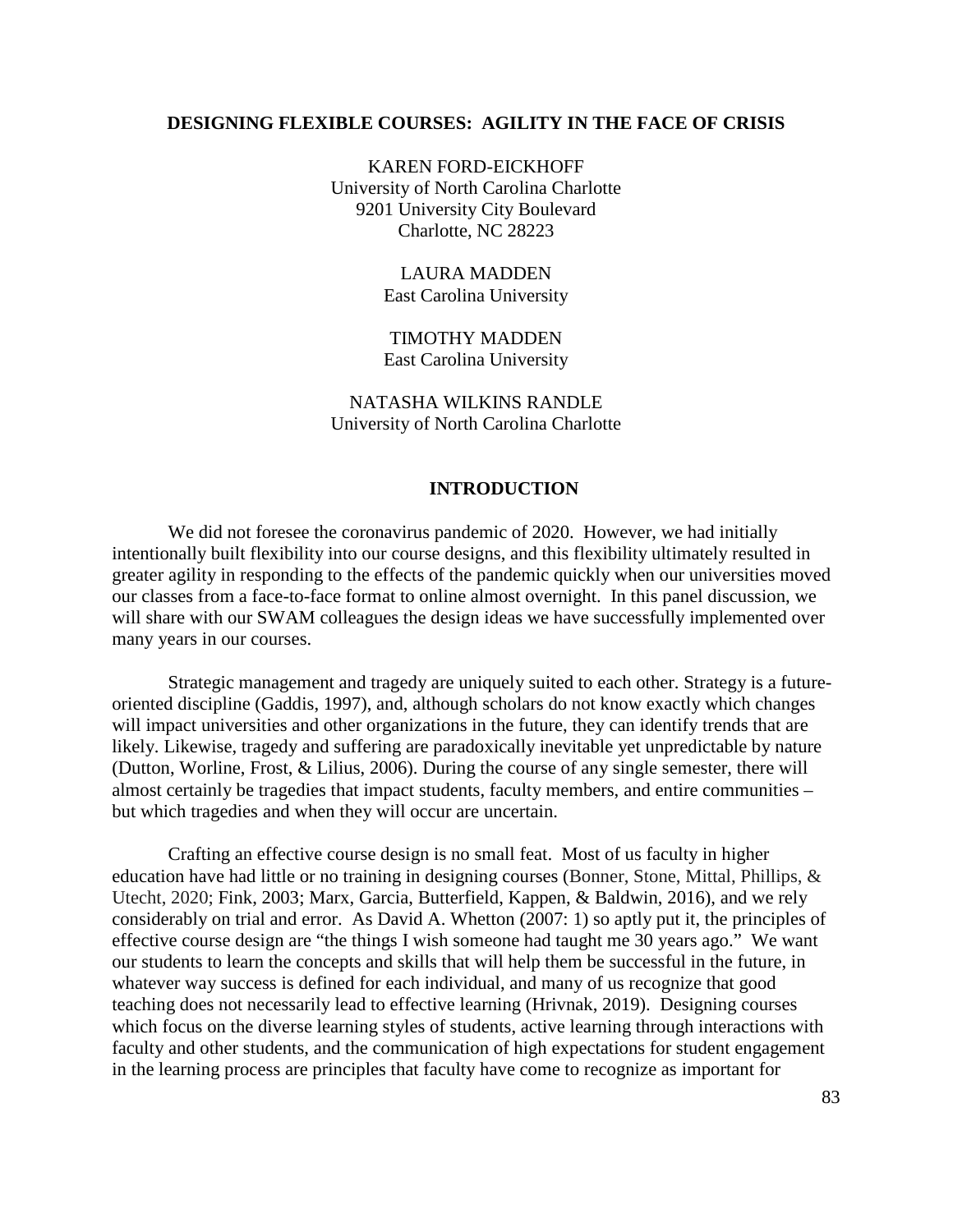effective learning to take place (Bridgman, McLaughlin, & Cummings, 2018; Deslauriers, McCarty, Miller, Callaghan, & Kestin, 2019; Stewart, Houghton, & Rogers, 2012; Tomkins & Ulus, 2016; Whetton, 2007). Students have expressed that they perceive the most effective learning to be when faculty help them apply the concepts and skills we are discussing in our classes in the students' own lives, values, and experiences (Light, 2001; Strayer, 2012).

Faculty must design their courses based on the material to be covered and the methods they believe are most effective for student learning. Especially as a result of the coronavirus pandemic, we have now seen that *flexibility* in the design of courses is also crucial. Within the domain of management pedagogy, we can design course structures in times of calm that are flexible enough to result in resilience during times of chaos. This approach models realistic managerial behavior and makes explicit to students that structuring the course for flexibility benefits students and faculty alike (Rieckmann, 2012).

The SWAM Annual Conference is the perfect venue for faculty from different colleges and universities to share ideas for designing flexible course syllabi. Panel discussion attendees will leave with well-tested and award-winning approaches they can incorporate in their own course syllabi.

## **PANEL DISCUSSION FORMAT**

This panel discussion will be a highly interactive session in which attendees will learn how to design flexible courses from panelists who have extensive experience with course design across modalities. Attendees will hear about practical techniques that have proven to work well in our courses. Attendees will also be encouraged to engage in the conversation by sharing their own ideas with the panelists and other attendees.

#### **CONCLUSION**

This panel discussion meets the SWAM call for thinking about how "we as academics manage the New Normal" and showcasing best practices in teaching and curricular design. Because all faculty must accommodate changes in schedule and methods due to unforeseen events, the session will appeal to a wide audience, including Ph.D. students and new faculty who have little experience teaching as well as more experienced faculty who are exploring new ways for building greater flexibility into their course designs. Panel discussion attendees will be an integral part of the discussion, and the SWAM Annual Conference will provide the opportunity for a conversation among faculty from many different institutions about a timely topic that is very much on the minds of attendees currently.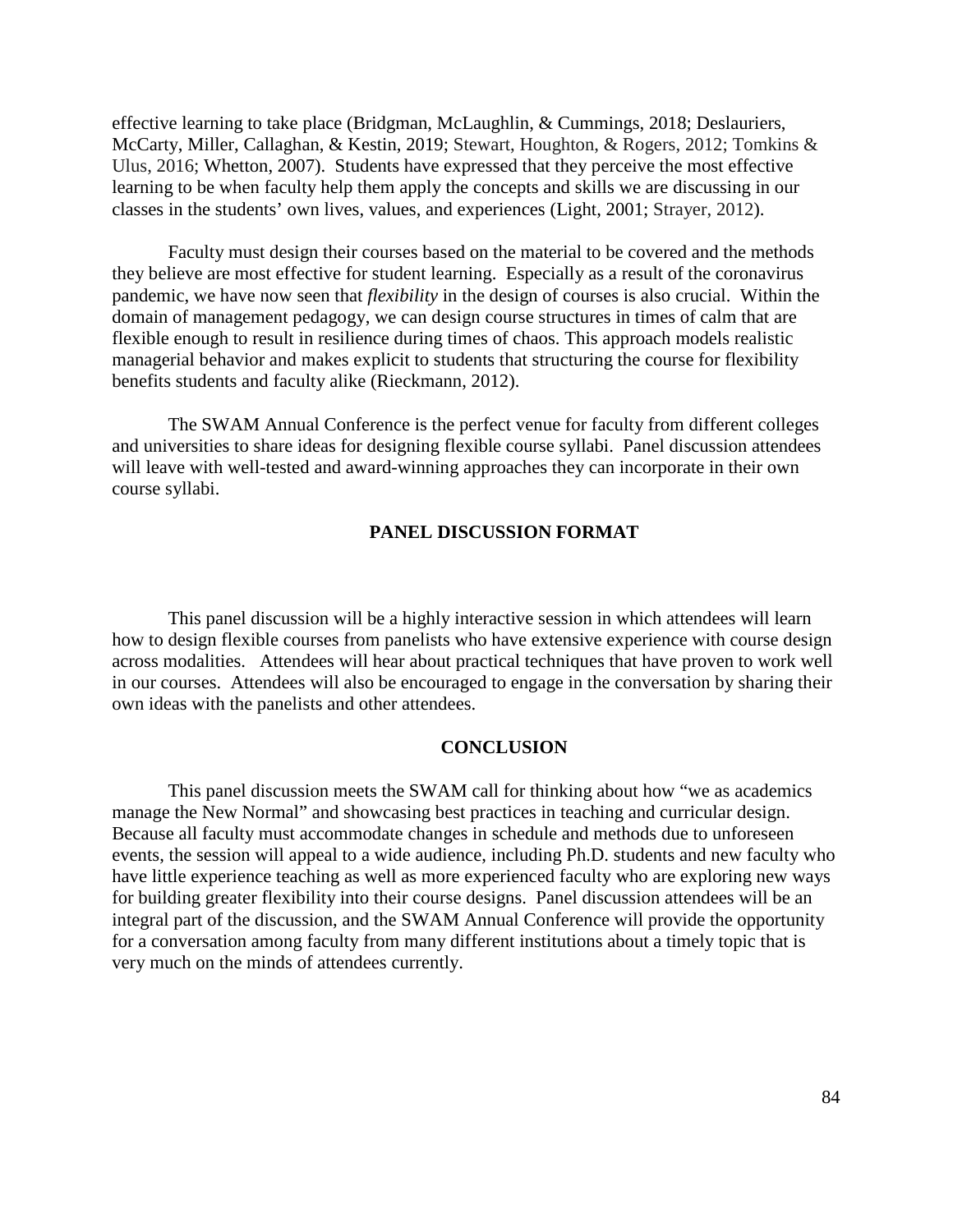#### **REFERENCES**

- Bonner, R.L., Stone, C.B., Mittal, S., Phillips, W., & Utecht, R.L. 2020. Preparing academics to teach: Example of a structured method of preparing doctoral students in business programs to teach. *Journal of Management Education.*  [https://doi.org/10.1177/1052562920907132](https://doi.org/10.1177%2F1052562920907132)
- Bridgman, T., McLaughlin, C., & Cummings, S. 2018. Overcoming the problem with solving business problems: Using theory differently to rejuvenate the case method for turbulent times. *Journal of Management Education,* 42(4): 441-460.
- Deslauriers, L., McCarty, L.S., Miller, K., Callaghan, K., & Kestin, G. 2019. Measuring actual learning versus feeling of learning in response to being actively engaged in the classroom. *Proceedings of the National Academy of Sciences,*116(39): 19251-19257.
- Dutton, J. E., Worline, M. C., Frost, P. J., & Lilius, J. 2006. Explaining compassion organizing. *Administrative Science Quarterly*, 51(1): 59-96.
- Fink, D. L. 2004. A self-directed guide to designing courses for significant learning. [http://www.bu.edu/sph/files/2011/06/selfdirected1.pdf.](http://www.bu.edu/sph/files/2011/06/selfdirected1.pdf) Accessed April 2020.
- Gaddis, P. O. 1997. Strategy under attack. *Long Range Planning*, 30(1): 38-45.
- Hrivnak, G.A. 2019. The increasing importance of curriculum design and its implications for management educators. *Journal of Management Education,* 43(3): 271-280.
- Light, R.J. 2001. *Making the most of college: Students speak their minds.* Cambridge, MA: Harvard University Press.
- Marx, R.D., Garcia, J.E., Butterfield, D.A., Kappen, J.A., & Baldwin, T.A. 2016. Isn't it time we did something about the lack of teaching preparation in business doctoral programs? *Journal of Management Education,* 40(5): 489-515.
- Rieckmann, M. 2012. Future-oriented higher education: Which key competencies should be fostered through university teaching and learning? *Futures*, 44(2): 127-135.
- Stewart, A.C., Houghton, S.M., & Rogers, P.R. 2012. Instructional design, active learning, and student performance: Using a trading room to teach strategy. *Journal of Management Education,* 36(6): 753-776.
- Strayer, J.F. 2012. How learning in an inverted classroom influences cooperation, innovation and task orientation. *Learning Environments Research,* 15(2): 171-193.
- Tomkins, L., & Ulus, E. 2016. 'Oh, was that "experiential learning"?!' Spaces, synergies and surprises with Kolb's learning cycle. *Management Learning,* 47(2): 158-178.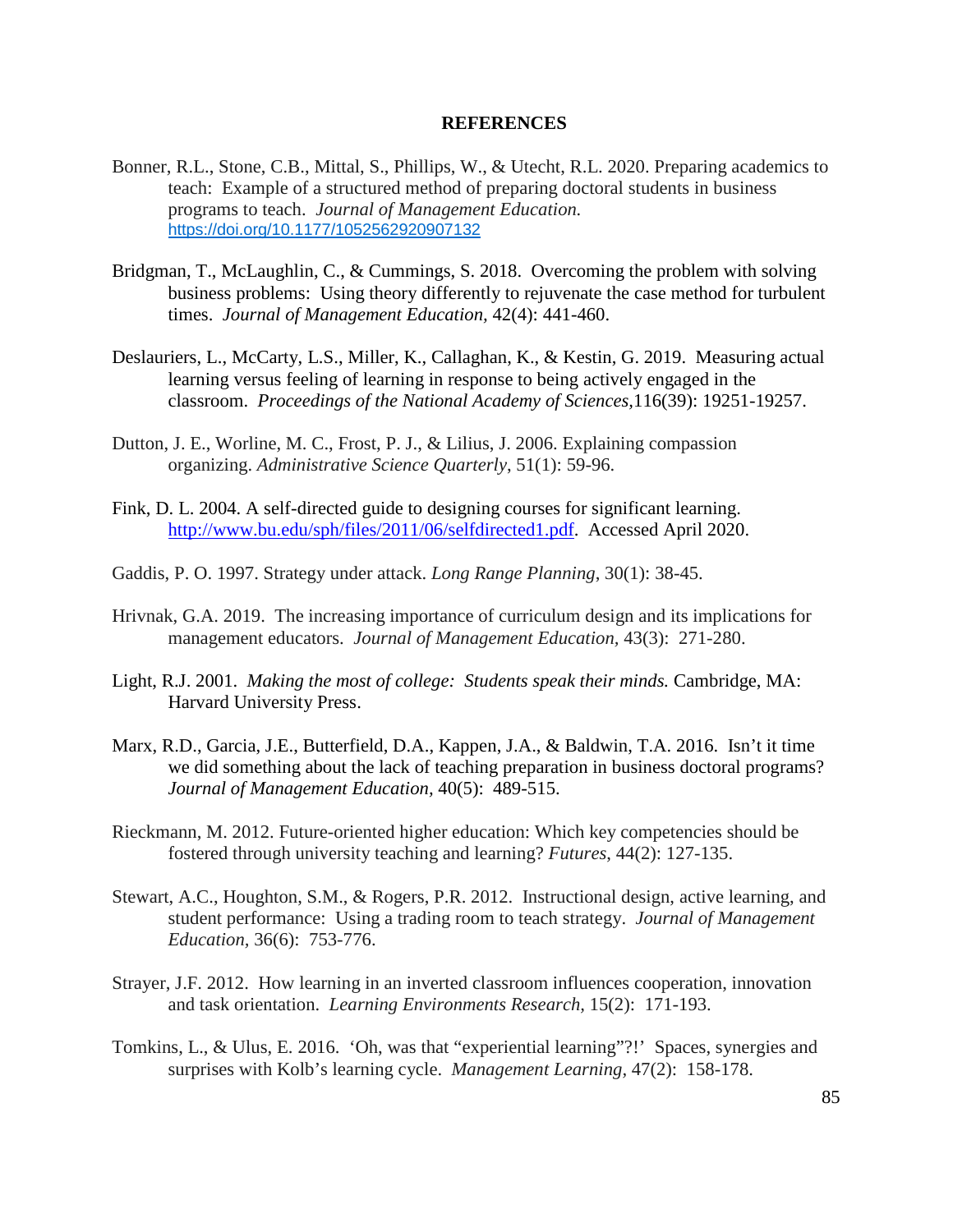Whetten, D.A. 2007. Principles of effective course design: What I wish I had known about learning-centered teaching 30 years ago. *Journal of Management Education,* 31(3): 339- 357.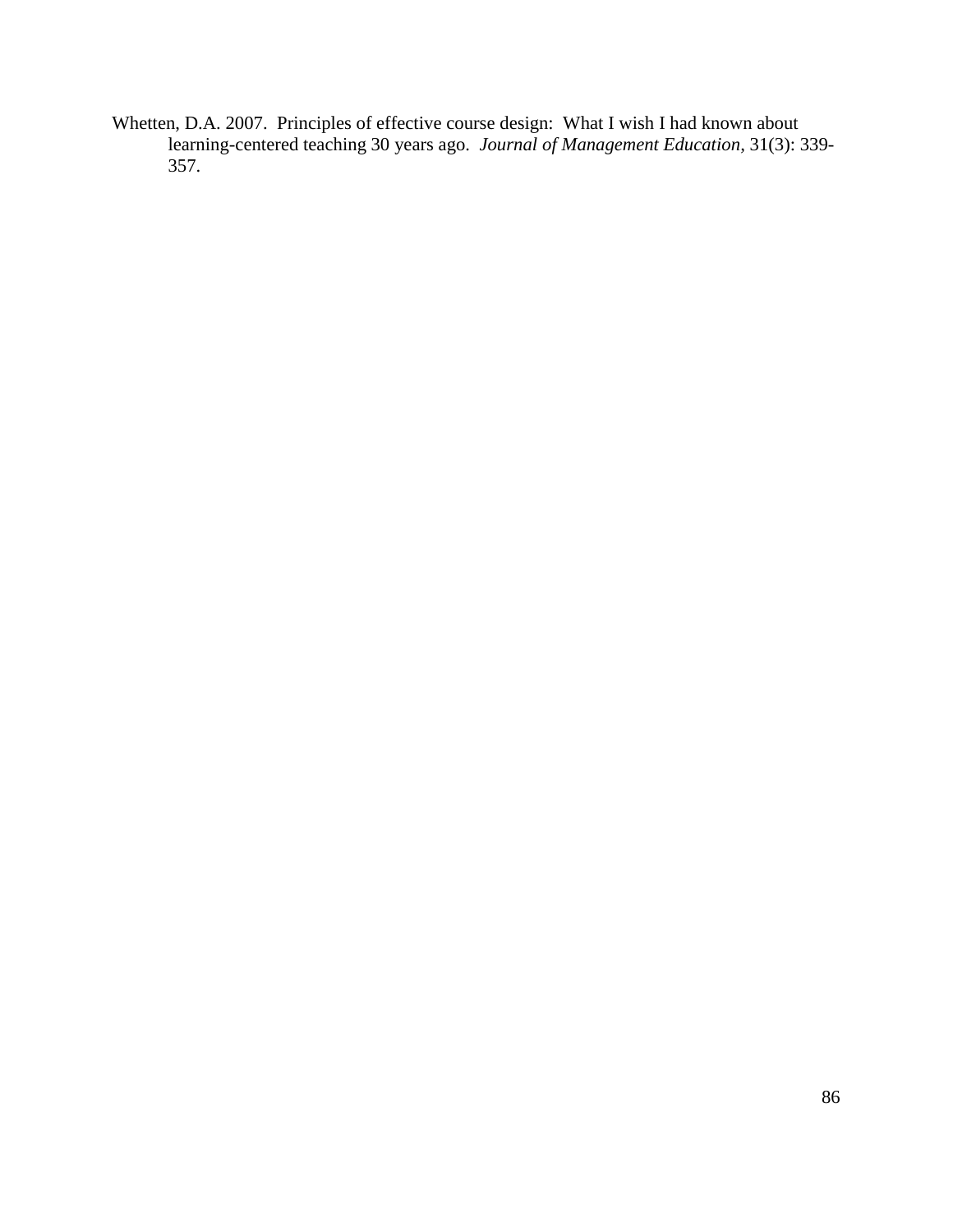# **APPLICATION OF DATA SCIENCE ACROSS DIFFERENT CONTEXTS: A COMPARISON OF MULTIPLE USE-CASES IN ORGANIZATIONS ACROSS INDUSTRIES INVOLVING BIG DATA**

ANUP NAIR Star India Mumbai, India

DENNY THOMAS Freelance Editor New York, US

KARISHMAA OLUCHI Freelance Creative Director

PRANEET TIWARI Austin E. Cofrin School of Business University of Wisconsin- Green Bay, US

VALLARI CHANDNA Austin E. Cofrin School of Business University of Wisconsin- Green Bay, US

#### **ABSTRACT**

Organizations often find themselves in a conundrum: they constantly gather data on their consumers or users, yet often they are restricted in how they can use this big data strategically. The constraints may not necessarily be technological, but could relate to limited human resources, use of multiple data types, ethical or legal restrictions on data usage, among others. We discuss how big data needs and utilization vary across organizations and industries by using five real world organizations as illustrative instances. We include organizations from higher education, election campaigns, TV channel marketing, healthcare, and production houses. We conclude by offering theoretical insights and practical suggestions.

#### **INTRODUCTION**

Over the last few years, the use of big data regardless of industry, has been increasing. Vast amounts of data can be gathered and analyzed with the tools and techniques available to us (Sheng, Amankwah-Amoah and Wang, 2017). However, organizations differ in their need for data, the type of data they collect, and the utilization of data, based on their industries (Akhtar, Khan, Rao‐Nicholson and Zhang, 2019). While the role of data and data science has been growing in business, not every organization collects large amounts of quantitative, easily analyzable data (e.g. an organization who conducts interview data). Others may collective more sensitive data (e.g. healthcare firms). Still others, may have the ability to gather the data but it is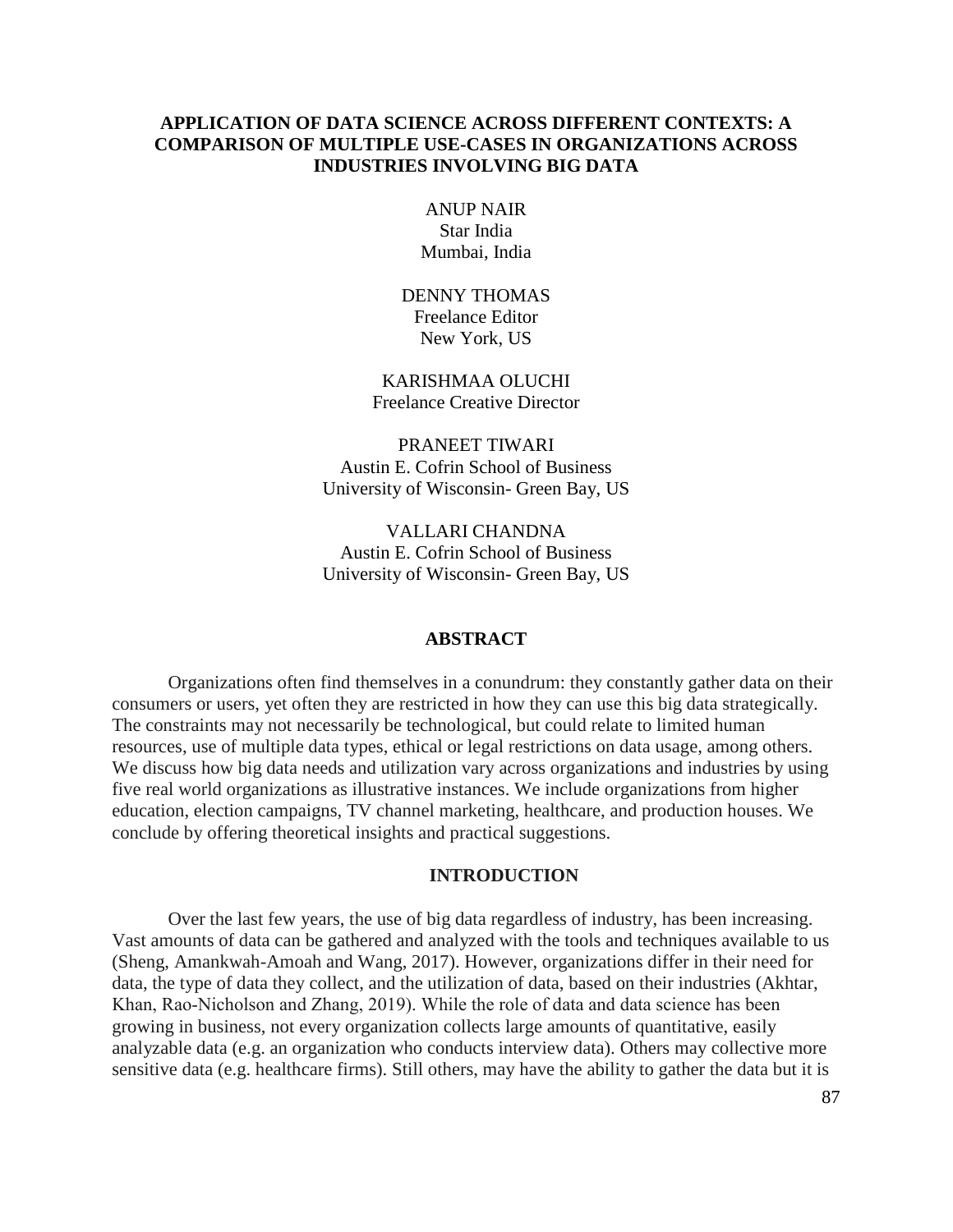stored for use until a later data (e.g. a private college). There is a need to better understand how data requirements and utilization varies across organizations and industries as do the related challenges (Ducange, Pecori and Mezzina, 2017). To this end, we illustrate five real world usecases and how they utilize data strategically. For each of these, we start out by describing the organizational context and the types of data they gather. We then contrast their big data usebehaviors that can serve as best practices for other industries, the best theoretical lenses or frameworks that would help researchers better understand data usage in such contexts cases allowing for practical suggestions for those industries, and we identify the main data-related challenge faced by those organizations. Case studies allow for exploratory insights when it comes to data use (Vidgen, Shaw and Grant, 2017).

# **USE-CASE DESCRIPTIONS**

#### **Use-Case 1**

Consider the context of a public, regional four-year US university with a student population close to 10,000 students. The university is able to gather data on all of these students that includes their career plans, academic performances, socio-economic conditions as well as their demographic and other identity-related information. The data specificity can be quite high such as amount of time spent in a specific course down to minutes or even seconds. However, the utilization of this big data poses its own challenges. While the data is available, the number or expertise-level of skilled individuals to analyze it, may be lacking, as many public universities face financial constraints. Additionally, much of the data related to retention for example, can only be used by expert staff such as advisors. Thus, while much of the broader data can serve with strategic planning and development, this is accompanied by limitations in available expertise, and financial constraints, which may make the more nuanced data, less usable.

#### **Use-Case 2**

Consider the context of an election campaign for a leading US politician. The campaign is able to gather data on potential voters and donors that relate to their household, their demographic, political beliefs and ideologies. Campaigns use this big data to create targeted advertising, for digital marketing and to modify their appeals e.g. votes, funds, variation in fund amounts requested, or other support. The amount of data can be quite vast. There are also legal restrictions on how this data can be used. Additionally, some of this information can later be obtained under the Freedom of information Act requiring that a balance be maintained between making some data available, while securely protecting other elements of data.

#### **Use-Case 3**

Consider the context of the marketing division of a national television channel that appeals to a mid-sized demographic. The organization runs multiple advertising campaigns to promote its own shows and can gather data on consumer viewing habits as well as social media engagement data. This latter also allows access to data on consumers social media accounts and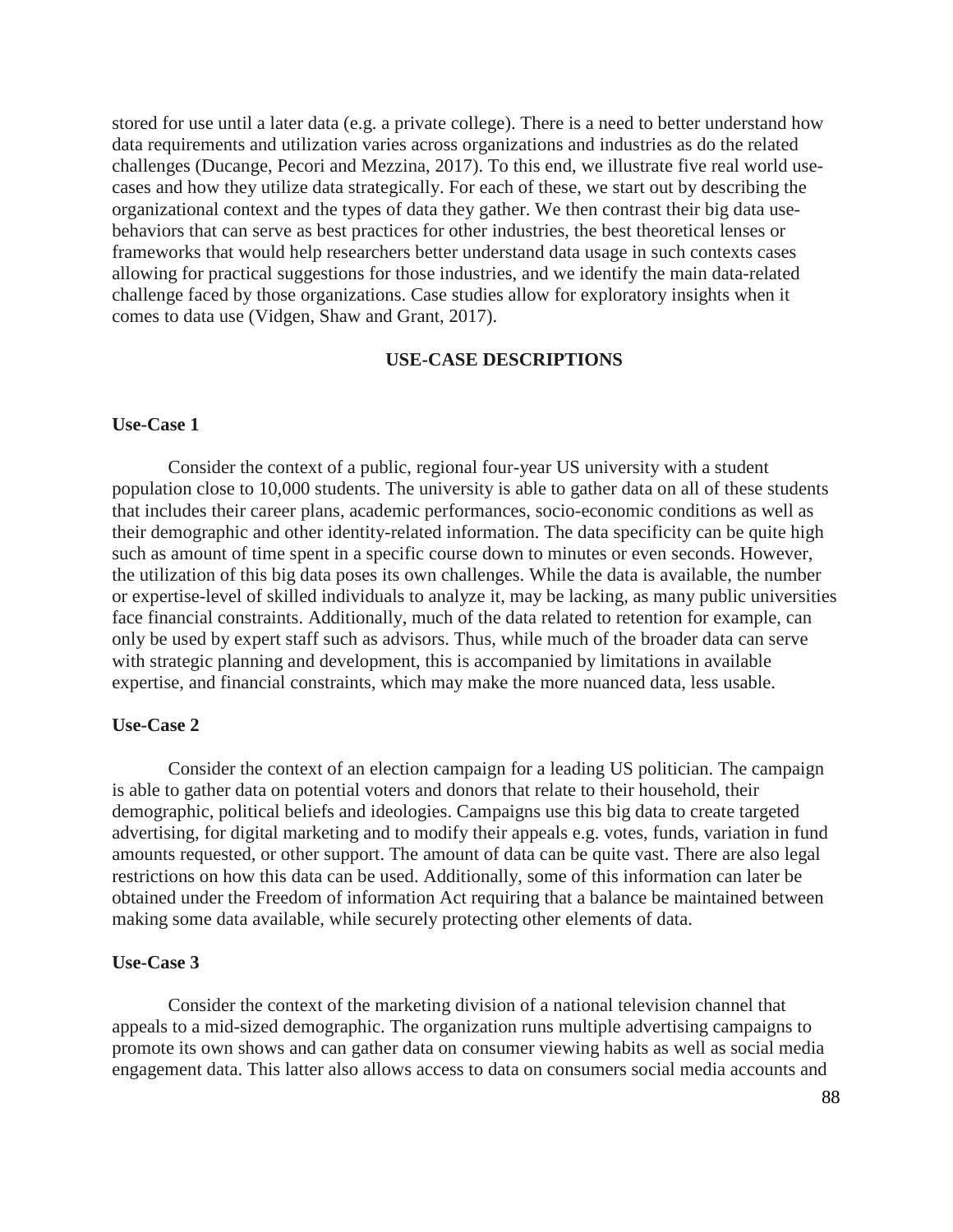usage levels. From a marketing standpoint, the data needs to be utilized for creating repeatable instances of success. If one promotional marketing campaign is successful, the same needs to be replicated; if it fails, the errors needs to be identified and avoided. The gathered big data can assist in determining which features of a promotional marketing campaign are successful and which fail, thereby ensuring more positive outcomes. All of this is made possible of course by understanding which data is truly relevant (Ervelles, Fukawa and Swayne, 2016).

## **Use-Case 4**

Consider the context of a form that manages healthcare debt. In the healthcare industry, despite insurance being the dominant mode of payment in the US, many consumers may have to pay some or all their costs personally. A debt-management firm utilizes vast amounts of patient data to determine the likelihood of payment thus allowing healthcare providers to redirect their energies to those likely to make payments. Such a firm would thus have access to vast amounts of medical data, as well as financial and socio-economic data. Utilizing this big data to make accurate predictions of likelihood of payment is one fraught with many issues such as handling of the data, finding reliable partner firms in compliance of HIPPA laws as well utilizing the data ethically.

## **Use-Case 5**

Consider the context of TV production company that develops and produces TV shows. The big data gathered by such an entity will be partly quantitative (viewership data) and party qualitative (focus groups of viewers). This helps determine the popularity of shows, testing new pilots, insights into preferred actors, show preferences across regions or states etc. Thus, vast amounts of data of differing types is gathered that helps with future strategic planning to develop future shows and modify existing ones as needed to better suit the demographical preferences. Often ongoing changes in shows are made possible as well. Consumer data impacts decisionmaking at multiple levels of the organizational (Hofacker, Malthouse, Edward and Sultan, 2016).

### **TABULAR SUMMARY OF USE-CASES**

Thus, based on this underlying preview of context and type of data used by each of these five use-cases, we identify the greatest challenges, theoretical lenses, and noteworthy features that could serve as imitable best practices for other industries. Given the knowledge gaps in a developing field of study, we offer some initial insights into the impact of industry context (Akhtar, Khan, Rao‐Nicholson and Zhang, 2019).

Table 1: Depicts overview of different contexts in which data is used: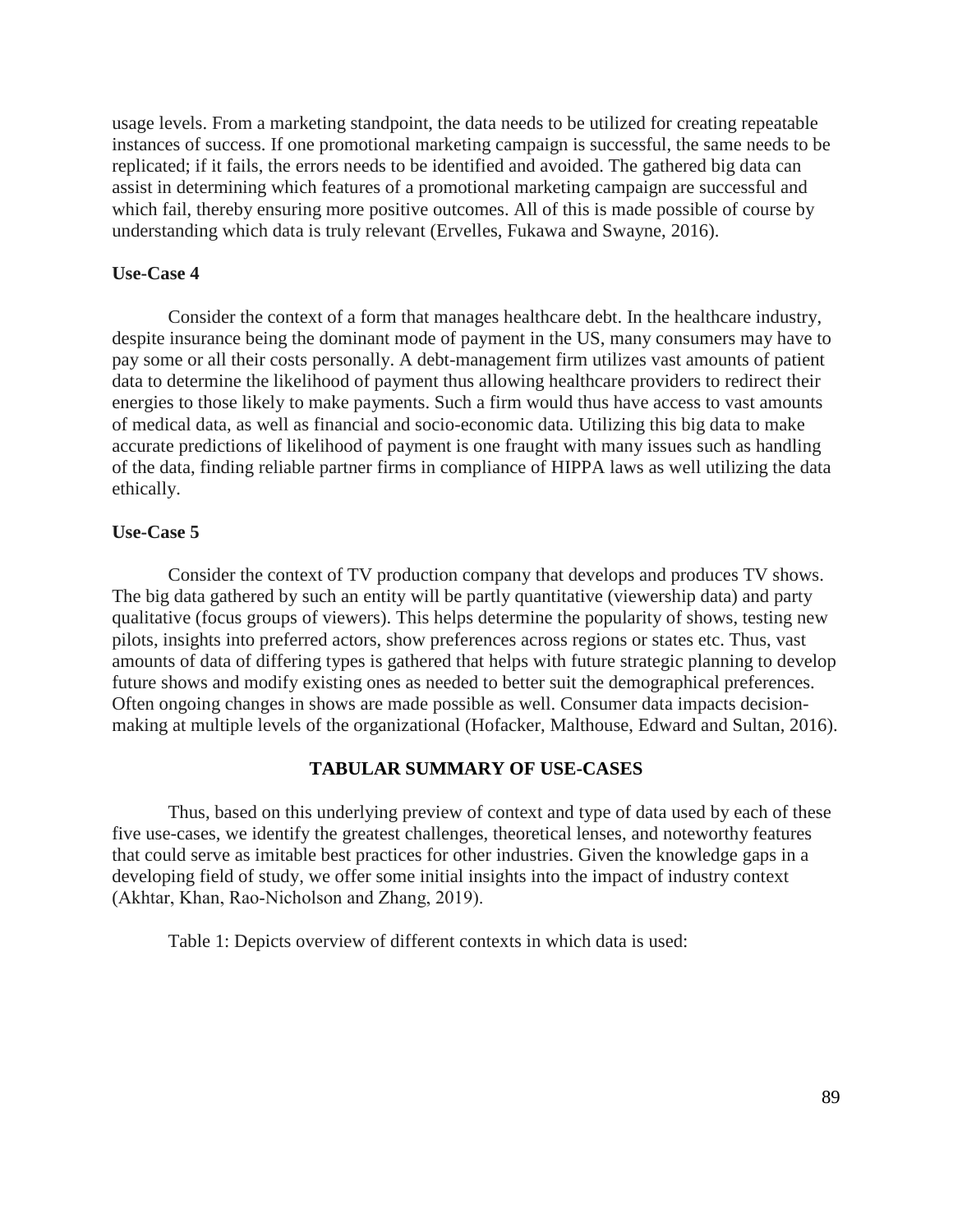|                                          | Case 1: Higher<br><b>Education</b>                                                                  | Case 2:<br><b>Election</b><br>Campaign                                                                                                                              | Case 3:<br><b>TV Channel</b><br>marketing                                                                      | Case 4:<br>Healthcare                                                                                                                                                                                  | Case 5:<br>Production<br>Company                                                        |
|------------------------------------------|-----------------------------------------------------------------------------------------------------|---------------------------------------------------------------------------------------------------------------------------------------------------------------------|----------------------------------------------------------------------------------------------------------------|--------------------------------------------------------------------------------------------------------------------------------------------------------------------------------------------------------|-----------------------------------------------------------------------------------------|
| <b>Types of</b><br>data<br>gathered      | Student<br>information.<br>performance,<br>socio-economic<br>and other<br>demographic data          | Household data,<br>political<br>leanings and<br>ideological<br>beliefs.<br>demographic<br>data                                                                      | Consumer<br>data -<br>preferences<br>and tastes.<br>some level of<br>demographic<br>data, social<br>media data | Medical data,<br>socio-<br>economic<br>and other<br>demographic<br>data, some<br>level of<br>household<br>data.                                                                                        | Consumer<br>data-<br>preferences<br>and tastes.<br>some level of<br>demographic<br>data |
| Noteworthy<br>practices/<br>features     | Ability of manage<br>large amounts of<br>data; critical to<br>gather data from<br>multiple sources. | Ability to<br>manage<br>personal data<br>securely; non-<br>commercial use<br>of data is unique<br>as it's not for a<br>product/service<br>nor is it for<br>charity. | Ability to<br>manage<br>assorted types<br>of data-social<br>media data,<br>and<br>viewership.                  | Ability to<br>manage large<br>amount of<br>highly<br>sensitive data:<br>serves as<br>illustrative<br>example to<br>those<br>industries that<br>are still<br>developing<br>compliance of<br><b>laws</b> | Ability to<br>manage vast<br>amounts of<br>qualitative<br>data                          |
| <b>Theoretical</b><br>Lens/<br>Framework | Resource-<br>Dependence<br>Theory                                                                   | Ethics                                                                                                                                                              | Resource-<br>Dependence<br>Theory and<br>Contingency<br>Theory                                                 | Ethics and<br><b>CSR</b>                                                                                                                                                                               | Contingency<br>Theory                                                                   |
| Main data-<br>related<br>challenge       | How to best use<br>the vast amounts<br>of data with<br>minimal resource<br>expenditure              | How to ethically<br>use the data<br>gathered for<br>targeted<br>marketing?                                                                                          | How do we<br>use data to<br>replicate viral<br>advertising<br>campaigns?                                       | How to<br>ethically use<br>the data for<br>optimal<br>results                                                                                                                                          | How to<br>collate,<br>organize and<br>make sense of<br>vast amounts<br>of data?         |

# **CONCLUSION**

Our aims in providing this illustrative comparison are manifold: (1) despite the constant conversations of data use in business, discuss how there are numerous limitations and idiosyncrasies related to data usage, (2) offer insights into how different organizations utilize data and discuss challenges with the same to afford future researchers potential avenues of exploration and (3) build a set of real world cases that students of data science can study, interpret and discuss in a business classroom setting.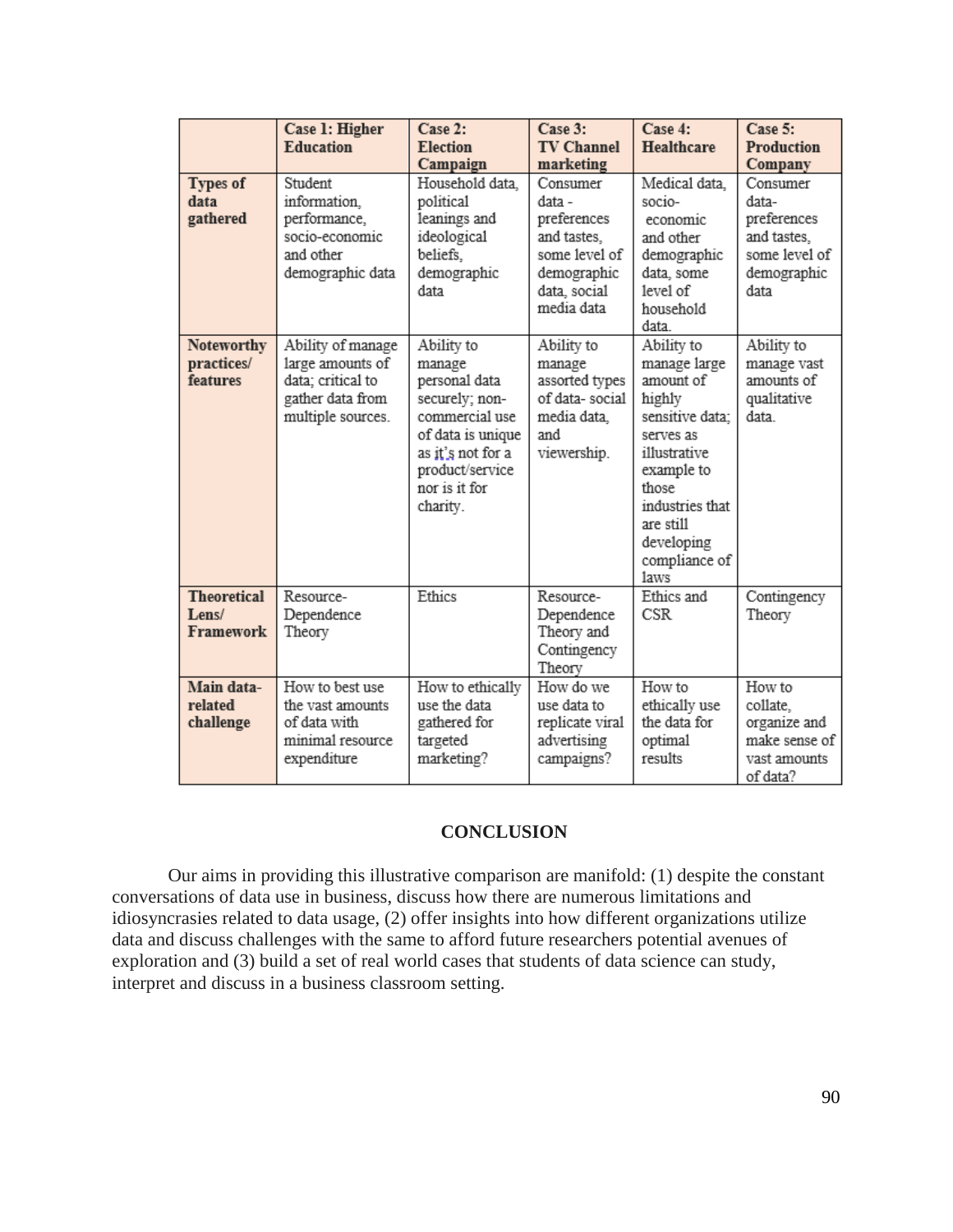#### **REFERENCES**

- Akhtar, P., Khan, Z., Rao‐Nicholson, R., & Zhang, M. (2019). Building relationship innovation in global collaborative partnerships: big data analytics and traditional organizational powers. *R&D Management*, *49*(1), 7-20.
- Ducange, P., Pecori, R., & Mezzina, P. (2018). A glimpse on big data analytics in the framework of marketing strategies. *Soft Computing*, *22*(1), 325-342.
- Erevelles, S., Fukawa, N., & Swayne, L. (2016). Big Data consumer analytics and the transformation of marketing. *Journal of business research*, *69*(2), 897-904.
- Hofacker, C. F., Malthouse, E. C., & Sultan, F. (2016). Big data and consumer behavior: Imminent opportunities. *Journal of Consumer Marketing*.
- Vidgen, R., Shaw, S., & Grant, D. B. (2017). Management challenges in creating value from business analytics. *European Journal of Operational Research*, *261*(2), 626-639.
- Sheng, J., Amankwah-Amoah, J., & Wang, X. (2017). A multidisciplinary perspective of big data in management research. *International Journal of Production Economics*, *191*, 97- 112.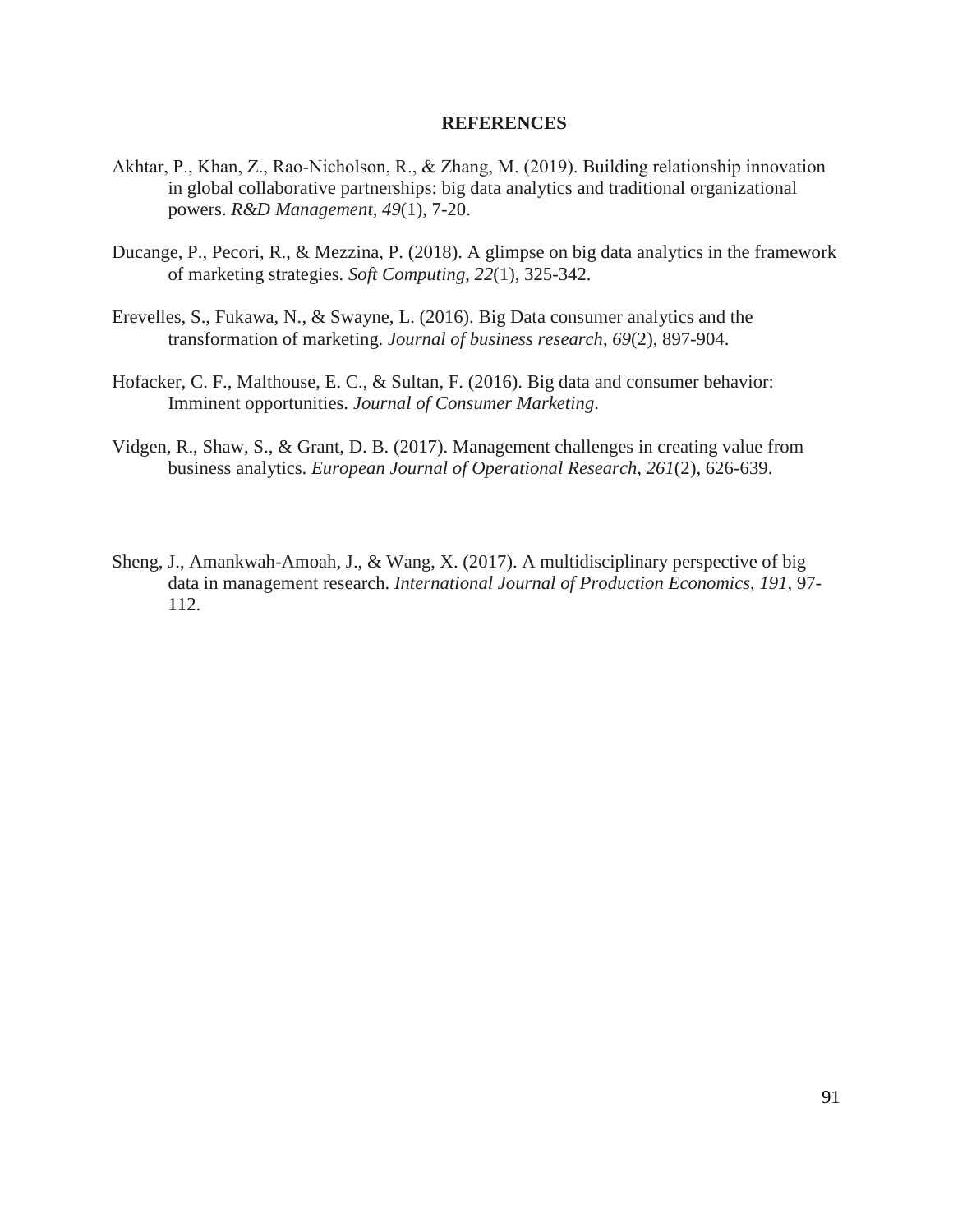#### **LITERATURE REVIEW OF HISPANICS AT WORK**

Laura Guerrero University of Houston – Clear Lake 2700 Bay Area Blvd. Houston, TX 77058

> Stephanie Black Texas A&M San Antonio

> > Donna M. Blancero Bentley University

Hispanics live in the US but "who (1) are indigenous to Mexico, the Caribbean, and [...] Central and South America […] or (2) trace their origins to Spain and the Spanish-speaking regions of Latin America and the Caribbean" (Stone et al., 2006, p. 9). It is important to study Hispanics in the workplace because it will help us better understand management, workers and organizations when the demographics of our studies reflect the demographics of the workplace.

### **METHOD**

We searched for relevant peer-reviewed studies in the most commonly used databases. We searched the terms employee or worker combined with Chicano, Chicana, Hispanic, Latino, Latina, Mexican, Mexican-American, and immigrant. Initially, we identified 1128 articles. We excluded papers that: (1) were not empirical or quantitative, (2) were not related to workers, (3) examined outcomes not resulting from psychological constructs, (4) were about Hispanics not living in the US, or (5) did not report separate findings for Hispanics. We included 129 articles.

#### **Findings about Hispanics at work**

We grouped studies by topics. In this extended paragraph, we will not list all the studies included in the final review. We found studies about *job satisfaction*. Hispanics had higher job satisfaction than other groups (Booth & Newman, 1977; Kaye et al., 1999; Lankau & Scandura, 1996; McNeely, 1989). Spanish-surname workers had higher job satisfaction than Blacks, but lower than Anglos (Ash, 1972). Antecedents of job satisfaction for Hispanics included having a job that was not dull, having knowledgeable managers, being able to use one's abilities, and not having too much pressure (McNeely, 1989), having a supervisor who encouraged teamwork and allowed workers to complain (McNeely,1987), intrinsic values of work, promotion, supervision, recognition, congenial organizational environment, benefits (Moyes et al., 2006), and co-worker support (Hoppe et al., 2014). Other antecedents were position, organizational commitment (Lankau & Scandura, 1996), and organizational justice (Heron et al., 2018).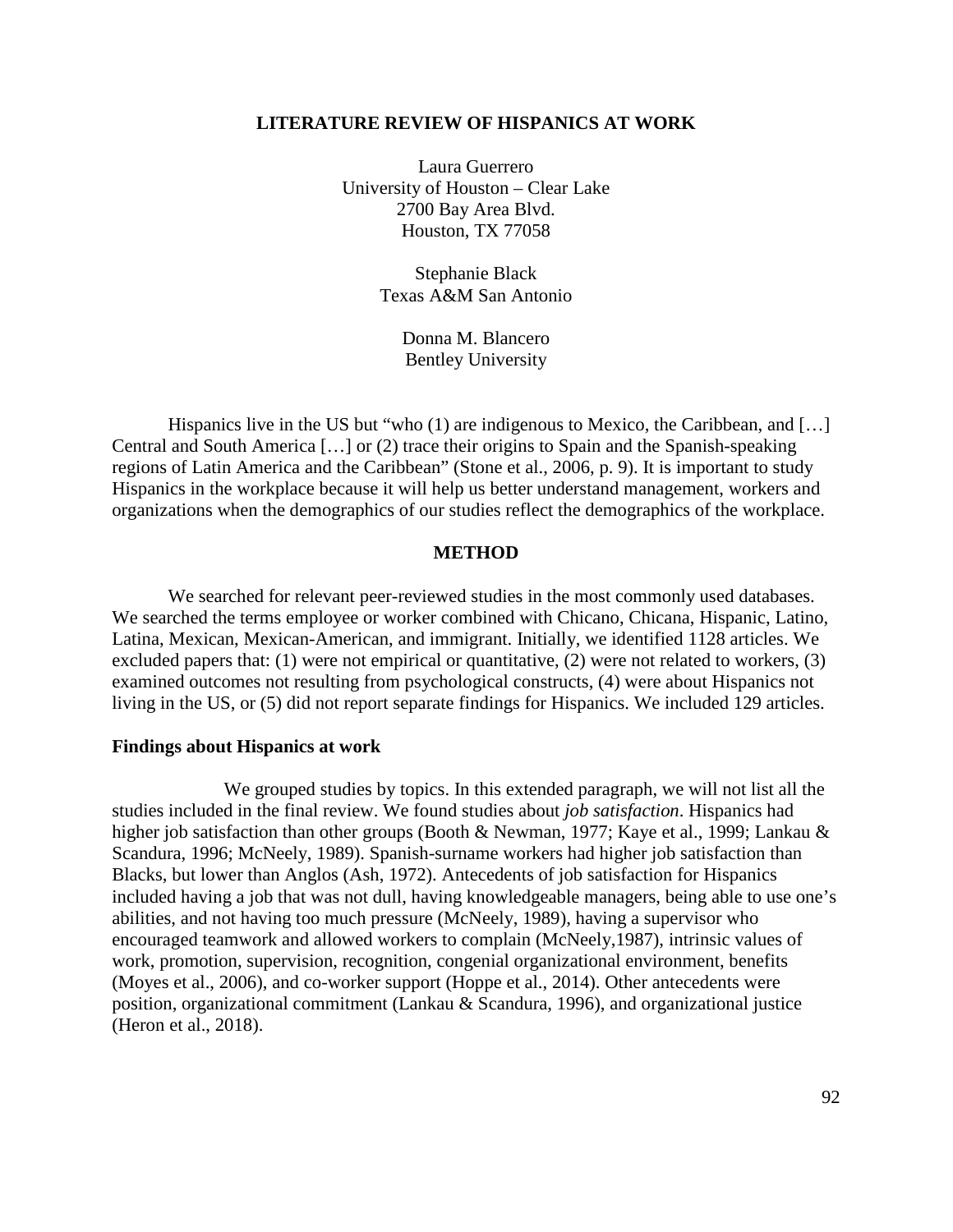Another topic was *turnover*. In Leonard and Levine (2006), Hispanics had lower turnover than Anglos and Asians, but in Hom et al. (2008) Hispanic women and Asian women had higher turnover than males or Anglos. Diversity lowered turnover for Hispanics (Leonard & Levine, 2006). Blancero and DelCampo (2007) found that stress was positively related to turnover, but flexible work schedules and telecommuting, having elder care, and perceptions of fairness were negatively related to turnover. Other studies investigated *other job outcomes*. Forst and Lehman (1997) showed Hispanics had more absences in sample 1 and fewer absences in sample 2 than Anglos. Yet, in both samples, Hispanics had lower levels of psychological withdrawal and organizational commitment, and more positive work behaviors and higher job involvement. They had lower levels of antagonism and higher perceptions of safe work environment in sample 2, and higher job satisfaction in sample 1.

Another topic was the *interface between work and family*. Grzywacz et al. (2007) found that Hispanic women reported higher levels of work-to-family conflict (WFC) than Hispanic men, and that both physical and psychological demands at work were positively related to WFC. Beutell and Schneer (2014) found that women had higher work interfering with family (WIF) and higher work-family synergy (WFS) than men. For women, autonomy, schedule flexibility and supervisor support were negatively related to WIF. For men, hours worked were positively related to WIF. For both, autonomy was positively related to WFS. DelCampo and Hinrichs (2006) found that Hispanics of lower socioeconomic status had lower levels of WFC. Another topic were *roles*. Triandis et al. (1984) found that Hispanics perceived less intimacy, love and respect in work roles than non-Hispanics who perceived less control, superordination and even hostility in work roles. Although both groups felt a pull toward the family, non-Hispanics also felt a push out of the family to escape superordination and control of high-status family members and more pull toward work roles. Hispanics saw more hierarchy in work roles, and non-Hispanics saw more hierarchy in family roles. Zhang et al. (2014) found that Hispanic women had higher career role commitment and lower parental role commitment than Anglo women.

Another topic was *sexual harassment*. Shupe et al. (2002) found that less acculturated Hispanic women were less likely to perceive that they had been sexually harassed. Hispanic women who were less affiliated with the dominant culture had worse job outcomes due to harassment. Wasti and Cortina (2002) found that Hispanic women were less likely than Anglo women to report the harasser, more likely to avoid him and to deny the harassment's seriousness.

Another topic was *discrimination*. Hispanics and Blacks reported greater experiences of discrimination (Avery et al., 2008; Jones et al., 2009; Kravitz & Klineberg, 2000). In Ortega (1999), Blacks had highest perception of discrimination, then Hispanics and Anglos the lowest. When asked about other groups, Hispanic immigrants perceived the least discrimination against Blacks and the most discrimination against Hispanics (Kravitz & Klineberg, 2000). US-born Hispanics and Anglos perceived the least discrimination against Hispanics (Kravitz & Klineberg, 2000). Another topic was *fairness*. Among Hispanics, perceptions of discrimination were related to lower levels of perception of psychological contract fairness (DelCampo & Blancero, 2008; Blancero et al., 2007). Woznyj et al. (2017) found that for Hispanics, when trust in the supervisor was low, perceptions of microaggressions were negatively related to interpersonal justice.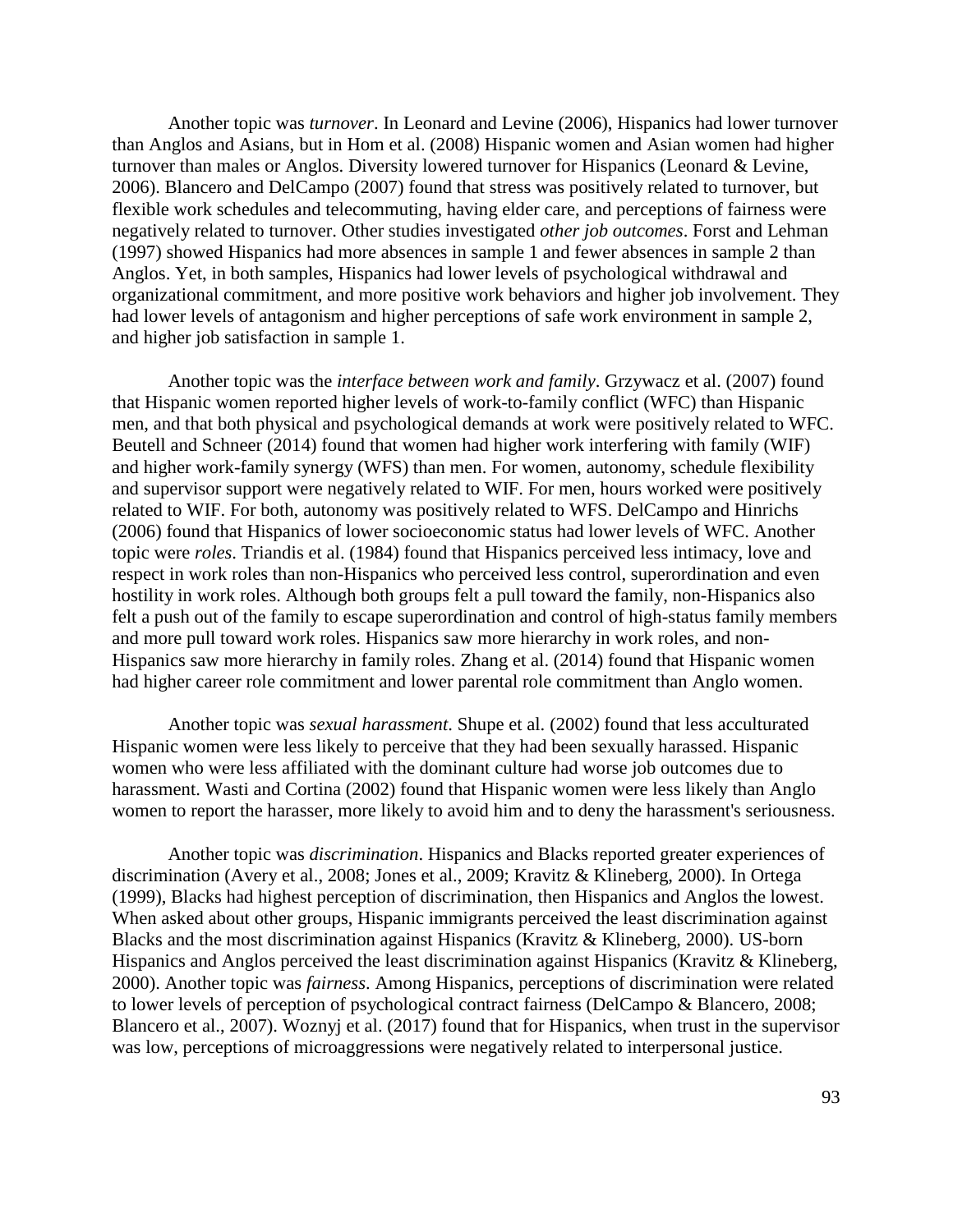Another topic was preference for some *job attributes*. Hispanics wanted greater job clarity (Edwards et al., 1991) and job security (Booth-Kewley et al., 1993) than non-Hispanics. Hispanics were more likely to prefer flexible work hours, promotion opportunities, bonuses, and diversity than Anglos (Stone et al., 2006). Hispanics were more likely to place more importance on work location, mentoring opportunities, and opportunities to help others (Stone et al., 2007).

Another topic was *career and job perceptions*. Smith-Jackson et al. (2010) found that Hispanics perceived lower control of their work, higher risk, and lower self-efficacy than Anglos. Durst et al. (2018) found that Hispanics were more likely than English-speakers to recommend their workplace to others, to prefer teamwork, to perceive that rules were applied fairly, to understand how work contributed to organizational goals, to know who the supervisor was, to perceive that the employer held employees accountable, and to be interested in learning.

Another topic was *beliefs or perceptions*. Buttner and Lowe (2015) found Hispanics were less likely to trust management. Riordan and Shore (1997) found that Hispanics had lower attitudes in mostly Anglo and mostly minority work groups and had higher attitudes when no ethnic group was dominant. Another topic was *job behaviors*. When compared to non-Hispanics, Hispanics scored higher on impression management (Booth-Kewley et al., 992). Ramirez (2002) found that Hispanic supervisors were rated as more likely to have culturally relevant knowledge, provide culturally relevant training, and strategic use of Spanish than non-Hispanic supervisors.

Another topic of research was *hiring*. Viswesvaran and Ones (2004) found that Hispanics were concerned about invasiveness of personnel selection systems. Hispanics were less interested in objectivity of the selection system and the opportunity to review scoring than Asians. Peppas (2006a) found that Hispanics valued these criteria more so than non-Hispanics when hiring: age, community involvement, disposition, initiative, and loyalty. Hispanics valued these criteria less than non-Hispanics: mannerisms, marital status, oral communication, schoolage children, school reputation, sex, willingness to relocate, and work experience. Krueger et al. (2014) found that Hispanics were more likely than Anglos to recommend overweight applicants.

Another topic was *performance appraisals*. Thompson & Thompson (1985) found that Hispanics received highest rating for safety and housekeeping in task-based performance appraisals. Carroll et al. (1987) found that Hispanic managers had higher ratings than Anglo managers. Landau (1995) found that Hispanics were not rated lower than Anglos in promotion potential, unlike women, Blacks, and Asians who were rated lower.

Another topic was *language*. Guerrero et al. (2017) found that speaking Spanish in general was positively related to speaking Spanish with customers, co-workers and managers. Density of Spanish speaking customers was positively related to speaking Spanish with customers and co-workers, but not managers. Speaking Spanish at work was positively related to working the less desirable night shift and negatively related to intentions to quit. Nelson et al. (2016) found that speakers with Spanish accents were rated as less competent than speakers with North American accents. Another topic was *acculturation*. Olson et al. (2013) found that Hispanics had lower level of socialization acculturation and language acculturation than non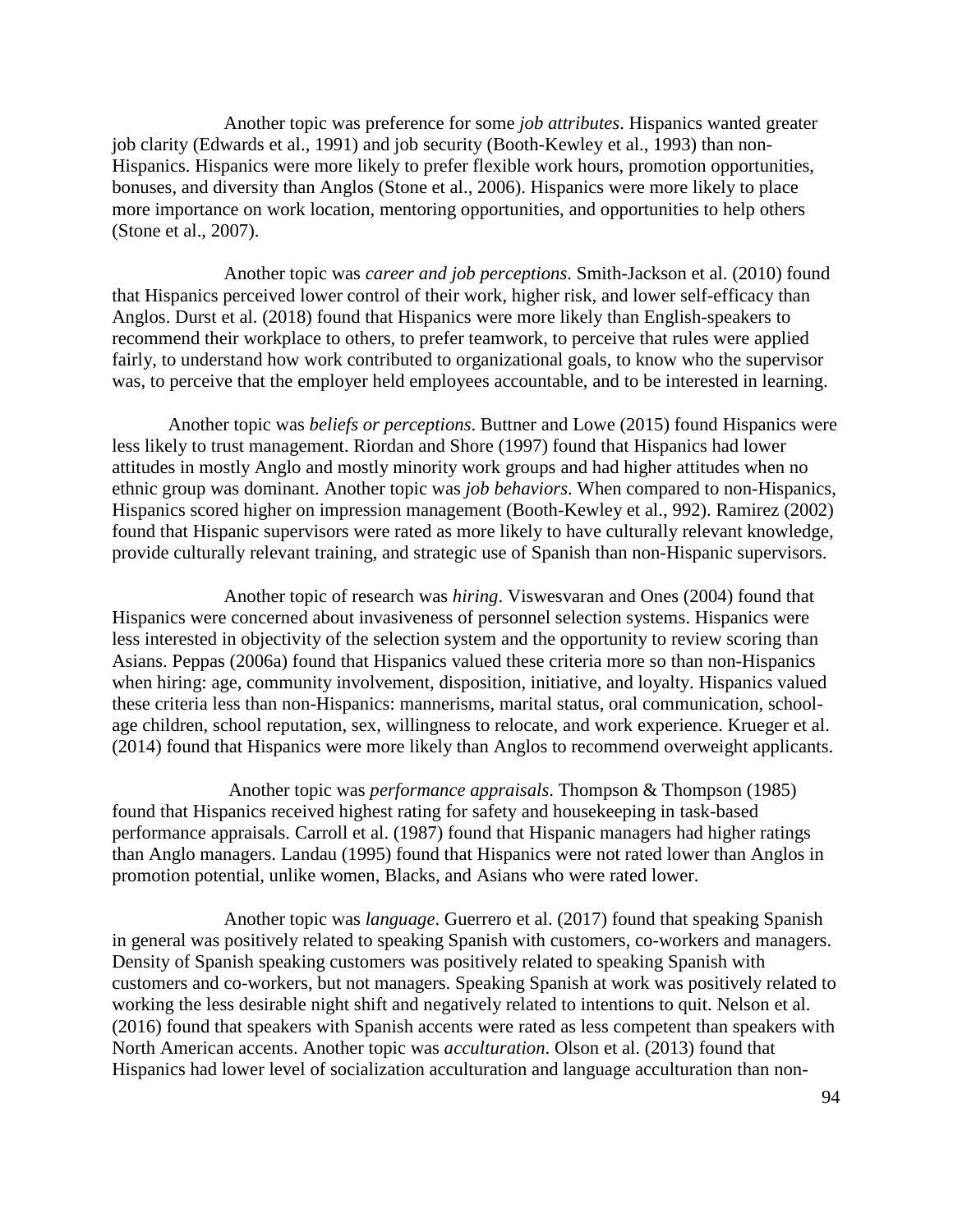Hispanics. Allen et al. (1998) found that Hispanic women had more emotional acculturative stress than men. For Hispanic men, praise was negatively related to acculturative stress.

Another topic was *emotional intelligence*. Among Hispanic professionals, emotional intelligence was positively related to transformational leadership (Corona, 2010). Also, emotional intelligence competencies were positively related to project outcomes (Trejo, 2016). A related topic was *job stress*. Rodriguez-Calcagno and Brewer (2005) found that Hispanics had higher job stress levels, and higher job pressure than the normative group. Hispanic women had higher levels of job stress than Hispanic men.

#### **DISCUSSION**

One conclusion is there are very few patterns because Hispanics are a heterogenous group. One pattern is that Hispanics tend to have higher job satisfaction than other groups (e.g., Kaye et al., 1999; McNeely, 1989). Another one is that both Hispanics and Blacks report greater experiences of discrimination than Anglos (e.g., Avery et al., 2008; Kravitz & Klineberg, 2000). The rest of the literature review finds that each study is different and points toward a different aspect of Hispanics in the workplace. This heterogeneity leads to results that are inconsistent and do not necessarily form a pattern of findings. Researchers should continue to focus on specific samples of Hispanics such as business professionals or low-wage workers so that one can generalize findings to that particular group rather than attempt to generalize to all Hispanics.

# **REFERENCES AVAILABLE FROM THE AUTHORS**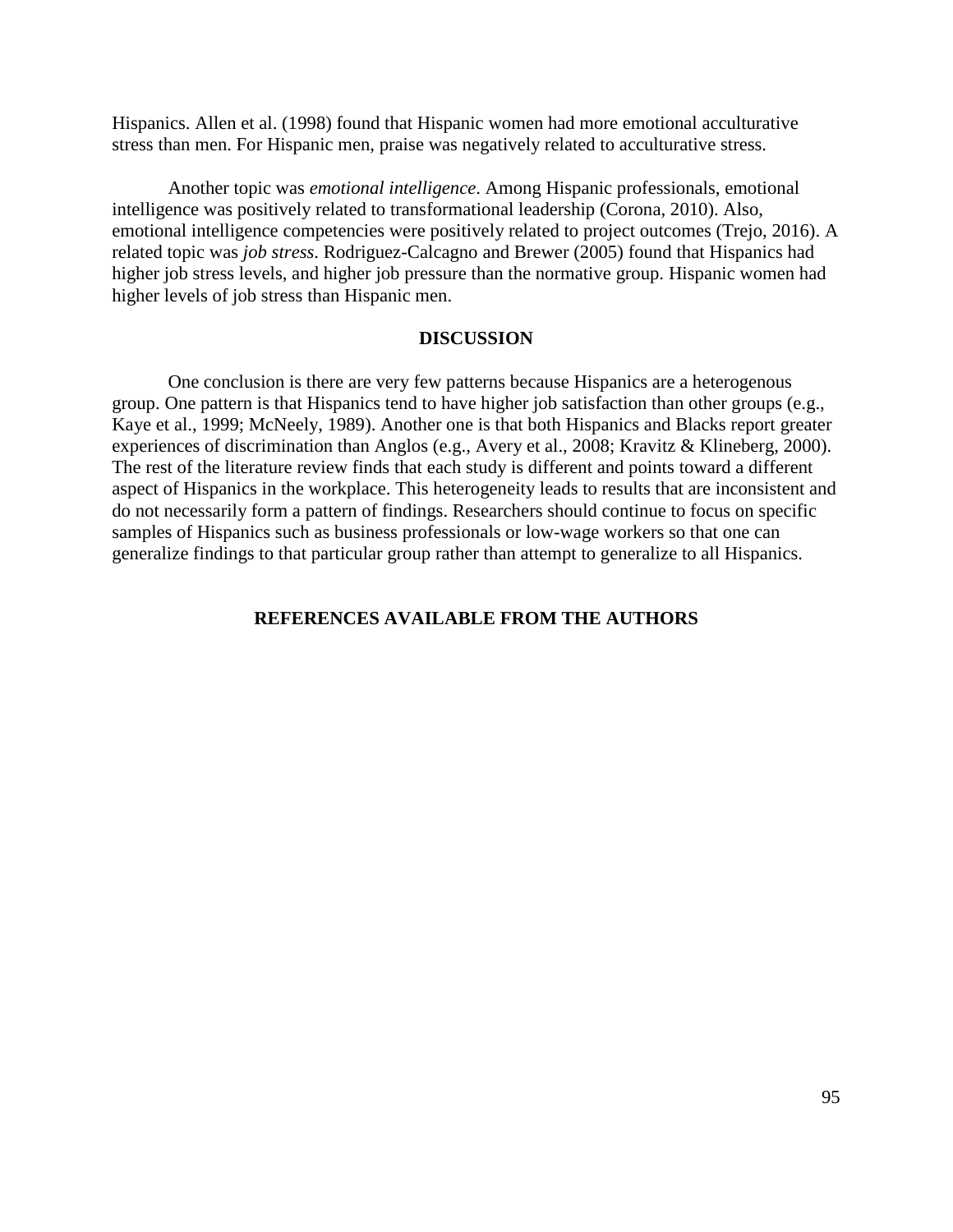# **SPECIES, ORGANIZATIONS, AND HOPEFUL MONSTERS: INTEGRATING ORGANIZATIONAL AND PALEONTOLOGICAL PUNCTUATED EQUILIBRIUM METAPHORS**

W. SCOTT SHERMAN, PH.D. Texas A&M University-Corpus Christi 6300 Ocean Drive Corpus Christi, Tx 78412 scott.sherman@tamucc.edu

#### **INTRODUCTION**

The effects of the Coronavirus Disease 2019 (COVID-19) pandemic are widespread and worldwide. The data as of late October 2020 includes more than 43 million reported cases worldwide, 1.15 million global deaths, and 225,215 deaths in the U.S. (John Hopkins University, 2020). The U.S. economic pandemic impact is projected to exceed \$16 trillion, more than the 2008 Great Recession (Rainey, 2020). The COVID-19 pandemic certainly qualifies as an environmental jolt (Meyer, 1982) and an important question is what organizations falter when their environment is jolted and what organizations thrive (Bradley, Aldrich, Shepherd, and Wiklund, 2011). This paper will address this question by extending the application of the punctuated equilibrium model by incorporating three elements of the model's paleontological origins not fully integrated into organizational studies: allopatric speciation, sympatric speciation, and macromutations or "hopeful monsters". Organizational studies view punctuated equilibrium as an evolutionary process distinguished by alternating extended periods of quasi-equilibrium and incremental organizational change with short episodes of disequilibrium and quantum organizational changes initiated by an environmental jolt (Haveman, Russo, and Meyer, 2001). The punctuated equilibrium model originated in paleontology (Mayr, 1942) and was popularized by paleontologists (Gould and Eldredge, 1977). This paper will explore three critical elements of paleontological punctuated equilibrium, integrate those processes into the organizational punctuated equilibrium model, and offer propositions on how this incorporation may aid in understanding what may occur as organizations recover from and react to the COVID-19 pandemic. The paper also will offer implications for researchers and managers.

### **LITERATURE REVIEW**

#### **Environmental Jolts**

Efforts to understand the effects of organizational environments so turbulent that "the very ground appears to be in motion" (Emery and Trist, 1965:23) dates back more than fifty years. Environmental jolts are defined as "ambiguous events that also benefit organizations (Meyer, 1982: 535) whose "transient perturbations are difficult to foresee and whose impacts on organizations are disruptive" (Meyer, 1982:515). Environmental jolts may alter environmental munificence (Dess and Beard, 1984), reduce current firm strategy effectiveness (Meyer, Brooks, and Goes, 1990), and threaten a firm's competitive position (Chakrabarti, 2015). This paper follows a more positive view of environmental jolts as being an "altered set of opportunities and firms that recognize where these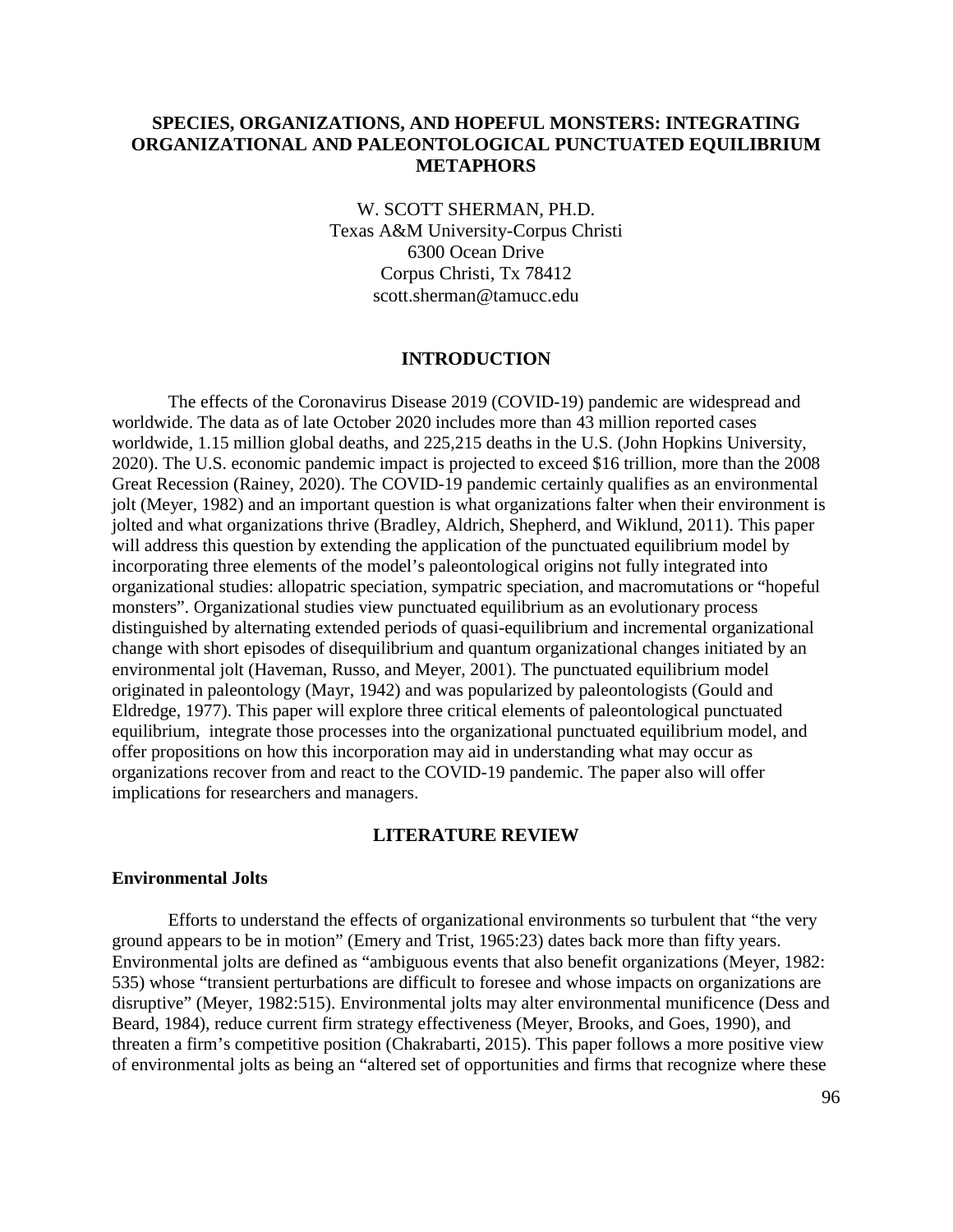opportunities lie would reap significant benefits" (Wan and Yiu, 2009:792). Discontinuous industrylevel jolts are viewed as "radical opportunities" to create entirely new markets and uses (Shepherd, McMullen, and Ocasio, 2017: 633) and provide corporate boards clear opportunities to bolster firm value (Toledo, Giraldez-Puiz, and Hurtado-Gonzalez, 2017). The literature alternately describes drastic environmental changes as "environmental jolts" (e.g., Meyer, 1982) or "environmental shocks" (e.g., Chakrabarti, 2014). This paper will use "environmental jolt" and treats the two terms as synonymous.

#### **Paleontological Punctuated Equilibrium**

Paleontological punctuated equilibrium is a biological evolution model based on a paleontological interpretation of fossil records (Gould & Eldredge, 1977; Eldredge, 1989). The paleontological punctuated equilibrium process involves extended periods of little or no environmental change, relatively constant distribution of species in the environment, and similar constancy in species genetic constitution. New genetic forms may occur and survive in niches along the environmental periphery. This extended equilibrium may be punctuated by rapid environmental changes that shift resource constraints or alter barriers separating species such that species that were dominant may wane or perish, and species that were recessive may prosper and become dominant (Eldredge, 1989). Evolution is an uneven process of lengthy relative stasis punctuated by sudden dramatic shifts, and contrasts sharply with Darwin's phyletic gradualism that posits that evolution is the slow transformation of species over time (Darwin, 1859).

An important point regarding paleontological punctuated equilibrium is that new recessive species that emerge during relatively calm environmental periods are protected from being overwhelmed by more dominant species by allopatric or sympatric speciation (Eldredge, 1989). Allopatric speciation is when recessive species are geographically isolated from dominant species. An example is the Galápagos giant tortoises, separated from most predators and interbreeding with more conventional tortoises by the Pacific Ocean. Sympatric speciation occurs when recessive species exist in less hospitable niches among the more dominant species. Examples of sympatric speciation include the different tilapia species co-existing in African lakes, and denoted by unique species-specific feeding practices (Eldredge, 1989). Sympatric species creation is more gradual than allopatric change, more difficult to detect as it occurs, and is rarer because dominant species overwhelm the recessive species unless variations between species are unequivocal and discrete (Mayr, 1942; Eldredge, 1989).

Recessive forms that survive during lengthy stasis periods develop an ability to exist on marginal resources precisely because they survived along the environmental periphery. Recessive forms learn to survive on marginal resources, which can become advantageous if an environmental jolt reduces environmental munificence so that the larger environment parallels what was the recessive form's niche. For example, a lake drying up may allow a shore-dwelling recessive crustacean species to supplant the previously dominant lake-dwelling variant (Eldredge, 1989). Evolution occurs as recessive species that existed prior to the environmental jolt rise to prominence following such jolts and as the formerly dominant species recede.

Paleontological punctuated equilibrium does not suggest that environmental punctuations create new species (Eldredge, 1989). Allopatric and sympatric species gain experience in surviving along the environmental periphery and these experiences may be what allows these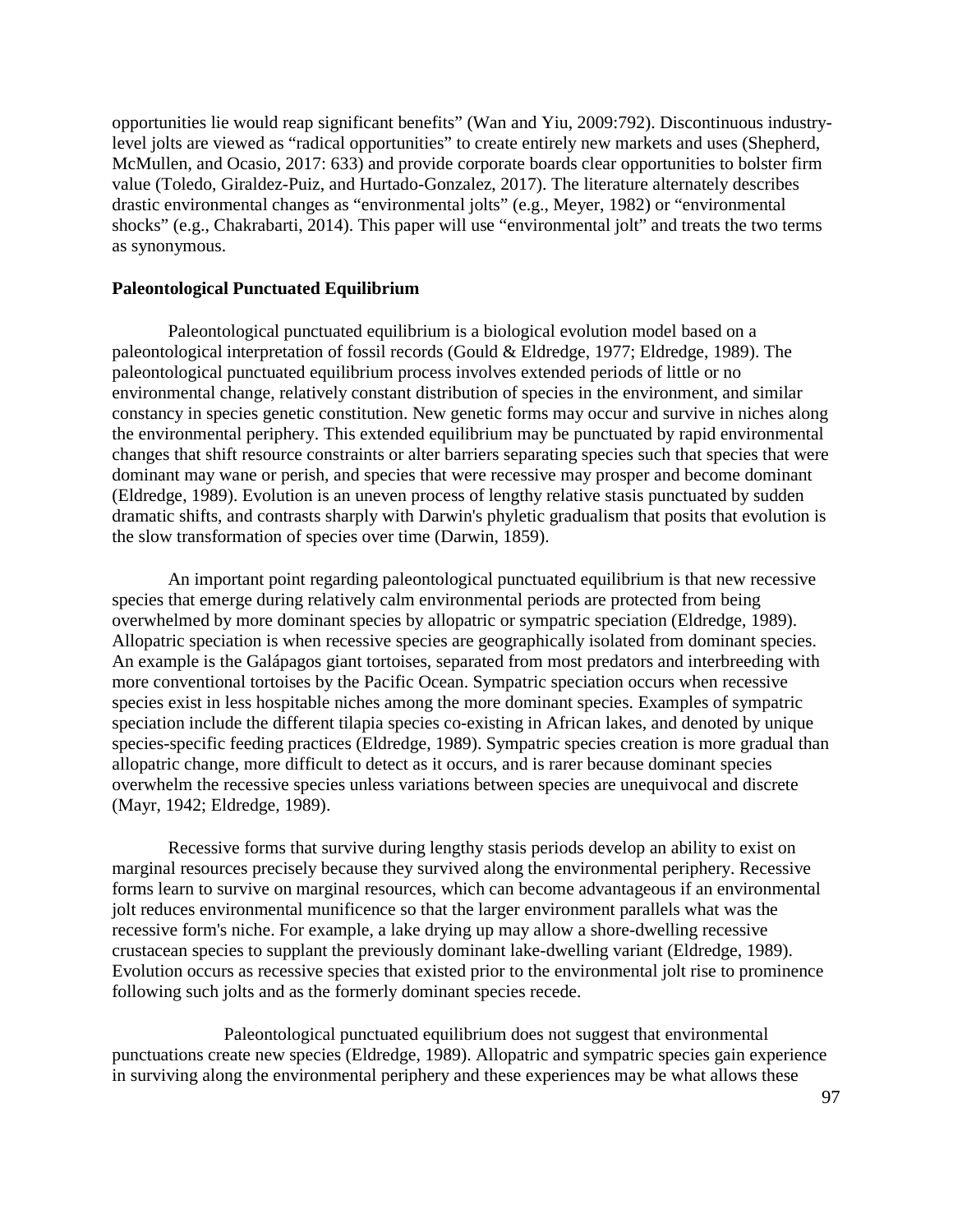species to flourish if environmental munificence is reduced during an environmental shift (Eldredge, 1989). Singular, spontaneously-generated mutants -- macromutations or "hopeful monsters" (Goldshmidt, 1940) – lack experience in surviving along the periphery and cannot reproduce because they are sufficiently different from the dominant species (Eldredge, 1989).

### **Organizational Punctuated Equilibrium**

The paleontological model of punctuated equilibrium first entered organizational literature in a discussion of technological innovation as a series of increasingly incremental improvements to an innovation, which are then supplanted by newer technological innovations as the process repeats itself (Mensch, 1979) and how incremental organizational change processes are sometimes supplanted by discontinuous changes (Astley, 1985). The paleontological punctuated equilibrium model and Astley's organizational interpretation of punctuated equilibrium were both used as exemplars of industry-level quantum environmental changes in the development of environmental jolt typologies (Meyer, et al., 1990). A common theme in organization punctuated equilibrium models describe extended periods of quasi-equilibrium and incremental organizational change alternating with short episodes of disequilibrium and quantum organizational changes initiated by an exogenous shock (Flink, 2017; Gersick, 1991; Haveman, et al., 2001; Romanelli and Tushman, 1994; Sherman, 1999; Sharp, 2019; Tushman & Romanelli, 1985; Tushman, Newman, & Romanelli, 1986). Organizational applications range from groups (Gersick, 1991) to organizations (Haveman, et al., 2001; Sherman, 1999; Tushman & Romanelli, 1985) to regulatory government policy (Sharp, 2019; Flink, 2017; Baumgartner, Jones, and Mortensen, 2014). Few discuss allopatric or sympatric speciation, with one exception (Sherman, 1999). Many include macromutations – the generation of a new dominant organizational form by the environmental jolt – as integral to organizational punctuated equilibrium (Gersick, 1991; Haveman, et al., 2001; Tushman & Romanelli, 1985). This employment of macromutations differs with paleontological punctuated equilibrium, which states that macromutations – or "hopeful monsters" (Eldredge, 1989: 73) – lack survival experience and the ability to reproduce to become the dominant species.

### **A TALE OF TWO MODELS**

#### **Comparing the two punctuated equilibrium models**

The paleontological and organizational punctuated equilibrium models both address that discontinuous exogenous shocks or jolts and brief periods of quantum change punctuate extended periods or relative calm (Eldredge, 1989; Meyers, et al., 1990). Important differences between two models include how allopatric speciation, sympatric speciation, and macromutations are addressed. The two forms of speciation are central to the paleontological punctuated equilibrium model as mechanisms that drive evolution. Recessive species develop separate from dominant species by allopatric physical separation or sympatric marginalization as the source of newly dominant species following an exogenous shock. Most organizational discussions do not address allopatric or sympatric speciation or organizational analogies.

Macromutations or hopeful monsters are mutations created by the environmental jolt (Goldschmidt, 1940). Macromutations are inconsistent with both paleontological punctuated equilibrium and Darwin's phyletic gradualism because mutant species are unlikely to survive and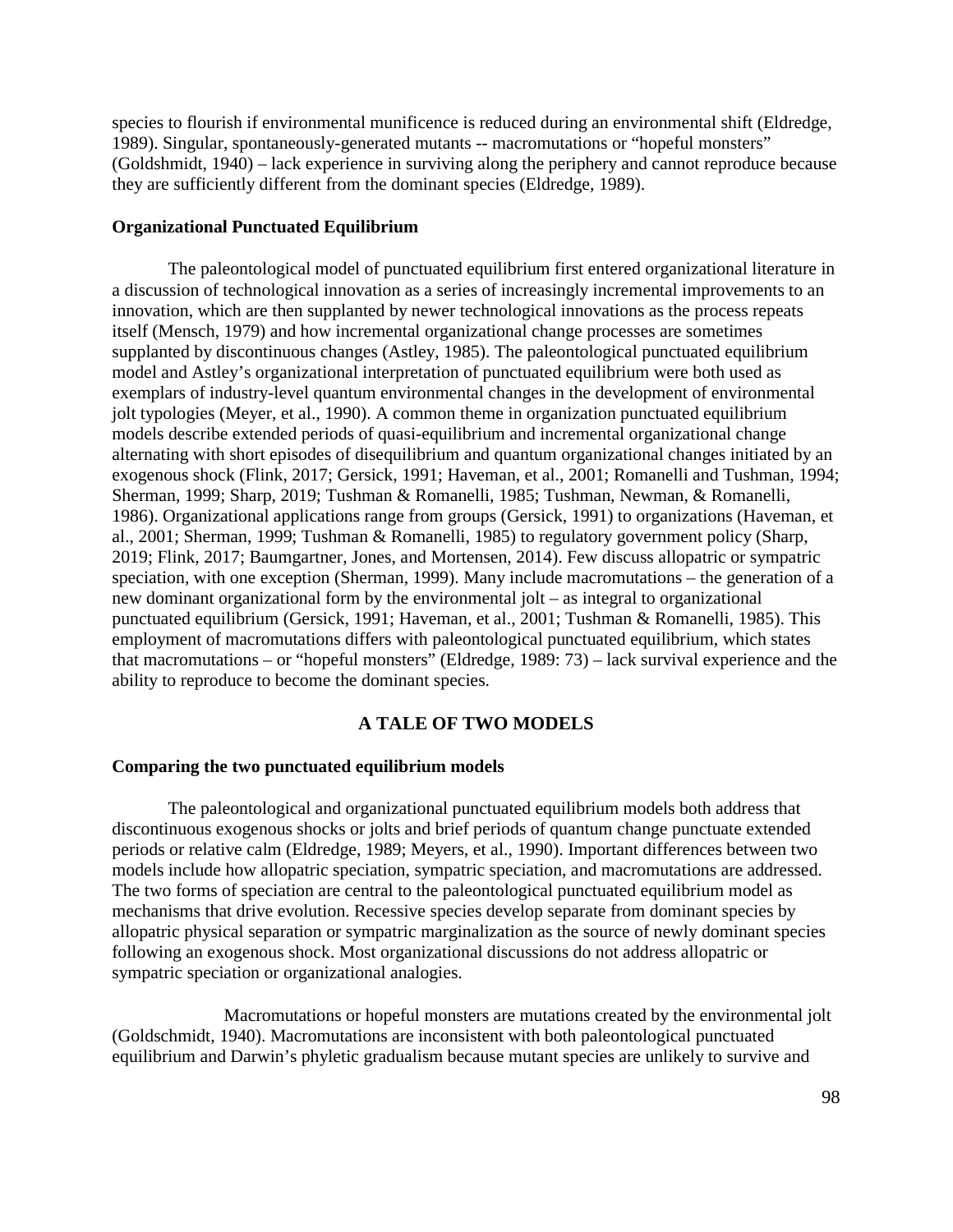less likely to reproduce (Eldredge, 1989). Some organizational punctuated equilibrium models embrace macromutations as the primary evolutionary mechanism (Gersick, 1991; Romanelli and Tushman, 1994). The following section examines organizational application of allopatric and sympatric speciation, and macromutations to firm responses to the COVID-19 pandemic.

### **Organizational Allopatric Speciation**

The key mechanism that allows allopatric species to survive concurrently with more dominant species are geographic barriers that protect the recessive species from being overwhelmed by the dominant species. These barriers – oceans, mountains, or other barriers impede intermingling across species. An organizational example of an allopatric speciation is Southwest Airlines when it first started flying in 1974 as an intrastate airline serving only Texas destinations. Southwest was exempt from federal route and rate regulations then in place that limited larger competitors' route and rate structures (Sherman, 1999). Southwest gained experience to overcome the liability of newness (Stinchcombe, 1965; Haveman, 1993) and develop a broad range of strategic repertoires and complexity (Connelly, Tihanyi, Ketchen, Carnes, and Ferrier, 2017) while regulated competitors were required to charge higher fares. The 1979 environmental jolt of airline deregulation eliminated Southwest being restricted to operating only in Texas and government-mandated artificially high fares. Southwest competitors were addicted to the higher fares and the associated bloated, inefficient cost structures.

Organizational allopatric speciation could be characterized as discovering and exploiting market niches with unmet demand (Carroll, 1984). These niches are protected from larger, more dominant firms by some form of market barrier, such as the regulations or certifications note above, and resources are less munificent along these market frontiers (Dess and Beard, 1984). An environmental jolt that disrupts these market barriers, such as the 1979 US airline deregulation, would expose these firms to a larger, potential market which may or may not be more munificent following the environmental jolt (Sherman, 1999). The challenge for these firms is how to extend the scale of well-developed competitive repertoires to meet the broader post-environmental jolt market without adding costly complexities (Connelly, et al., 2017).

*Proposition 1: Former allopatric-isolated firms trying to meet the needs of a broader market following an environmental jolt face increased risks of failure due to the need to reconfigure resource configurations and capabilities to increase market scale.*

#### **Organizational Sympatric Speciation**

The key mechanism that allows sympatric species to exist alongside more dominant species is that the species are distinctly and discretely different, with the "gaps between species being absolute" (Mayr, 1942: 149) that prevent interbreeding. These reproductive barriers prevent the dominant species from overwhelming the recessive species and co-exist. The numerous species of tilapia in the earlier-cited example differ in how they eat and where they congregate in the lake water (Eldredge, 1989). Identifying organizational sympatric speciation examples is difficult because firm species are less distinguishable than biological species (Fahey and Narayanan, 1986). One parallel may be the different firm tiers within industries, such as fine dining, casual dining, and fast food. The delineations between market segments are relatively ambiguous, with most reports dividing the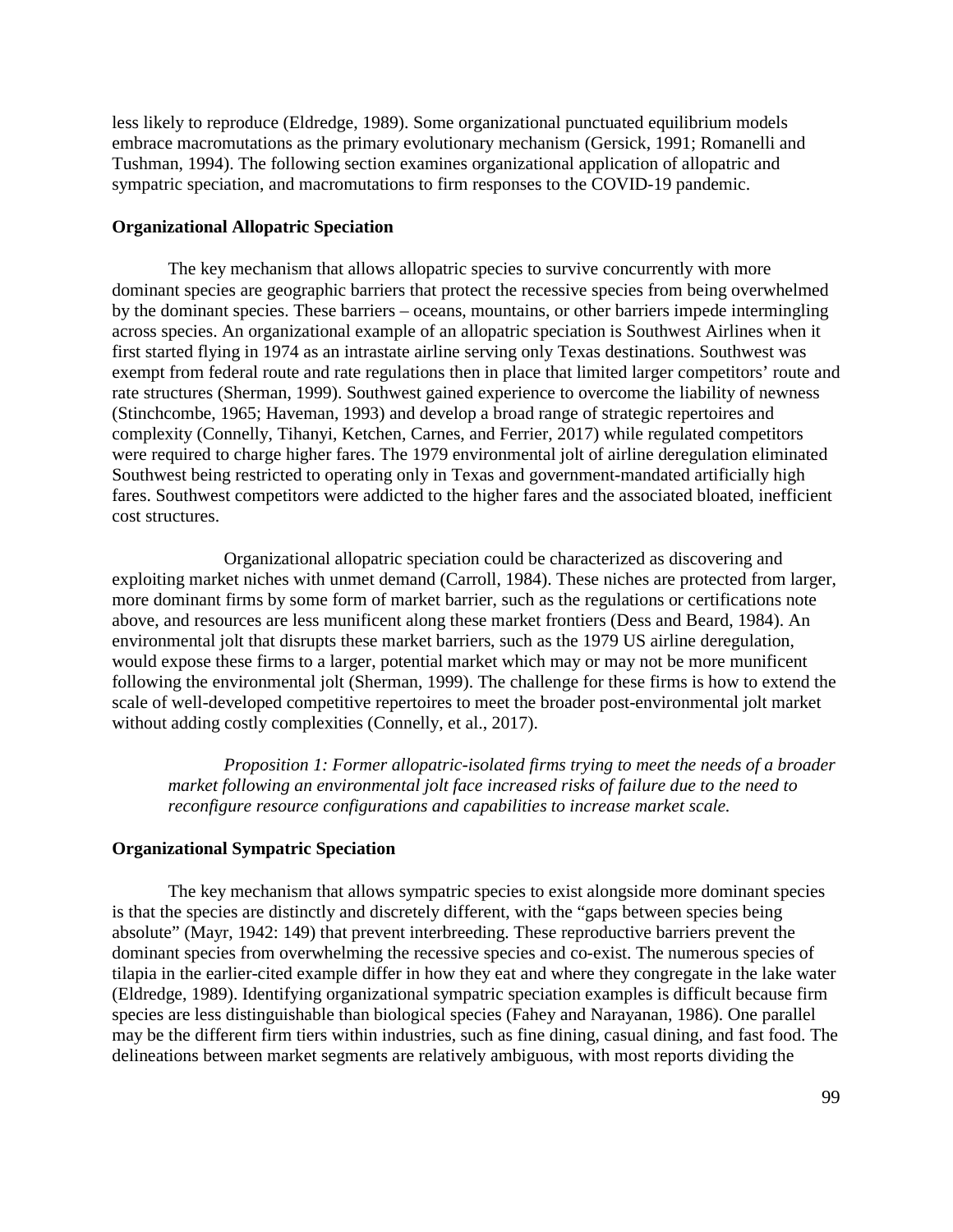industry into quick-service restaurants or fast food and full-service restaurants, with revenues almost equally split between the two categories (Hiner, 2020). The industry experienced sympatric speciation beginning in 2013 with the emergence of meal delivery services such as GrubHub, DoorDash, and other firms (Ye, 2020).

The COVID-19 pandemic acted as an environmental jolt on the restaurant industry, reducing restaurant revenues by as much as 70% year-over-year in March 2020 and roughly 25% down year-over year in October 2020 (Rally for Restaurant, 2020). The decline in restaurant revenues boosted meal delivery service sales in September 2020 to 125 percent of September 2019 levels (Ye, 2020). Many meal delivery services are now partnering with restaurant chains, including McDonald's, Wendy's, Chick-fila-A, Taco Bell, KFC, and Chipotle (Ye, 2020). Meal delivery services are not independent of the restaurant industry and operated at the market periphery from 2013 to 2019. Sales were boosted by the COVID-19 pandemic and these firms face increasing scope as they move from the periphery to more central market positions and serving a broader market as they provide additional services, such as subscriptions, delivery at work, and expand services to the supply side of the value chain (Singh, 2020; Ye, 2020).

Organizational sympatric speciation could be characterized as a form of firms expanding from a more focused market segmentation to a broader market segmentation (Porter, 1980). Expanding scope may trigger increased rivalry from more dominant firms who formerly allowed smaller firms to co-exist within the market, in a form of coopetition (Andreveski and Ferrier, 2019; Gomes-Casseres, 1996). The pandemic as environmental jolt disrupts both market competition and cooperation and places the sympatric recessive firm in more direct competition when the entire market is struggling with decreased sales (Rally for Restaurants, 2020).

*Proposition 2: Former sympatric market segmentation firms attempting to meet the broader needs of customers following an environmental jolt face increased risks of failure due to the need to reconfigure resource configurations and capabilities to increase market scope, while simultaneously dealing with increased rivalry.*

### **Organizational Macromutations**

Macromutations, or hopeful monsters, are singular mutant forms spontaneously created by environmental punctuations (Goldschmidt, 1940). Macromutations are usually overwhelmed quickly by the dominant species because the macromutations cannot reproduce consistently similar offspring and lack survival experience (Eldredge, 1989). Macromutations are specifically rejected as integral to paleontological punctuated equilibrium because such hopeful monsters do not contribute to speciation over time (Mayr, 1942).

Several organizational researchers employ macromutations as central to punctuated equilibrium, with an environmental jolt being an initiating factor in the genesis of a new form, strategy, or organization. The survival of these new creations is doubtful for the same reason that paleontological macromutations do not survive: they lack the experience and the legitimacy to overcome the liability of newness and to be viewed as legitimate in the marketplace (Stinchcombe, 1965; Zucker, 1985). The above does not suggest that macromutations or hopeful monsters do not emerge along the organizational frontier, only that they do not survive and prosper. These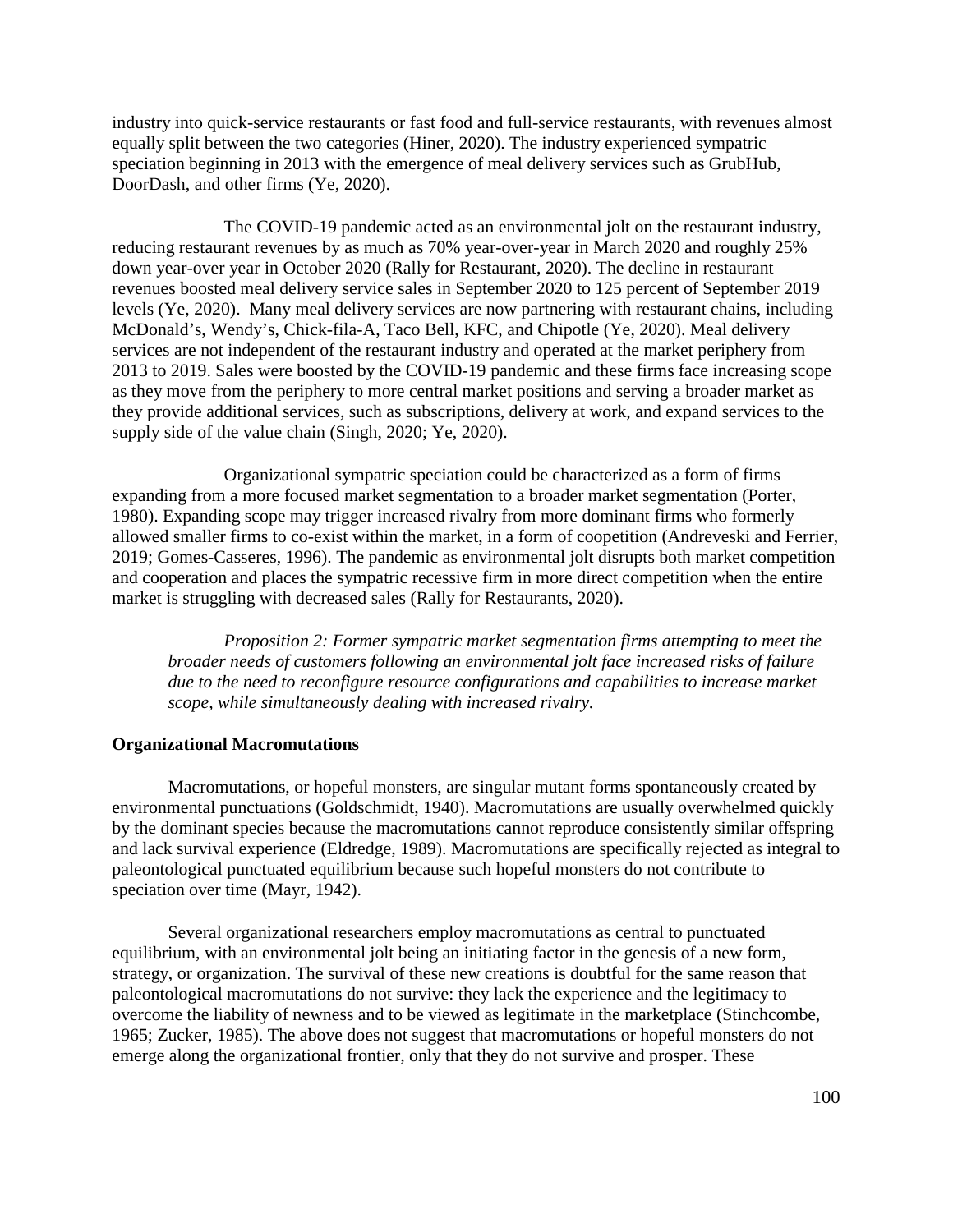macromutations are like fads and organizations created around fads are not likely to survive. Organizations that preceded the pandemic, such as the Centers for Disease Control (CDC), university research labs, or experienced pharmaceutical companies, are more likely to survive long-term. The punchline is that those looking to address and respond to environmental jolts should treat hopeful monsters as highly suspect and look to more tried and trusted sources.

*Proposition 3: Firms that are organizational macromutations and created by an environmental jolt will not survive over time.*

#### **DISCUSSION**

Addressing any environmental jolt, especially a pandemic such as COVID-19, is a daunting task. This paper suggests that a closer examination of paleontological punctuated equilibrium and the mechanisms of allopatric speciation, sympatric speciation, and macromutations may be helpful to responding to an environmental jolt. This paper suggests the opportunity and risks of transforming a formerly recessive allopatric organization to success following an environmental jolt is to understand organizational changes need to focus on expanding scale. Allopatric firms broadly address all organization functions and competitive forms in their narrow, geographically limited markets. An environmental jolt that loosens or destroys the geographic barriers requires the organization scale up to meet the broader demand. A parallel shift occurs if the environmental jolt changes the environment sufficiently that sympatric organizations are now better suited than the formerly dominant organization to serve. The primary issue in this case is scope – the formerly sympatric organization needs to move from its narrow, focus strategy with limited needs and functions, to a broader strategy with a broader array of needs and functions. An environmental jolt that disrupts the prior pecking order among firms co-existing in the market requires the formerly sympatric recessive firm to expand its scope This scope expansion may include some scale expansion, due to increased market size, and the primary question remains addressing changes in scope. The paper also attempts to explain that macromutations or hopeful monsters are not long-lived and are non-effective longterm responses to environmental jolts as an attempt to preclude naïve reliance on hopeful monsters, which may really be hopeless monsters. The desired outcome of integrating allopatric and sympatric speciation into organization punctuated equilibrium models is the models may be more robust in explaining and predicting organizational behavior following an environmental jolt.

#### **Research Implications:**

The most critical research implication of this paper is that these propositions need to more fully developed into testable hypotheses and empirically evaluated. This may be especially difficult given the sensitivity of the topic and the timing, during or after the pandemic.

#### **Managerial Implications**

Important managerial implications are for executives to understand how environmental jolts may affect their organizations. Dominant and recessive firms' leaders need to learn the characteristics of macromutations and develop means to address such hopeful monsters in the shortterm and avoid entanglements with hopeful monsters.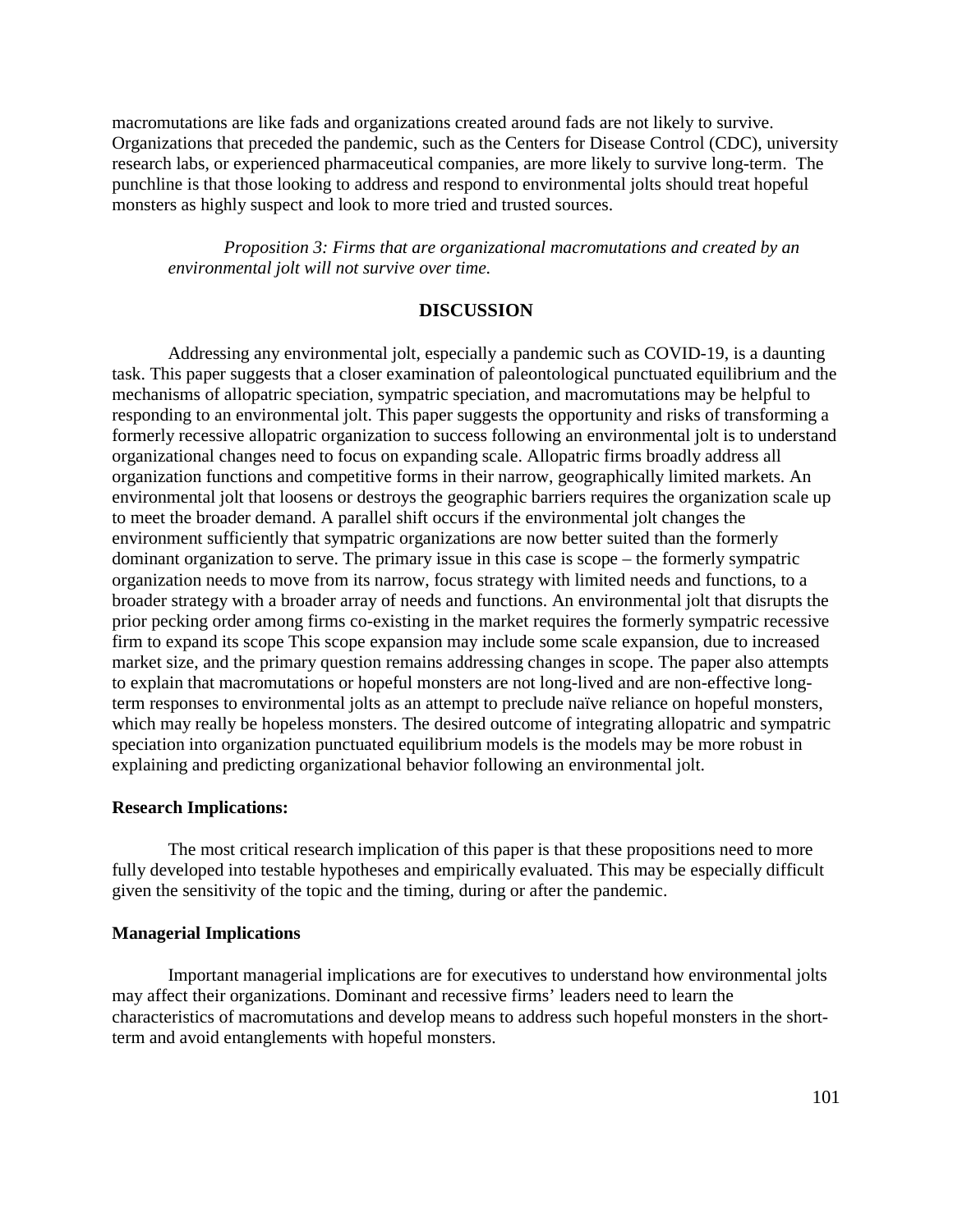### **CONCULSION**

This paper examined how returning to a source metaphor for organizational change could benefit from better understanding of the source metaphor. This improved understanding of how organizations survive following an environmental jolt, how industries evolve amid crises, and the dubious future of relying on macromutations hopefully will benefit organization studies.

# **REFERENCES AVAILABLE FROM THE AUTHOR**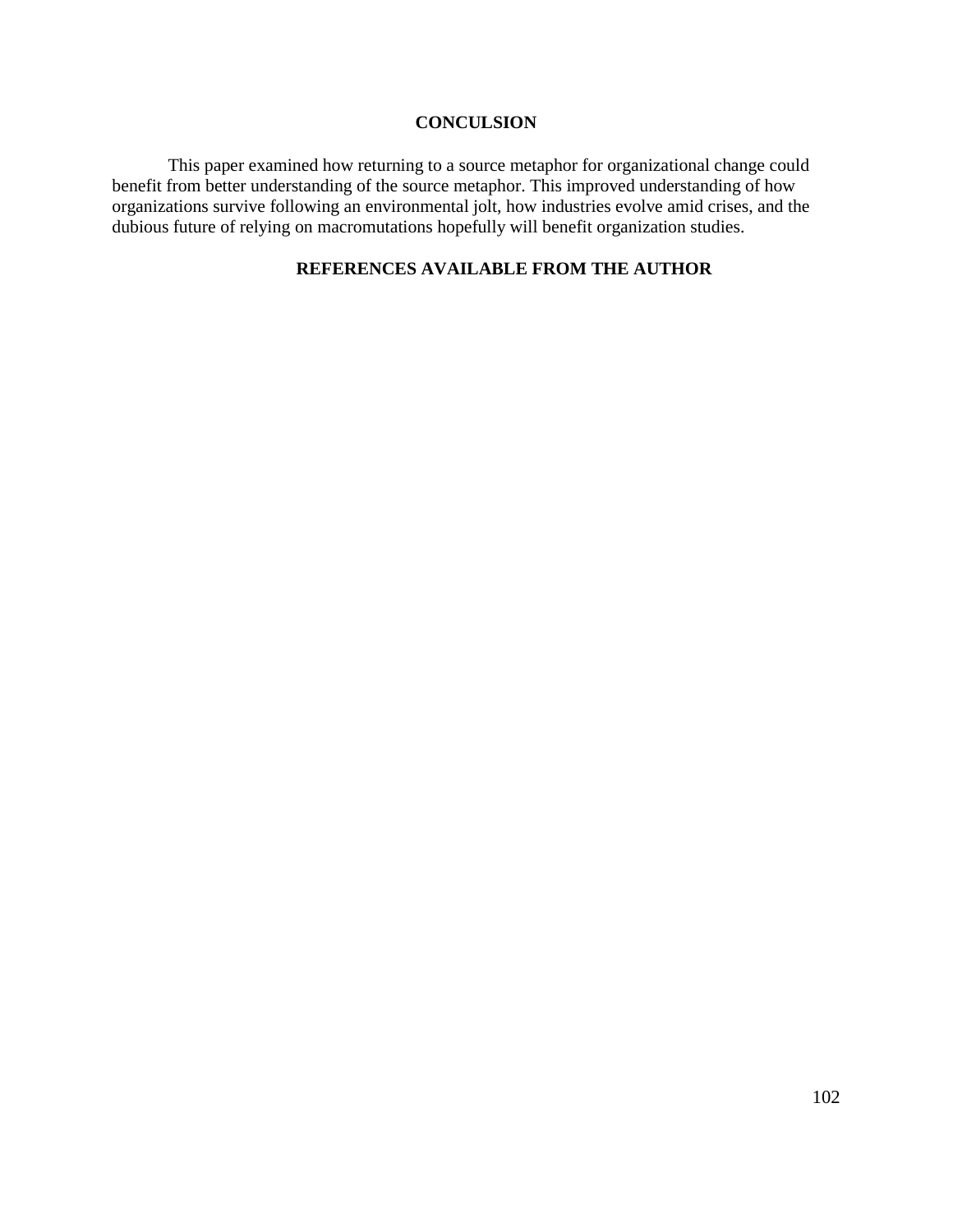# **FOR PROFIT, PROGRESS, PEOPLE, OR PASSION? FIRM SUCCESS AND MOTIVATION IN OPEN-SOURCE ENVIRONMENTS.**

BRANDON ANTWILER 323-C Business Leadership Building 1307 W. Highland St., Denton, TX 76207 University of North Texas

#### **ABSTRACT**

This study overviews open-source environments, the open-source movement, and their impact on organizational structure and strategy. The author provides a configuration approach to organizational motivation with propositions that describe four motivation configurations (profit, progress, people, and passion) and their relationship between entrepreneurial competencies and organizational success.

### **INTRODUCTION**

In this article, we explore the internal and external conditions that allow firms to succeed in hypercompetitive, open-source software developer ecosystems. Open-source software refers to the source code of software being "available for redistribution without restriction and without charge, and the license must permit the creation of modifications and derivative works and must allow those derivatives to be redistributed under the same terms as the original work" (O'Reilly, 1999, p. 32), contrasting greatly against closed-source software where the source code is proprietary and redistribution is restricted. In addition to providing a literature review detailing open-source environments, we describe how the open-source movement has impacted the structures and strategies pursued by organizations both in and outside software development communities. The primary theoretical lens used in this paper is configuration theory (Miller & Friesen, 1984), which is used to develop a series of gestalts that represent frequently recurring attributes relevant to organizational configuration (Miller, 1991; Venkatraman, 1989). The direct relationship being examined is the influence of entrepreneurial competencies on organizational success, where entrepreneurial competencies are broadly defined as the specific competencies that are relevant in the pursuit of successful entrepreneurship activities (Mitchelmore & Rowley, 2010). In this study, we explore sources of firm motivation in both open and closed-source environments which may shed some light on the variance in firm survival, end-user satisfaction, and the viability of value capture within these dynamic environments. Motivation sources of open-source projects have been discussed as falling into two categories: internal factors of intrinsic or altruistic value and external factors, such as expected future returns or personal needs (Hars & Ou, 2002). In this study, we further narrow down these categories to include extrinsic motivations related to profit and progress, and intrinsic motivations guided by altruistic value creation and passion. In summation, this article will provide a literature review of the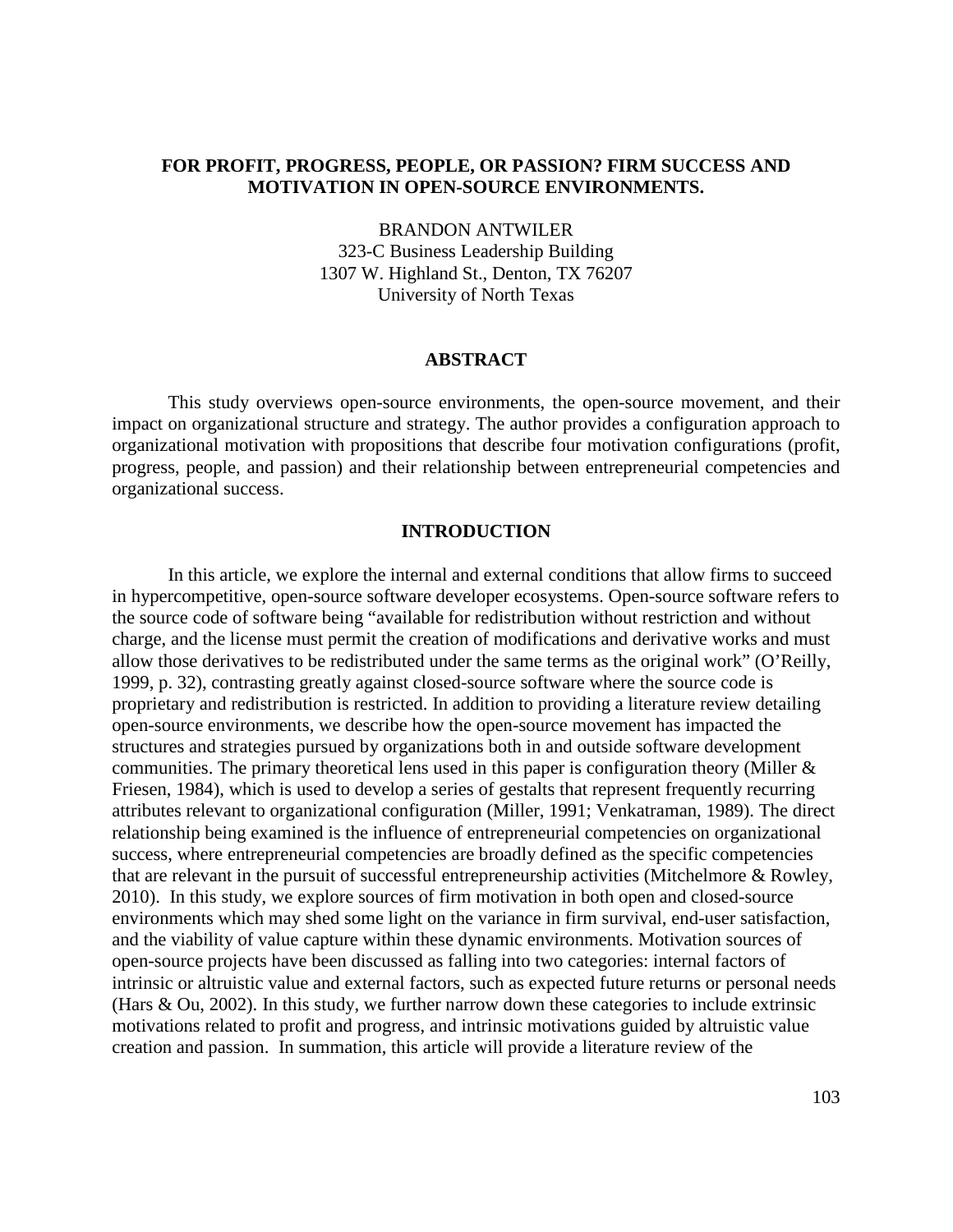progression of open-source software and its impact on organizations, building towards a typology for organizational motivation in open-source environments.

### **A Configuration Approach to Organizational Motivation**

Configuration theorists note four primary sources of influence which shape organizational configuration: environment, structure, leadership, and strategy (Miller, 1987). Regarding environment, organizational theorists largely agree that environment and environmental complexity have various direct and indirect impacts on organizational processes (Osborn & Hunt, 1974). As described in this article, open-source environments offer a uniquely complex and hypercompetitive landscape which encourages various forms of organizational structures, forms of leadership, and strategies. Given the competitive nature of open-source environments, it is exceedingly important yet difficult to detail "ideal" configurations of organizational motivation variables that might allow firms to excel over another. However, within this article we will construct these configurations in the form of gestalts, which are conceptualized as multifaceted and frequently recurring attributes relevant to organizations (Miller, 1989; Venkatraman, 1989). We argue that a configurational approach that details firm motivation within these complex environments allows for an interesting perspective, as organizational motivation is strongly influenced by the structures that comprise firms. This perspective allows us to focus on a configurational approach which examines the influence of the presented gestalts with an understanding that links between motivation and the 'imperatives' offered by Miller (1987) are firmly grounded in previous literature. Previous research on organizational structure has supported a link between structure and the forms of organizational motivation that are supported within that structure (Sherman & Smith, 1984). The influence of leadership on motivation has been thoroughly detailed in previous literature, linking employee motivation to various forms of leadership style (Yidong & Xinxin, 2012; Zhang & Bartol, 2010; Dwyer, Bono, Snyder, Nov, & Berson, 2013). While these studies do primarily focus on intrinsic motivation, they are balanced by additional streams of leadership research exploring the influence of transactional leadership which focuses on extrinsic motivators (Wang, Tsui, Xin, 2011). Finally, we look towards literature on strategic organizational change to argue the close ties that exist between organizational strategy and employee motivation, (*for review, see:* Appelbaum, St-Pierre, Glavas, 1998) as well as recent literature that links strategic human resource management and development to employee motivation (Kontoghiorghes, 2015).

*Proposition 1: The predominant organizational motivation characteristics of profit, progress, people, and passion identify four configurations within open-source environments.* 

*Proposition 2: There will be a relatively balanced configuration of organizational motivation that shares characteristics with multiple configurations.*

*Proposition 3: Entrepreneurial competencies have a positive effect on organizational success in open-source environments.*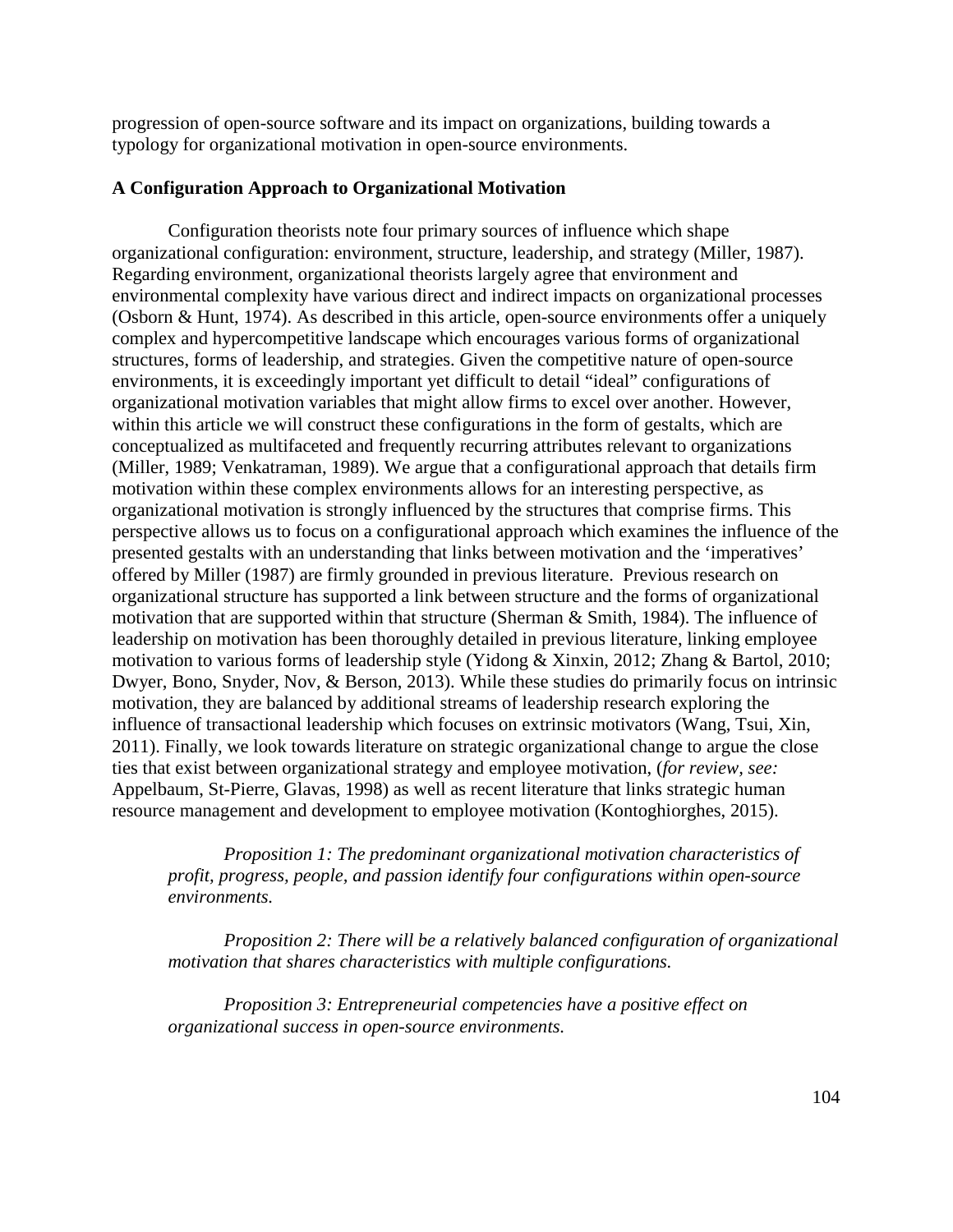*Proposition 4: The proposed relationship between entrepreneurial competencies and organizational success in open-source environments will be moderated by the motivation characteristics of the firm.*

#### **REFERENCES**

- Appelbaum, S. H., St‐Pierre, N., & Glavas, W. 1998. Strategic organizational change: The role of leadership, learning, motivation and productivity. **Management Decision**, 36: 5 289- 301.
- Dwyer, P. C., Bono, J. E., Snyder, M., Nov, O., & Berson, Y. 2013. Sources of Volunteer Motivation: Transformational Leadership and Personal Motives Influence Volunteer Outcomes. **Nonprofit Management and Leadership**, 24: 2 181-205.
- Hars, A., & Ou, S. 2002. Working for Free? Motivations for Participating in Open-Source Projects. **International Journal of Electronic Commerce**, 6: 3 25-39.
- Kontoghiorghes, C. 2015. Linking high performance organizational culture and talent management: Satisfaction/motivation and organizational commitment as mediators. **The International Journal of Human Resource Management**, 27: 16 1833-1853.
- Miller, D. 1987. The Genesis of Configuration. **The Academy of Management Review**, 12: 4 686.
- Miller, D., & Friesen, P. H. 1984. A Longitudinal Study of the Corporate Life Cycle. **Management Science**, 30: 10 1161-1183.
- Miller, D. 1991. Stale in the Saddle: CEO Tenure and the Match Between Organization and Environment. **Management Science**, 37: 34-52.
- Mitchelmore, S., & Rowley, J. 2010. Entrepreneurial competencies: A literature review and development agenda. **International Journal of Entrepreneurial Behavior & Research**, 16: 2 92-111.
- O'reilly, T. 1999. Lessons from open-source software development. **Communications of the ACM**, 42: 4 32-37.
- Osborn, R. N., & Hunt, J. G. 1974. Environment and Organizational Effectiveness. **Administrative Science Quarterly**, 19: 2 231.
- Sherman, J. D., & Smith, H. L. 1984. The Influence Of Organizational Structure On Intrinsic Versus Extrinsic Motivation. **Academy of Management Journal**, 27: 4 877-885.
- Venkatraman, N. 1989. The Concept of Fit in Strategy Research: Toward Verbal and Statistical Correspondence. **The Academy of Management Review**, 14: 3 423.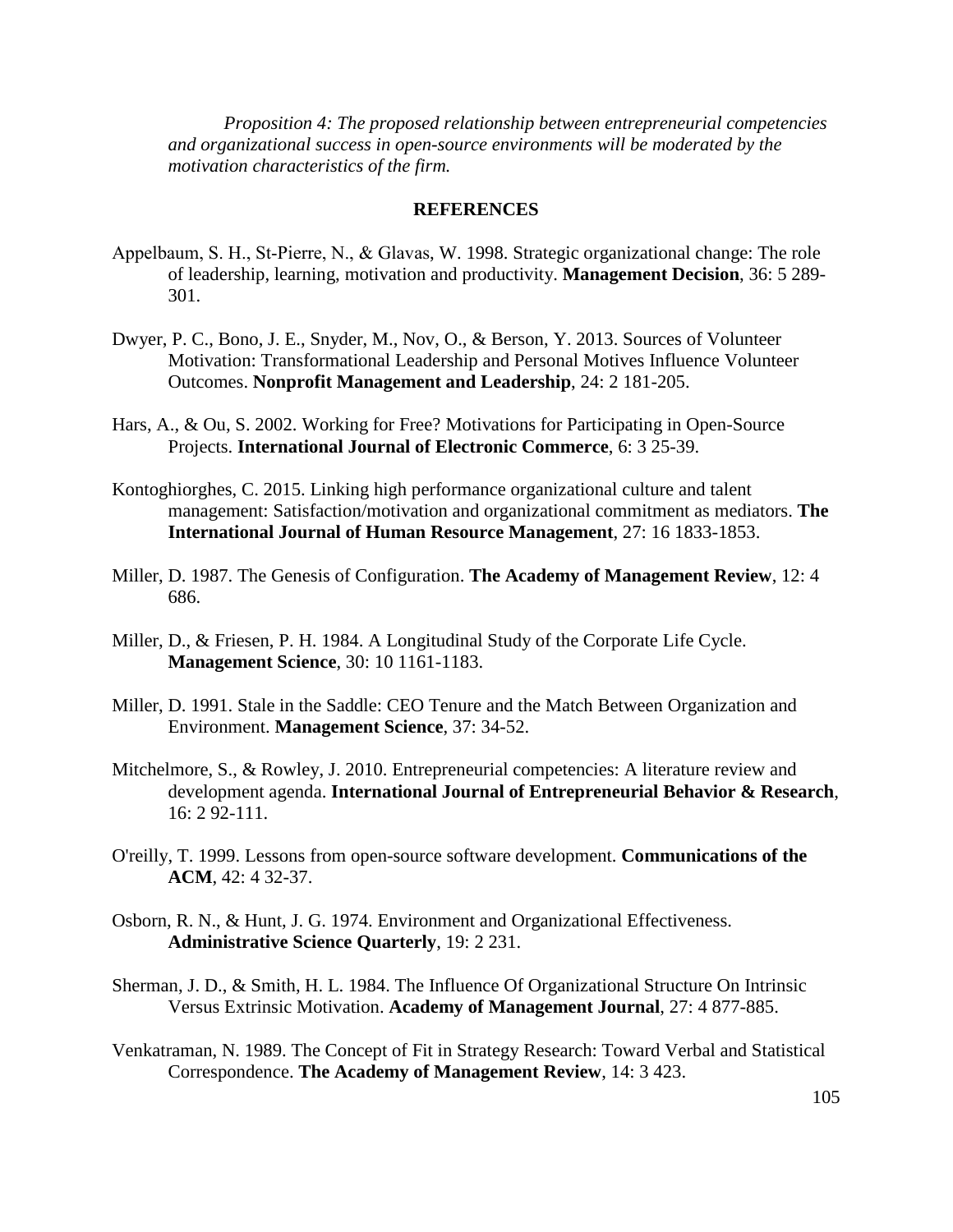- Wang, H., Tsui, A. S., & Xin, K. R. 2011. CEO leadership behaviors, organizational performance, and employees' attitudes. **The Leadership Quarterly**, 22: 92-105.
- Yidong, T., & Xinxin, L. 2012. How Ethical Leadership Influence Employees' Innovative Work Behavior: A Perspective of Intrinsic Motivation. **Journal of Business Ethics**, 116: 2 441- 455.
- Zhang, X., & Bartol, K. M. 2010. Linking Empowering Leadership and Employee Creativity: The Influence of Psychological Empowerment, Intrinsic Motivation, and Creative Process Engagement. **Academy of Management Journal**, 53: 107-128.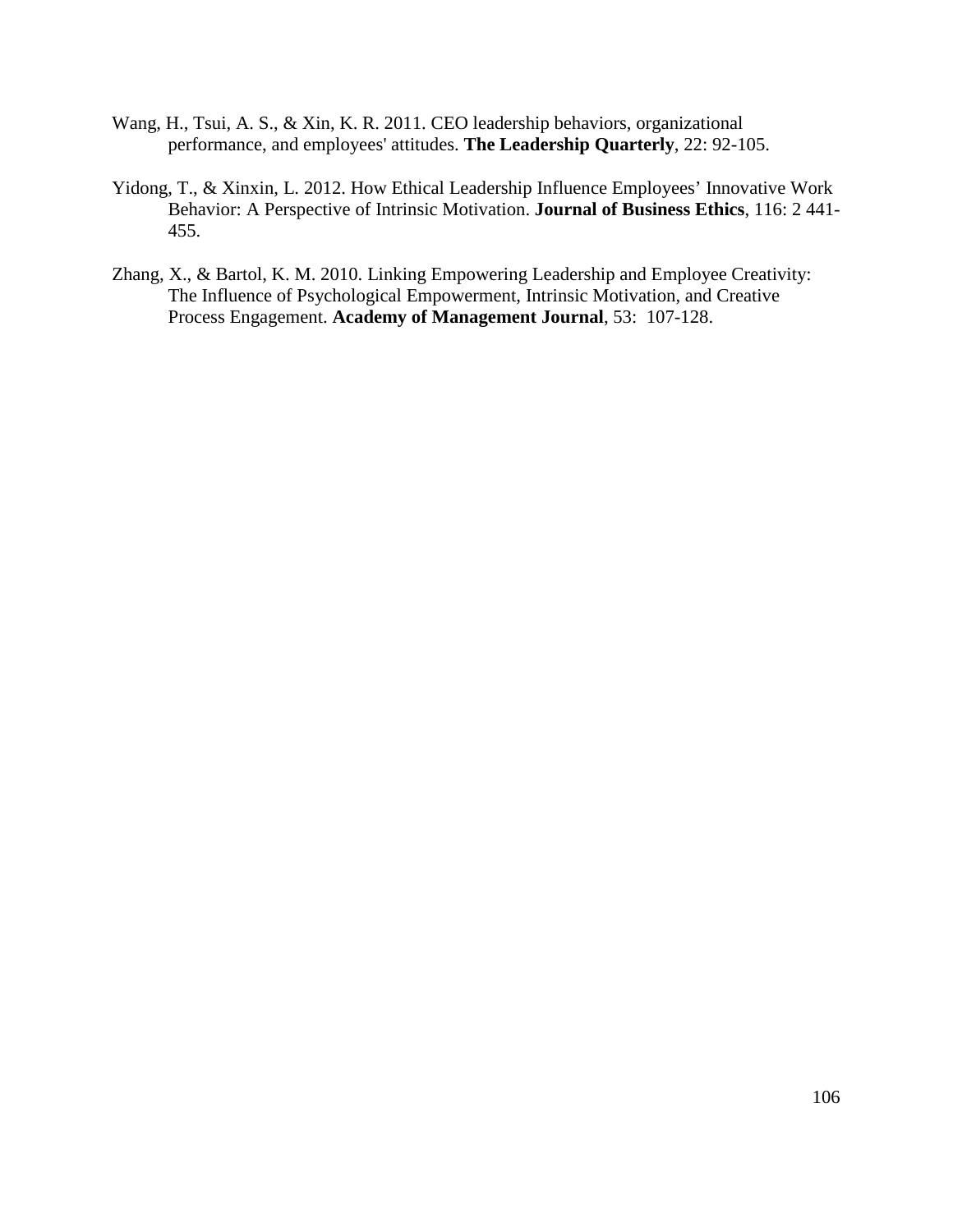# **THROUGH THE LOOKING GLASS: A GLIMPSE OF HOW RESILIENCE IS BUILT**

SUSIE S COX University of Louisiana Monroe scox@ulm.edu

PEGGY L LANE University of Louisiana Monroe plane@ulm.edu

LONNIE TURPIN McNeese State University lturpin@mcneese.edu

MORGAN TURPIN McNeese State University mturpin@mcneese.edu

## **ABSTRACT**

The year 2020 is like no other. University faculty and students in Louisiana have experienced the global pandemic and natural disasters concurrently. The dual perspective discussion offers educators and other attendees the opportunity to hear firsthand how students and faculty practiced and developed resiliency during trying times.

### **INTRODUCTION**

We are only in the beginning stages of understanding the impact of the events of 2020. However, it is already a highly researched area. A quick Google Scholar search of the keywords, COVID - 19, resilience, and higher education yielded over 8900 results (accessed on February 6, 2021). In the state of Louisiana, university faculty and students have not only faced the COVID -19 global pandemic, but also the destruction of category 4 hurricane Laura followed by a second strike from hurricane Delta. McNeese State University suffered substantial damage from Hurricane Laura estimated at \$200 million<sup>1</sup>. The University of Louisiana Monroe campus did not suffer the damage that south Louisiana endured but many faculty and students' homes were damaged as the hurricanes moved north. Across the state, faculty and students were without power or internet access for days and even weeks. What is the outcome of coping with so much at one time? We are moving forward with the rebuilding phase. To learn and grow from these experiences, we would like to hear from those impacted. Our panel discussion provides a glimpse of how students and faculty have adapted and persevered during the difficult season and demonstrated resilience.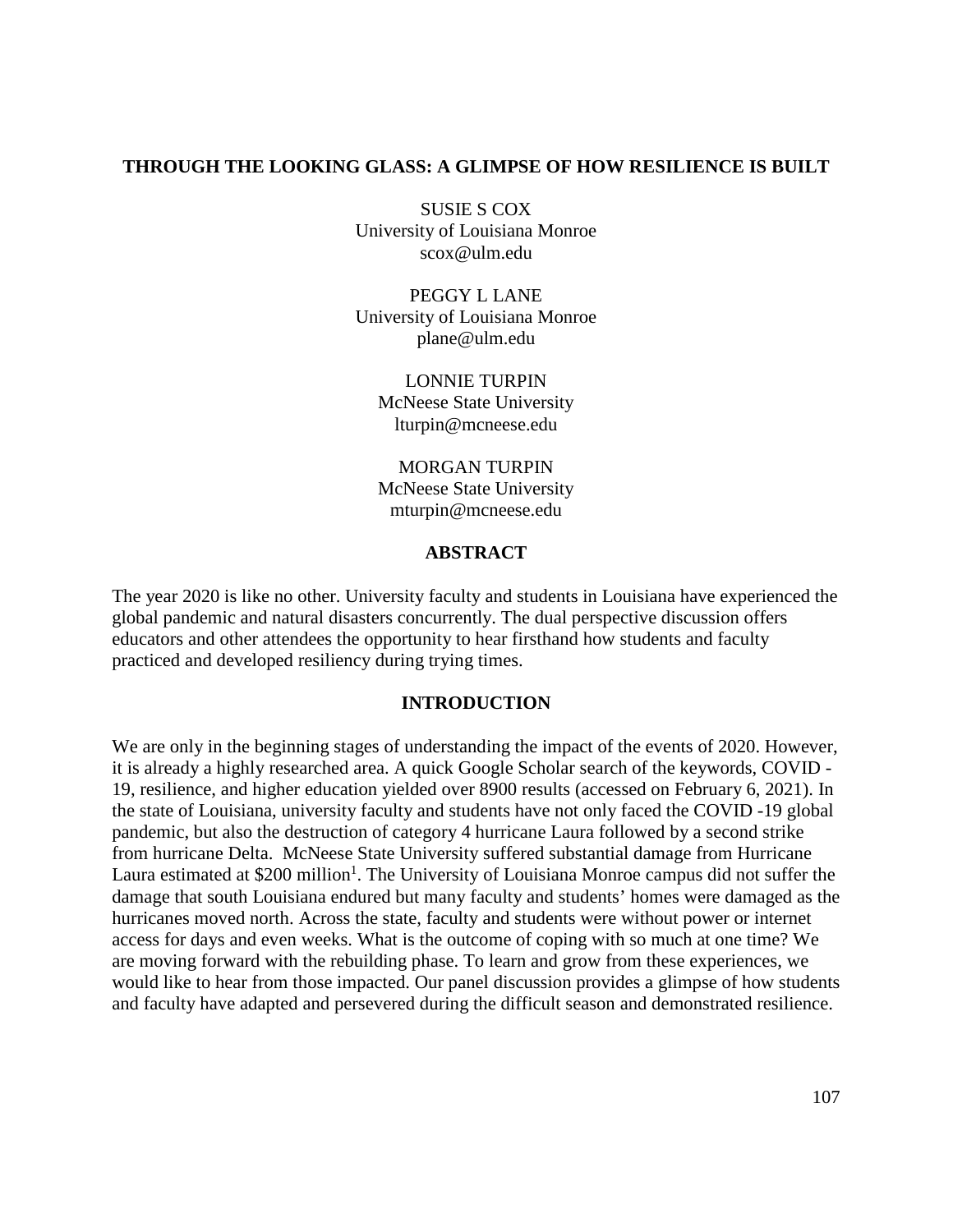#### **Impact of COVID-19 Pandemic**

During 2020, our world as we know it has been challenged and tested. We are dealing with health concerns, uncertain work environments, social isolation, economic uncertainty, and damage to homes, schools, and public utilities. Reports note significant increases in mental health concerns such as depression, loneliness, and anxiety (Kilgore, Taylor, Cloonan, & Daile, 2020). Concerns for student and faculty mental health and well-being require us to anticipate needs and be intentional in our response. In our search to explore ways to cope with our 'new normal,' we found that prior research reported those with higher levels of self-esteem and resilience experience lower levels of depression, anxiety, and stress (P. Ratanasiripong, China, R. Ratanasiripong, & Toyama, 2019). Furthermore, resilience is positively related to higher engagement and lower levels of burnout (Semeijin, Ruysseveldt, Vonk, & van Vuuren, 2019). Fostering the development of resilience during this time of adversity can help not only the individual but in turn our university community. Together we can become more resilient. Those that develop resilience often possess higher social competence and lower levels of psychiatric distress (Luthar & Cicchetti, 2000). Gaining insight into how individuals adapt, cope, and develop resilience will help us as educators in our personal and professional lives as well as guide us to interventions we can enact for our students.

#### **Defining Resilience**

Resilience is a growing area of research on how individuals are coping with difficult events. Resilience is defined as the ability to overcome adversity and grow stronger from the experience. It is not a personality trait or attribute, but rather a skill developed only after facing adversity. Tonkin, et al (2018) defined resilience as "a combination of assets and resources within the individual and their environment that facilitate the individual's capacity to adapt in the face of adversity." Others have simply defined resilience as positive adaptation.

#### **Providing Support**

From the social psychology field, Luthar and Cicchetti (2000) provide guiding principles for interventions that target specific at-risk groups. They recommend that interventions should be grounded in theory and supporting research on the targeted group with an understanding of the targeted group's competence and reasoning abilities. The interventions should not only target mitigation of negative outcomes but focus on promoting positive adaptation and build on the specific resources available for the targeted group. From a review of the current literature, we find individuals that report increased engagement and higher self-esteem, as well as lower anxiety, stress, depression and burnout, also report higher levels of resilience. Resources from multiple levels should be integrated into the intervention process (i.e., community, organization, and family support). Interventions at all levels should be designed to help the targeted group develop the capacity to become self-sustaining. These guiding principles highlight the need for flexibility and adaptation in our support systems provided for students and faculty. Providing support during these times cannot be a one size fits all model.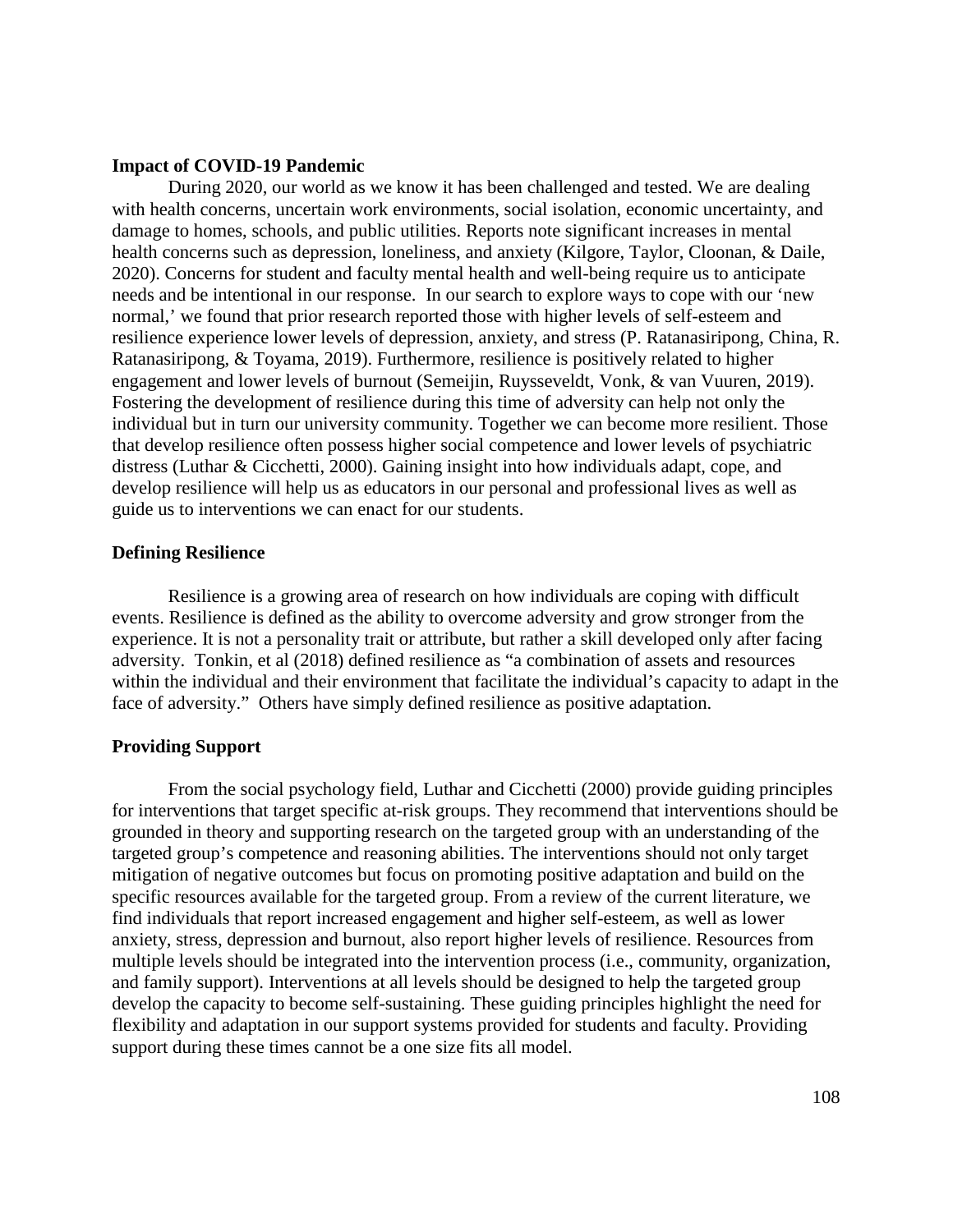# **The Student and Faculty Experiences**

College students and faculty are facing an unparalleled amount of uncertainty and change. The college experience of 2020 is like none other. Our student panel of senior-level business majors will provide the participants with a view from their unique perspective. They will offer us a view of how resiliency is developed and what support systems are needed for students. Our faculty panel brings together a group of experienced faculty who have faced a global pandemic and back-to-back hurricanes during one year. Our faculty members from McNeese State University provide a unique view of how they first experienced catastrophic events as a high school senior and sophomore undergraduate with hurricanes Katrina and Rita in 2005 and then 15 years later in 2020, they experienced hurricanes Laura and Delta as faculty.

# **Panel questions for the Student Panel**

How were you affected by the pandemic and the hurricanes? How are you coping? How did you take care of yourself, physically and mentally? What support systems are you relying on? Friends, family, social, academic. What have your college, professors, others done to provide support? What if anything do you wish had been done for you to provide support? In what areas have you grown due to having been through these events? What professional development opportunities were provided by the school and other groups? And did you take advantage of these or others?

From all that you have experienced, what are you doing or plan to do differently?

# **Panel Questions for the Faculty Panel**

What were the most difficult parts of continuing to manage your classes during COVID 19 and the hurricanes?

What teaching resources were made available for the faculty? For helping students? What professional development opportunities were provided by the school and other groups? And did you take advantage of these or others?

How are you coping? How did you take care of yourself, physically and mentally? From all that you have experienced, what are you doing or plan to do differently

Note: Transcription of the SWAM panel discussion – contact Susie Cox at [scox@ulm.edu](mailto:scox@ulm.edu)

# **Addressing the Needs of our Faculty and Students**

Our experience was that students and faculty needed more support than before the catastrophic events. Support to reduce the burden for individuals may take many forms. University administration provided technical support for faculty and students to use from home when needed. Examples have included hotspot internet connection, loaning laptops or cameras, safe clean spaces to Zoom classes, and hotlines for technology support. Universities also provided support systems that promote student engagement and connection through safe events.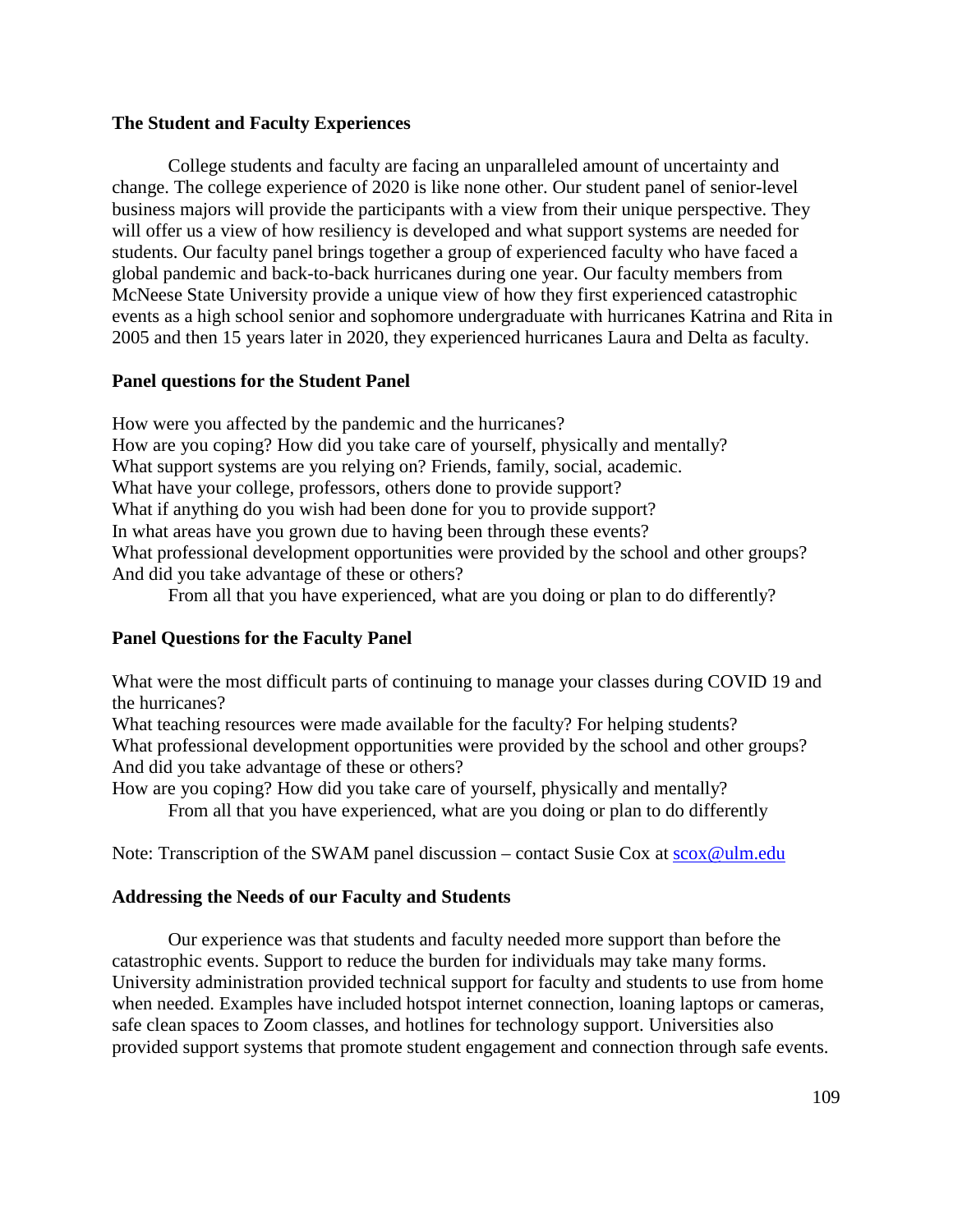For faculty, there is a need for training and support for online course management systems and online teaching best practices. Spring 2020 was the first time that some of the faculty taught online courses. Faculty and staff also need the opportunity to connect with each other. Faculty and staff are missing their colleagues and the hallway chats.

Another level of support is peer support found by working together to overcome challenges. Faculty supported each other by helping with course design and best practice tips. Faculty also help students navigate this time by being flexible on certain due dates, providing time during class sessions to 'stick around' for questions, and providing individual feedback. Social support was fostered by maintaining relationships and the emotional connections that we create in our classes.

Over the past year, self-care has been the focus of many discussion boards and news articles. Kilgore et al. (2020) found that daily activities including exposure to the outdoors and exercise were associated with greater resilience. Faculty and students learned the importance of taking walks, making healthy food choices, taking up a hobby like gardening. We learned to check on one another and find ways to disconnect school work from home life.

Borrowing from Bhagat and Kim's (2020) application of Close et al. (2020) Boston Consulting Group Model building resilience in three phases. These phases are identified as Respond, Recover, and Reimagine. We offer the following areas of focus and application for each phase.

# **Responding to Ensure Safety and Continuity**

- Safety for students and faculty
- Communicate status updates
- Remote working security (use of VPN)
- Techology adoption knowledge
- Training for remote delivery

 $\cdot$   $\cdot$   $\cdot$   $\cdot$   $\cdot$   $\cdot$ 

Teaching and working remotely barriers and constraints (internet access, location,

# **Recovering by Preparing to Restart and Rebound**

- Offering flexible delivery of classes
- Maintain safety of faculty and students (social distance, mask, contact tracing, flow of traffic in buildings, reduced capacity in classrooms and cafeteria)

110

- Provide resources (technology and counseling)
- Communication touch points with faculty and students
- Offering services online tutoring, student meetings, advising
- Offering adminstrive services online (grade changes, late drop/adds, summer contracts)
- Continue to develop and provide training for faculty
- CARES funding distribution  $C$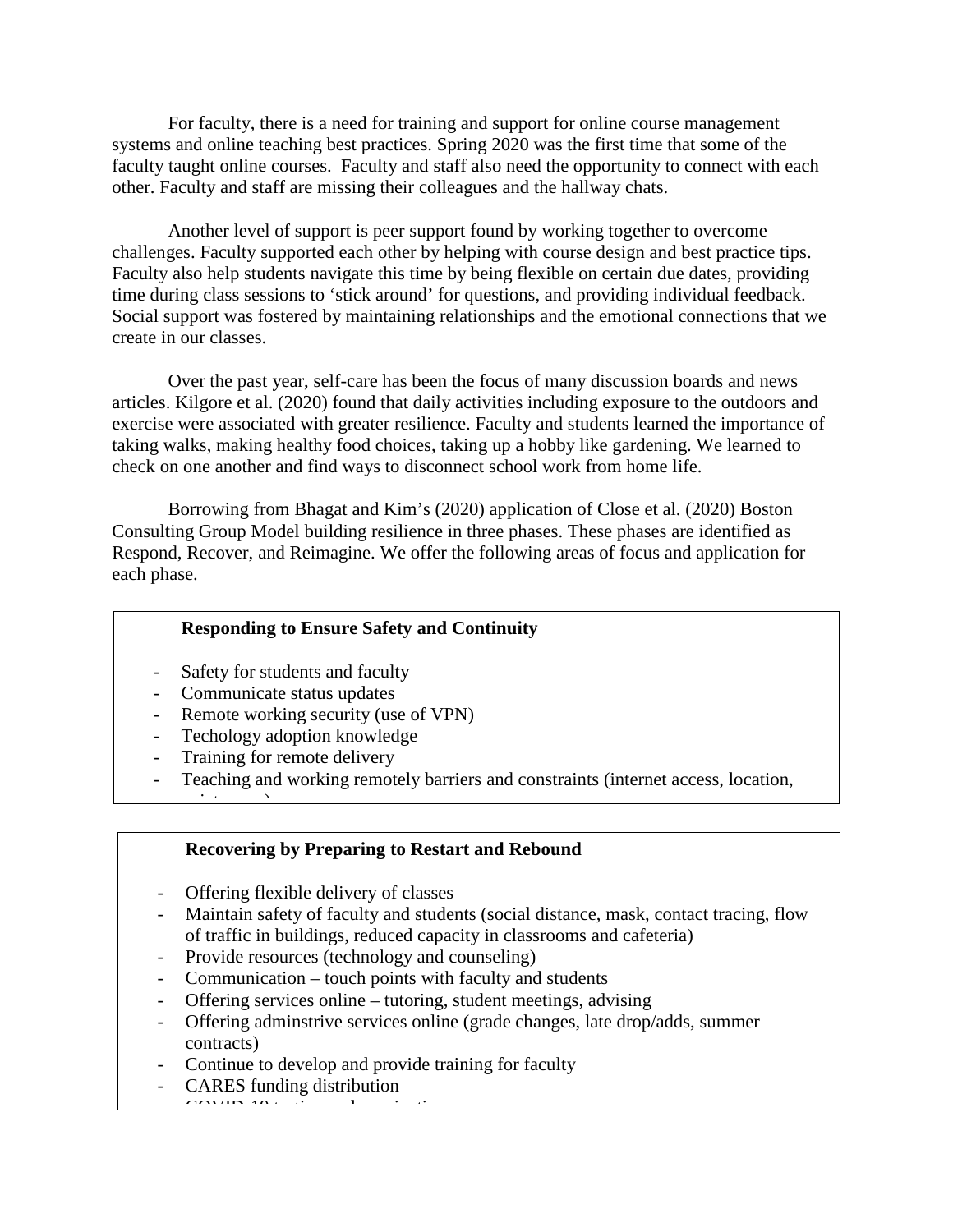### **Reimagining and Investing for a Sustainable Future**

- Course delivery structure
- Methods of communication with students
- Long term plan for tech enhanced classrooms to include remote learners
- Delivery modes for committee meetings, trainings, staff meetings
- Interview and hiring, on-boarding processes for new faculty
- On campus office hours, advising, department meetings
- Healthy buildings
- University and college policies to address the new normal
- High risk student needs and plan of action
- Faculty and staff collegiality

# **CONCLUSION**

*"On the other side of a storm is the strength that comes from having navigated through it. Raise your sail and begin." –* Gregory S. Williams

Over the past year, we have weathered our storms literally and figuratively. As faculty, we have learned how to engage our students through new modalities and methods. We have bonded with co-workers and colleagues near and far through Zoom. Our work commute has moved from miles to steps across a room. Many of us have gained a few four-legged co-workers that don't always follow Zoom etiquette. Our students have stepped up to the challenge. Many have taken on multiple roles including full-time student, home school teacher for siblings or children, and caregiver for sick family members. Some have lost jobs, homes, and family members during this time. Some had to schedule balance multiple roommates while zooming. The practice of resilience is evident in so many. We are adapting to what we term the 'new normal.' We have gained a new focus on what is important in life and we have held to our values. Our universities continue to provide an education and support networks for students and faculty by offering a new environment that strives to focus on student success.

### **REFERENCES**

Bhagat, S. & Kim, D. 2020. Higher Education Amidst COVID-19: Challenges and Silver Lining. **Information Systems Management,** 37:4, 366- 371.

Close, K. , Grebe, M. , Andersen, P. , Khurana, V. , Franke, M. R. , & Kalthof, R. 2020. *The digital path to business resilience*. https://www.bcg.com/en-us/publications/2020/digital-path-tobusiness-resilience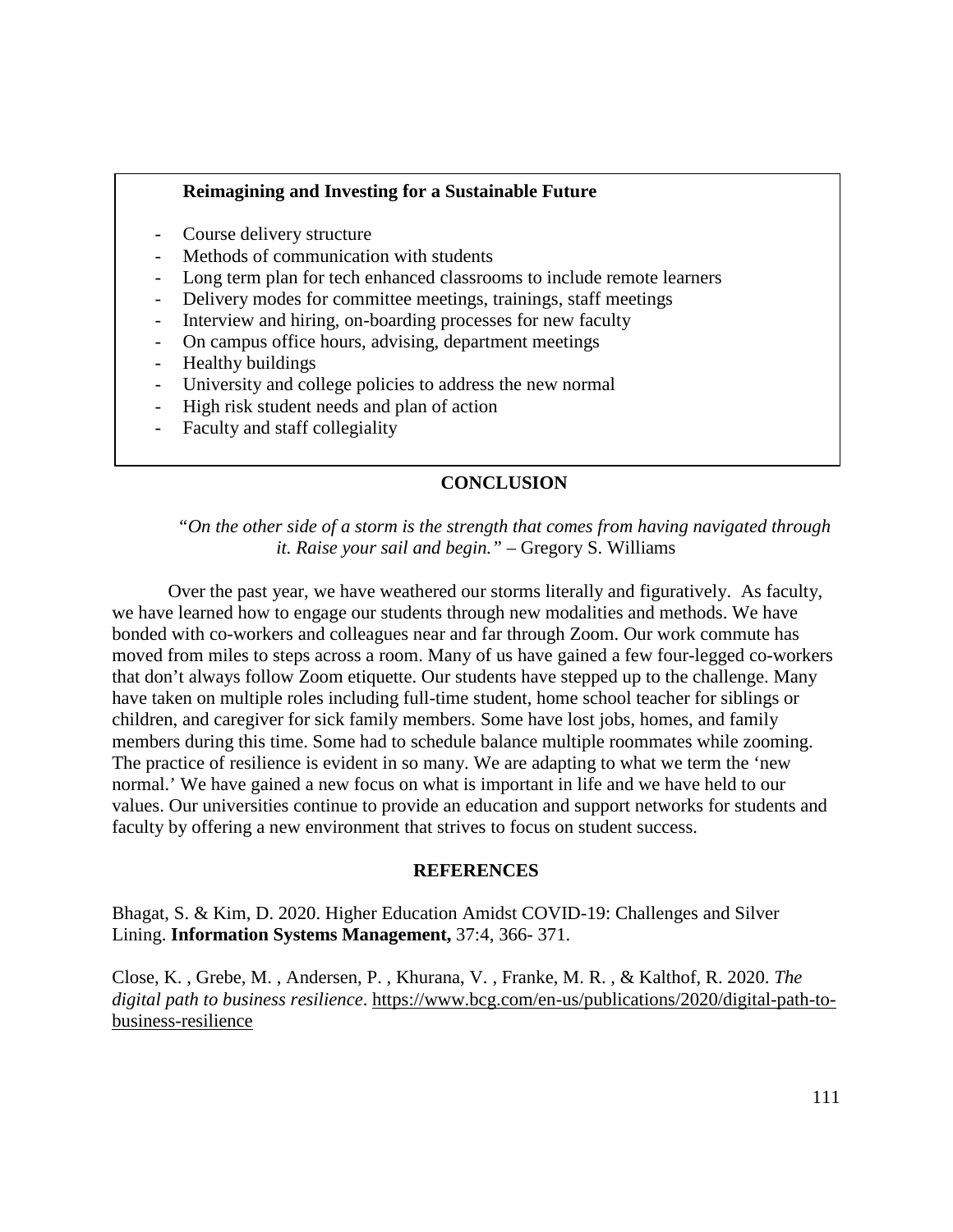Killgore, W., Taylor, E. C., Cloonan, S. A., & Dailey, N. S. 2020. Psychological resilience during the COVID-19 lockdown. **Psychiatry Research,** 291: 113-116.

[https://www.kplctv.com/2020/09/16/mcneese-plans-fall-semester-while-dealing-with-millions](about:blank)[damage/](about:blank)

Luthar S.S., Cicchetti D. 2001. The construct of resilience: implications for interventions and social policies. **Dev. Psychopathol,** 12:4 857–885.

[https://neworleanscitybusiness.com/blog/2020/09/17/estimate-laura-caused-hundreds-of](about:blank)[millions-of-dollars-in-damage-to-schools/](about:blank)

Ratanasiripong, P., China, T., Ratanasiripong, N. T., & Toyama, S. 2020. Resiliency and mental health of school teachers in Okinawa. **Journal of Health Research.**

Semeijn, J., Van Ruysseveldt, J., Vonk, G., & van Vuuren, T. 2019. In-flight again with wings that were once broken; effects of post-traumatic growth and personal resources on burnout recovery. **International Journal of Workplace Health Management.**

Tonkin, K., Malinen, S., Näswall, K., & Kuntz, J. C. (2018). Building employee resilience through wellbeing in organizations. **Human Resource Development Quarterly.** *29*:2 107-124.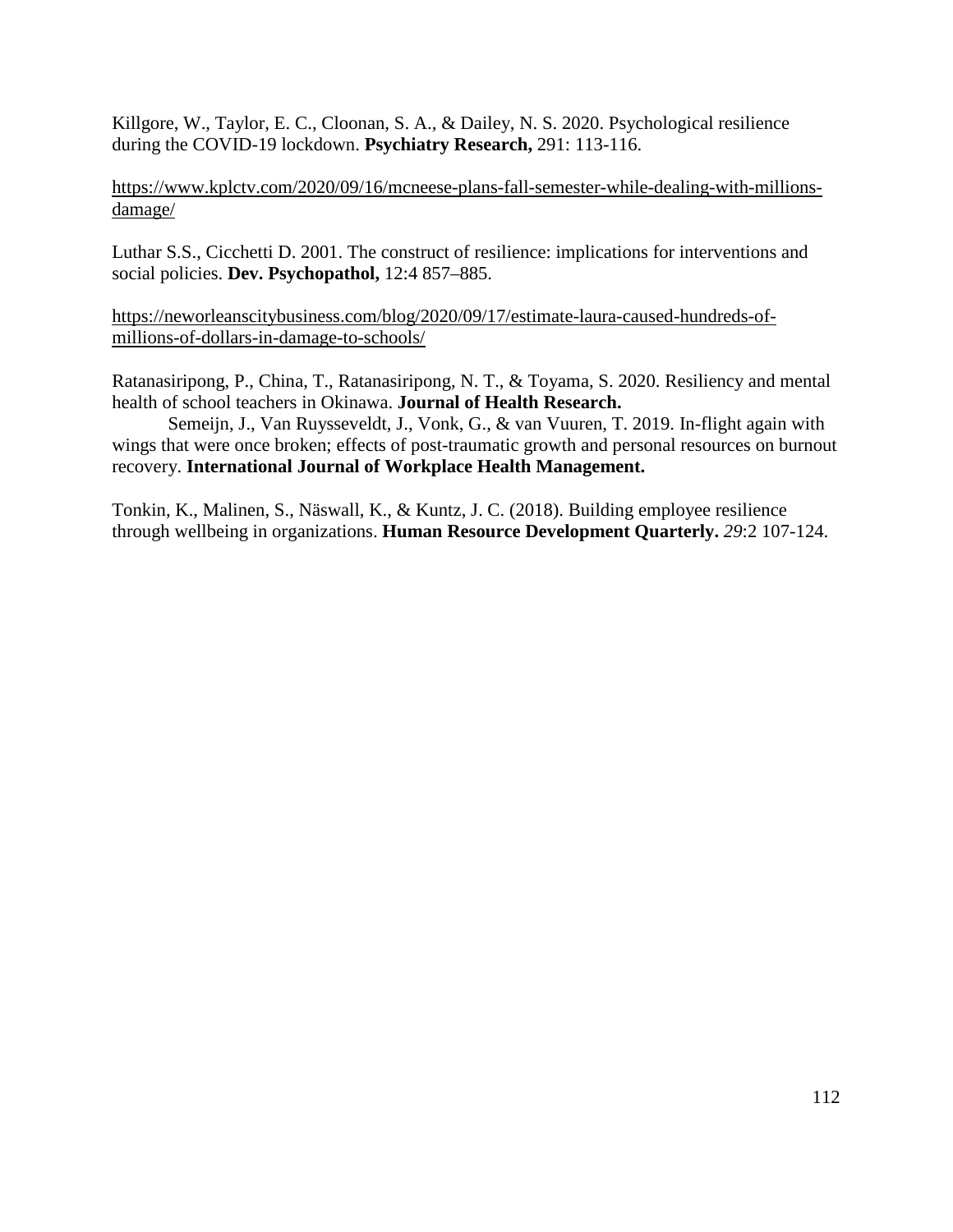### **TOWARDS A FRAMEWORK FOR INTERNAL AND EXTERNAL TURMOIL IN HYPERCOMPETITIVE MARKETS**

BRANDON ANTWILER 323-C Business Leadership Building 1307 W. Highland St., Denton, TX 76207 University of North Texas

# **ABSTRACT**

This study explores internal and external turmoil in hypercompetitive environments. Using complex adaptive systems theory, we detail reactive and adaptive strategies organizations utilize to succeed in these environments. Our proposed framework classifies endogenous and exogenous turmoil in organizations and details the strategies firms pursue to succeed in such environments.

#### **INTRODUCTION**

Competitive advantage has been defined as having two distinct classifications: temporary and sustained (Huang, Dyerson, Wu, & Harindranath, 2015); research discusses sustained competitive advantage as "very rare and declining in duration, and may be the product of a few lucky firms" (D'Aveni, Dagnino, & Smith, 2010, p. 1376), suggesting the need for greater emphasis on temporary competitive advantages rather than sustained competitive advantage within hypercompetitive markets. The purpose of this research is to explore the conditions that allow pursuits of temporary advantage to reign advantageous through exploring the role of internal and external disturbances that allow such conditions to exist. Hypercompetitive markets exist within dynamic and uncertain environments, and an appropriate lens to study such an environment exists around chaos and complexity theory as described in Levy (1994; 2000). The application of such theories in business strategy research has often fallen more specifically to complex adaptive systems theory when describing how organizations use adaptive efforts to respond to their dynamic environment (Anderson, 1999).

Literature in areas of both entrepreneurship and strategic management have detailed individuals or firms react to change, and the ways in which opportunities can be exploited (Hitt, Ireland, Camp, & Sexton, 2001). Strategic entrepreneurship can be easily defined as "entrepreneurial action with a strategic perspective" (Hitt et al., 2001, p. 480). Entrepreneurial action has been argued to be essential for firms succeeding in a competitive landscape (Hitt et al., 2001). When operating under such an assumption, we further argue the necessity of focusing on the influence of innovations within firms and to observe entrepreneurial actions that result therein. Is entrepreneurial action in hypercompetitive markets a result of internal or external pressures, and when might it behoove a firm act isomorphic in a hypercompetitive environment? The purpose of this research is to develop a framework through a series of propositions to identify temporary advantage pursuits that prove beneficial in situations of high and low internal influence and external turmoil.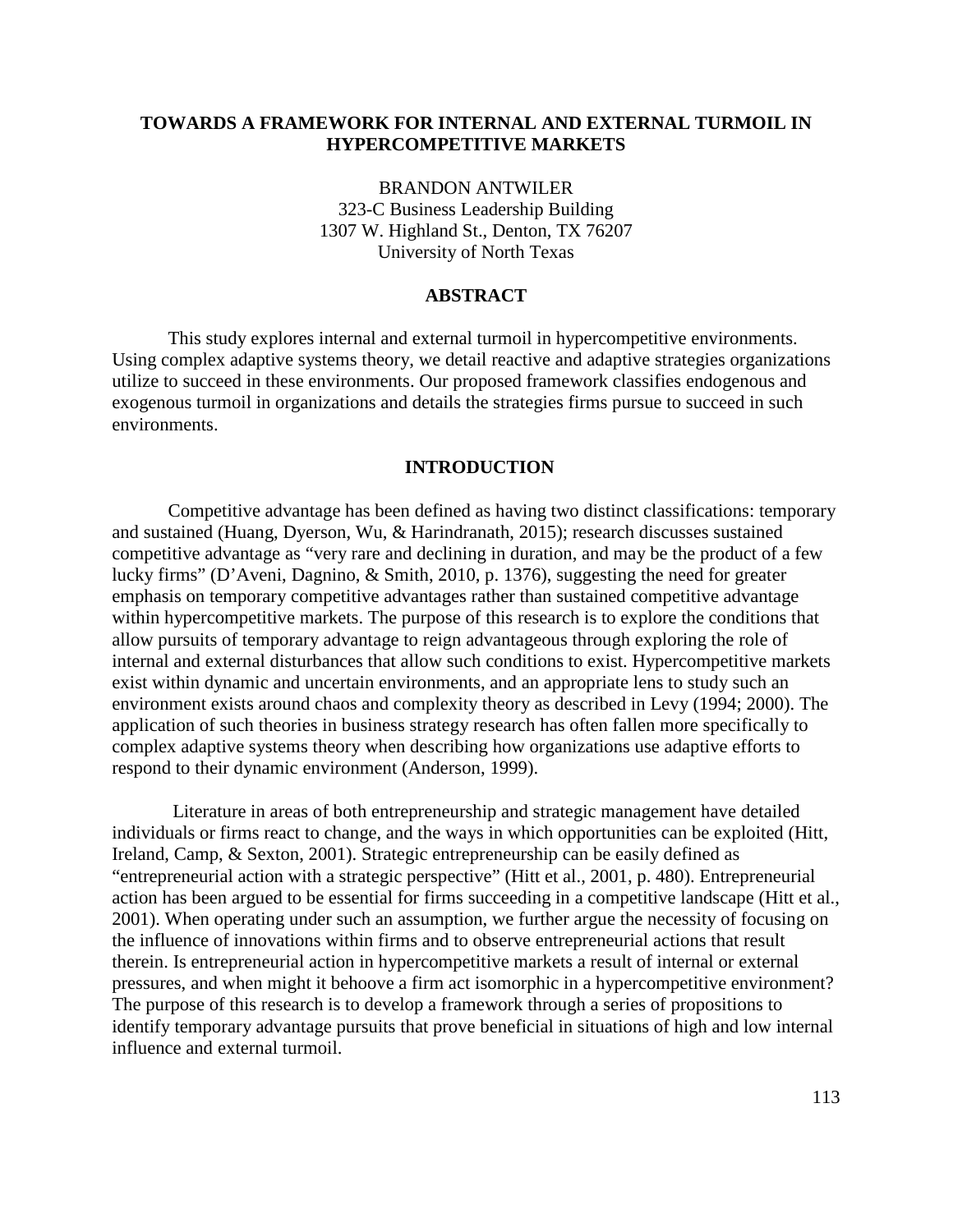### **External turmoil (Exogenous Forces)**

External turmoil exists when an influential, external force creates a state of great disturbance within the competitive ecosystem in which a firm operates. Situations of external turmoil that have been explored in previous research include platform-owner entry threat (Wen & Zhu, 2019). In these situations, an overarching force which has greater influence than a traditional competitor causes disruptions within the competitive ecosystem in which firms must react. This impact of external influence is generalized to describe external organizational factors, such as persistent media influence, the role of external audiences (e.g., critics and regulators), or regulatory influencers that hold a great deal of power over the competitive landscape (Cattani, Porac, & Thomas, 2016; Dhalla, 2007). External turmoil could also include drastic shifts in technology changing; within a platform-complementor market, such a shift could also be the result of a technological change within the platform imposed upon complementors. When viewing exogenous forces within this framework, we are describing situations of drastic change disruption that force organizational action. These factors are particularly important to consider within hypercompetitive markets, as competitive advantage is often eroded by rapid imitation and innovation (Pacheco-De-Almeida, 2010). We propose that firms within highly competitive markets will more frequently respond to high waves within their competitive ecosystem through entrepreneurial action. Further, these reactions will depend on the ferocity of internal influences.

*Proposition 1: In hypercompetitive ecosystems, firms that seek action off high external turmoil and low internal turmoil will see increased performance pursuing entrepreneurial actions.*

### **Internal Turmoil (Endogenous Forces)**

Internal forces that drive how a firm might respond to changes within its competitive ecosystem may include top management team influence, organizational culture, or knowledge capability (Dhalla, 2007; Goll, Johnson, & Rasheed, 2006). In-line with a resource-based approach (Wernerfelt, 1984; Barney, 1991), situations of internal turmoil may arise when a firm does not have the intra-firm capability to respond to exogenous forces disrupting their environment. Pacheco-De-Almeida (2010) discusses a phenomenon that might shed light on how a firm would best pursue a successful strategy under such conditions. The role of deliberate selfdisplacement (Pacheco-De-Almeida, 2010) is described as a situation in which a firm decides to self-displace themselves from their current market position as a deliberate profit-seeking strategy within a hypercompetitive market. This proposition has lacked continued theoretical development and empirical testing; however, such a strategy may prove advantageous in situations of high internal turmoil and low external turmoil. In such a situation, a firm that lacks the capacity to compete with its competitors in their response to exogenous forces could contentedly remain within their current segment as the cost of thriving within competition would be greater than the loss of continuing current operations. Additional factors that influence the level of internal turmoil within firms may include restrictive development dependencies. For example, within mobile platform app development markets development dependencies include factors, such as platform restrictions, compounded skill, or expertise within a particular segment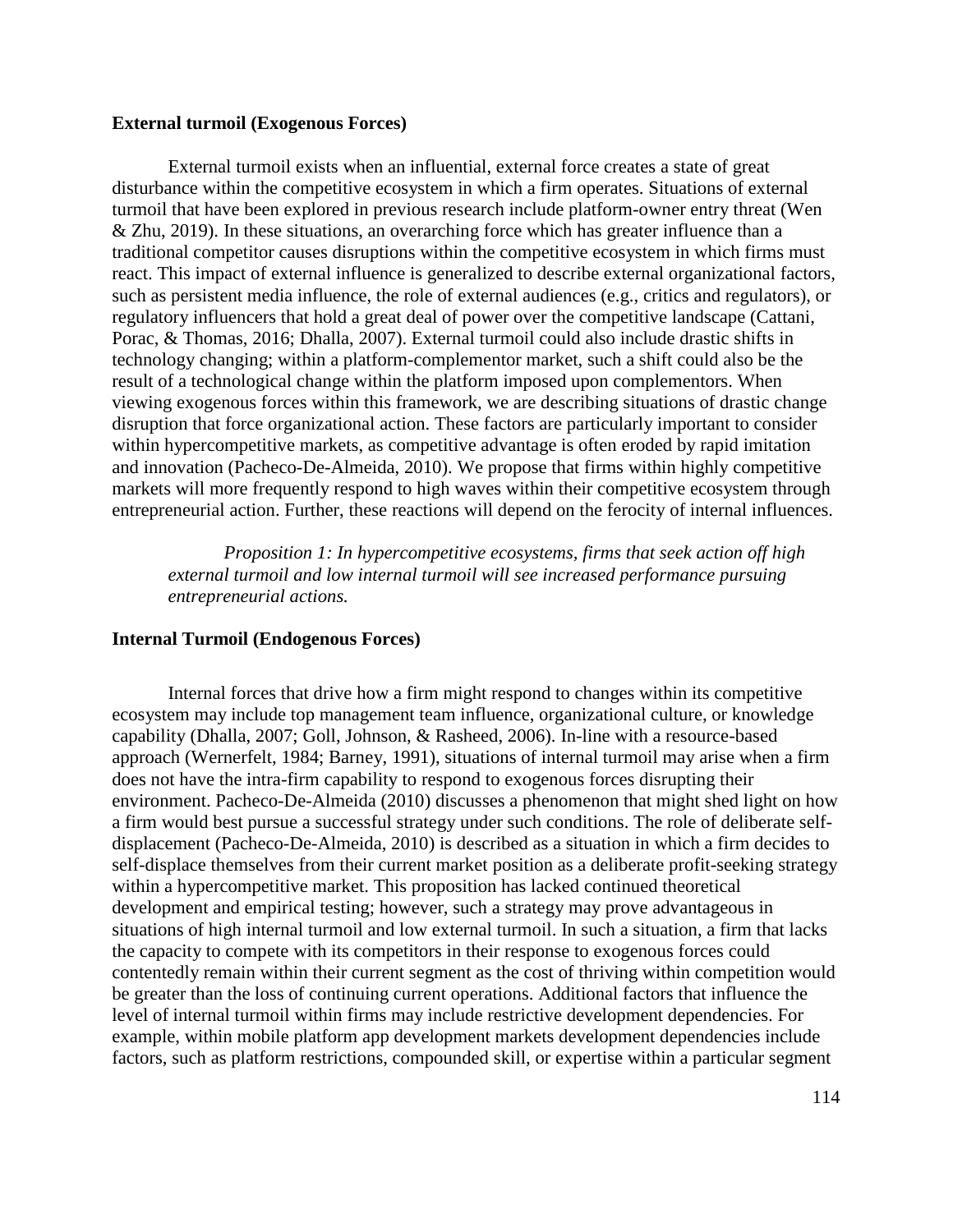(Tarnacha & Maitland, 2006). Under such restrictions, entrepreneurial action may likely be inhibited.

We propose that firms within hypercompetitive markets will respond to changes within their market ecosphere through actions that are more isomorphic or self-displacing within their current development category if faced with internal turmoil. Of course, the success of such strategies will depend on the ferocity of influence of exogenous pressures.

*Proposition 2: In hypercompetitive ecosystems, firms that seek action off high internal turmoil and low external turmoil will see increased performance pursuing isomorphic behavior.*

#### **Benign and Binate Turmoil**

Having discussed how firms might best respond under high and low situations of exogenous and endogenous turmoil, we must now consider beneficial responses that exist within the extremes. Markets that operate under conditions of null internal and external pressures are naturally going to be exceptionally rare and temporary. Birkinshaw and colleagues (Birkinshaw, Hood, & Young, 2005) did well to explore entrepreneurial potential within competitive environments that face both low internal and external competitive influences; although within their sample of multinational subsidiaries, they found zero cases of firms operating within such conditions; further stating that examples of such an environment are typically pre-free-trade era (Birkinshaw, Hood, & Young, 2005). With this considered, continued theoretical discussion on such hypothetical conditions would be wasted. For the purposes of this study, we will follow suite with Birkinshaw et al. (2005) and consider this quadrant as benign. If such environments do exist temporarily, we hypothesize that the lack of both internal and external influence would lead to a state of stagnation or complacency. This hypothesis is in-line with Porter's (1985) perspective that competition drives productivity, innovation, and quality.

On the other extreme, an environment of binate exogenous and endogenous turmoil could certainly exist temporary. Such a situation could be classified to include a dual influence of high internal turmoil inhibiting a firm to adapt or respond to the external turmoil. In order for a firm to survive in such an environment, one of these competing forces would need to take precedent over the other when considering organizational action. Following the process of complexity theory, or more specifically complex adaptive systems theory, if an organization existed in a changing environment without the capability adapt to the changes, it would eventually become nonviable (Levy pg. 67-87, 2000). Thus, a firm will either succumb to the disruptions or the greater force will win-out, and a strategy will be pursued catering to overpowering force of turmoil.

*Proposition 3: In hypercompetitive ecosystems during times of low external and low internal turmoil, firm success or complacency will be classified by stagnation.*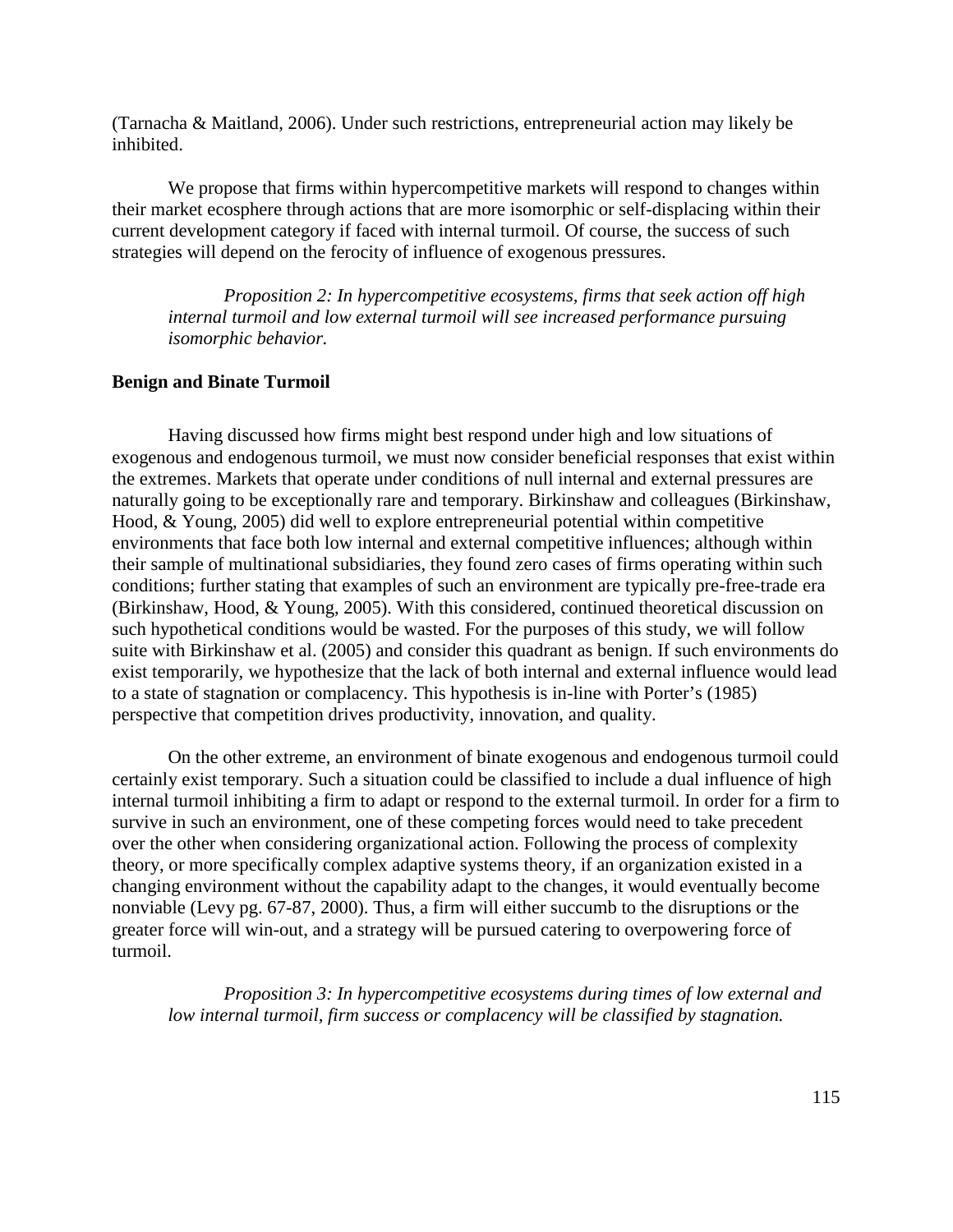*Proposition 4: In hypercompetitive ecosystems during times of sustained high internal and high external turmoil, firms will succumb to the disruptions.* 

### **REFERENCES**

- Anderson, P. 1999. Perspective: Complexity Theory and organization science. **Organization Science**, 10: 3 216-232.
- Barney, J. B. 1991. Firm resources and sustained competitive advantage. **Journal of Management**. 17: 97-98.
- Birkinshaw, J., Hood, N., & Young, S. 2005. Subsidiary entrepreneurship, internal and external competitive forces, and subsidiary performance. **International Business Review**, 14, 2 227-248.
- Cattani, G., Porac, J. F., & Thomas, H. 2016. Categories and Competition. **Strategic Management Journal**, 38: 64-92.
- D'aveni, R. A., Dagnino, G. B., & Smith, K. G. 2010. The age of temporary advantage. **Strategic Management Journal**, 31: 13 1371-1385.
- Dhalla, R. (2007). The Construction of Organizational Identity: Key Contributing External and Intra-Organizational Factors. **Corporate Reputation Review**, 10: 4 245-260.
- Goll, I., Johnson, N. B., & Rasheed, A. A. (2006). Knowledge Capability, Strategic Change, And Firm Performance: The Moderating Role Of The Environment. **Academy of Management Proceedings**, 20061.
- Hitt, M.A., Ireland, R.D., Camp, S.M., & Sexton, D.L. 2001. Strategic entrepreneurship: Integrating entrepreneurial and strategic management perspectives. **Strategic Management Journal**, 22: 479-491.
- Huang, K., Dyerson, R., Wu, L., & Harindranath, G. (2015). From Temporary Competitive Advantage to Sustainable Competitive Advantage. **British Journal of Management**, 26: 4 617-636.
- Levy, D. 1994. Chaos theory and strategy: Theory, application, and managerial implications. **Strategic Management Journal** 15: 167-178.
- Levy, D. 2000. Applications and Limitations of Complexity Theory in Organization Theory and Strategy. **Handbook of Strategic Management**, 79: 67-87
- Pacheco-De-Almeida, G. 2010. Erosion, time compression, and self-displacement of leaders in hypercompetitive environments. **Strategic Management Journal**, 31: 13 1498-1526.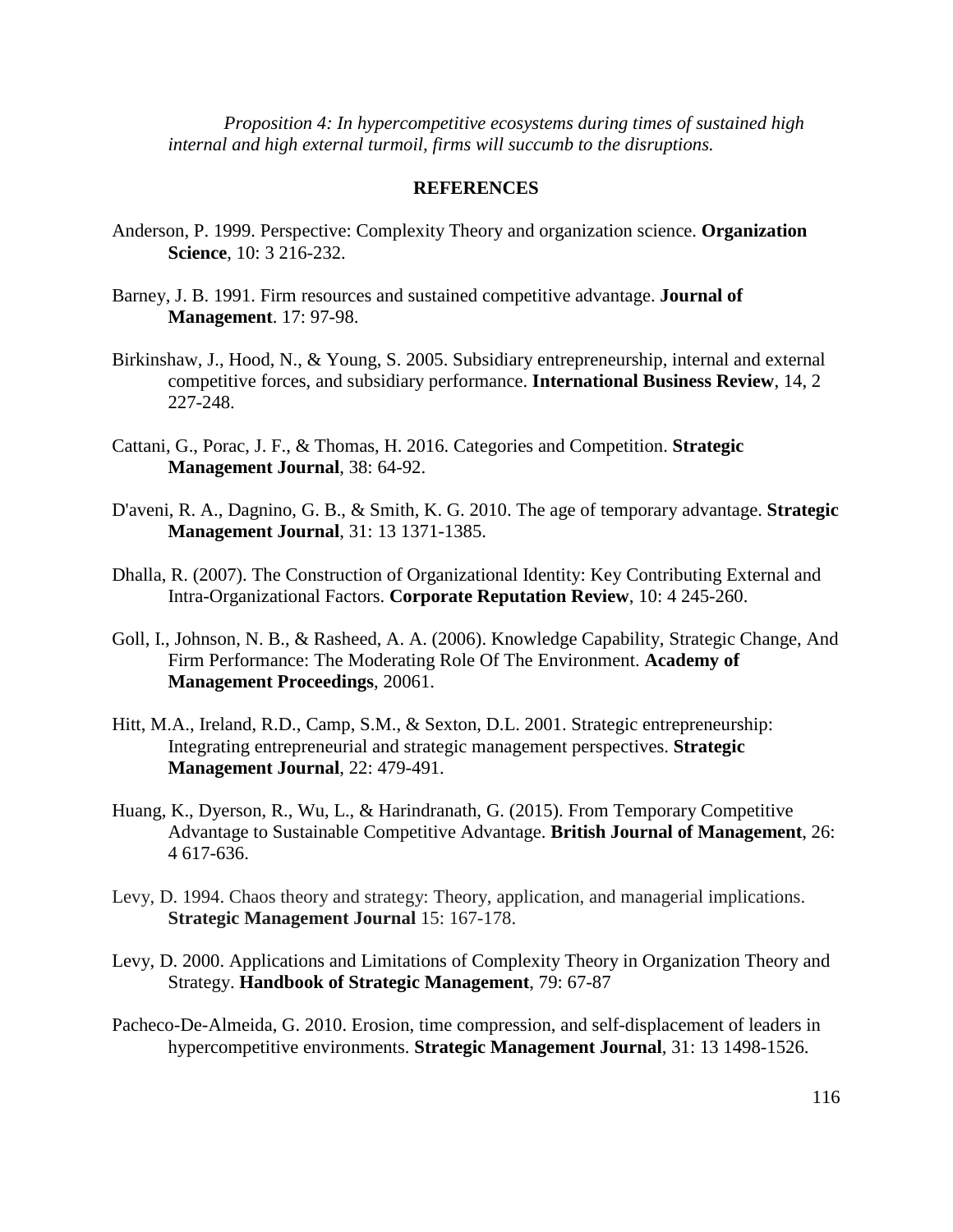- Porter, M. 1985. Technology and competitive advantage. **Journal of Business Strategy**, 5: 3 60- 78
- Tarnacha, A., & Maitland, C. F. 2006. Entrepreneurship in Mobile Application Development. **International Conference on Electronic Commerce Proceedings**, 14-16.
- Wernerfelt, B. 1984. A resource-based view of the firm. **Strategic Management Journal**, 5: 171-180.
- Wen, W., & Zhu, F. 2019. Threat of platform-owner entry and complementor responses: Evidence from the mobile app market. **Strategic Management Journal**, 40: 9 1336- 1367.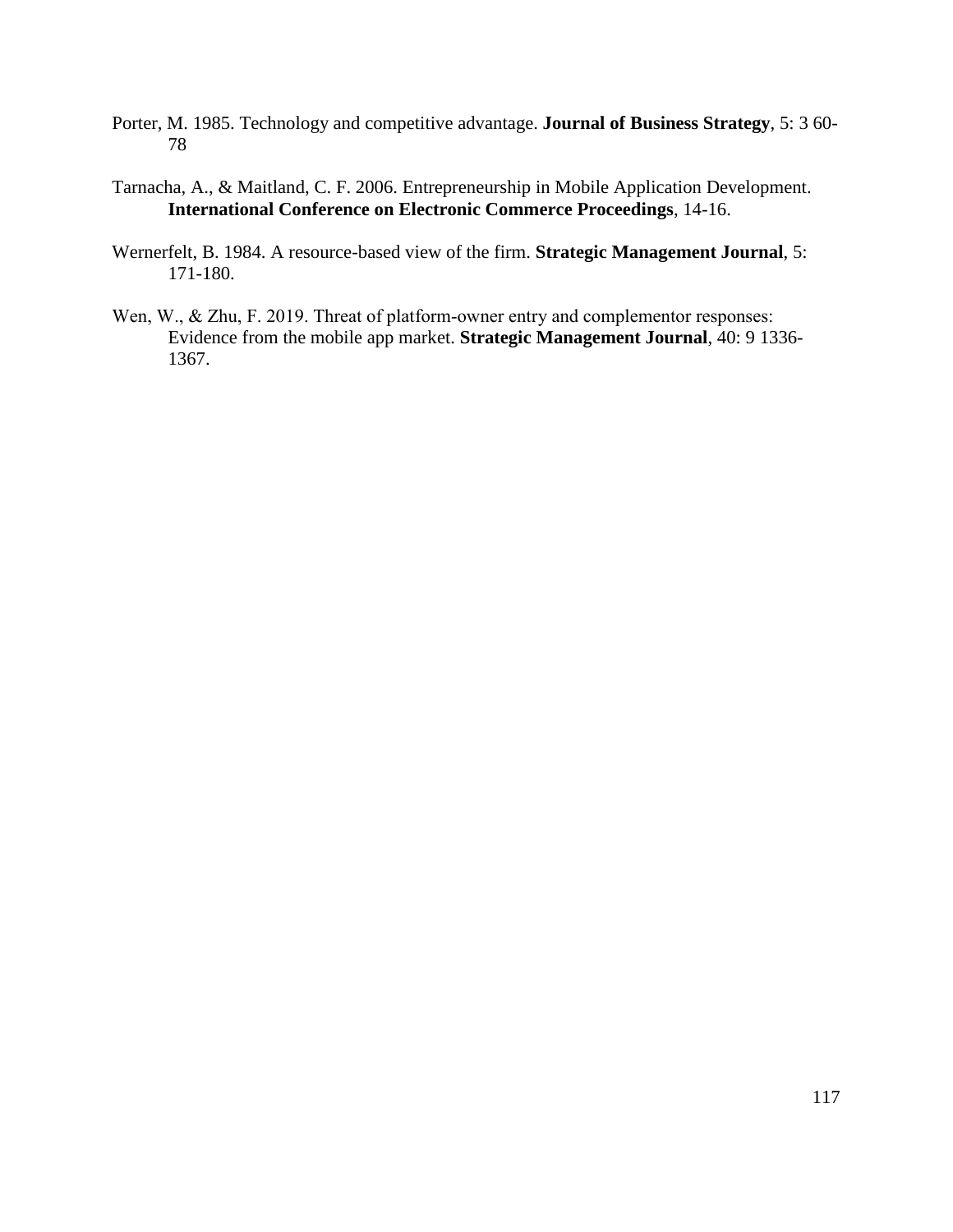### **THE PROSOCIAL LEADERSHIP DEVELOPMENT PROCESS AND ITS APPLICATIONS TO BUSINESS AND EDUCATION**

TIMOTHY EWEST Houston Baptist University

### **ABSTRACT**

This paper explores motivations organizations have for sustainability, seeks to delineate the recent emergence of positive leadership theories and their contribution to prosocial centered leadership. Specifically, the paper discusses Ewest's (2017) Prosocial Leadership Development process, which can be appended to numerous existing positive leadership theories, as a means to describe and guide a leader's prosocial leadership development. The four-stage model is intuitive, yet based on extensive research. These four stages of the Prosocial Leadership Development Process include: antecedent awareness and empathic concern, community and group commitment, courage and action and reflection and growth. Finally, the paper resolves by discussing two applications of the Prosocial Leadership Development process. The first application considers Prosocial Leadership Development within leaders of small to medium enterprises (SME), endeavoring to determine to what degree the prosocial leadership development model is representative of the identified four stage model. The research on SME leaders of social enterprises determined a fifth stage. Secondarily, the prosocial leadership development process is comparted to theoretical pedagogical strategies for cultivating social justice awareness and actions within the lives of students (Ewest, 2019).

### **Multiple motivations for sustainability**

Organizational and individual motivations for embracing and implementing sustainability are diverse, the reality is that organizations who choose to embrace sustainability practices are motivated for reasons other than empathic and correspondingly prosocial concerns. Chandler (2019) in his popular book on Corporate Social Responsibly who cites four motivations basic motivations for embracing sustainability, they include: ethical motivations, moral motivations, rational motivations and economic motivations.

Regardless of the motivation, the goal of creating an economy where embracing environmentally and socially problems is common place, should be encouraged simply because the earth's renewable resources have a limited ability to provide for human demand, and as resources contract, they create social incivility. Wackernagel and Beyers (2019) representing a scientific approach, present research from The World Watch Institute which suggests that the amount of consumption of renewable resources by individuals, organizations and societies is far outpacing the biosphere's ability to meet increasing demands, which will ultimately lead only to dystopian results for the human population – although other forms of non-human life will continue, and ironically flourish without a human presence. Others concur, suggesting that the horizon for the earth's ability to replenish human consumption is on the foreseeable horizon (Pimm & Raven, 2017; Marazzi, 2017).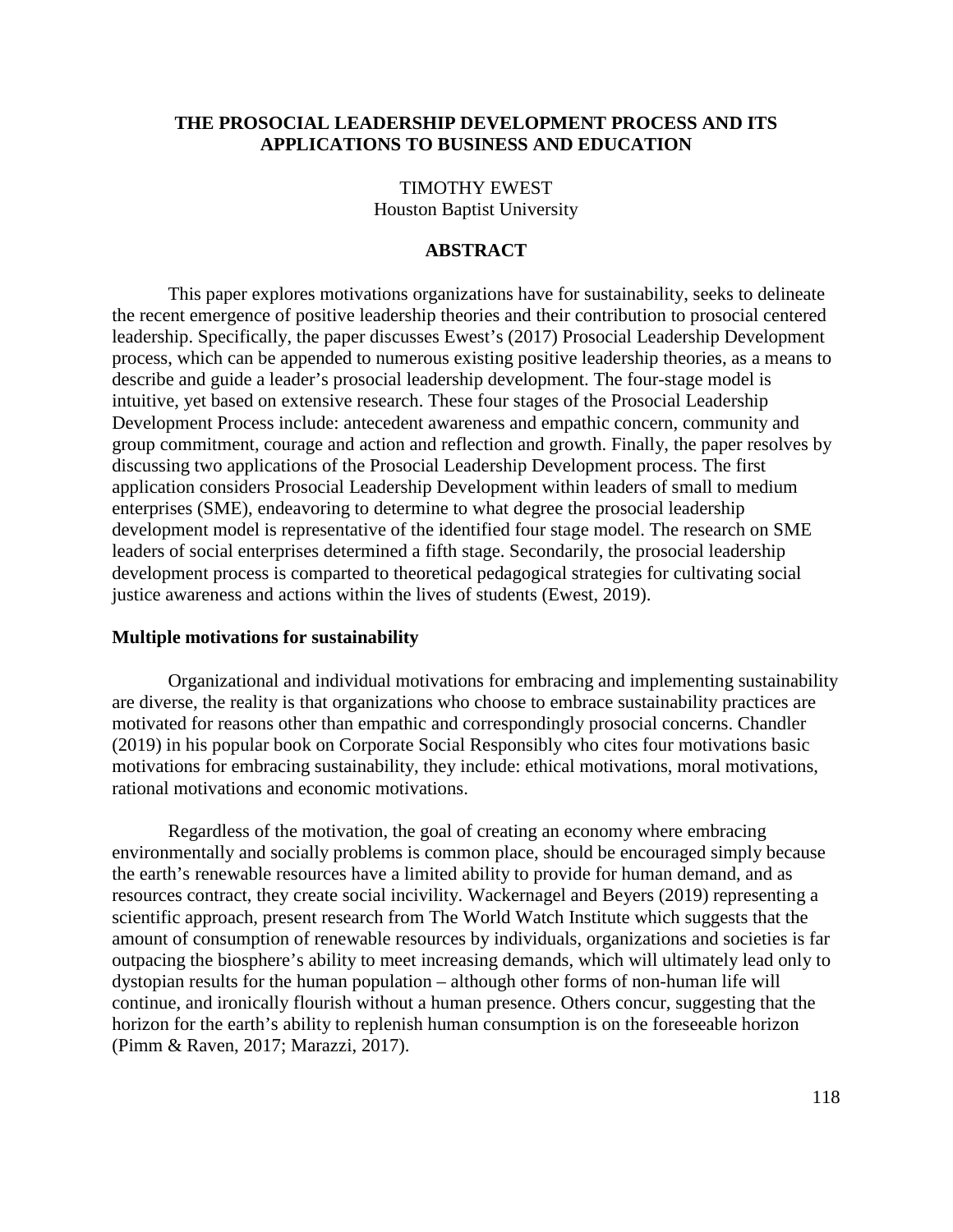So, while multiple motivations should be welcomed, among Chandler's (2019) four motivations, three are dependent on external forces outside the organization. Thus, a change in an external factor, may move the organization to discontinue sustainability practices. The indication is that motivations for change should have no contingency. So, organizations motivations are contingent if they depend on something external to them. Contingency occurs when motivations are based on markets, resource sustainability or societal preservation – all of which can change. A non-contingent motivation is needed because the terminus of the earth's ability to sustain itself is real and will require an ongoing, sustained effort. Therefore, within Chandler's (2019) motivations, the one which has no contingency is the ethical motivation. While economic, rational and moral motivations are contextually dependent on conditions within the organization and interpersonally within the life of the individual, ethical consideration is intrapersonal, and thus has no contingency.

Kassel, Rimanoczy, and Mitchell (2016) capture the motivation of ethical based empathic endemic or soulish prosocial values in what they call a *Sustainability Mindset*. Here the authors define the sustainability mindset as . . .

". . . incorporating the dimensions of values (being), and knowledge (thinking), expressed in actions or competencies (doing): Sustainability mindset is a way of thinking and being that results from a broad understanding of the ecosystem's manifestations, from social sensitivity, as well as an introspective focus on one's personal values and higher self, and finds its expression in actions for the greater good of the whole" (Kassel, Rimanoczy, and Mitchell, 2016, p. 44).

Their definition of *social sensitivity*' is further elaborated and defined as an "empathic understanding of human interactions and interconnectedness" (Kassel, Rimanoczy, and Mitchell, 2016, p. 45), making sustainability mindset proposed by Kassel, Riaonoczy and Mitchell harmonize with prosocial and positivistic psychology theories. Yet, while it is vital that every person at every level of the organization embrace an empathic understanding to be motivated to be mindful of the limits and ability of the biosphere to provide, individuals are initially limited in their power or their ability to change their contextual organizational constraints. Thus, individuals in positions of leadership must take initiative regarding the implementation of sustainability.

#### **The importance of empathic prosocial leadership**

Recent leadership theories and their corresponding behavioral expectations have emerged which focus on others-directed, empathetic or prosocial behavior. These theories can be identified by using the criteria set within positivistic psychology. Initially, these leadership theories arose in opposition to Pseudo-transformational leadership, which identified leaders who would act ethically, but only did so to manipulate followers so they could achieve self-serving ends (Christie, Barling & Turner, 2011). These leadership theories are important because they are centered on others-directed, empathic values and corresponding actions which are regarded as being more authentic to the human condition (Ewest, 2017).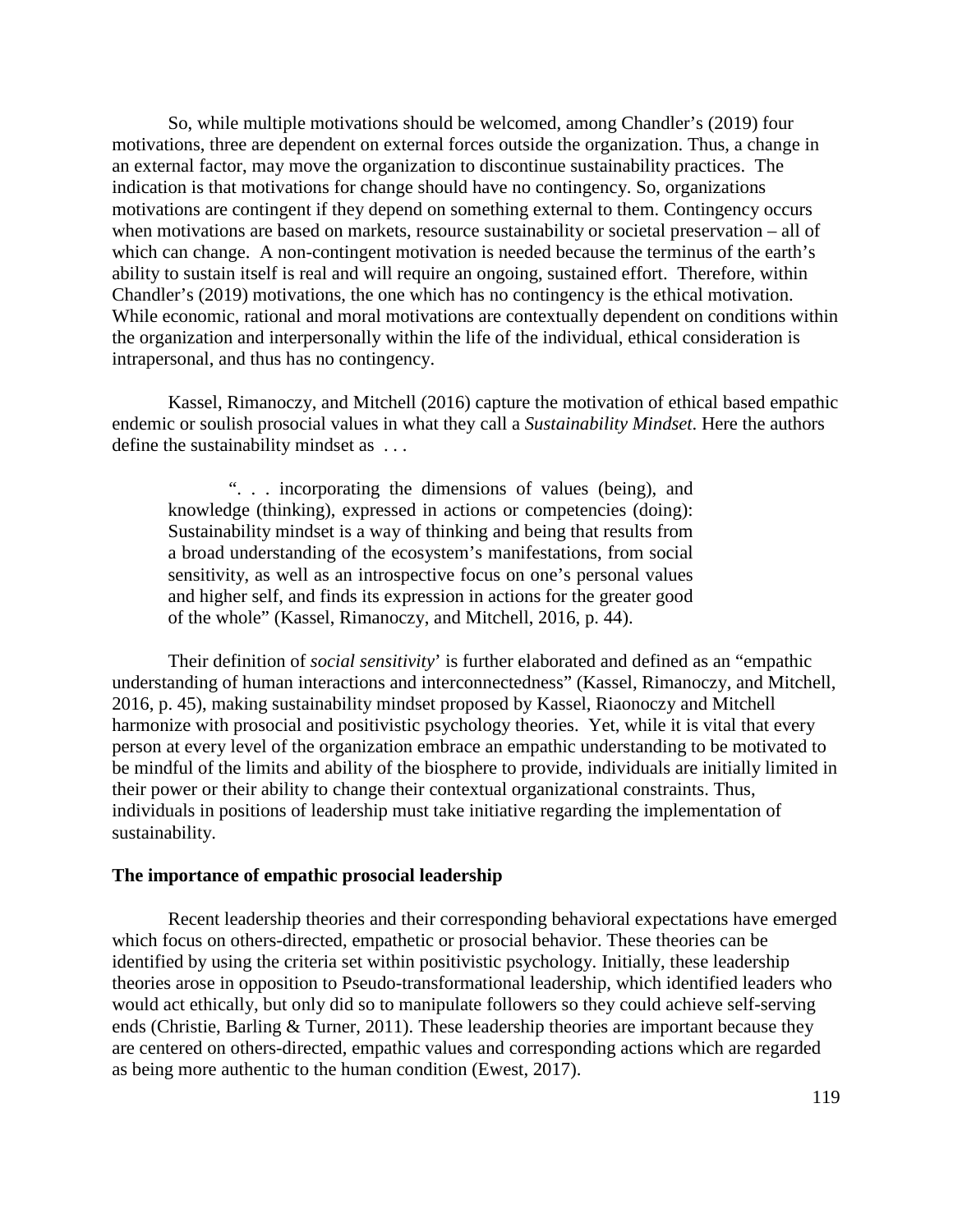Within the positivistic psychology tradition, Mackie (2017) suggests that humans best actualize their lives through their connections to others. Mackie, applied Positivistic Psychology criteria to leadership to best determine which leadership theories lead to human flourishing, because they are directed to others, which also enables personal growth. Mackie suggests three distinctions to help classify emerging positive leadership theories. The first distinction is when a leader is focusing on their best situational and dispositional self. The second is when a leader it focusing on having a positive impact on followers. Finally, when a leader has goals which are self-transcendent, that is, beyond a leader's personal interest.

Using the criteria of Positivistic Psychology, Mackie (2017) examined leadership theories, of which there are more than 50 operationalized definitions (Fleishman, et al.; 1992; Northouse, 2018), to determine which leadership theories align with his positivistic criteria, and not incipiently with non-contingent, obligatory values which drive and determine human behavior. Examining numerous leadership theories Mackie's (2017) found a relegated number of leadership theories which did not fit, but also a few theories which fit the criteria for positive leadership. These leadership theories with that fit within Mackie's criteria include: Authentic Leadership (Bass and Steidlmeier, 1999), Ethical Leadership (Brown, et al, 2005), the Social Change Model (Skendall, et al, 2012), Servant Leadership (Walumbwa, Hartnell & Oke, 2010), Spiritual Leadership (Fry, 2003), Prosocial Leadership (Ewest, 2017) and Global Positive Leadership (Youssef & Luthans, 2012). Each of these leadership theories fit Mackie's (2017) criteria and can be classified as positivistic in nature, and thus align with empathic based motivations.

Prosocial behavior, broadly speaking, describes others-directed behaviors, which is motivated by empathic concern (Batson, 2011). Moreover, to be genuinely other's directed or altruistic, Batson provides three criteria. First, the person who is acting altruistically must respond to empathy. Second, the helping behavior must not carry a personal reward to the one who is helping. And, third, the person helping will continue their help, even if they may be punished. When these three criteria are met, the person has acted altruistically, without regard to themselves. Thus a leader who is responding to their empathetic concern, responds to empathy as an intrapersonal ethical obligation within themselves (Andrew, 1986) and this obligation is not contingent as are market forces, changes in society or resources constraints. Yet, while the normative demands of empathy are clear, and the need for leadership with altruistic motivations is consistent as a demand in sustainably research and literature, how a leader develops into a prosocial leader is still in question.

#### **Ewest's Prosocial Leadership Development Process**

Ewest's (2017) four stage model is intuitive, yet still based on extensive research conducted on the development of leaders over a ten-year period on students who were in a twoyear leadership development program. Using a qualitative research technique, grounded theory, four stages of prosocial leadership development emerged. These four stages include: antecedent awareness and empathic concern, community and group commitment, courage and action and finally reflection and growth.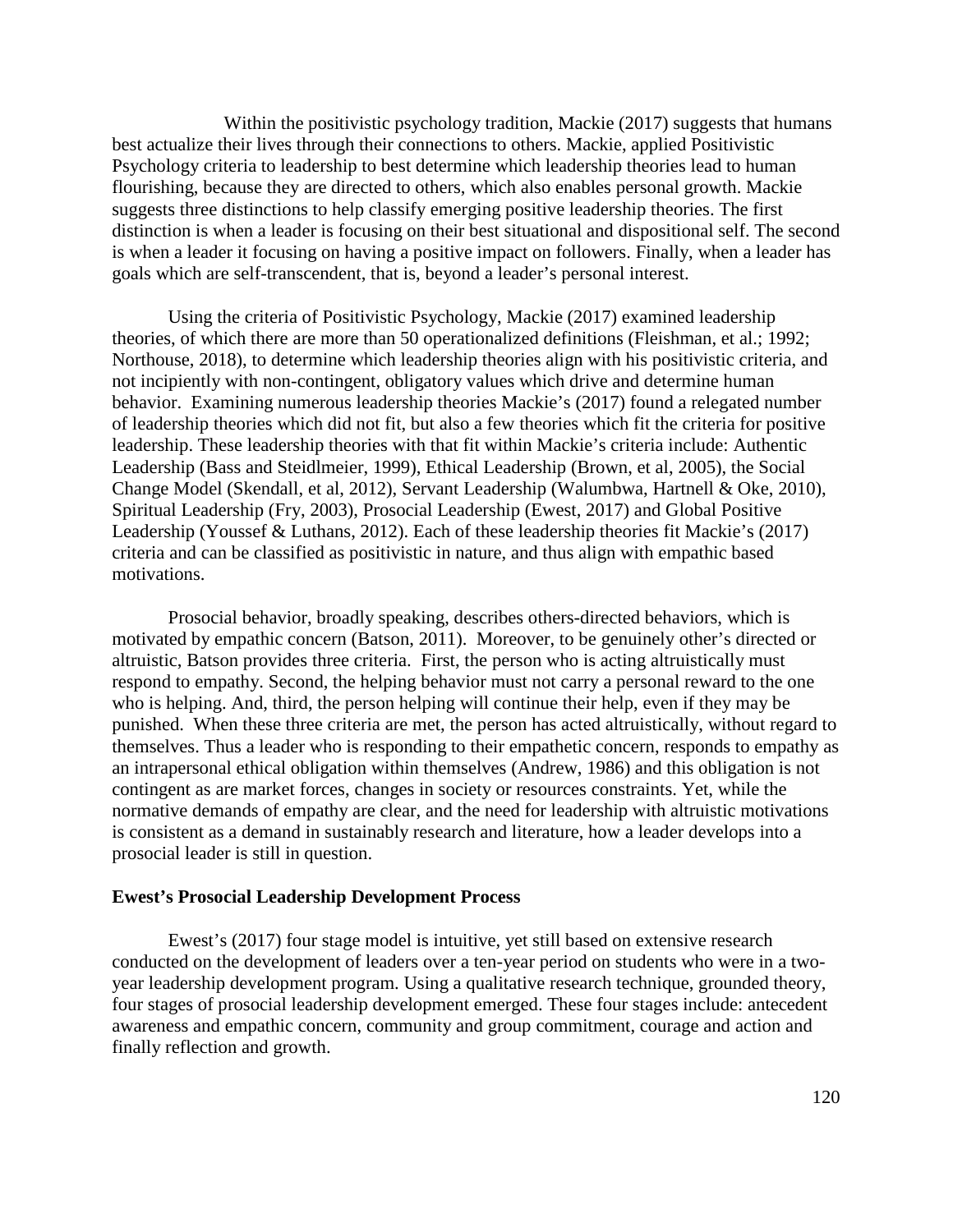### Stage One – "Awareness and Empathetic Concern"

Stage one the leader reflected mindfully and honestly on their past experiences, which included both negative or positive. From their various experiences, they determined or estimated the values that they believed motivated the behaviors of others they admired or people they deemed as important in caring for them. These emerging leader then began to form and internalize their future desired moral identity, which was derived from reflecting leaders who served them from their past experiences. Next, these emerging leaders endeavored to integrate personal, in some cases still forming, goals regarding the means to arrive at the goal of becoming their future ideal self. This process was also cited by Blasi, et al. (1994) who referred to the tendency for a person to form their desired future desired moral identity around thus influence their present day moral choices as Moral Identity Theory. While human values and their corresponding motivations can be varied, in the case of the development of prosocial leaders, these leaders intentionally selected leaders who displayed or were motivated by emphatic concern. Here the leaders' goal was intrapersonal and as a result their behavioral goals may not directly be able to meet people's direct need(s) of the person they will direct prosocial behavior towards (Ewest, 2017).

#### Stage Two - "Community and Group Commitment"

Stage Two is best understood when the emerging leader understands that their future identity as a leader or ideal of the person they wish to become requires that they respond from their empathetic concern to an individual or a group in need, may actually challenge their means or goals of the ideal moral self they began to formalize in stage one. That is, the group they wish to serve may ask for help that does not support the personal goals of the emerging leader, because their real needs do are not shared by the leader's developmental goals - that is the person the leader desires to become through service to the group, may not be what is needed by the group. Here, the leader can feel ambivalent, trapped between helping the individual (who is always part of some larger community) and helping met their personal goal of moral development. But, when the leader understood that any altruistic action must involve a person or group which is not under their control and that the group may not support their intrapersonal goals, the emerging leader then realized that their intrapersonal goal(s) may need to be modified by the groups' real needs. Because of this, the leader experienced a personal loss or even suffering, since their intrapersonal goals appeared to have been lost. But, the emerging leader, motivated by concern (empathy) then became aware that their intrapersonal goals, maybe sabotaged by the other person or group's needs, are forced to consider their genuine concern for the other person, that is, they are confronted with true altruistic action (Ewest, 2017).

#### Stage Three "Courage and Action"

Stage Three the leader recognized that their commitment to care for others may involve taking a new or unfamiliar role in order to serve a group or an individual in need. Moreover, the emerging leader realizes that their help is not directed or controlled by their needs for personal leadership growth, but it the growth through help is contingent or based on their empathic concern and the needs of the group or individual. Both of these conditions can make the person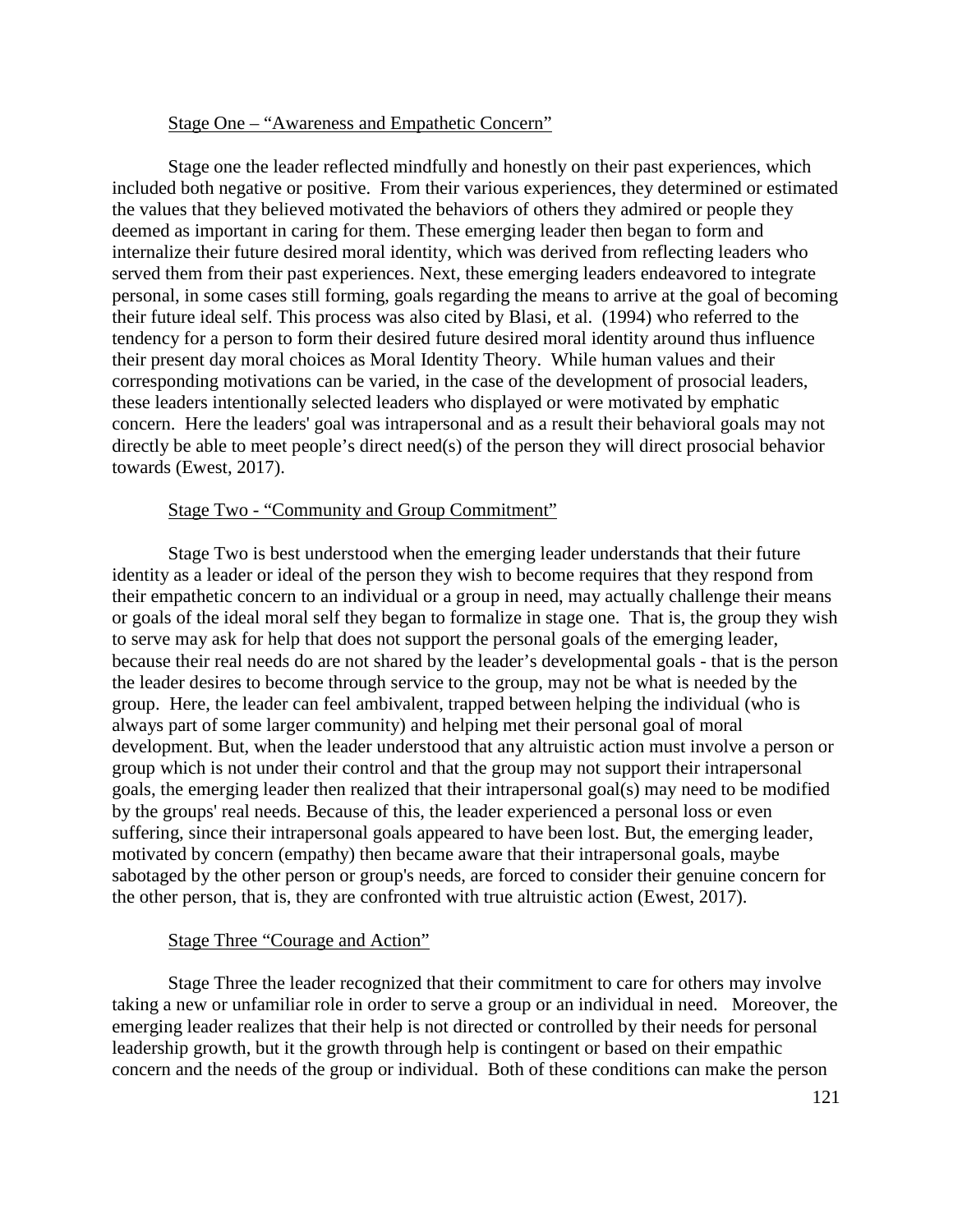feel as an outsider - leaving them feeling vulnerable. Thus, the emerging leader questions their response to empathetic concern and they had to confront their fear generated by their empathetic concern, and the two aforementioned conditions. Their action to help the other person, despite the personal loss of intrapersonal goals, with no guarantee of reward, and experiencing suffering from fear-based vulnerability, actualized their empathic concern and resulted in acting to the serve the other resulted in the emerging leaders display of courage (Ewest, 2017).

### Stage Four -- "Reflection and Growth"

Finally, Stage Four after the emerging prosocial leader has acted, they reflected upon their action and recognized they personally developed and became like the "projected representative" they endeavored to become. The result is the individual set similar goals for service and, recognized that their selfless service of others resulted in their personal flourishing (Ewest, 2017).

#### S**mall to Medium Enterprises (SME)**

The first application of the prosocial leadership development process considers the how prosocial leaders of small to medium enterprises (SME), endeavoring to determine to what degree the Prosocial Leadership Development model is representative of the identified four stage model. Research conducted by Ewest (2017) on SME leaders of social enterprises determined an additional fifth stage. Ewest (2017) selected 22 organizational leaders of small to medium enterprises (SME) who incorporated a social or environmental mission into their organizational value creation process. The leaders were from various industries, which included manufacturing, retail, nonprofit, financial services, agriculture and consulting. All organizations had positive revenues and profits, while also returning positive change in social or environmental issues for their stakeholders.

Research among the selected leaders was able to determine that they each had proceeded though the four stages of the Prosocial Leadership Development process, and were in a position of authority within their social ventures, either as founders, or Chief Executives. Here, established prosocial leaders realized that they had to raise up leaders around them that were motivated by empathetic concern, and thus they began to envision with the emerging leaders. Envisioning meant the established prosocial leader would help the emerging leader see the possibilities within and around them to personally grow, and impact the lives of others. Second, the established prosocial leader took on the role of coaching, which involved helping others recognize where they were in their own prosocial leadership development process, since they themselves had walked through the process. The indication is that prosocial leaders who have developed and were leading social ventures were are able to further help emerging leaders with their own prosocial leadership development process.

#### **Pedagogical Strategies**

Ewest (2018) also considered the viability of education to foster prosocial leaders, using the Prosocial Leadership Development process. One particular advantage to values fostered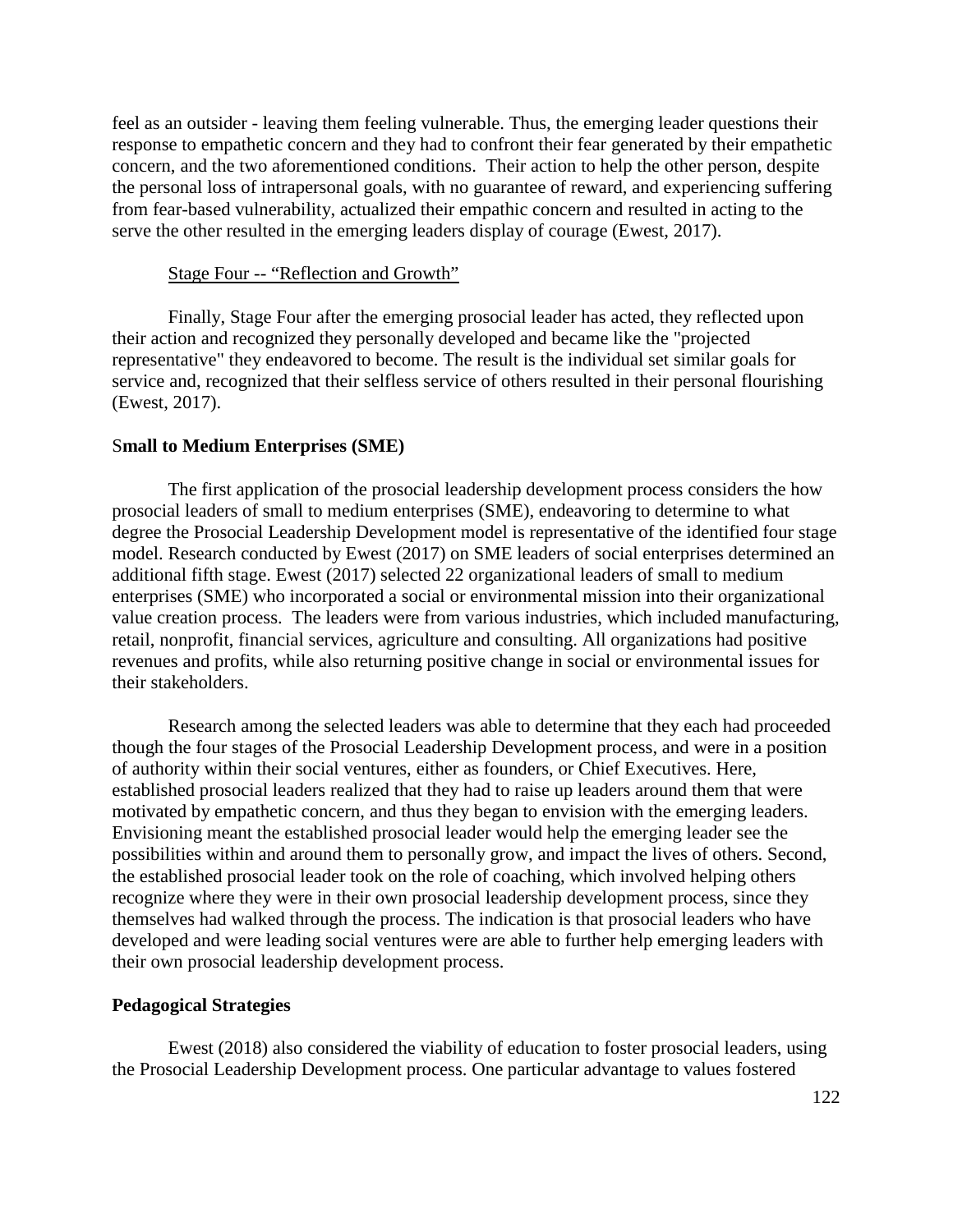within higher education, is historic connection of educational institutions championing the ideal of justice, or social justice as a means to create more humane and civil society (Larson & Murtadha, 2002). Certainly, the ideals of what justice is originate from diverse sources which include, religion, political science, moral philosophy, as well as other academic fields of study (Ross & Miller, 2002). Justice, generally speaking, "is primarily a possible, but not necessary, quality for a social order regulating mutual relations of men. . . this order regulates the behavior of men in a way satisfactory to all men, that is to say, so that men find their happiness" (Kelsen, 2000, p. 2). Within the educational setting justice emphasizes teaching the individual how to behave throughout their Life within communities (Starratt 1991, p.50), and may involve how individuals are held into account for individual actions (Beauchamp & Childress, 1984). Justice is also related to prosocial behaviors, since those who practice justice in communities demonstrate empathy as a motivator (Decety & Cowell, 2015).

To instill justice, and correspondingly prosocial values into curriculum, Adams and Bell (2016) present five goals for teaching and learning which enable the development of social justice values. Brown (2004), as well as Hafner and Young (2003), have demonstrated that the five goals of Adam and Bell's framework can be a guide in developing specific strategies in developing social justice in students.

The five curriculum goals for social justice correspond to the aforementioned delineated prosocial leadership development process (Ewest, 2018), with each social justice goal corresponding to one of the four stages found within the prosocial leadership development process. Stage one of the prosocial leadership development process, Awareness and Empathetic Concern, utilizes and aligns with three of goals of the justice framework (Adams & Bell, 2016), which include goal one, balance emotional and cognitive process of the justice framework, goal two, acknowledge personal or individual experience and goal five value awareness. Stage two of the prosocial leadership development process, Community and Group Commitment, aligns with the same three goals. Stage three, Courage and Action, aligns with two educational goals, goal three, attend social relations within the classroom and goal five, value awareness. Finally, stage four reflection and growth, aligns with stage four, utilize reflection experience and goal five, value awareness. The indication for the classroom is that the five goals presented by Adams and Bell (2016) support the Prosocial Leadership Development Process and should be inculcated into teaching pedagogy to foster the development of prosocial leaders.

### **CONCULSION**

If humans are to preserve and thrive within the biosphere, it will depend in part on organizations, with various motivations, taking responsibility for not only their negative environmental and social impacts, but also those negative impacts among their broader stakeholder network. But, if motivations are not to be contingent, if they are to be non-contingent obligations, then motivations should be rooted as Simone Weil (Andrew, 1986) in our ethical, soulish obligations to each other. It was the intention of this paper to provide a clear outline of how empathic response to others proceeds in the life of leaders, and how it can be applied to educational and SME organizations. This paper also endeavored to align with three of the SDG goals.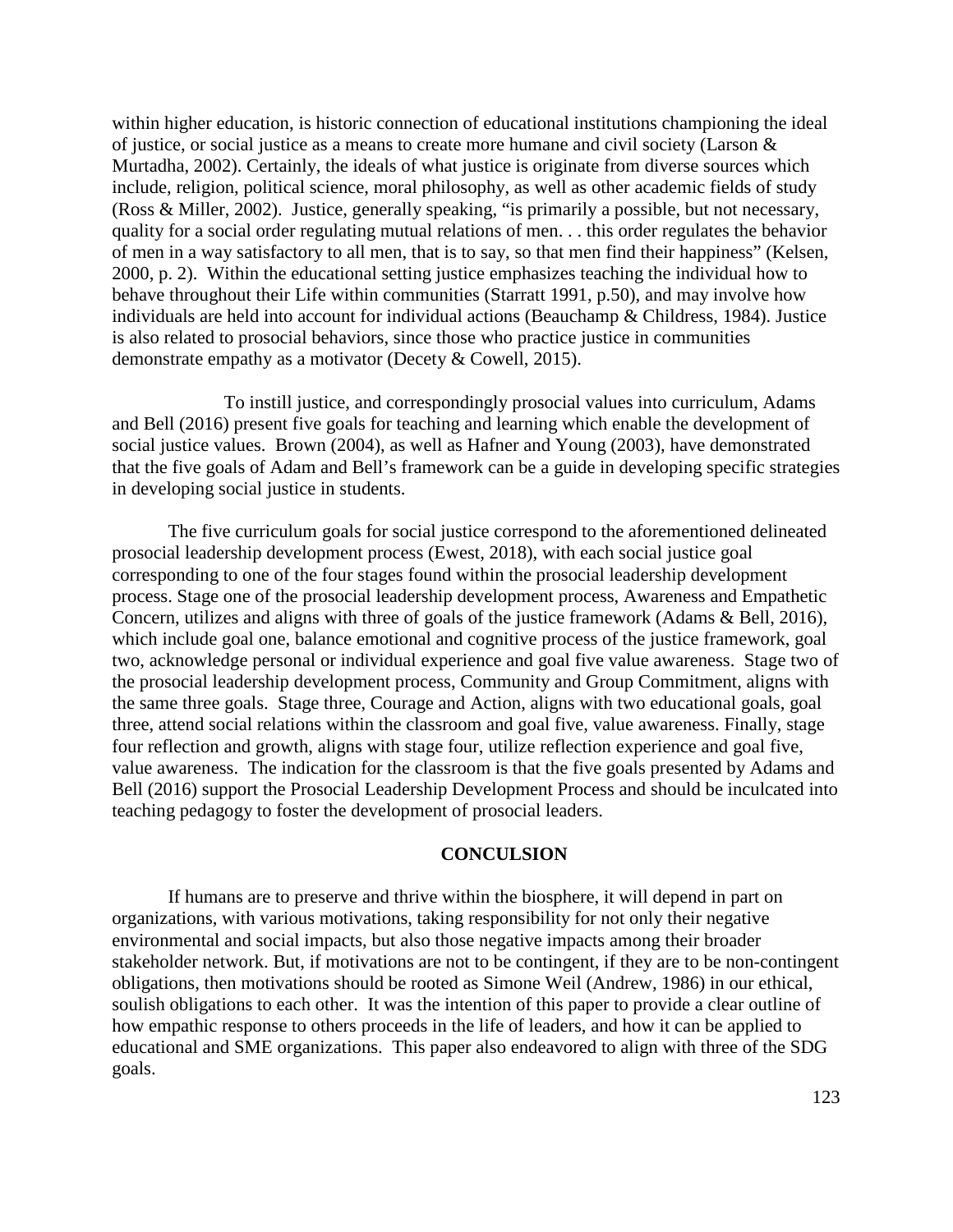The need for global change is recognized in the United Nations Sustainable Development Goals (SDG), echoed in new visions of industry, and promoted through educational initiatives. If the current pandemic has created a crisis causing us to rethink how we should live, the global environmental crisis occurs for the most part incrementally, with McKibben (2012) barely noticeable incremental changes called for by humans, but its change is irrefutable, and it will reach a tipping point and then reveal permanent irrevocable change in a rush, potentially making parts of the earth uninhabitable.

# **REFERENCES AVAILABLE FROM THE AUTHOR**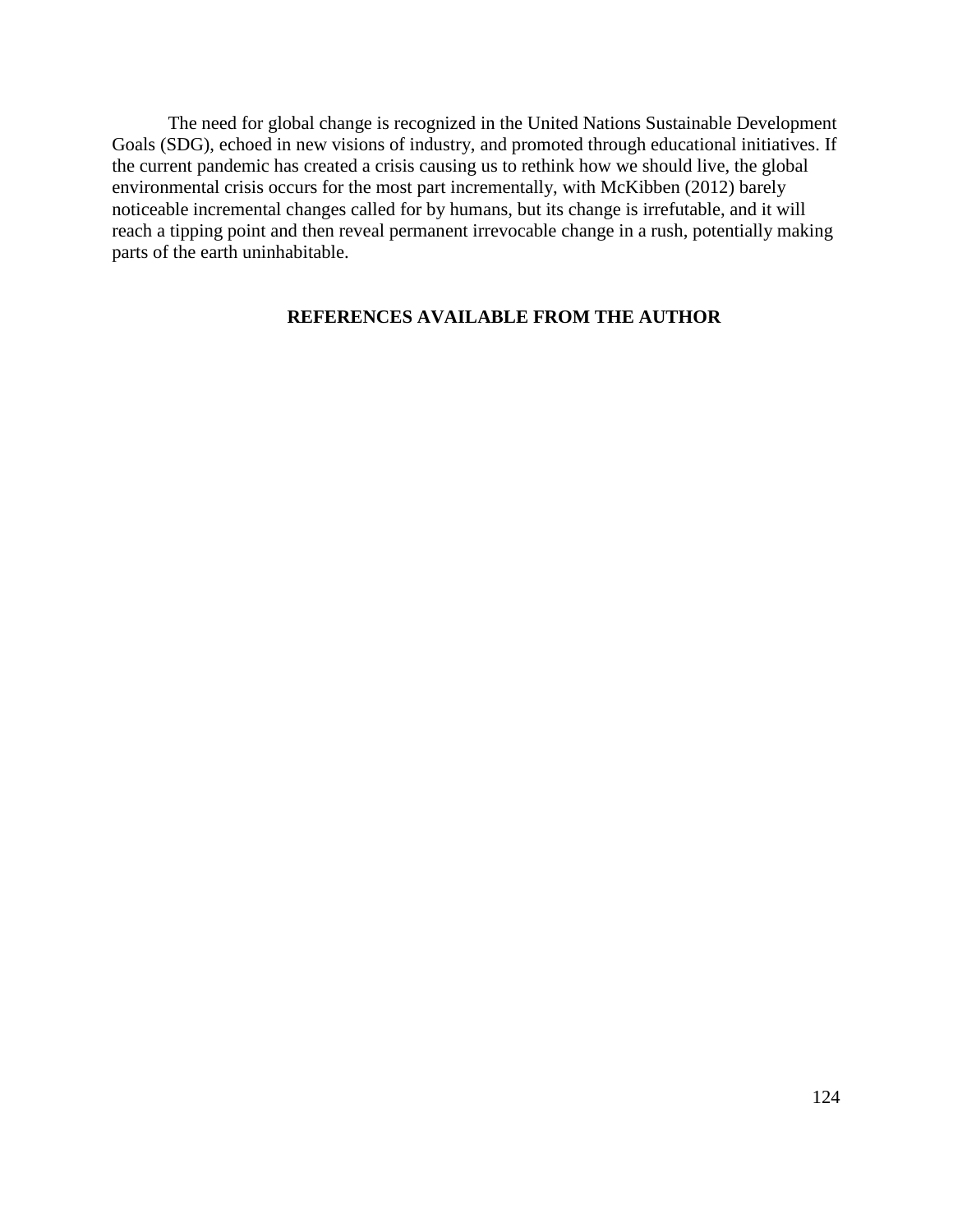### **DRIVING PROJECT SUCCESS THROUGH DYNAMIC PROJECT LEADERSHIP**

Robert C. COONEY Belk College of Business The University of North Carolina at Charlotte Charlotte, NC 28262

### **INTRODUCTION**

Organizations make significant investments in information technology and business transformation projects to enable significant business change, drive organizational efficiency and effectiveness and achieve competitive advantages. However, research over the last three decades has consistently shown that projects struggle to achieve their desired outcomes. While there has been some improvement in project performance over the last decade, research performed by The Standish Group for 2015 showed that only 29% of projects were considered to be "Successful", with 52% of projects classified as "Challenged" and 19% of projects classified as "Failed" (The Standish Group, 2015, p. 2). As shown by Fortune and White (2006) in their extensive literature review on project success factors, the assignment of a strong project manager is widely considered to be one of the keys for completing a project successfully.

But what makes for a strong project manager? Initially, the focus in the literature was on the importance of the project manager's technical skills. An example is *The Project Management Competency Development Frame*work – Second Edition (Project Management Institute, 2007) which defined project manager competency in terms of hard or technical skills such as knowledge, performance and personal competence. Increasingly in the literature, however, the emphasis has been on the importance of soft skills for project managers. As an example, Muller and Turner (2010) studied the leadership competency profiles of project managers from various countries and found correlations between leadership competencies and project success (Muller & Turner, 2010). Another study which emphasized the importance of soft skills for project managers was that of Maqbool, et al. (2017) who studied the relationship and impact of construction project managers' emotional intelligence (EI), managerial competencies and transformational leadership style in improving project performance.

### **THEORY**

Building on the recent emphasis in the literature on project manager "soft skills" and especially adapting and extending the work of Muller and Turner (2010) and Maqbool et al. (2017), I theorize that dynamic project leadership on the part of the project manager positively impacts project success. In formulating the concept of dynamic project leadership, I draw on the concepts of intrapreneurial orientation and entrepreneurial passion from entrepreneurship literature; psychological capital, transformational leadership, emotional intelligence, positive affect and narcissism from organizational behavior literature; and creativity from advertising and marketing literature.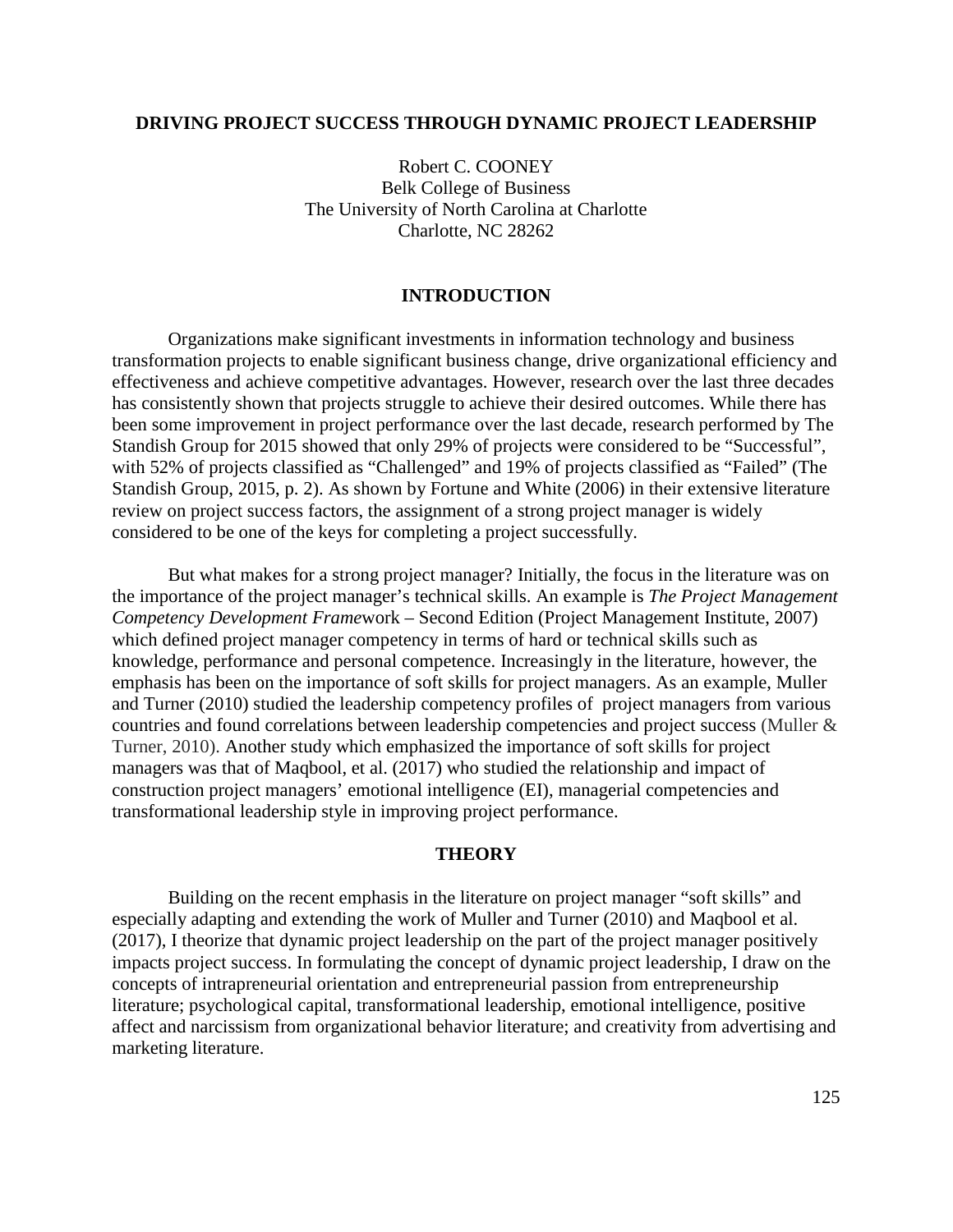### **Individual Intrapreneurial Orientation**

A key responsibility for a project manager is to be an innovator and act as an agent of change, with responsibility for helping to initiate change within an organization by driving a project to successful completion. In this regard, an important skillset for the project manager is that of intrapreneur.

Intrapreneurship is entrepreneurship which takes place inside of an organization (Kuratko, et al., 1990). It is a "process whereby employee(s) recognize and exploit opportunities by being innovative, proactive and by taking risks, in order for the organization to create new products, processes and services, initiate self-renewal or venture new businesses to enhance the competitiveness and performance of the organization" (Neessen, et al., 2019, p. 551).

Based on a comprehensive review of the intrapreneurship literature, Neessen, et al. (2019) developed a composite definition of an intrapreneur. They identified the key behaviors of intrapreneurs as innovativeness and creativeness; proactiveness including personal initiative and assertiveness; opportunity recognition and exploitation; risk-taking including a tolerance for failure; and networking skills including both internal and external networking (Neessen, et al., 2019). Each of these behaviors are essential skills for a successful project manager.

The full impact of an individual's intrapreneurial orientation is moderated by two other factors: the project manager's own entrepreneurial passion and the intrapreneurial orientation of the firm. Cardon (2009) defined entrepreneurial passion as " consciously accessible, intense positive feelings experienced by engagement in entrepreneurial activities associated with roles that are meaningful and salient to the self-identity of the entrepreneur" (Cardon, 2009, p. 517). Cardon, et al. (2009) defined three entrepreneurial "identities": founder, inventor and developer reflecting different roles that an entrepreneur may take on during the entrepreneurial lifecycle. While not a perfect fit, these identities can be translated to the project management domain in that the project manager can also play different roles at various points in the project lifecycle.

The second moderator of the individual's intrapreneurial orientation is the intrapreneurial orientation of the firm. This is the extent to which an organization creates an environment that facilitates and supports corporate entrepreneurship. Firms with a high degree of intrapreneurial orientation provide an environment where individuals are "free to pursue actions and initiatives, regardless of the 'rules.' " (Kuratko, et al., 2014, p. 38).

The dimensions of intrapreneurial orientation have a strong alignment with project success factors in the project management domain. Top management support, project manager discretion and autonomy, a tolerance for some level of failure, rewarding project managers and teams for successful project delivery and strong communication or flow of information among stakeholders are all generally accepted as key project success factors.

*Proposition 1: Project managers who have a strong individual intrapreneurial orientation will have a higher-level of dynamic project leadership which will favorably impact project success. The extent of the project manager's individual intrapreneurial*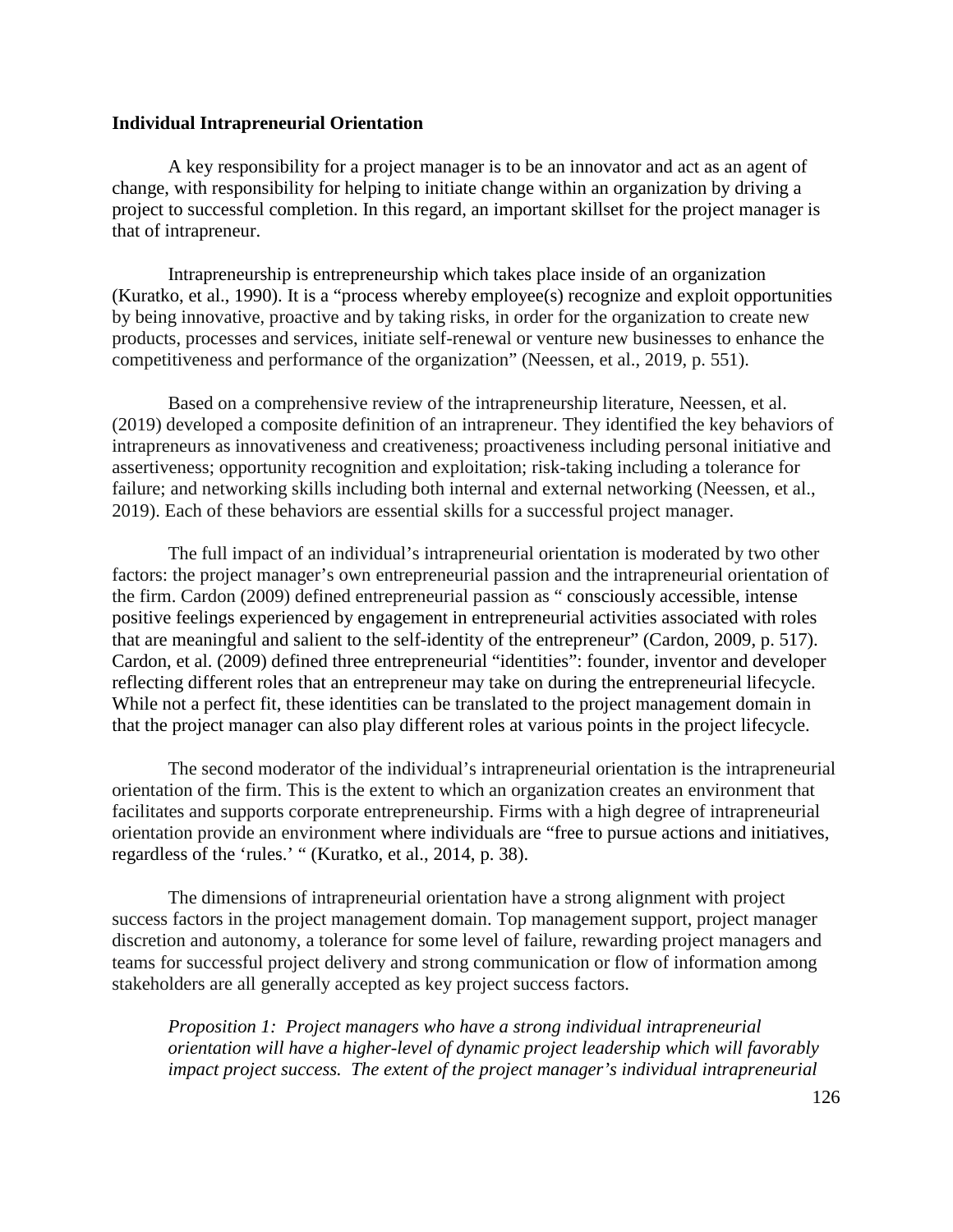*orientation will be moderated by the individual's entrepreneurial passion and the firm's intrapreneurial orientation.*

### **Strong Psychological Capital**

Psychological capital is a construct drawn from the positive organizational behavior (POB) approach and includes positive psychological strengths and capacities such as hope, optimism and resiliency (Luthans, et al., 2005). From my own experience managing projects for 30 years, the traits included in the psychological capital construct are essential for success as a project manager. Project managers need to have the confidence to put in whatever effort is required to move things forward on the project. They must have perseverance to deal with tough days on the project, challenges with team members and difficult stakeholders. Likewise, project managers must be optimistic about the path forward on a project and demonstrate this optimism for their team members and stakeholders at all times. In addition, project managers must be resilient and be able to quickly bounce back. There will always be tough days on any project; the key is not to let one bad day lead to another.

*Proposition 2: Project managers who have a significant amount of psychological capital*  will have a higher-level of dynamic project leadership which will favorably impact *project success.*

#### **Transformational Leadership**

A number of research studies have shown that a transformational leadership style is more effective than laissez-faire and transactional leadership styles (Gardner & Stough, 2006; Maqbool, et al., 2017). Transformational leadership is also an important skill for project managers as it helps project managers to transform their teams and ultimately impact project performance (Maqbool, et al., 2017). Transformational leadership happens when a leader "broadens and elevates the interests of their employees, generate awareness and acceptance of the purpose and mission of the group and when they stir their employees to look beyond their own self-interest to the good of the group" (Bass, 1990, p. 21). Project managers can do this by being charismatic to their team members and project stakeholders and thus inspiring them to reach team goals, meeting the emotional needs of team members or by intellectually challenging the project team members and stakeholders (Bass, 1990). Two recent studies have supported the proposition that transformational leadership favorably impacts project performance. Jiang and Chen (2018) demonstrated the value of transformational leadership in terms of affecting team performance. In a study using temporarily assembled project teams working on knowledge intensive tasks, they demonstrated that transformational leadership promoted within-team knowledge sharing and team innovative performance. Maqbool, et al. (2017) evaluated the impact of transformational leadership on project success in their study of project managers in Pakistani construction firms. Maqbool et al. (2017) showed that project managers who exhibited higher levels of transformational leadership skills achieved higher success in their projects than their counterparts who had scored lower on transformational leadership characteristics.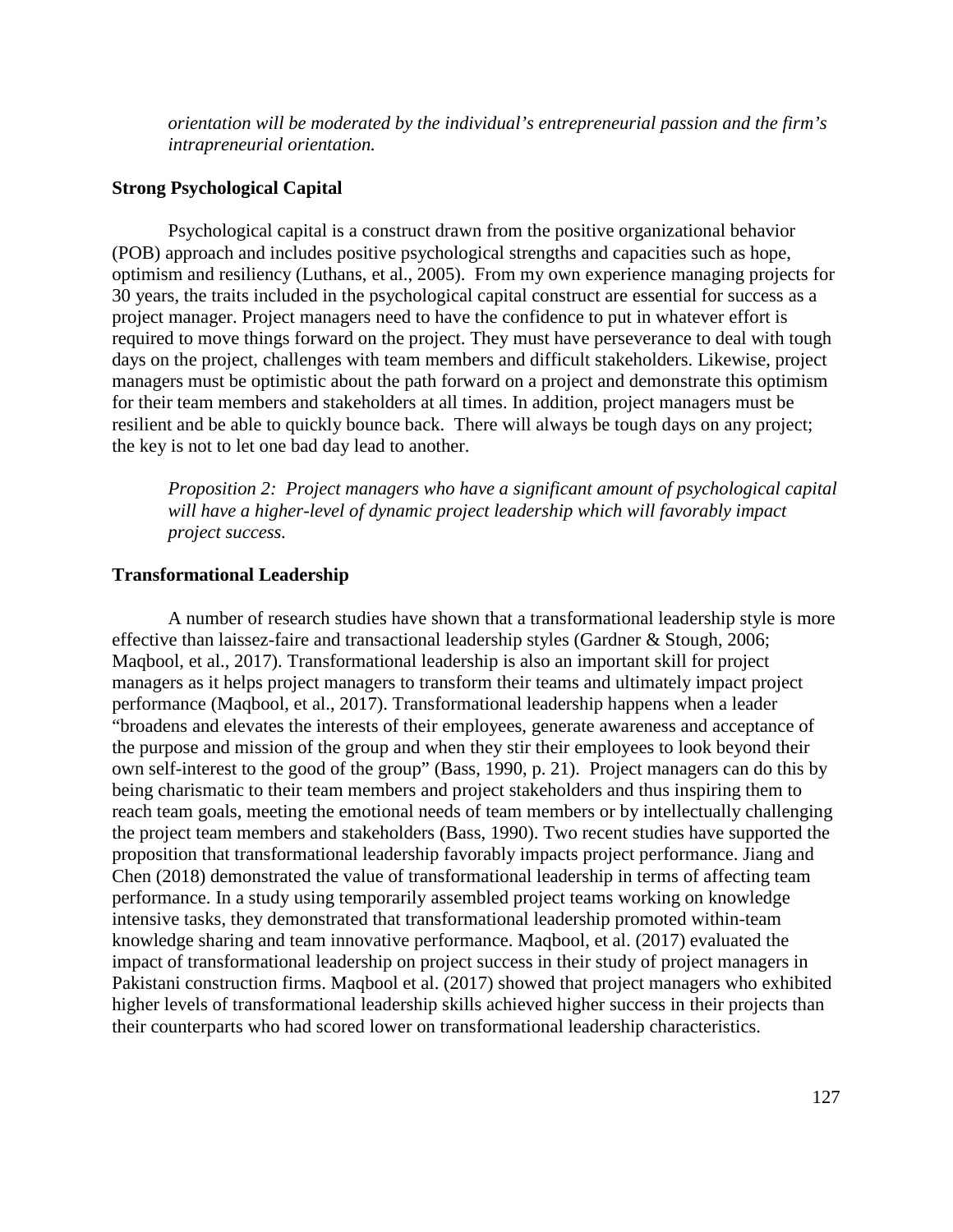*Proposition 3: Project managers who are transformative leaders will have a higher-level of dynamic project leadership which will favorably impact project success.*

### **Emotional Intelligence**

Emotional intelligence (EI) refers to the ability of an individual to manage their emotions and harness these emotions for positive outcomes (Law, et al., 2004). Emotional intelligence can be defined as "the subset of social intelligence that involves the ability to monitor one's own and others' feelings and emotions, to discriminate among them and to use this information to guide one's thinking". (Salovey & Mayer (1990), p. 189 in Law, et al., 2004).

Muller and Turner (2010) demonstrated the role of the emotional intelligence of the project manager in achieving project success through a study of 400 project managers on different types of successful projects worldwide. Maqbool, et al. (2017) also analyzed the impact of a project manager's emotional intelligence on project performance. The results show that emotional intelligence has a positive impact on project success.

*Proposition 4: Project managers who have strong emotional intelligence will have a higher-level of dynamic project leadership which will favorably impact project success.*

### **Creativity**

Creativity is typically described in such terms as "creative thinking", "ability" "problem solving" or "imagination" (El-Murad & West, 2004, p. 189.). Many definitions of creativity involve problem solving where the solution to the problem requires insight (El-Murad & West, 2004, p. 189). The creativity of the project manager can drive innovation and help to provide sustainable competitive advantage to an organization (Rehmani & Hussain, 2018; Simmons & Sower, 2012). Creativity can be critically important in a project environment where the goal of the project is to implement a new information technology system or other product to significantly transform the organization (Nasiopoulos et al., 2015; Rehmani & Hussain, 2018).

Sternberg and Lubart (1999) suggested that creativity is the result of a set of attitudes, but that individuals can decide to adopt these attitudes if they do not already use them. Sternberg and Lubart's (1999) assertion is important to the discipline of project management as it suggests that project managers, if they are not creative already, could be trained or taught to think more creatively. Sternberg and Lubart (1999) suggested ten decisions that individuals could take to become more creative. A review of the list compiled by Sternberg and Lubart (1999), based on my own experience as a project manager, suggests that most if not all of these decisions are directly applicable to project management. For example, Sternberg and Lubart (1999) suggest that individuals should redefine problems to aid in explaining the problem to other people in a way that the other person will better understand the issue; learn to analyze and criticize their own ideas; focus on selling their ideas to others; be always willing to grow and challenge oneself; and to believe in oneself as there will be times when no one else believes in you (Sternberg & Lubart, 1999 as cited in El-Murad & West, 2004, p. 197).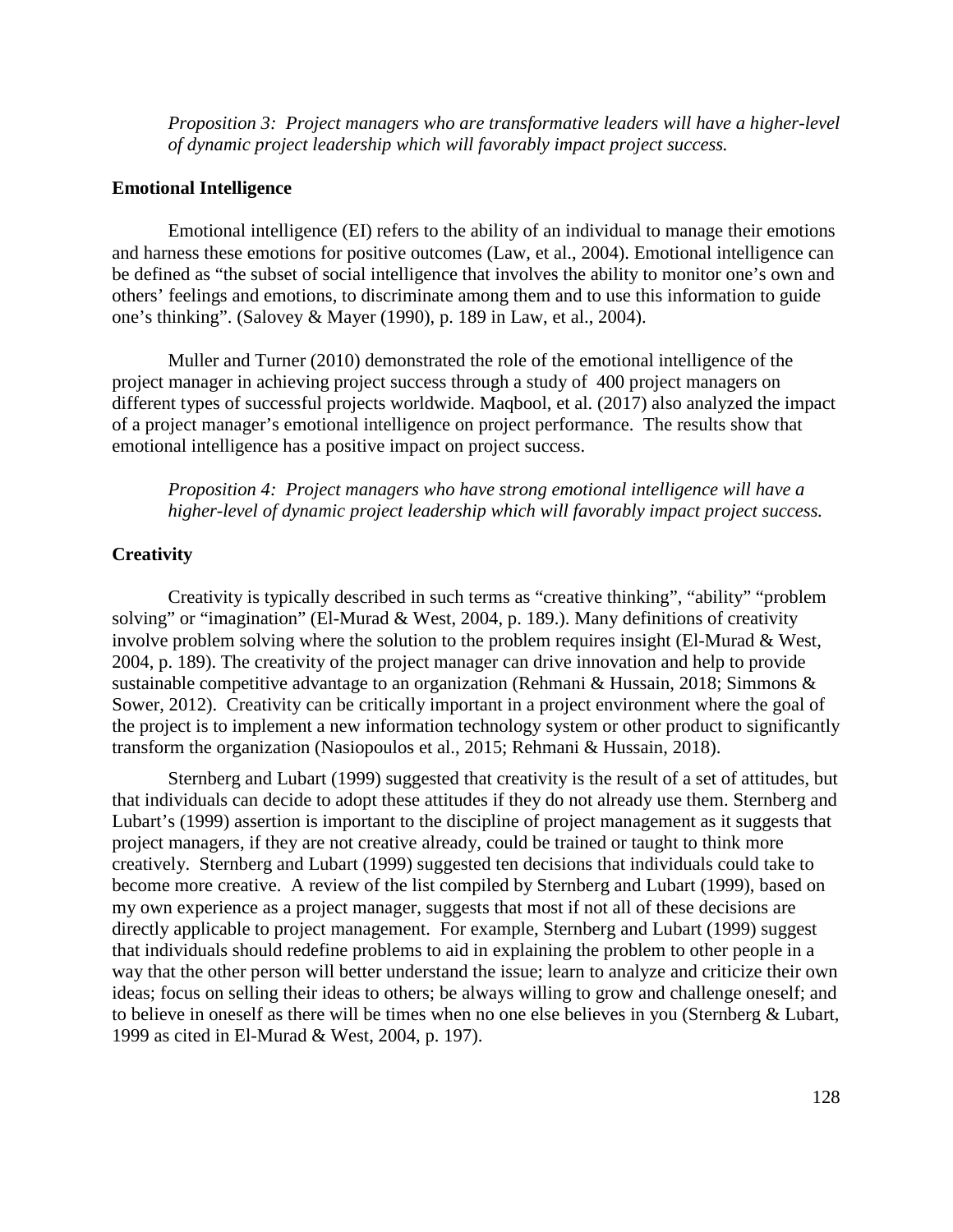*Proposition 5: Project managers who are creative will have a higher-level of dynamic project leadership which will favorably impact project success.*

#### **Positive Affect Mediated by a "Healthy" Level of Narcissism**

Affect is an individual's underlying experience of feeling, emotion and mood. The arguments that Baron (2008) has made about how positive affect influences the entrepreneurial domain are equally transferrable to the domain of project management. Projects are dynamic and unpredictable, and like the entrepreneurial experience, often change dramatically as the project goes through the project lifecycle. Project managers, like entrepreneurs, often have to "make things up as they go along" (Baron, 2008, p. 329). While there are project management methodologies and processes that a project manager can refer to, these cannot be used like a cookbook as the situation on one project is rarely identical to the situation encountered on a prior project. In addition, many of the skills that are important to entrepreneurs are also vital to project managers such as the ability to persuade team members or stakeholders to their point of view, the ability to make timely decisions to keep the project moving forward, while effectively weighing a variety of pros and cons and the need to form strong relationships with a myriad of diverse stakeholders, some of whom may not have a favorable view of the project's goals and objectives.

So, transferring Baron's (2008) logic to the domain of project management suggests that positive affect will have a favorable impact on a project manager's performance and by extension the success of their project. However, recognizing that projects often have difficult stakeholders and that there are often tough decisions to be made on a project which may upset some or potentially all team members or stakeholders, I believe a case can be made that too much positive affect may not be a good thing for a project manager as they need, at times, to have somewhat of a hard edge.

Consequently, I propose that the preferred situation for a project manager is to have a strong positive affect, moderated by a "healthy" level of narcissism. Research has shown that individuals high in narcissism or the so-called "dark triad" are typically more confident and extraverted (Hmieleski & Lerner, 2016). Hmieleski and Lerner (2016) in a survey of Master of Business Administration and undergraduate students found narcissism to be positively related to entrepreneurial intentions. Hmieleski and Lerner (2016) argued that one reason for this is that being very self-confident and extraverted is an important attribute for entrepreneurs who operate in a world that involves a high degree of uncertainty. Just as is the case with affect, I argue that this logic is transferrable to the domain of project management as well, where project managers work in fast-paced, dynamic environments.

*Proposition 6: Project managers who have a strong positive affect, moderated by a "healthy" level of narcissism will have a higher-level of dynamic project leadership which will favorably impact project success.*

### **DISCUSSION**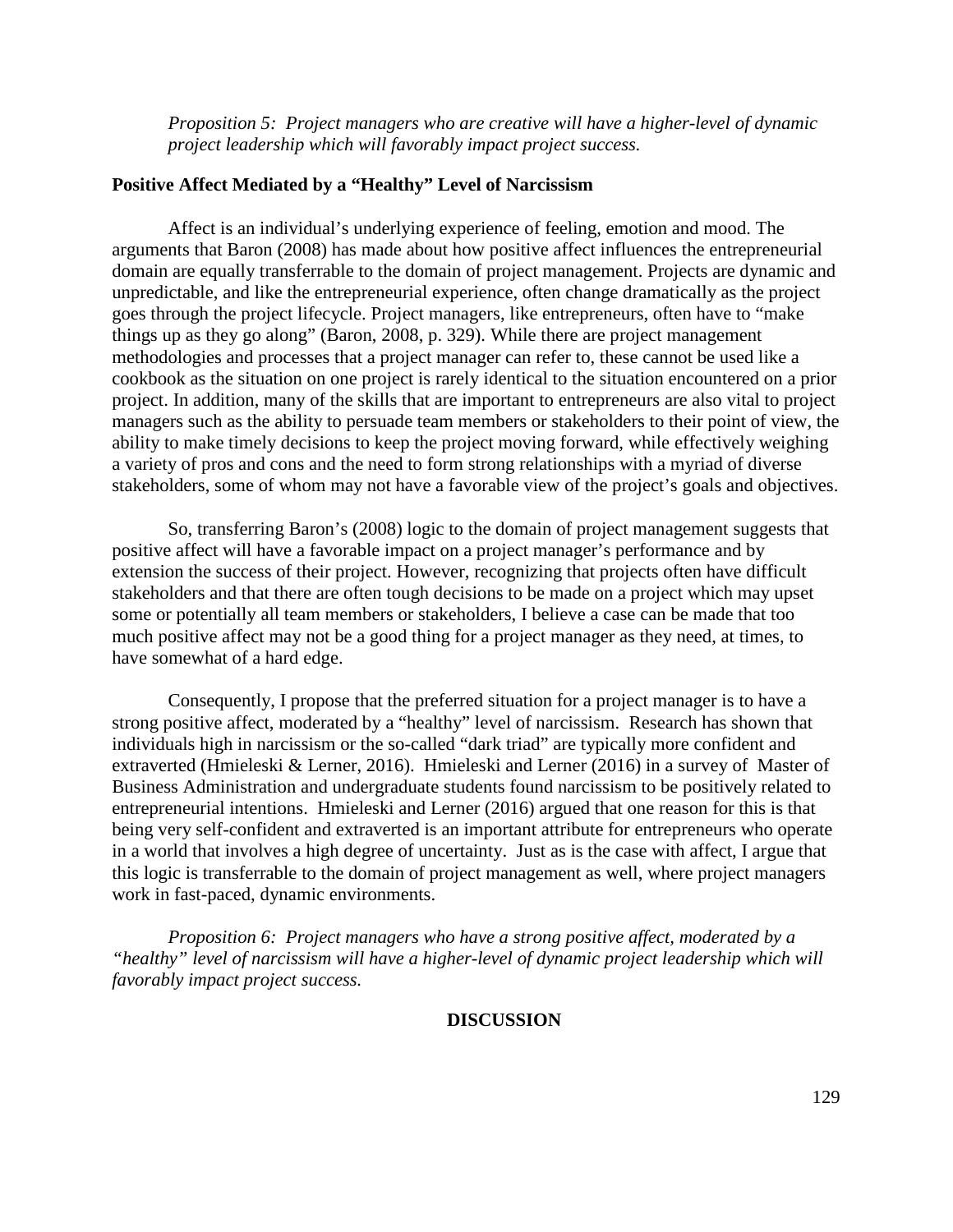The dynamic project leadership model defined in this paper suggests that when selecting a project manager, project sponsors, rather than just focusing on an individual's technical skills, should also focus on selecting project managers who exhibit dynamic project leadership. The dynamic project leadership model could also help to plan for future training provided to current or prospective project managers. The dynamic project leadership model could also be used to help define skills taught in undergraduate and graduate project management curriculums, helping to address documented gaps between the skills being taught in universities and the skills being demanded by employers (Beard, Schwieger, & Surendran, 2008; Borg & Scott-Young, 2020).

In addition, the dynamic project leadership model has the potential to be extended more generally to corporate entrepreneurship. The skills and competencies recommended for project managers seem to parallel those that are needed for a project or product champion on any type of internal corporate entrepreneurial venture or business transformation initiative. Effective project champions "make decisions and take actions that 'violate the organizational hierarchy' " (Shane, 1994, p. 401- 403 as cited in Shepherd, Williams & Patzelt, 2015, p. 23). They encourage project team members and stakeholders to think and act more entrepreneurially (Shepherd, et al., 2015). Product or project champions have long been recognized as playing an integral role in corporate entrepreneurship. As an example, Burgleman (1983) in his study of internal corporate venturing in a diversified firm observed that the presence of a product champion who created market interest in the product and who was willing on occasion "to cut corners" to help push the product forward was an essential differentiator in whether or not a venture succeeded (Burgleman, 1983, p. 232-233).

Despite the importance of effective project champions in driving corporate entrepreneurial efforts, there has been only limited research on the characteristics of an effective champion (Shepherd, et al., 2015). The dynamic project leadership model when applied more broadly to entrepreneurship takes up the call of Shepherd and his colleagues (2015) in their literature review on entrepreneurial decision making for a study to investigate the decision making of individuals who choose to undertake a champion role and how a champion's actions impact entrepreneurial decision-making (Shepherd, et al., 2015).

#### **CONCLUSION**

It is proposed that project managers who demonstrate a high-level of dynamic project leadership favorably impact project success. Consequently, in selecting future project managers, project sponsors should emphasize leadership skills as much or more as technical project management skills. Project sponsors should seek individuals who have a strong intrapreneurial orientation, psychological capital, transformational leadership, emotional intelligence, creativity and positive affect moderated by the right balance of "healthy" narcissism. Project sponsors should also seek to maximize the project manager's opportunity to succeed by focusing on increasing the intrapreneurial orientation of the firm by fostering an environment that encourages change and rewards the individuals who drive this change. Likewise, project management training should focus on building these types of skills for both current project managers and the next generation of project managers.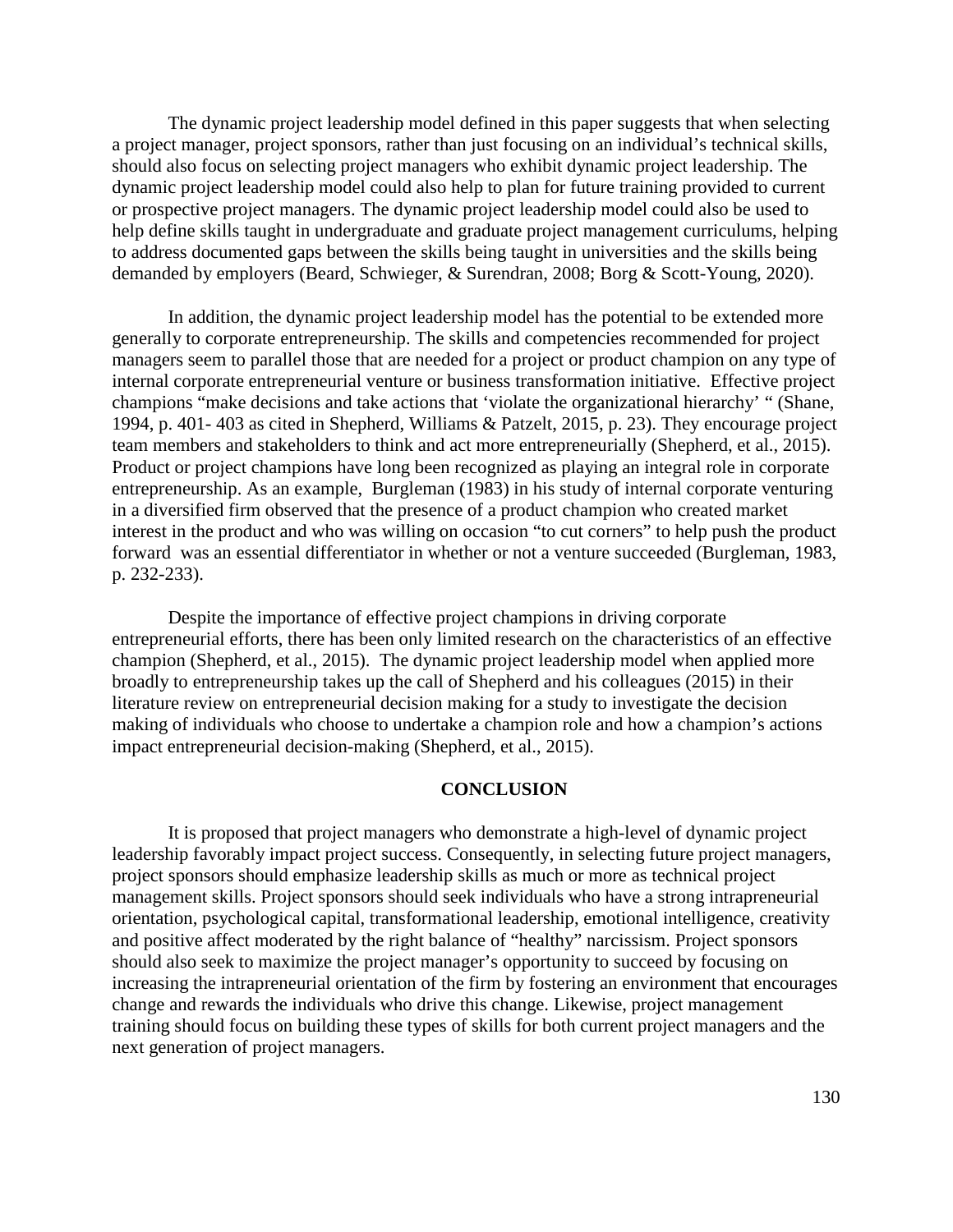# **REFERENCES AVAILABLE FROM THE AUTHOR**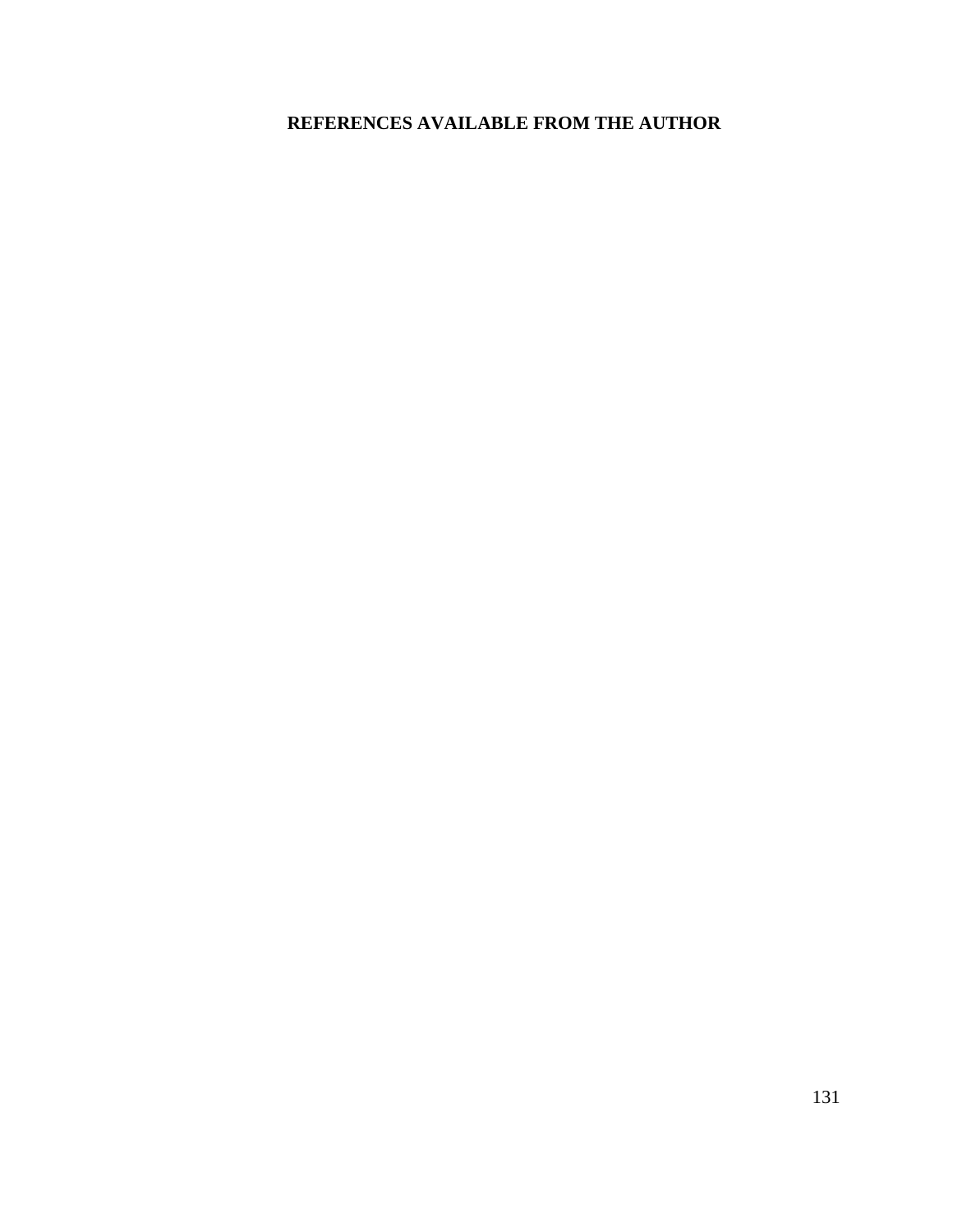# **THE ROLE OF TRUST IN ORGANIZATION DEVELOPMENT: A PILOT STUDY**

# NAMPORN THANETSUNTHORN Department of Business Pennsylvania State University-Shenango Sharon, PA, USA

### **INTRODUCTION**

Trust is widely considered as one of the key contributors to the success of organization development (OD). Much of the literature has credited trust with greater individual, group, and organizational effectiveness (McLean, 2006), and acknowledged trust as an important component for the success of OD initiatives (Argyris, 1962; Thanetsunthorn and Wuthisatian, 2020). While a broad set of formal institutions have been extensively studied and widely acknowledged, little attention has been paid to understanding trust through informal institutions, especially cultural values that shape people's trust behaviors. The purpose of this pilot study is to provide additional insights into the OD literature regarding the impact of national culture on people's willingness to trust.

#### **DATA AND METHODOLOGY**

The study gathers and combines data from multiple sources, including the World Values Survey (WVS) trust, Hofstede's country cultural scores, and the International Country Risk Guide (ICRG) data measuring a country's conditions. To empirically examine the impact of national culture on people's willingness to trust, the study initially performs the fixed-effects regression, and then the generalized least squares (GLS) regression and the regression with censored data are used to further ensure the robustness of findings.

### **RESULTS**

The findings suggest that individualistic and long-term oriented cultures have the significant positive impact on trust, while power distance and uncertainty avoidance cultures appear to have the significant negative impact on trust. The findings are strongly consistent across all model specifications, providing confirmation for robust and unbiased results.

#### **CONCLUSION**

Recognizing trust as a necessary foundation for effective OD initiatives and programs, this pilot study has documented evidence on the casual linkages between culture and trust. The findings achieved in this study offers meaningful implications for OD scholars and consultants regarding specific cultural environments in which OD interventions and strategic change programs are likely to be implemented successfully.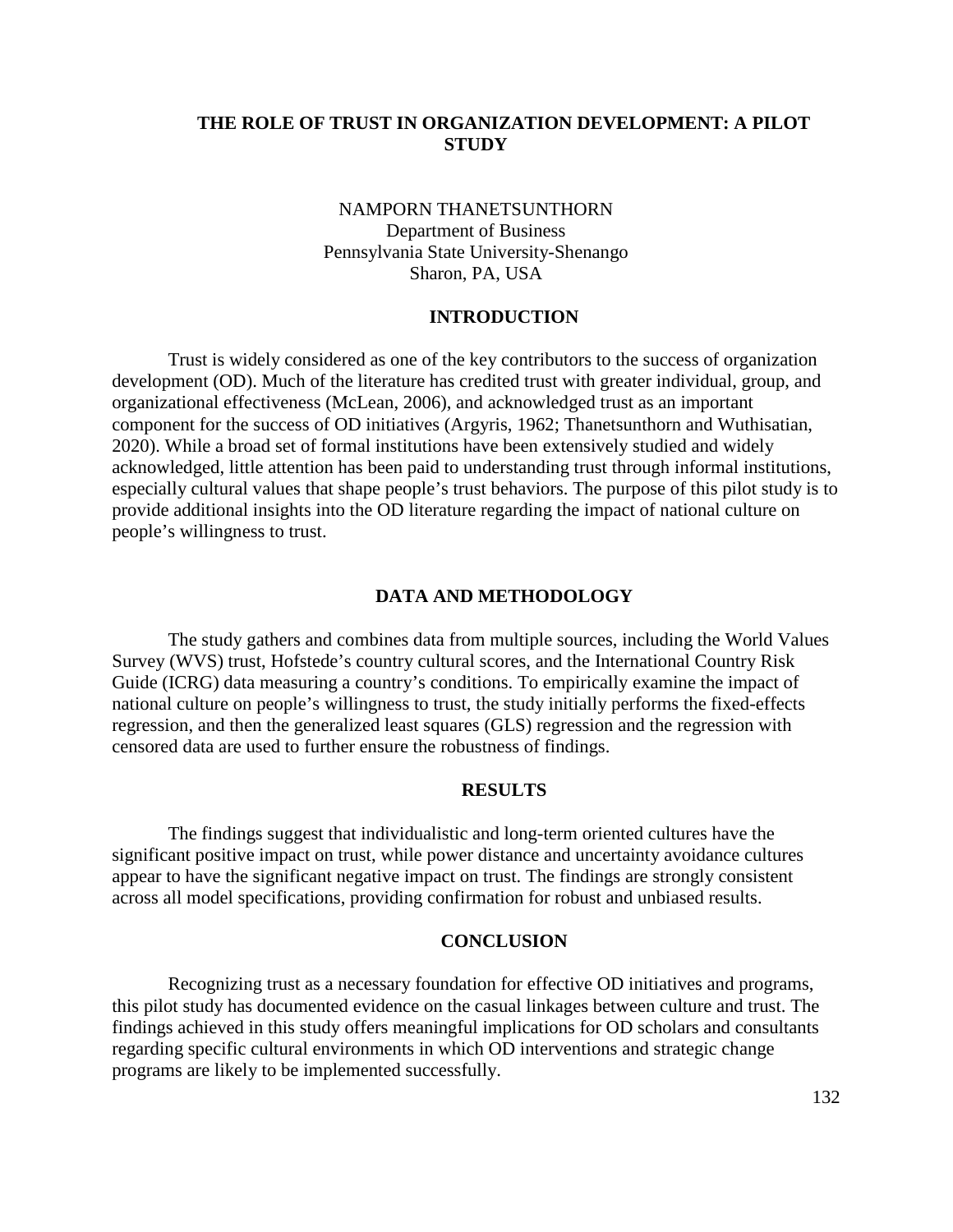### **REFERENCES**

- Argyris, C. 1962. **Interpersonal Competence and Organizational Effectiveness**. Homewood, IL: Irwin-Dorsey Press.
- McLean, G. 2006. **Organization Development: Principles, processes, performance**. San Francisco, CA: Berrett-Koehler Publishers.
- Thanetsunthorn, N., & Wutthisatian, R. 2020. Trust and culture: Applications for organization development. **Organization Development Journal**, 38(1): 33-44.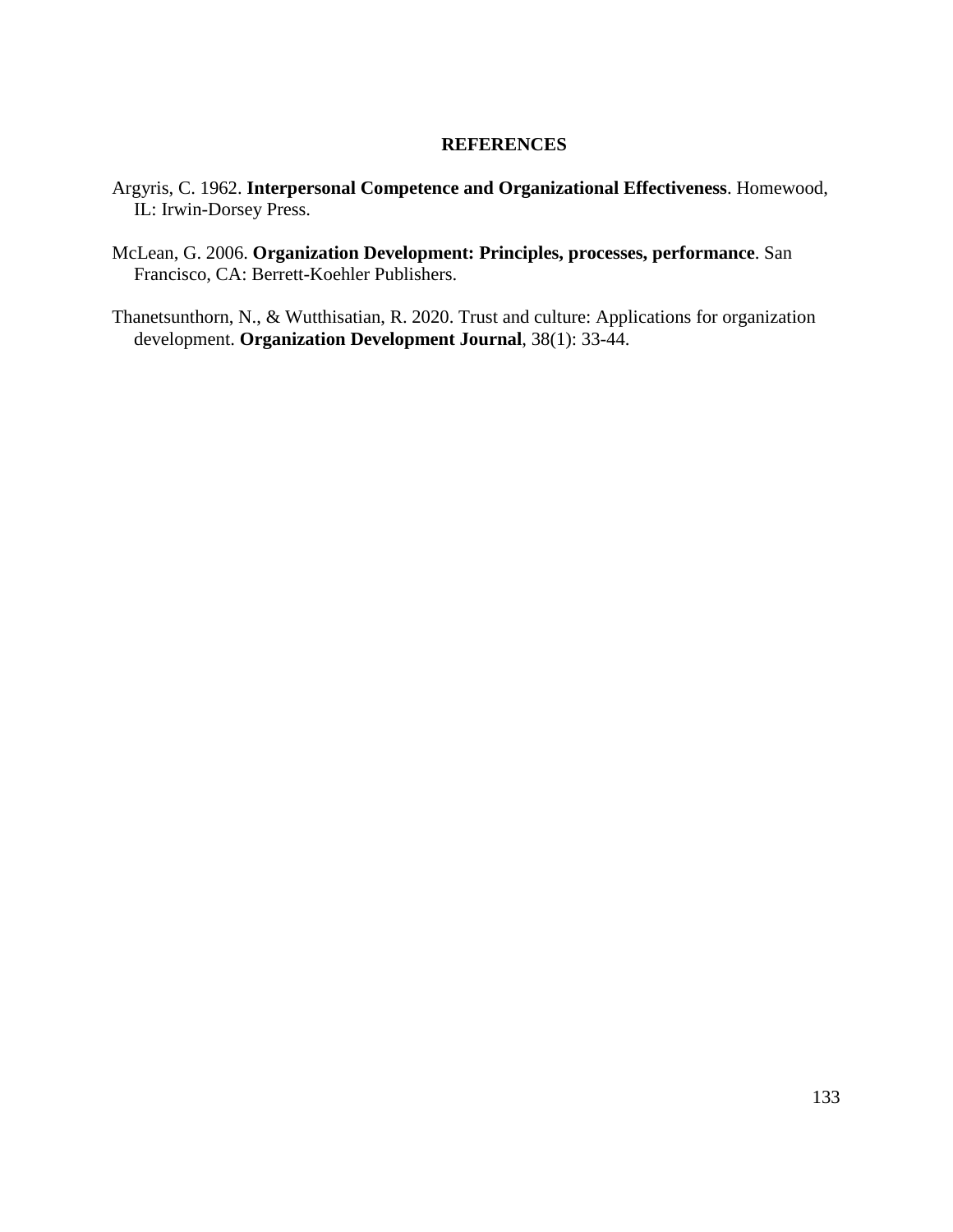# **DOES GENDER MATTER IN ENTREPRENUERSHIP? A MULTI-LEVEL STUDY**

SHALINI BHAWAL G. Brint Ryan College of Business University of North Texas Denton, TX 76203

# **ABSTRACT**

Using gender lens, this article explores how differential access to capital leads to new venture creation across nations.The article segregates accessto capital, a multi-dimensional construct, into access to human capital and financial capital at the national and individual level and discusses the effect of gender in newventure creation. This multilevel approach brings gender back into the spotlight and contributes to theory by evaluating the importance of gender in a cross-level study.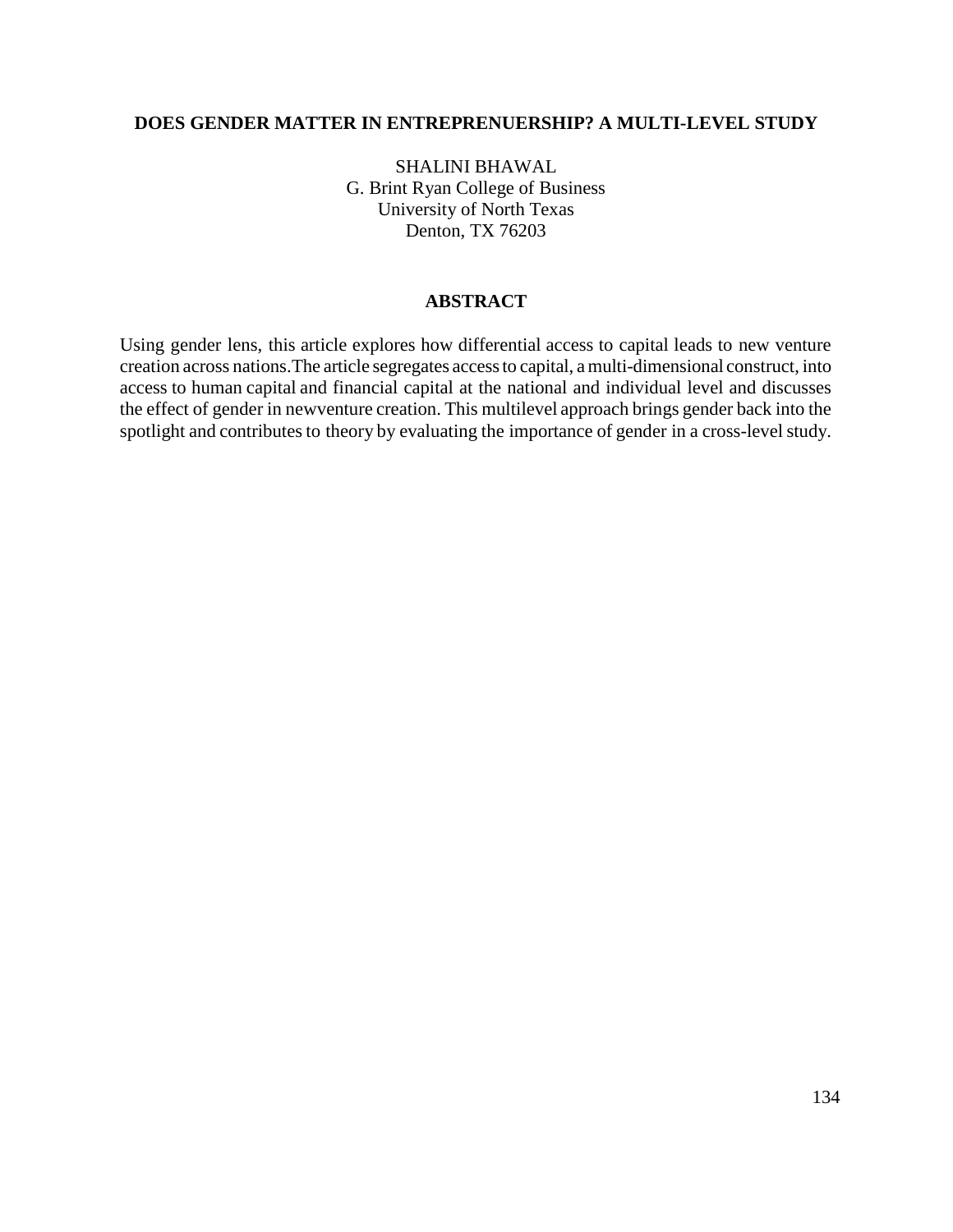# **HOW CAN WE HELP YOU? TOP MANAGEMETN TEAM COMPOSITION AND WOMEN IN SCIENCE TECHNOLOGY ENGINEERING AND MATHEMATICS**

SHALINI BHAWAL G. Brint Ryan College of Business University of North Texas Denton TX 76203

### **ABSTRACT**

This article explores the role of women in Top Management Team (TMT) in reducing women turnover in Science Technology Engineering Mathematics (STEM) industry. The study attempts to establish a causal relationship between the actions of two different sets of actorsin an organization by focusing on the implicit effect of TMT composition on the career advancement opportunities of women employees like access to challenging roles, access to socialnetworks, mentoring, and supportive HR policies.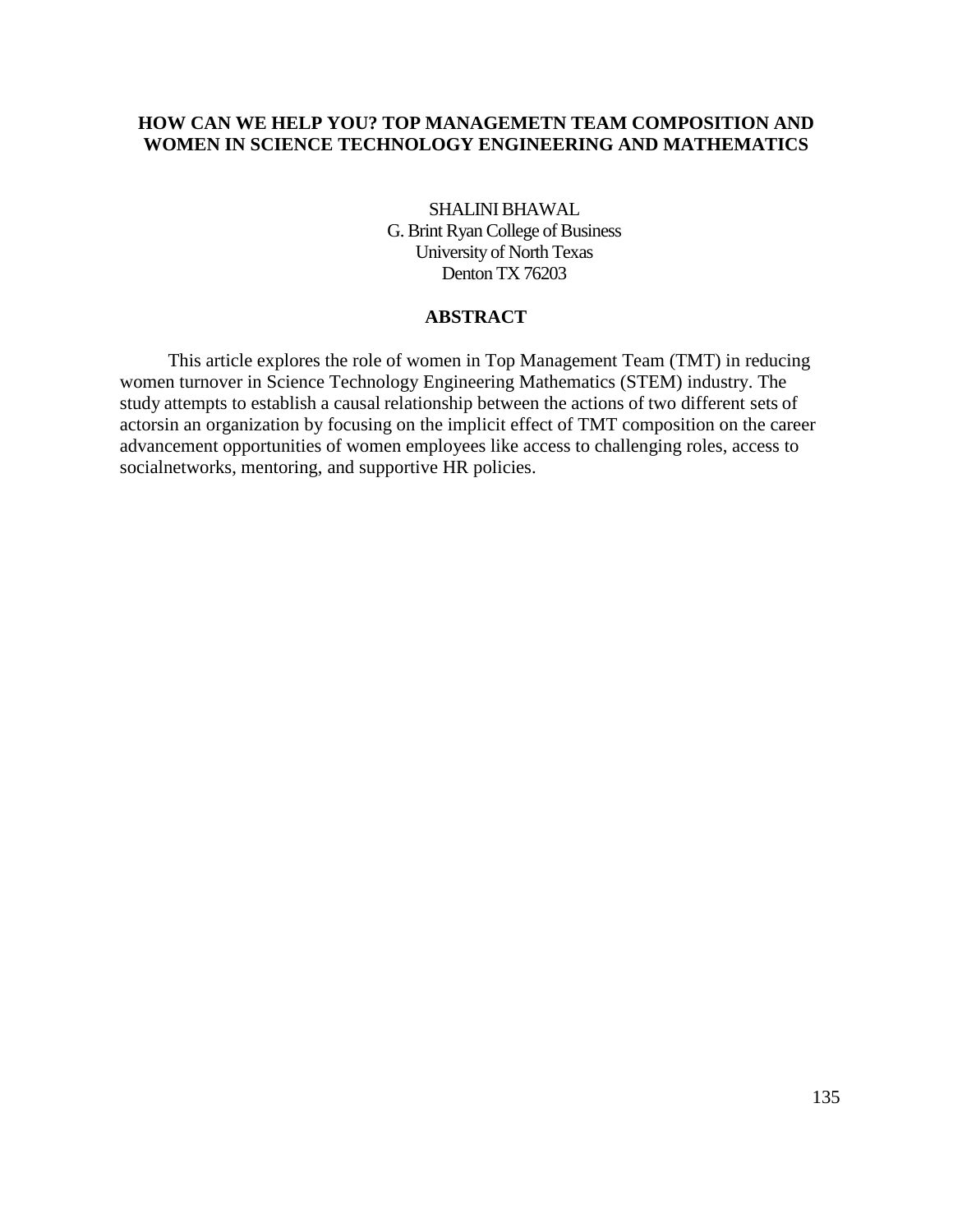### **WORK-NONWORK SEGMENTATION AND PSYCHOLOGICAL OUTCOMES AMONG REMOTE WORKERS DURING THE COVID-19 PANDEMIC**

TOMIKA W. GREER College of Technology University of Houston Houston, TX 77004

STEPHANIE C. PAYNE Texas A&M University, College Station

REBECCA J. THOMPSON Independent Researcher, Finksburg, MD

NATHANAEL L. KEISER Independent Researcher, Killeen, TX

### **INTRODUCTION**

In the early months of the pandemic, an estimated 90% of all workers in "teleworkconducive" jobs were working exclusively from home (Bick et al., 2020), violating physical work-nonwork boundaries (Kreiner, 2006). Prior to the pandemic, working from home (WFH) had been associated with many positive outcomes, including higher job satisfaction (Bloom et al., 2015) and lower turnover (e.g., Moen et al., 2011). However, WFH during the COVID-19 pandemic was less discretionary, impacting the WFH experience for many employees.

We followed over 400 work-from-home employees over the first two months of the pandemic to empirically determine the impact of limited work-nonwork segmentation on a range of well-being outcomes, including work-to-family conflict (WFC), family-to-work conflict (FWC), work-to-family guilt (WFG), family-to-work guilt (FWG), stress, and burnout. Guided by work-family border theory (Clark, 2000) and person-environment fit theory (e.g., Edwards et al., 1998) we investigated the congruence between what employees prefer in terms of worknonwork segmentation and what they experienced, and the extent to which congruence between these variables is associated with negative well-being outcomes.

The current study makes several important contributions to the remote work and congruence literature. First, we extend the research on work-nonwork segmentation by measuring and comparing employees' preferences to their experiences. Second, we utilize a within-subjects prospective study design in which outcome variables are measured at multiple time points. Third, we contribute to person-environment fit theory and congruence research by assessing the relative importance of work-nonwork preferences, experiences, and congruence on multiple well-being outcomes for a sample of employees from a diverse array of organizations and industries.

#### **Work-Nonwork Segmentation**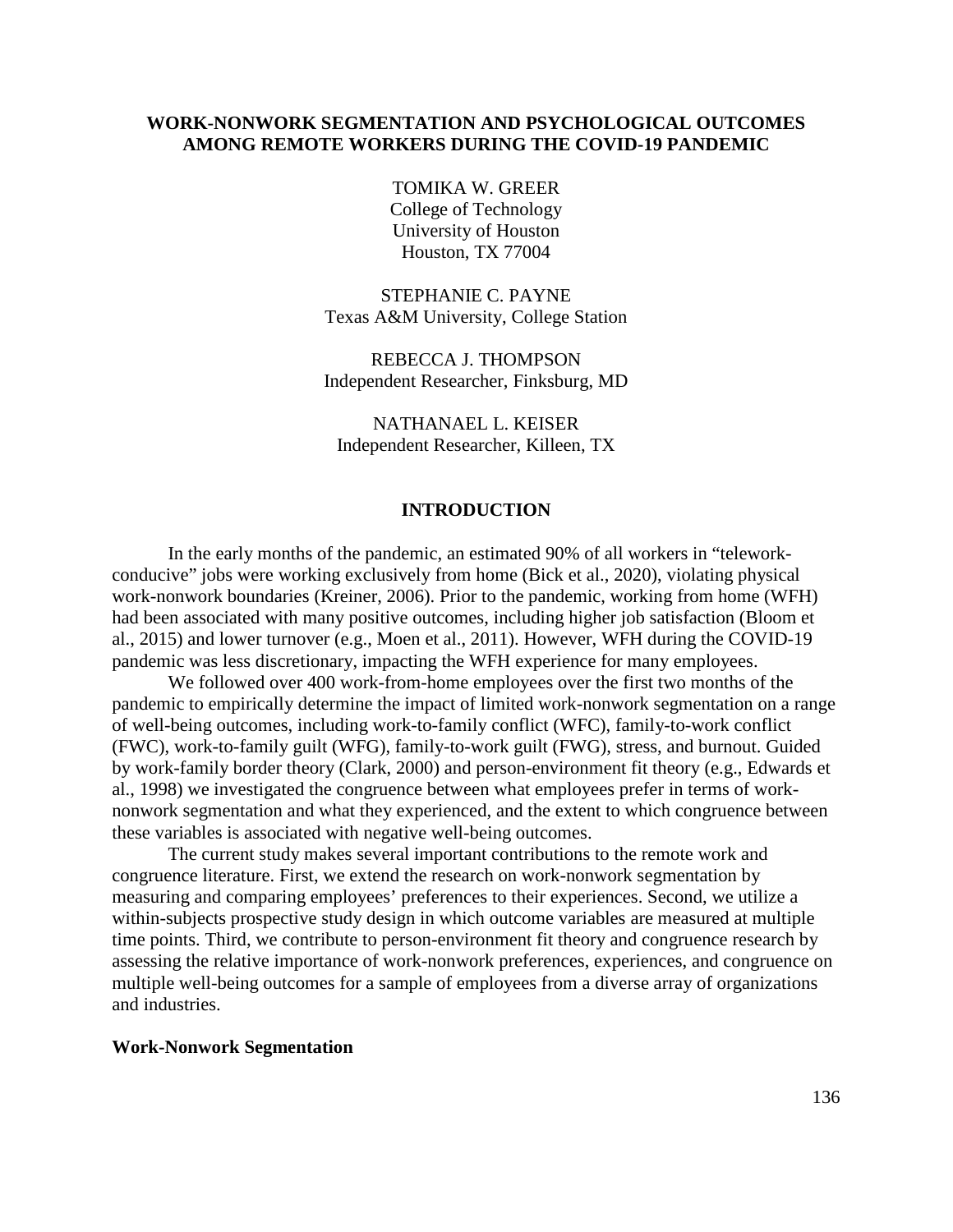According to work-family border theory (Clark, 2000), work and family responsibilities exist in different yet interdependent domains and individuals regularly cross the boundaries that delineate the work and family domains to tend to corresponding demands. WFH weakens and blurs the boundaries between work and family, resulting in more permeation between the domains. Weakened boundaries allow for more frequent and easier transitions and interruptions between the work and nonwork roles (Ashforth et al., 2000). However, some research has shown that frequent boundary-crossing is related to poor detachment from work and increased workfocused rumination during nonwork time (Kinnunen et al., 2016).

*Segmentation Preferences.* Employees vary on the extent to which they prefer to integrate or segment their work and nonwork lives (Edwards & Rothbard, 1999; Kreiner, 2006; Rothbard et al., 2005). We anticipated that when given the choice to WFH, employees with a stronger preference for segmentation should be less likely to WFH both before and after the pandemic.

H1a: Prior to the COVID-19 outbreak, employees with preference for more segmentation worked from home less frequently.

H1b: Employees with preference for more segmentation are less likely to want to continue to work from home in the future.

*Segmentation Congruence.* Employees' experience with segmentation between work and nonwork is not always aligned with their preference. In organizational studies, compatibility between people and their immediate environment is known as person-environment (P-E) fit. P-E fit theory contends that employee outcomes are best when there is congruence between the employee and the environment, and outcomes are worse with increased discrepancy between the employee and the environment (Harrison 2007; van Vianen, 2018). Consistent with P-E fit theory, we anticipate that the interaction or congruence between what employees desire and what they experience concerning work-nonwork segmentation will be predictive of more positive outcomes.

In this study, we examine seven different well-being outcomes. First, we assess two directions of work-family conflict: work-to-family conflict (WFC) and family-to-work conflict (FWC). Second, we examine work-to-family guilt (WFG) and family-to-work guilt (FWG). Third, we assess perceived stress at two occasions and burnout as a long-term outcome.

H2: Segmentation congruence is associated with more positive well-being outcomes (less [a] work-to-family conflict, [b] family-to-work conflict, [c] work-to-family guilt, [d] family-to-work guilt, [e] stress, and [f] burnout).

*Direction of Segmentation Congruence.* When employees experience incongruence in work-nonwork segmentation, they either experience more or less segmentation than desired. We propose that experiencing less segmentation between work and nonwork than desired when working from home is more challenging than experiencing more than one prefers. Given the majority of workers were working exclusively from home, thus experiencing more integration than segmentation, we did not anticipate many workers would experience more segmentation than desired.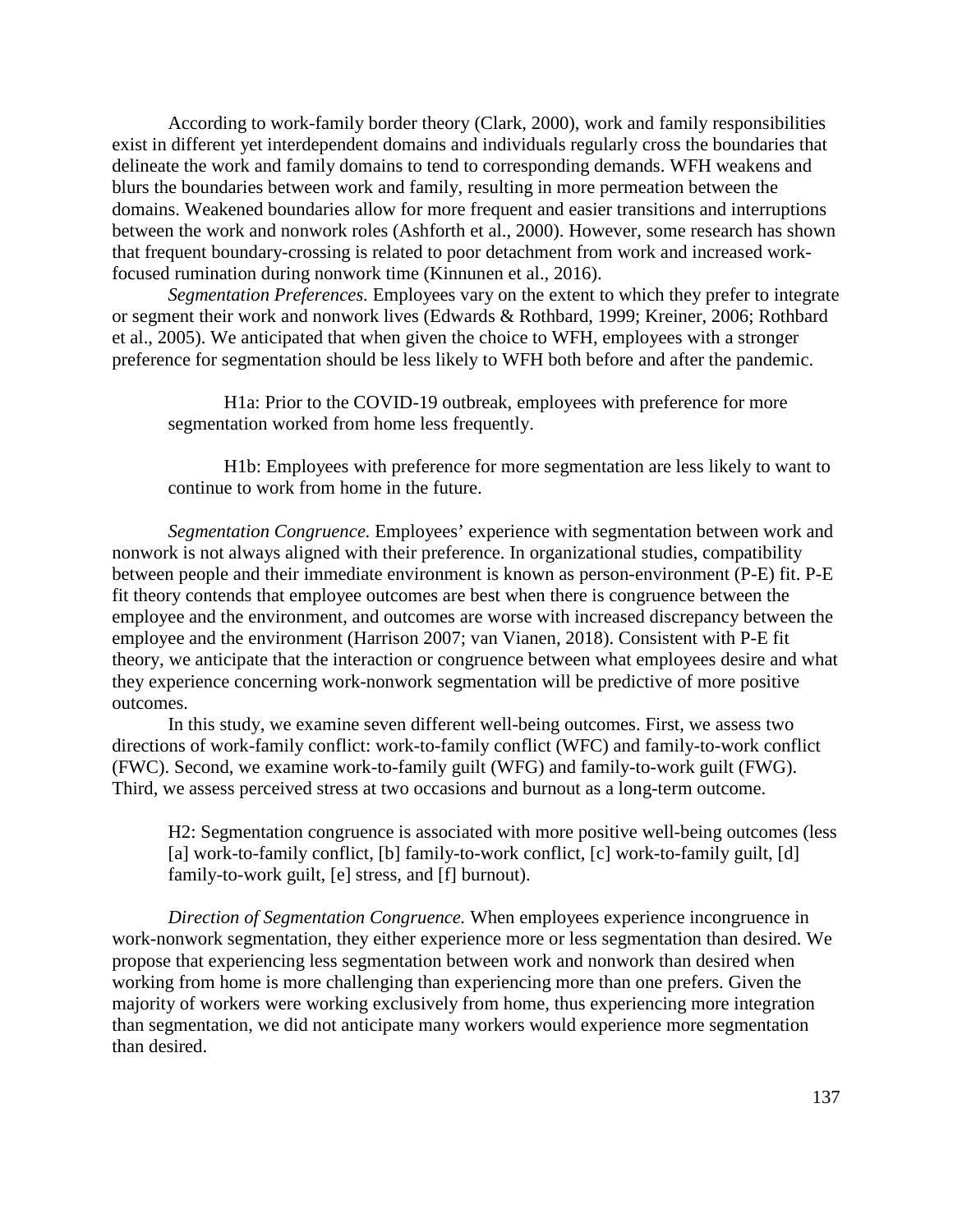Consistent with P-E fit theory, numerous studies have found that larger discrepancies are more detrimental than smaller discrepancies, but interestingly, the direction of the discrepancy does not appear to matter in traditional P-E fit research (van Vanien 2018). We extend existing research by examining more outcomes over an extended period of time, contrasting preferences with experiences during a pandemic that requires working from home.

*H3: The direction of segmentation congruence matters. Experiencing less segmentation than desired is more detrimental than experiencing more segmentation than desired as conveyed by relationships with (a) work-to-family conflict, (b) family-to-work conflict, (c) work-to-family guilt, (d) family-to-work guilt, (e) stress and (f) burnout.*

# **METHOD**

### **Participants and Procedure**

Time 1 (T1) participants were 1,216 employed individuals ranging in age from 18 to 73 years ( $M = 37.27$ ,  $SD = 11.70$ ). The sample was predominantly White/Caucasian (83%) and the majority of respondents were women (66%), married (58%), and had a Bachelor's degree or higher (80%). Forty percent of the respondents had at least one child 18 years or younger at home ( $M = 0.76$ ,  $SD = 1.10$ ). The largest percentages of respondents worked in higher education (14.8%), professional and business services/consulting (14.3%), and health/medical services  $(12.8\%)$ .

Approximately two months later (June 8-26, 2020), a second survey was sent to 872 respondents who indicated they were willing to complete a second survey. Four hundred five individuals (46% response rate) completed the Time 2 (T2) survey. T2 participants ranged in age from 20 to 73 years ( $M = 39.58$ ,  $SD = 10.24$ ). The sample was predominantly White/Caucasian (88%) and the majority of respondents were women (68%), married (68%), and had a Bachelor's degree or higher (93.5%). Forty-four percent of the respondents had at least one child 18 years or younger at home ( $M = 0.81$ ,  $SD = 1.10$ ).

#### **Measures**

*Working from home.* One item was used to assess how frequently respondents worked from home prior to the COVID-19 outbreak. A second item was used to assess the extent to which respondents desired to work from home in the future.

*Segmentation.* Participants' preference for work-nonwork segmentation was operationalized with a 4-item Segmentation Preferences measure developed by Kreiner (2006). Experienced Segmentation was measured with the same four items, but they were modified to reflect what the participant experienced since the COVID-19 outbreak (T1) or over the past two months (T2). Small edits were also made to reflect that most participants were working exclusively from home during the survey period.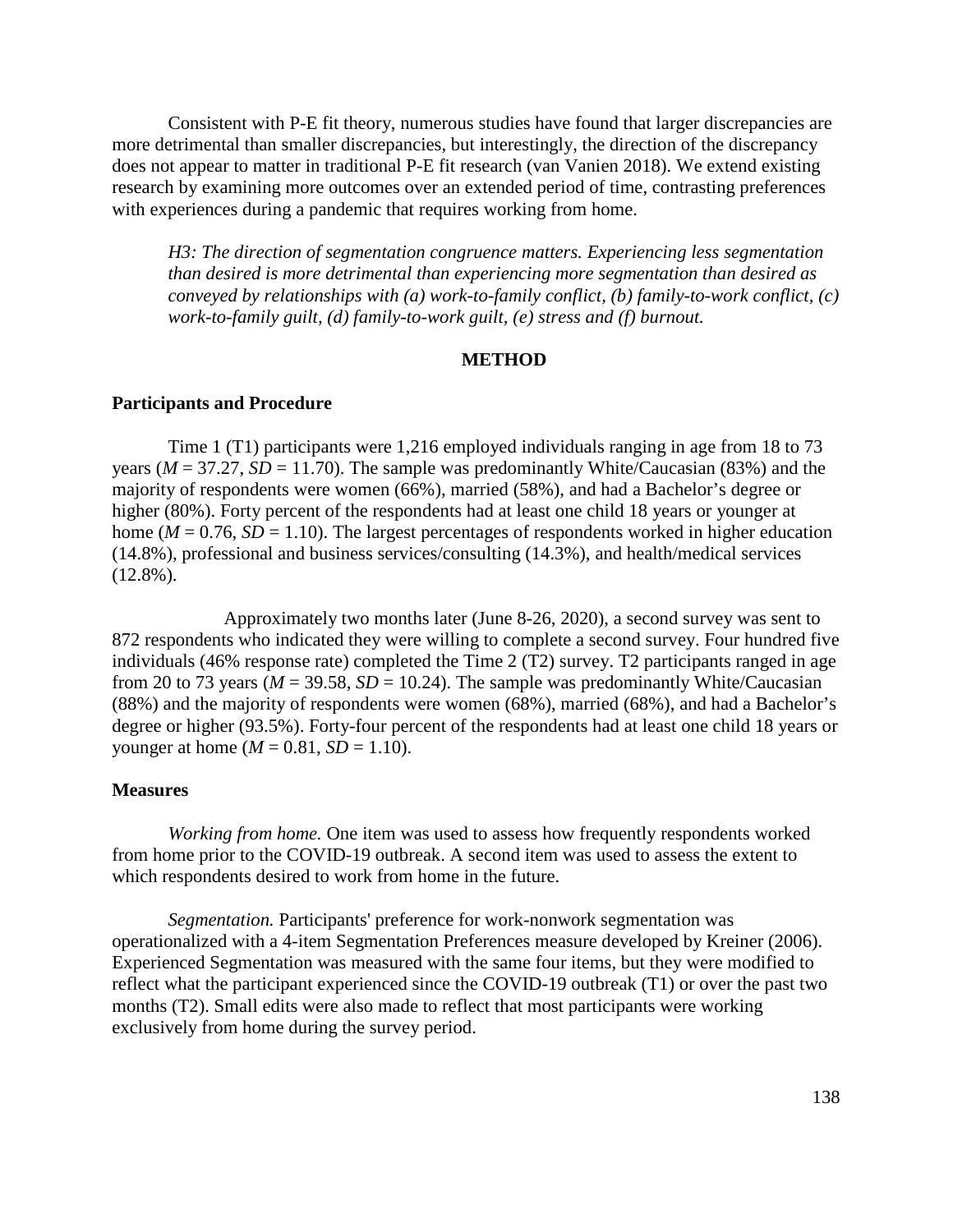*Perceived stress.* Perceived stress at T1 and T2 was operationalized as scores on a 4-item adaptation of Cohen et al.'s (1983) global measure of perceived stress. Responses were recorded on a 5-point Likert scale  $(1 = never; 5 = multiple times a day)$ .

*Work-Family Conflict and Work-Family Guilt.* WFC and FWC were assessed at T2 with three items each using Mathews et al.'s (2010) work-family conflict measure. Workfamily guilt was measured with seven abbreviated items from McElwain (2008) at T2. Four items captured guilt associated with work interfering with family and three items captured guilt associated with family interfering with work.

*Burnout.* At T2, burnout was measured with a 6-item abbreviated version of the Oldenburg Burnout Inventory (Demerouti et al., 2010).

The descriptive statistics and correlations among study variables serves as the basis for testing Hypothesis 1a and 1b. The findings support Hypothesis 1a; specifically, we observed a significant negative relationship between preference for segmentation and previous remote work experience. However, the correlation between preference for segmentation and interest in working from home in the future was negative and not significant; thus, Hypothesis 1b was not supported.

# **Segmentation Congruence: Polynomial Regression and Response Surface Analysis**

The subsequent hypotheses stated that the congruence between preference for segmentation and experienced segmentation is associated with positive well-being outcomes (Hypothesis 2), and that the direction of segmentation congruence matters (Hypothesis 3). These hypotheses were tested using polynomial regression and response surface analysis (Edwards, 2002, 2007).

The pertinent hypotheses were empirically examined based on Humberg et al.'s (2019) four-step approach to test for a "reverse" congruence effect (Hypothesis 2) and Humberg et al.'s (2020) two-step approach to test for an asymmetric congruence effect (Hypothesis 3). The expected effect of segmentation congruence on the various well-being outcomes is visually reflected in U-shaped graphs of the polynomial regression models. The polynomial regression models that reflect a congruence effect can be further examined to determine if the direction of congruence matters following Humberg et al.'s (2020) two-step approach to test for asymmetric congruence.

In the current study, polynomial regression models were estimated for two pairs of variables predicting seven outcomes for a combined total of 14 models. However, prior to estimating these models, we first centered each pair of predictors at their respective grand mean (Aiken & West, 1991; Edwards & Parry, 1993). As a preliminary step, we tested to ensure that multicollinearity was sufficiently low using Fox's (2016) cutoff criteria for variance inflation factors. Multicollinearity was sufficiently low because the variance inflation factors between predictors in each of the 14 models were less than five.

The results from the 14 polynomial regression models and response surface analyses did not support Hypothesis 2 for any of the examined outcomes. The expected effect of segmentation congruence was most closely observed in the polynomial regressions of these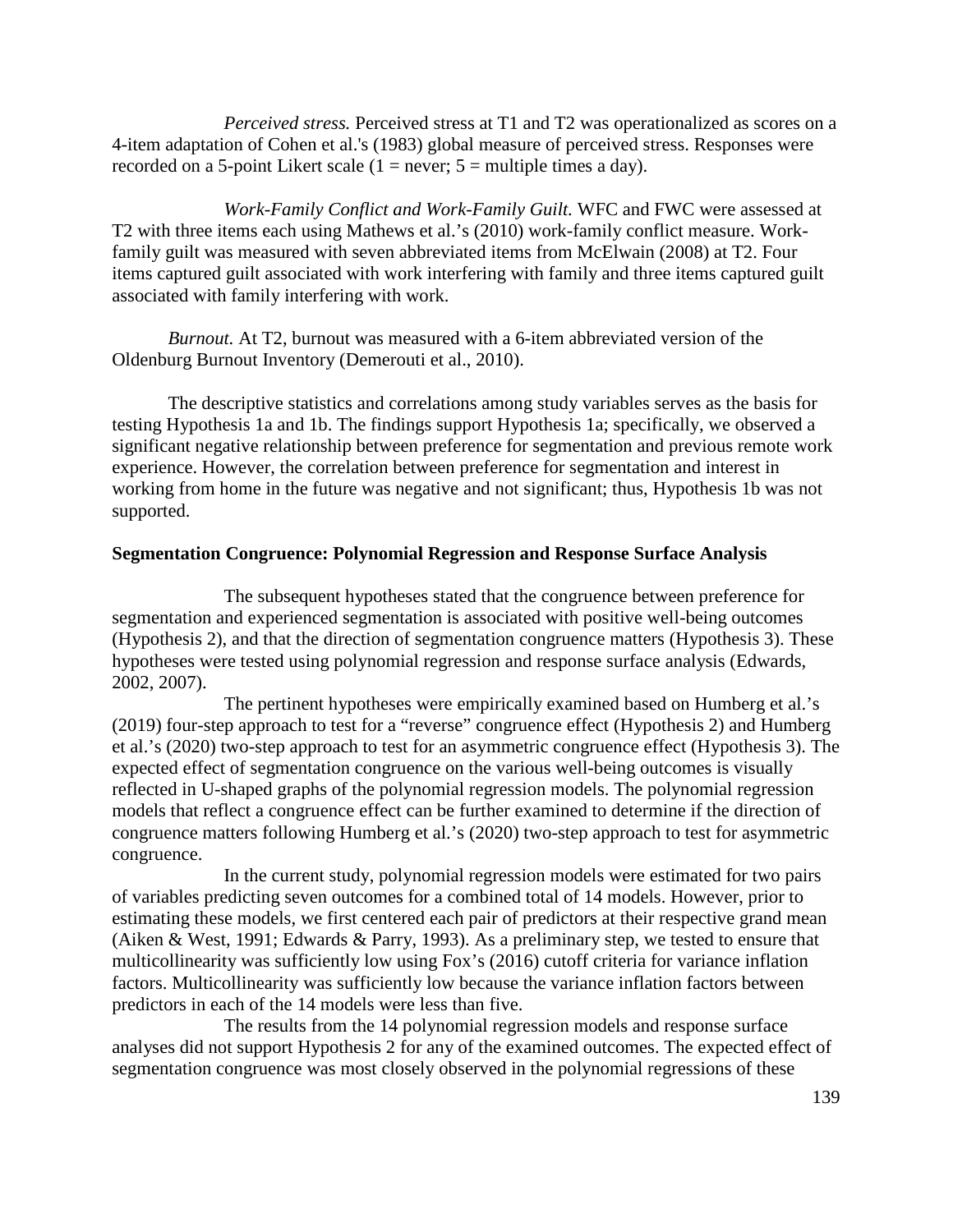variables predicting stress and work-to-family conflict. Additionally, Hypothesis 3 was not supported because none of the polynomial regression models displayed a congruence effect, and as such, we did not test for an asymmetric congruence effect (Humberg et al., 2020).

These results notwithstanding, the findings from this study highlight the independent influence of segmentation and preference for segmentation on well-being during the COVID-19 pandemic. Most notably, experienced segmentation at T2 displayed significant main effects on stress at T2, work-to-family conflict, work-to-family guilt, family-to-work guilt, and burnout, such that more segmentation was associated with less of these negative well-being outcomes. Similar results were observed for the main effect of experienced segmentation at T1 on stress at T1 and burnout. Finally, preference for segmentation displayed significant main effects on stress at T1 and T2, and burnout. Respondents who preferred more segmentation experienced greater stress at both time periods and more burnout while working from home.

Since this is the first study that we are aware of to measure segmentation congruence over time, and because there is little insight about how best to use polynomial regression and response surface analysis with longitudinal data, we also calculated the Euclidean distance between segmentation preference and experience at T1 and T2. Thus, congruence increased over time. Additionally, the correlation between these distance scores was significant but not very strong, suggesting the congruence between desired and experienced work-nonwork segmentation was not very stable during the two-month period.

#### **DISCUSSION**

The COVID-19 pandemic forced millions of people to WFH, disintegrating the boundaries between work and nonwork for an extended period of time. This arrangement presented a unique opportunity to examine the importance of employees' preferences for segmentation between work and nonwork, their actual experiences of segmentation, and congruence between the two on various indicators of well-being. As expected, preference for segmentation was related to past remote work frequency, with individuals who reported a stronger preference for segmentation indicating they were less likely to WFH before the pandemic.

Contrary to expectations, preference for work-nonwork segmentation before the pandemic was not significantly related to desires to work from home after the pandemic. It is possible that forced WFH highlighted both advantages and disadvantages of this arrangement for employees, leading to changes in workers' preferences. The Pew Research Center found that COVID-19 has not only changed how people work, but also changed the extent to which employees are receptive to working from home in the future (Parker et al., 2020). Remote work during COVID-19 also opened new possibilities for what can be accomplished remotely, resulting in a large number of employees wanting to work remotely in the future (Brenan, 2020; PwC, 2021). These findings suggest that preferences for segmentation may have changed during the COVID-19 WFH experience. Future research should explore the stability of segmentation preferences and the extent to which changes can be attributed to boundary altering arrangements.

We anticipated that employees who had the greatest disconnect between their preferences and experiences with segmentation would struggle the most when mandated to WFH during the pandemic. Our data did not support this hypothesis. Instead, our findings align with Brauner et al. (2020) who found that congruence between actual and preferred working time arrangements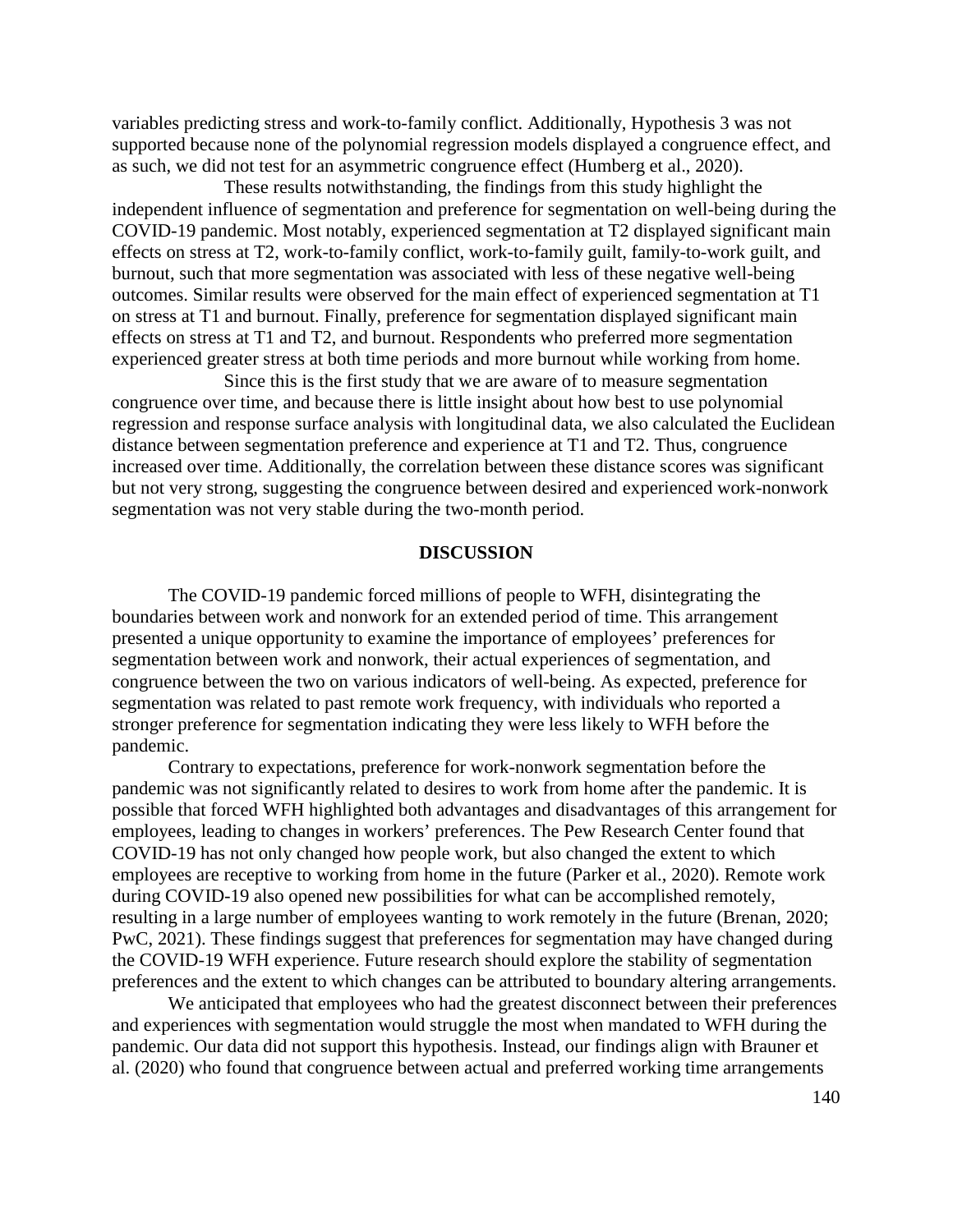did not impact employees' satisfaction with work-life balance. What really mattered for these employees' well-being was the extent to which they could personally segment work and nonwork.

### **Theoretical and Practical Implications**

We respond to Kreiner's (2006) call for studying segmentation preferences in conjunction with the usage of specific work-family policies on both directions of work-family conflict. Employees who reported they were able to segment work and nonwork more, experienced less role conflict from work to the family and less guilt in both directions.

We also address Shockley and Allen's (2010) call for research to determine if flexible work arrangements have deleterious effects on work-family conflict when individuals use such arrangements "despite strong segmentation desires" (p. 140). The pandemic presented a context in which an individual's desire was less important than employee physical health, and our study data and results confirm this.

Researchers studying work-nonwork segmentation may want to reconsider the importance of alignment between employee preferences and the work environment, when employees do not have control over their work environment. The current study did not find meaningful evidence of a congruence effect between preferences for and experiences of segmentation on employee outcomes during forced WFH. These results suggest that when forced to WFH, employee preferences for segmentation is less important than the capacity and resources available that allow for segmentation between work and nonwork demands.

For applied settings, the findings from the current study highlight the availability of important WFH resources. Organizations should consider how offering flexibility in scheduling work tasks and goals can alleviate some of the burden that accompanies extended working from home.

The COVID-19 pandemic has forced employers and employees to devise and implement new ways to conduct work. Employers and employees, alike, view the remote work arrangements during the pandemic as successful (PwC, 2021). As a result, the current study offers findings that will continue to be relevant for future decisions and implementations regarding remote work arrangements.

### **Limitations and Future Directions**

We acknowledge a primary limitation of the current study is the use of self-report data. In addition, the sample is comprised of highly educated, primarily White employees. Further, there was considerable attrition from T1 to T2. Given that T2 respondents took the time to respond to a second survey, it is quite likely that they were not struggling as much as those who did not respond a second time. As a result, our findings may primarily generalize to similar employees with remote-friendly jobs who are able to impose their own boundaries while working from home.

In the future, it is unlikely that as many employees will continue to WFH exclusively. Preferences for segmentation are likely to differ conceptually and operationally for employees who work exclusively from home compared to employees who are able and choose to go back to the workplace. Future research may need to reconsider how to operationalize segmentation preferences for WFH employees.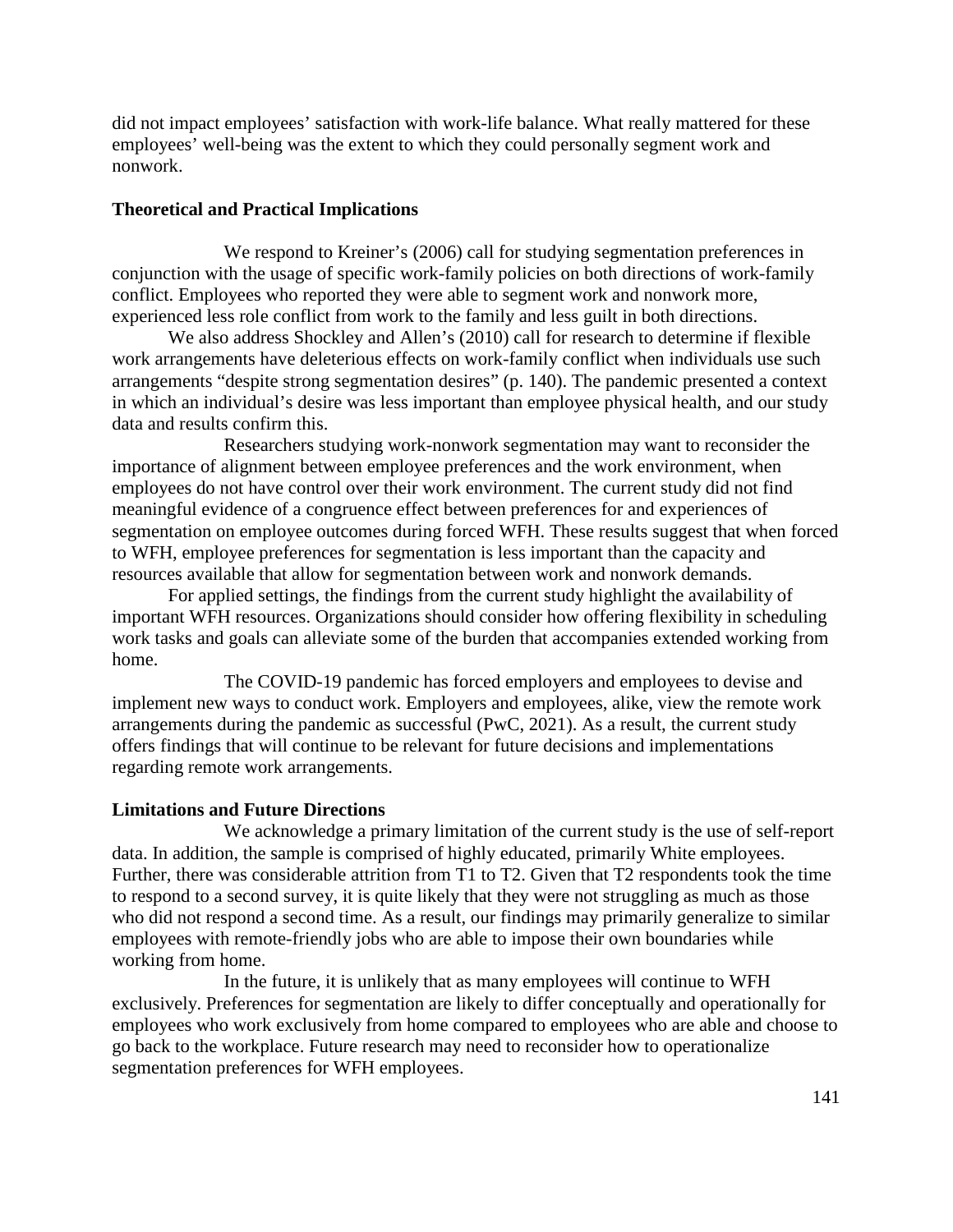### **CONCLUSION**

The current study was conducted during a unique time in the history of work. We examined the nature of preferences for and experiences of work-nonwork segmentation during the COVID-19 pandemic. Previous research indicated the alignment between segmentation preferences and supplies is important to employee well-being. In contrast, the current study indicated segmentation experiences were more important. These findings highlight the importance of boundary management behaviors when work arrangements violate work-nonwork boundaries.

# **REFERENCES AVAILABLE FROM THE AUTHORS**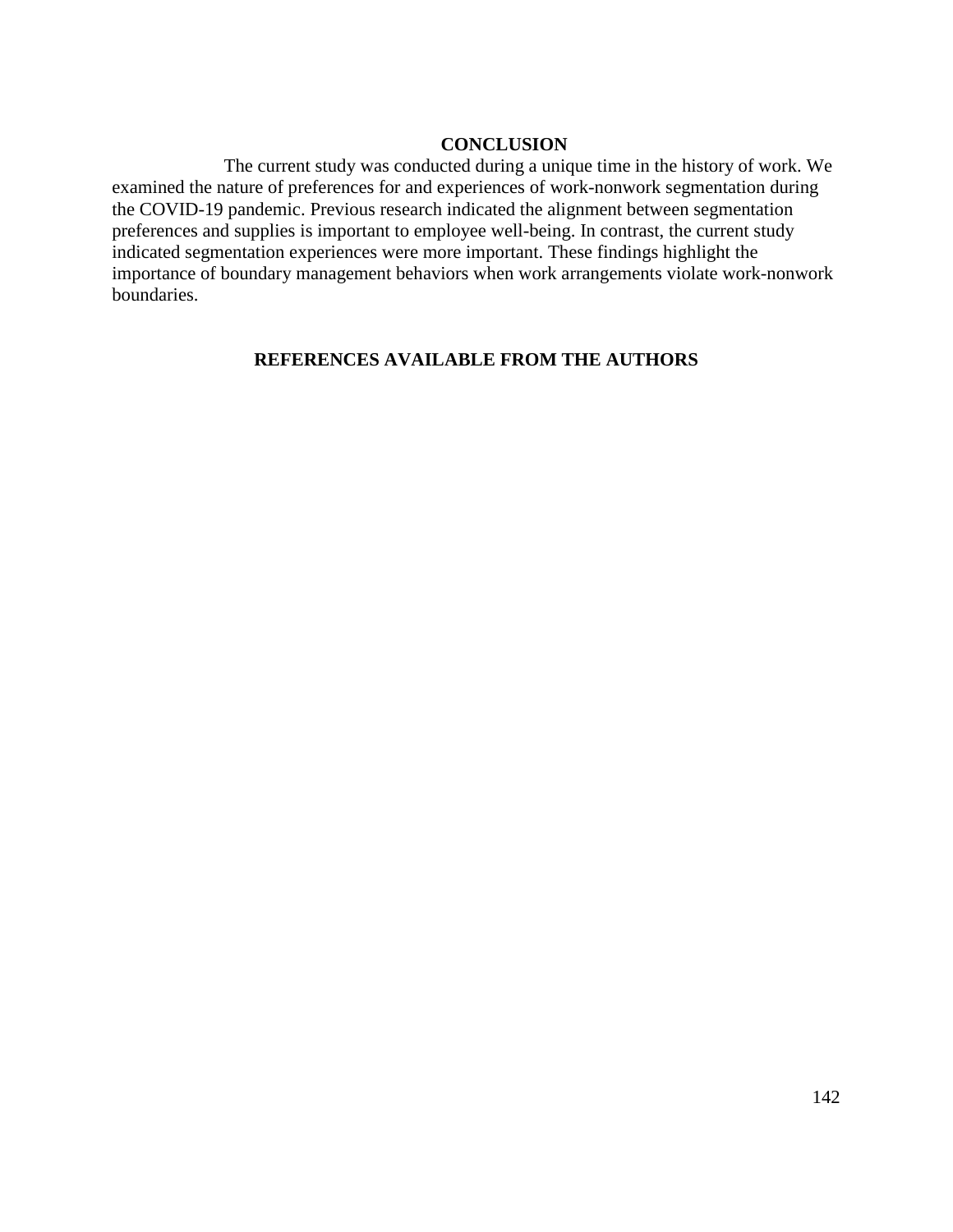# **THE INSTRUMENTALITY OF ARTIFICIAL INTELLIGENCE IN CULTIVATING PUBLIC SPEAKING: PITCHVATAGE VIRTUAL REALITY PILOT**

APRIL L. ROWSEY Hankamer School of Business Baylor University Waco, TX 76706

TIMOTHY KAYWORTH Baylor University

### **INTRODUCTION**

The GMAC Corporate Recruiters Survey in both 2017 and 2020 revealed that four of the top five most highly sought skills that recruiters prize in MBA graduates are communicationrelated. Given the emphasis that industry places on communication skills, the purpose of this study of this study is to test the efficacy of using an AI-supported technology tool to assist in student presentation practice. Presentation skills involve much more than delivering content; they are also about reading the room and engaging with the audience.

Developing presentation skills in business students has traditionally involved teaching best practices in presenting followed by student presentations conducted in front of a classroom filled with peers and instructor. Presenting in front of a live audience has the added benefit of making the presentation itself just as much a formative learning intervention as a summative assessment. However, very little scholarly work has been published about alternative methods in developing presentation skills in graduate business students. This issue has become much more salient as MBA programs move to online modalities either intentionally, as part of a formal online degree program, or responsively as we have seen in the months since COVID-19 has pushed traditional classroom instruction online (Eutsler, 2020). Social distancing requirements present a unique challenge in that student presentation practice options are narrowed to virtual or online options.

The proliferation of commercial technology platforms for video recording has been instrumental in allowing for the presentation capture in higher education. Presentation capture tools contribute not only to student skill development through practice sessions but also serve as a useful tool for instructor evaluation and feedback purposes. These stable, but typically static, recording tools do have several notable deficiencies. For the purposes of continuous improvement, students must rely on either their own judgement about their performance or wait to receive feedback from a peer or their instructor, which can involve extended time delays especially for classes with larger rosters/enrollments.

One unique entrant to this growing space in higher education is PitchVantage; an AIsupported tool that features a simulated live virtual audience that responds, in real time, to the non-verbal, verbal, and vocal elements of student presentations. How might this type of real-time simulation experience influence student perceptions, abilities, and ultimately facilitate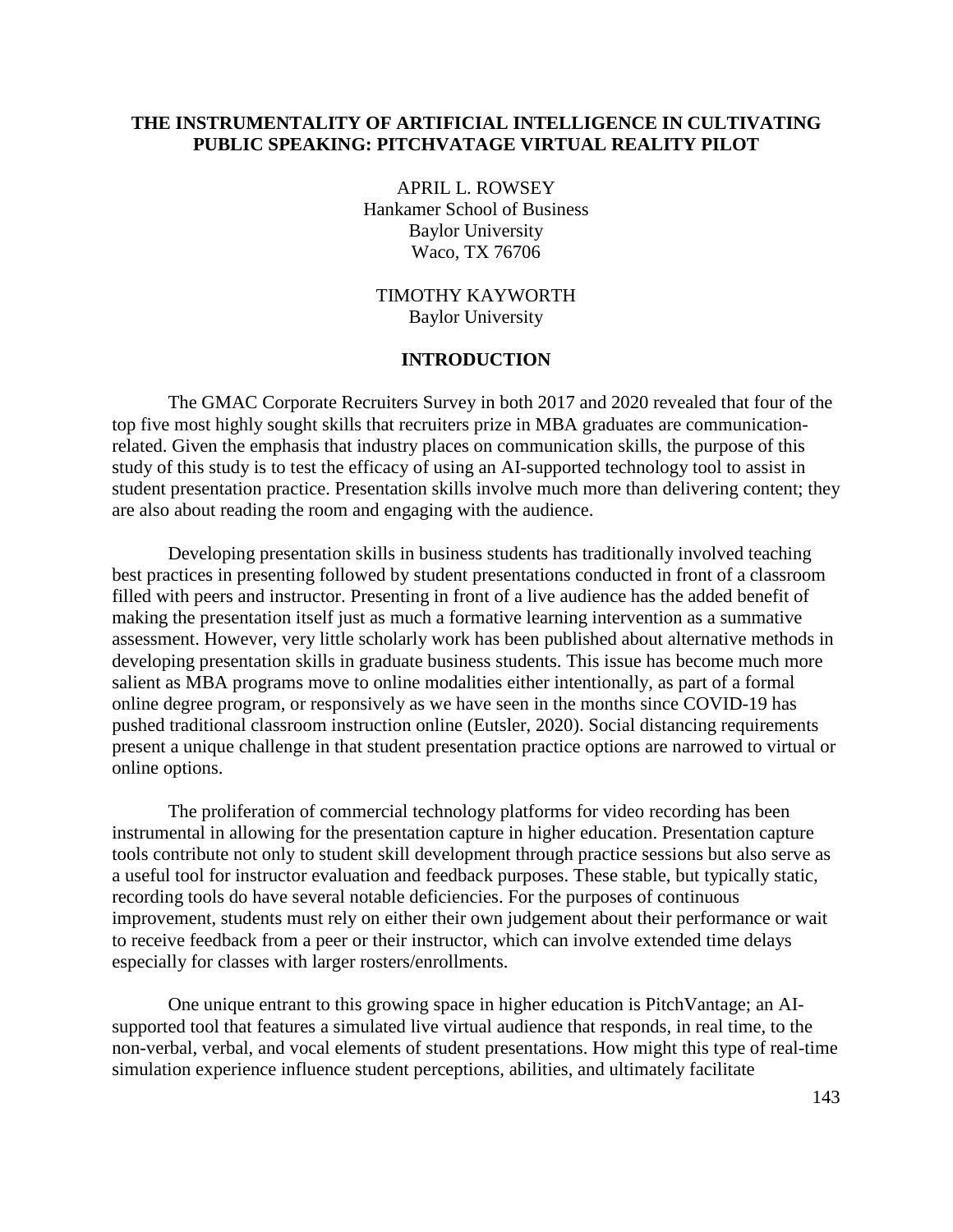motivation and continuous improvement? This study examines the instrumentality of virtual AI tools in cultivating public speaking abilities and presentation skills in graduate business (MBA) students. The objective of this study is to test the efficacy of AI-supported presentation practice tools as a predictor of presentation skill as well as perceptions on 5 dimensions of instrumentality: motivation to practice, perception of performance/skill level, level of frustration with presenting, amount of anxiety associated with presenting, self-efficacy of the speaker, and perceived performance skill.

### **LITERATURE REVIEW & HYPOTHESES**

The web-based AI-assisted presentation recording platform, PitchVantage, was selected to support MBA students in the presentation preparation and rehearsal phase for their technical and non-technical presentations. The interactive simulation platform allows users (students) to specify and select the type of virtual audience (technical vs. non-technical) based on their presentation type; consequently, the virtual audience responds non-verbally to how well the students present as perceived by the tool. In the absence of a live audience, a virtual audience that responds to the students in real-time may well afford a unique opportunity to develop students' motivation, confidence, and technique.

The PitchVantage platform not only provides students with a virtual audience that responds non-verbally in real time, the training simulation's personalized post-submission assessment results also identifies potential weaknesses in key areas of the presentation with feedback on 9 dimensions: pitch variability, pace variability, volume variability, verbal distractors, pauses, pace, long pauses, audience engagement, and volume. This feedback is available to students immediately after a presentation practice attempt is recorded using the tool. Key differences between traditional recording tools and the PitchVantage tool are further summarized in Table 1, below.

#### **Gamification and its impact on motivation**

A promising perspective for explaining the impact of using a tool like PitchVantage on student perceptions about presenting and to overall student development in presentation ability is offered through the exploration of Gamification Learning Theory (GLT). Gamification is conceptualized as the application of characteristics and design techniques from games into nongaming contexts to facilitate user experience and engagement (Deterding et al., 2011). For example, Ardito et al. (2012) reported positive interest and engagement from students who used an augmented virtual reality environment that enriched the students' physical environment. From a pedagogical perspective, gamification, simulations, and games have been found to be useful motivators in educational contexts, through assisting students in extracting meaning from the resultant successes and failures (Landers & Landers, 2015). Ongoing games allow learners to modify their decisions or actions to produce different outcomes which provides additional learning in each iterative practice attempt (Narang & Hota, 2015; Squire, 2005). Additionally, motivation and learning are further enhanced by responsive technology supported platforms that provide personalized learning experiences and feedback as found in a number of science learning studies (e.g., Balog & Pribeanu, 2010; Dunleavy & Dede, 2014; Jeng, 2012; Laine, 2016).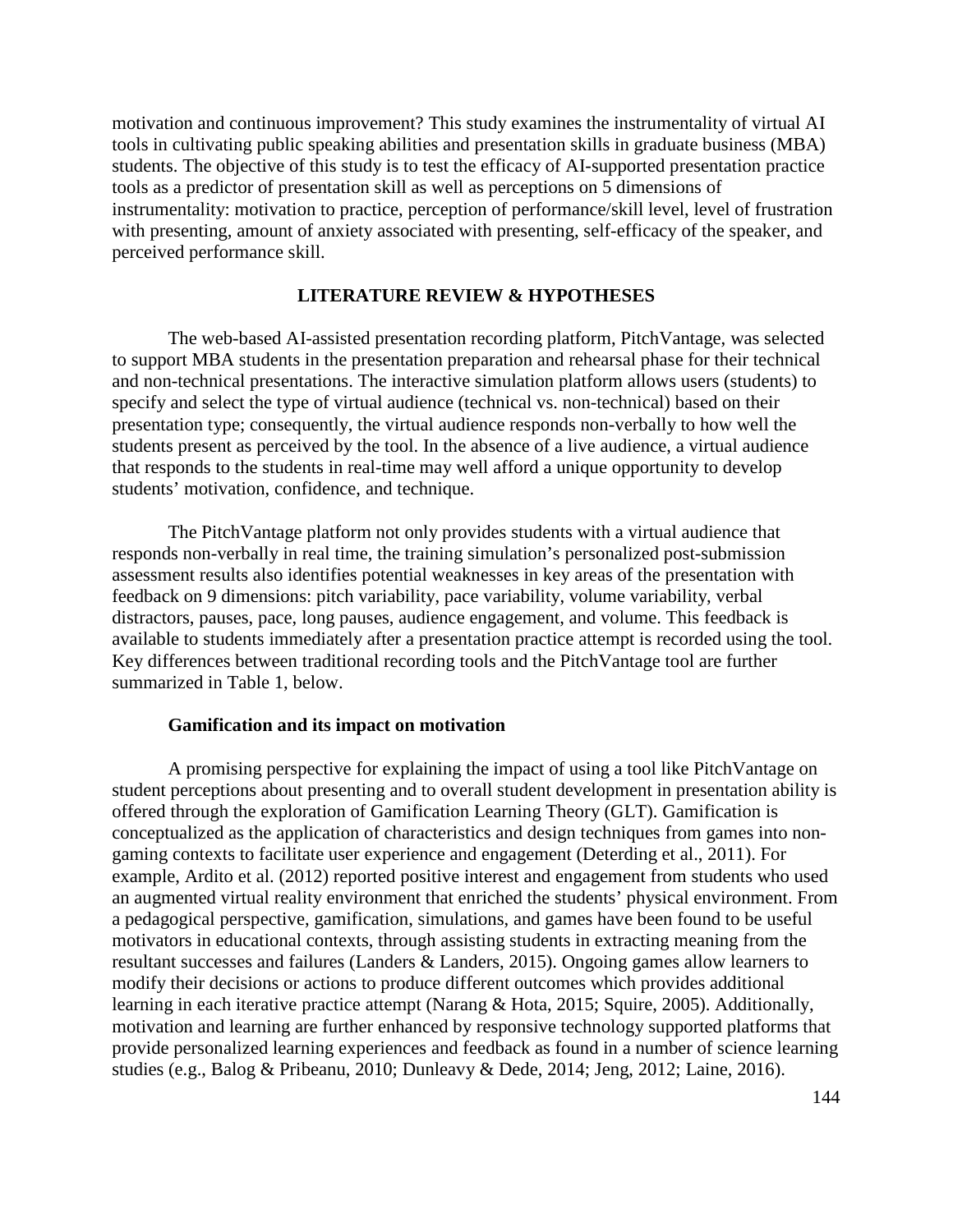As noted by Huizenga (2019), the effects of moving educational practices with game-based learning to a mobile context show positive impacts on students' learning achievements, motivation for learning in school and interest in the subject matter that they learn in school (Abdul Jabbar & Felicia, 2015; Furió et al., 2015; So & Seo, 2018; Sung et al., 2016; Wilson et al., 2009; Wouterset al., 2013). As such, the following hypotheses are proposed:

> *Hypothesis 1: Student self-reported perception of a) presentation performance, b) self-efficacy, c) anxiety, d) frustration, and e) motivation is positively associated with use of PV tool.*

*Hypothesis 2: use of PV tool is positively associated with student actual performance (instructor graded scores) on in-class presentations.*

# **Table 1:**

|               | <b>Capture Recording</b>    | PitchVantage                               |
|---------------|-----------------------------|--------------------------------------------|
| Access        | Students can access         | Asynchronous access only                   |
|               | tools either synchronously  |                                            |
|               | or asynchronously           |                                            |
| Capture       | Local or cloud              | Cloud recording is captured for            |
|               | recording is captured for   | student reference                          |
|               | future student              |                                            |
|               | use/reference               |                                            |
| Interactivity | No; student records         | Yes; a virtual audience responds,          |
|               | using a webcam              | in real-time, based on verbal, vocal, and  |
|               |                             | non-verbal skill exhibited by presenter    |
| Feedback      | If synchronous;             | Non-verbal response of virtual             |
|               | real-time feedback can be   | audience alerts students, in real time, to |
|               | provided, usually reviewed  | the effectiveness of the presenter         |
|               | by the student post-        | allowing for presenters to modify          |
|               | presentation                | behavior in the moment to re-engage the    |
|               |                             | virtual audience.                          |
|               |                             |                                            |
|               |                             | PitchVantage provides a score              |
|               | If asynchronous,            | and feedback, accessible for review        |
|               | feedback is received and    | immediately post-presentation.             |
|               | reviewed post-presentation. |                                            |
|               | Can be subject to lengthy   | Instructor may also                        |
|               | turnaround times if course  | review/score/provide feedback on the       |
|               | roster is large             | recordings                                 |

*Differences between capture recording and practice using PitchVantage*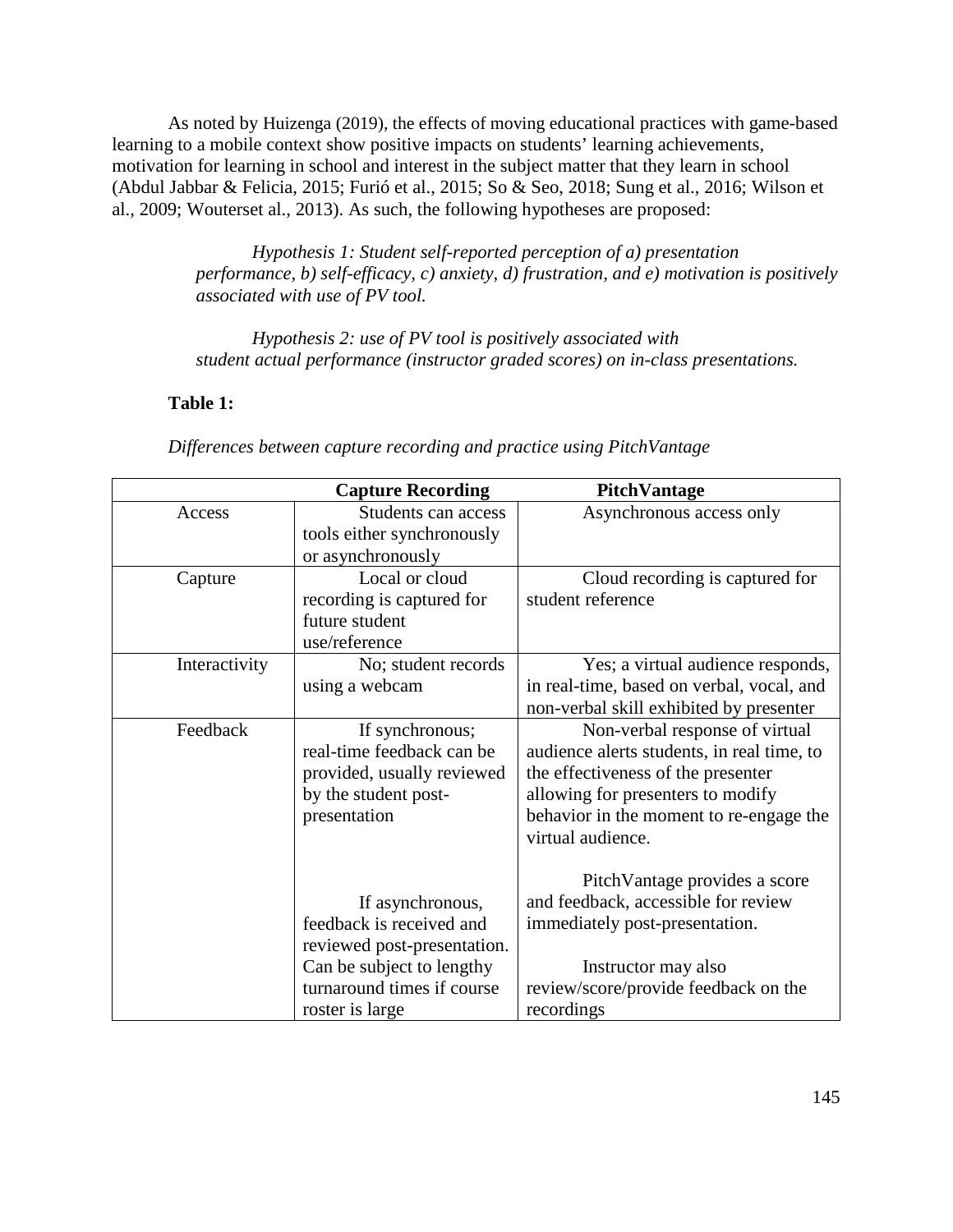#### **METHODOLOGY**

To isolate the effects of PitchVantage use from confounds, and to enable conclusions about causality regarding the intervention, the study utilized an experimental design methodology. To establish control and experimental groups, the Course Instructor allowed the Canvas LMS to randomly split/auto-assign the class roster into two groups. Course assignments and instruction were identical for both groups, but the experimental group received access to the PitchVantage tool to support their presentation preparation and practice.

#### **Participants & Context**

The participant pool was comprised of graduate business students in an online MBA program at a university in the Southwestern United States. The sample used in this study was comprised of 45 students in the Summer and Fall terms of 2020. The average age of the survey respondents was 32.23 years. Twenty-two respondents were women (51.1%).

#### **Measures**

Student self-report data were collected using a mixed method pre/post questionnaire comprising of Likert scale statements and open-ended questions. For the quantitative portion of the questionnaire, five different dimensions of student presentation perceptions were measured using pre-existing validated scales from literature. Additional data on grades for midterm and final presentations were averaged and provided a measure of achievement.

#### **FINDINGS**

While the results of the self-report portion (H1) of this study did not receive support, the more objective measure of performance, as assessed by the course instructor (H2), was partially supported at the  $p < 0.1$  level. This suggests that learners may not always be in the best position to assess incremental performance improvements in skill development. Additionally, crucial insights were gleaned through reading student comments and holding conversations with students (table 2, below). For example, to position an AI-supported tool favorably in a course, instructors should pay particular attention to how the tool is discussed in both the syllabus and the learning management system.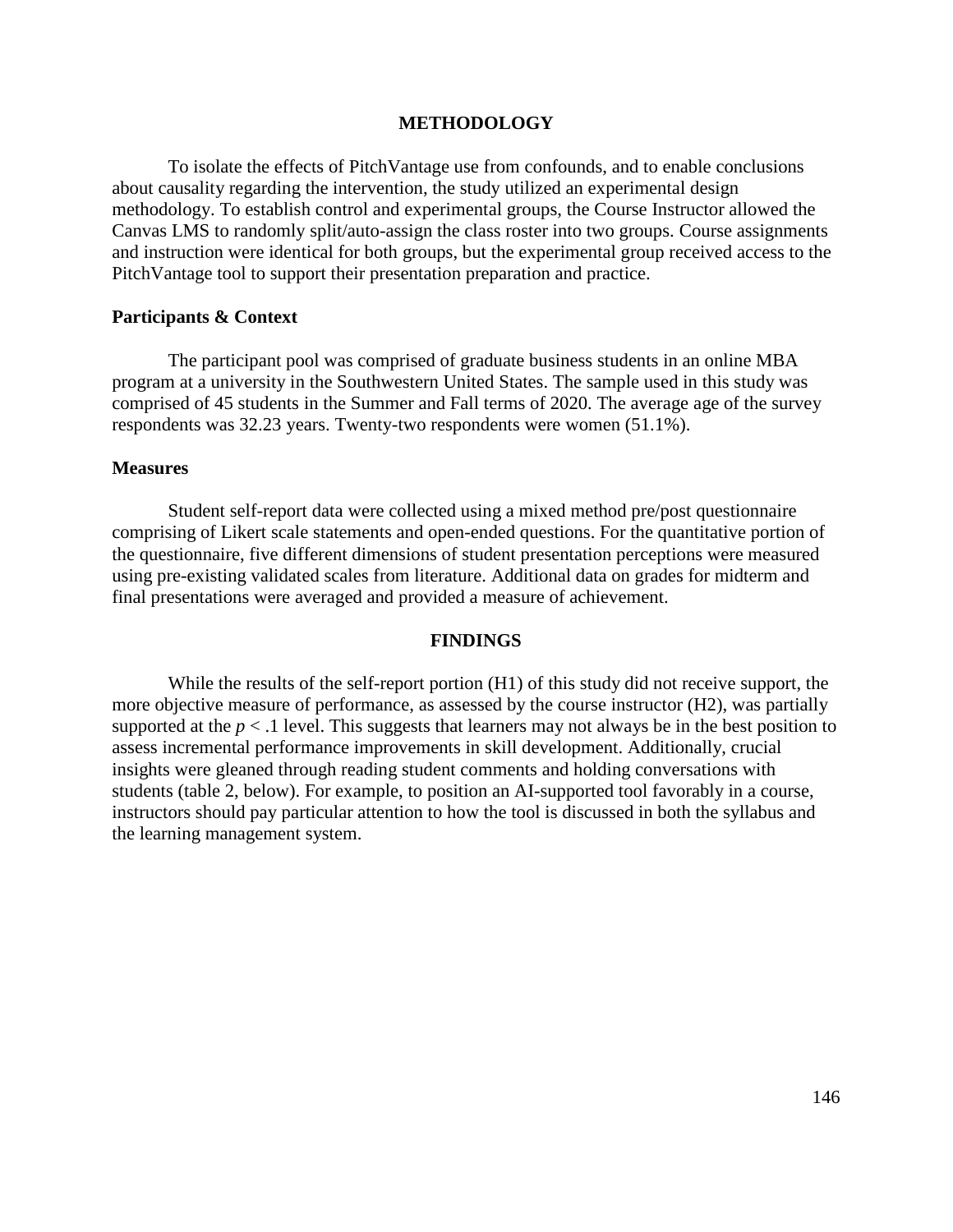### **Table 2:**

### *Student Feedback when using PitchVantage*

|                   | <b>Advantages</b> | <b>Challenges</b>                         |
|-------------------|-------------------|-------------------------------------------|
| Most              | Practice          | Technology challenges                     |
| frequently cited: | opportunity       | (difficulty with certain browsers, mobile |
|                   |                   | device)                                   |
|                   | Feedback          |                                           |
| Also noted:       | Virtual audience  | Functionality frustrations                |
|                   |                   | (inability to view PowerPoint when        |
|                   |                   | presenting)                               |

## **CONCLUSION**

The calls for management education to prioritize the development of soft skills have been relentless for more than a decade (Adams, 2014; Berggren & Soderlund, 2011; Maellaro & Whittington, 2012; Paglis, 2012; Scott, 2010). In response to the pandemic and required social distancing, this paper offers an initial perspective into the instrumentality of using responsive, adaptive, and mobile platforms to reduce the amount of anxiety perceived by business students as they hone their skills in presenting ideas effectively.

After the summer course, the amount of points/credit awarded for utilizing the PitchVantage tool was increased resulting in an increase in practice attempts logged by Fall students. This suggests that students are not yet receptive to these types of tools in a business school setting and may need these types of tools incorporated as a required assignment or incentivized heavily with course extra credit. Future studies may find data supporting this as these types of tools become more widespread and adopted in business higher education settings.

Future studies may find interesting results when incorporating these tools into longer courses – semester-long instead of  $6\frac{1}{2}$  weeks – as issues with developing comfort with new technology adoption may require an extended timeframe or longer amount of interface before student perceptions of skill development can be formed. Replication studies with student populations other than online MBA degree-seeking students may also yield valuable insights. It is possible that these older, more experienced populations approach presenting with a more fixed, and less flexible, mindset than undergraduate student populations.

Finally, management courses beyond communication-related courses may see a benefit in student competence by incorporating similar tools for student practice. It has been said, for thousands of years, that the best way to understand a concept is to explain it to someone else. According to Seneca, the Roman Philosopher, "While we teach, we learn."